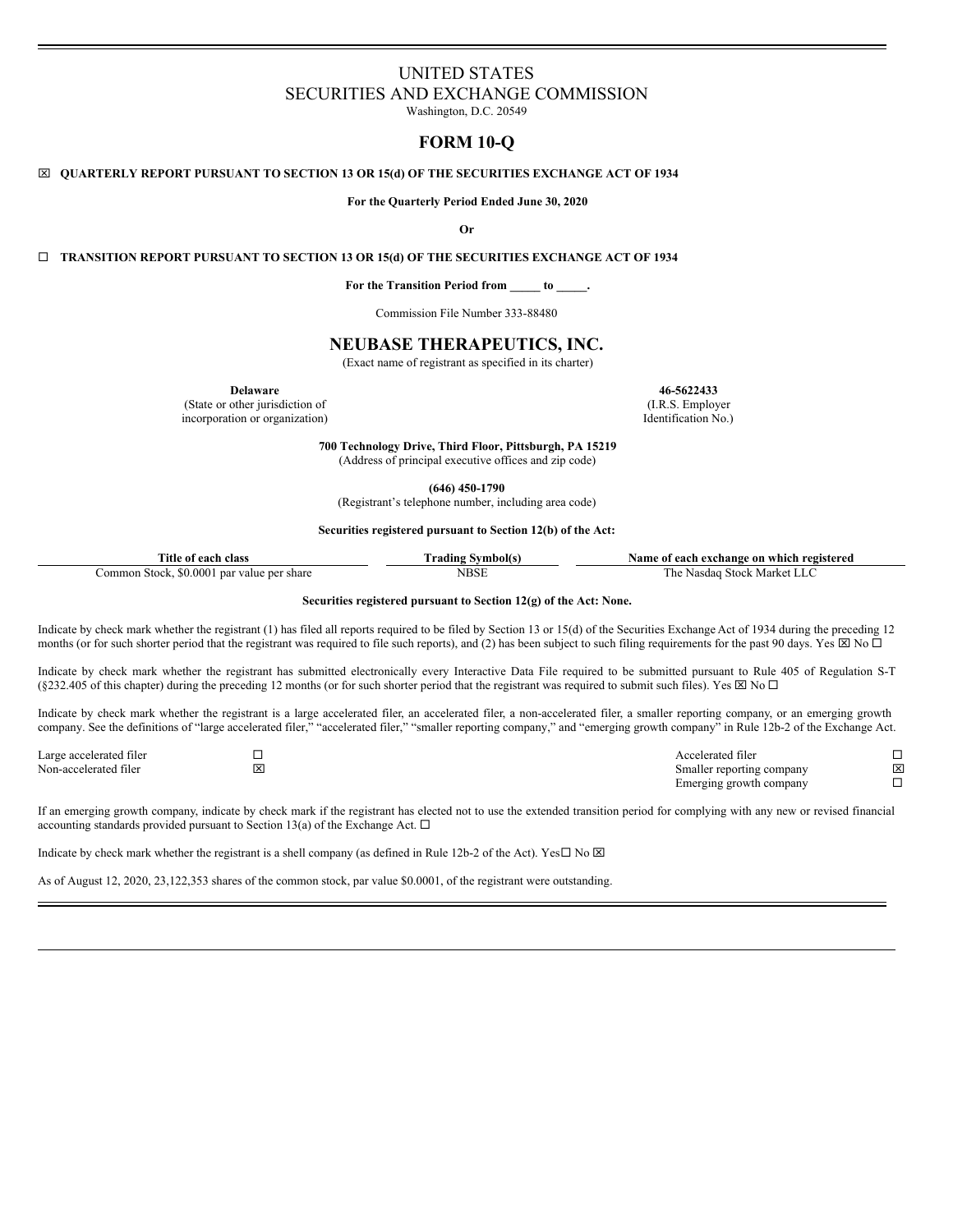# **Table of Contents**

|                   | PART I.                                                                               |         |
|-------------------|---------------------------------------------------------------------------------------|---------|
| ITEM 1.           | <b>FINANCIAL STATEMENTS</b>                                                           | $\perp$ |
| ITEM 2.           | MANAGEMENT'S DISCUSSION AND ANALYSIS OF FINANCIAL CONDITION AND RESULTS OF OPERATIONS | 14      |
| ITEM 3.           | <b>QUANTITATIVE AND QUALITATIVE DISCLOSURES ABOUT MARKET RISK</b>                     | 22      |
| ITEM 4.           | <b>CONTROLS AND PROCEDURES</b>                                                        | 22      |
|                   | PART II.                                                                              |         |
| ITEM 1.           | <b>LEGAL PROCEEDINGS</b>                                                              | 23      |
| ITEM 1A.          | <b>RISK FACTORS</b>                                                                   | 24      |
| ITEM 2.           | UNREGISTERED SALES OF EQUITY SECURITIES AND USE OF PROCEEDS                           | 65      |
| ITEM 3.           | DEFAULTS UPON SENIOR SECURITIES                                                       | 65      |
| ITEM 4.           | <b>MINE SAFETY DISCLOSURES</b>                                                        | 65      |
| ITEM 5.           | <b>OTHER INFORMATION</b>                                                              | 65      |
| ITEM 6.           | <b>EXHIBITS</b>                                                                       | 66      |
| <b>SIGNATURES</b> |                                                                                       | 67      |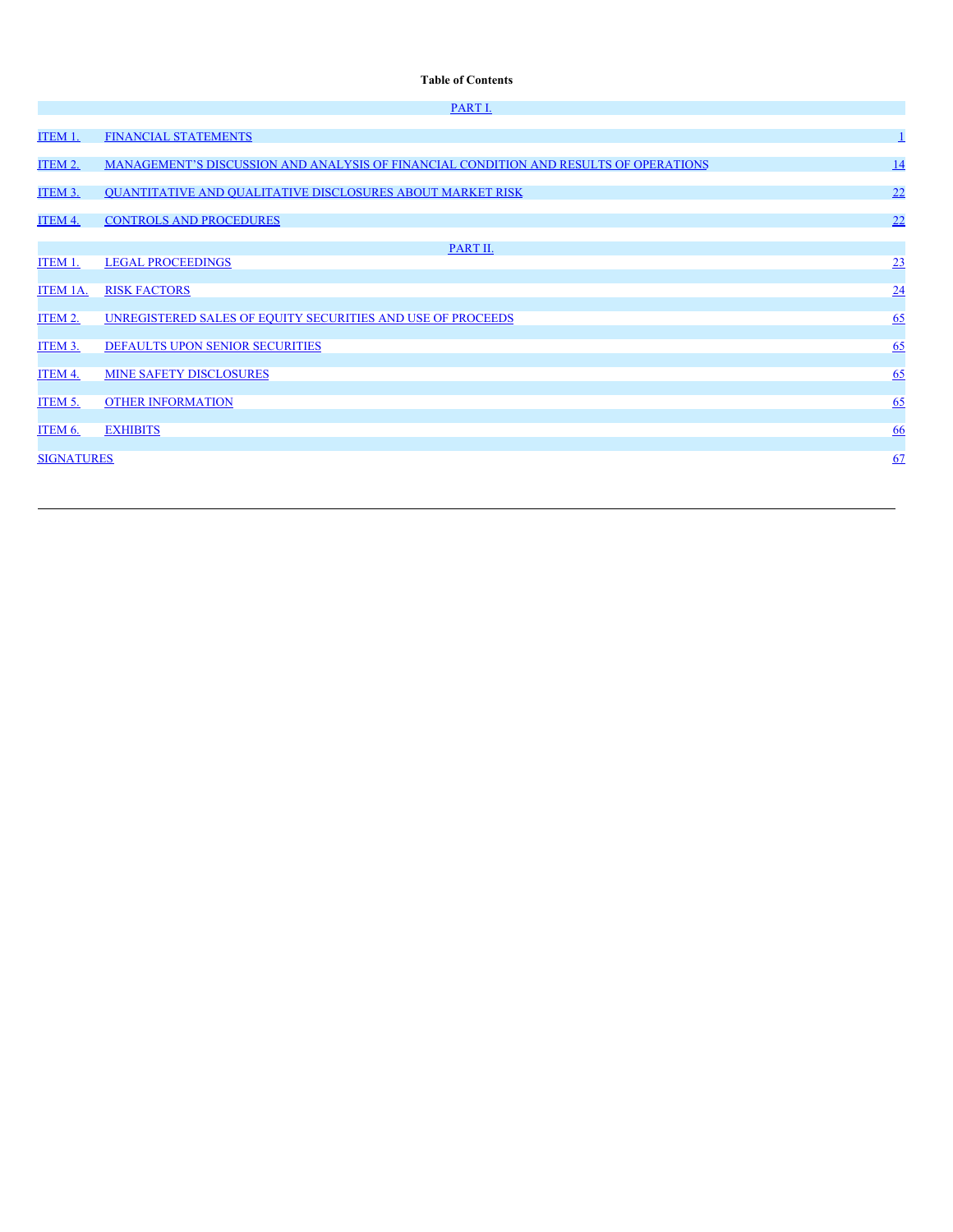As previously disclosed on July 12, 2019, Ohr Pharmaceutical, Inc., a Delaware corporation ("Ohr"), completed a Merger with NeuBase Therapeutics, Inc., a Delaware corporation ("Legacy NeuBase"), in accordance with the terms of the Agreement and Plan of Merger and Reorganization (the "Merger Agreement") entered into on January 2, 2019. Pursuant to the Merger Agreement, (i) a subsidiary of Ohr merged with and into Legacy NeuBase, with Legacy NeuBase (renamed as "NeuBase Corporation") continuing as a wholly-owned subsidiary of Ohr and the surviving corporation of the merger and (ii) Ohr was renamed as "NeuBase Therapeutics, Inc." (the "Merger").

For accounting purposes, the Merger was treated as a "reverse asset acquisition" under generally accepted accounting principles in the United States ("U.S. GAAP") and Legacy NeuBase was considered the acquirer. Accordingly, Legacy NeuBase's historical results of operations replaced the Company's (as defined below) historical results of operations for all periods prior to the Merger and, for all periods following the Merger, the results of operations of the post-merger combined company will be included in the *Company's financial statements.*

This quarterly report on Form 10-Q relates to the Company's quarter ended June 30, 2020 and is therefore the Company's fourth periodic report that includes results of *operations for the combined company, including Legacy NeuBase.*

Unless the context otherwise requires, references to the "Company," the "combined company," "we," "our" or "us" in this report refer to NeuBase Therapeutics, Inc. and its subsidiaries, references to "NeuBase" refer to the Company following the completion of the Merger and references to "Ohr" refer to the Company prior to the completion of the *Merger.*

Except as otherwise noted, references to "common stock" in this report refer to the common stock, par value \$0.0001 per share, of the Company.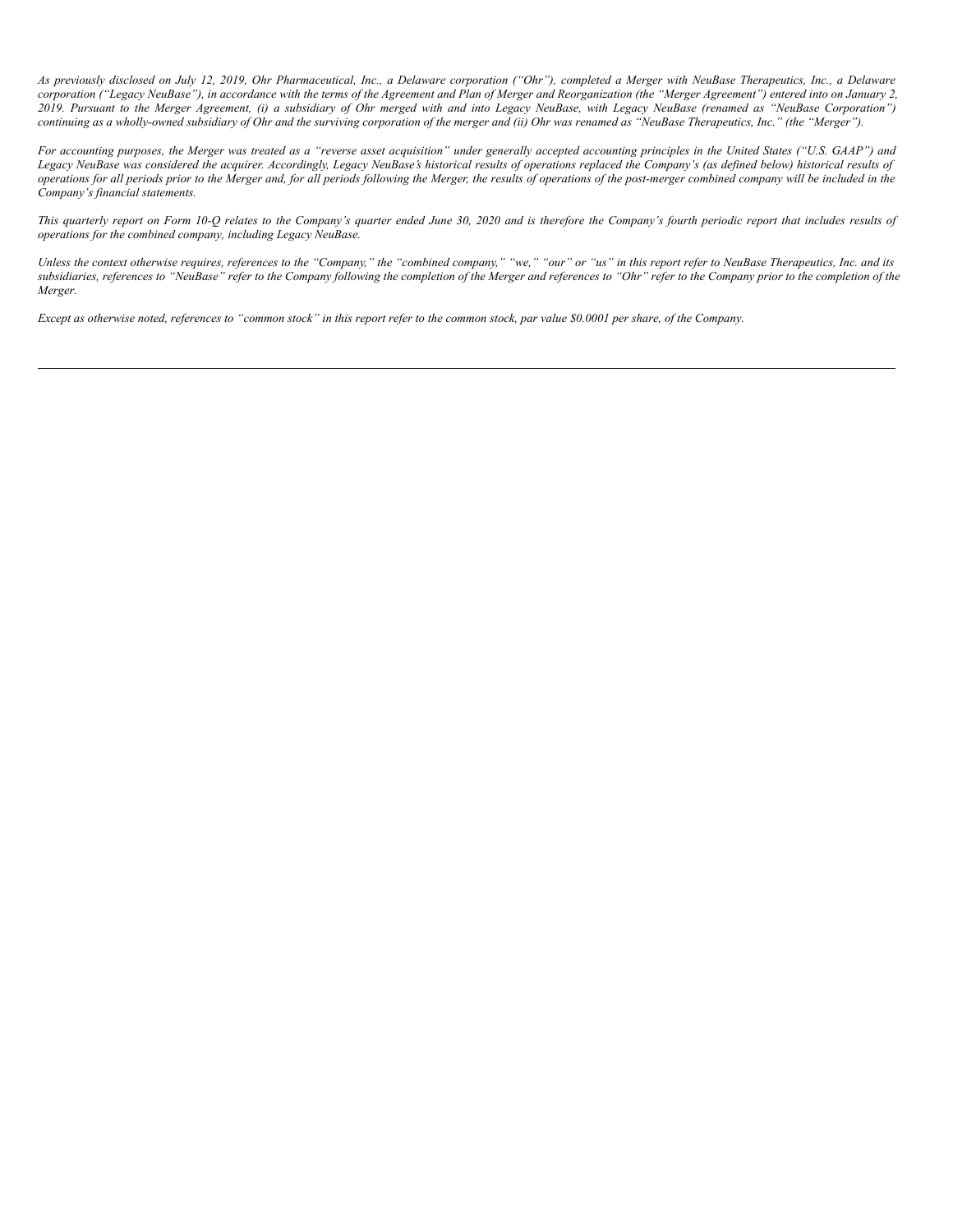## <span id="page-3-0"></span>**PART I.**

## <span id="page-3-1"></span>**ITEM 1. FINANCIAL STATEMENTS**

#### **NeuBase Therapeutics, Inc. and Subsidiaries Condensed Consolidated Balance Sheets (Unaudited)**

| <b>ASSETS</b><br><b>CURRENT ASSETS</b><br>Cash and cash equivalents<br>\$<br>35,924,756<br>$\mathbb{S}$<br>Prepaid insurance<br>676,515           | 10,313,966<br>449,583<br>265,686<br>11,029,235<br>430,995 |
|---------------------------------------------------------------------------------------------------------------------------------------------------|-----------------------------------------------------------|
|                                                                                                                                                   |                                                           |
|                                                                                                                                                   |                                                           |
|                                                                                                                                                   |                                                           |
|                                                                                                                                                   |                                                           |
| Other prepaid expenses and current assets<br>287,116                                                                                              |                                                           |
| <b>Total Current Assets</b><br>36,888,387                                                                                                         |                                                           |
| EQUIPMENT, net<br>705,798                                                                                                                         |                                                           |
| <b>OTHER ASSETS</b>                                                                                                                               |                                                           |
| Intangible assets, net                                                                                                                            | 145,833                                                   |
| 367.829<br>Investment                                                                                                                             | 586,418                                                   |
| Long-term prepaid insurance<br>193,666                                                                                                            | 338,916                                                   |
| <b>Total Other Assets</b><br>561,495                                                                                                              | 1.071.167                                                 |
| <b>TOTAL ASSETS</b><br>\$<br>38,155,680<br>\$                                                                                                     | 12,531,397                                                |
| LIABILITIES AND STOCKHOLDERS' EQUITY                                                                                                              |                                                           |
| <b>CURRENT LIABILITIES</b>                                                                                                                        |                                                           |
| \$<br>Accounts payable<br>1,310,468<br>S.                                                                                                         | 1,477,152                                                 |
| Accrued expenses and other current liabilities<br>434,974                                                                                         | 405,599                                                   |
| Warrant liabilities<br>1,405,817                                                                                                                  | 496,343                                                   |
| Insurance note payable<br>320,424                                                                                                                 | 122,919                                                   |
| <b>Total Liabilities</b><br>3,471,683                                                                                                             | 2,502,013                                                 |
| <b>COMMITMENTS AND CONTINGENCIES</b>                                                                                                              |                                                           |
|                                                                                                                                                   |                                                           |
| STOCKHOLDERS' EQUITY                                                                                                                              |                                                           |
| Preferred stock, \$0.0001 par value; 10,000,000 shares authorized; no shares issued and outstanding as of June 30, 2020 and<br>September 30, 2019 |                                                           |
| Common stock, \$0.0001 par value; 250,000,000 shares authorized; 23,120,196 and 17,077,873 shares issued and outstanding as                       |                                                           |
| of June 30, 2020 and September 30, 2019, respectively<br>2,312                                                                                    | 1,708                                                     |
| Additional paid-in capital<br>74,365,592                                                                                                          | 37,027,875                                                |
| Accumulated deficit<br>(39,683,907)                                                                                                               | (27,000,199)                                              |
| Total stockholders' equity<br>34,683,997                                                                                                          | 10,029,384                                                |
| TOTAL LIABILITIES AND STOCKHOLDERS' EQUITY<br>\$<br>38,155,680<br>S                                                                               | 12,531,397                                                |

The accompanying notes are an integral part of these unaudited condensed consolidated financial statements.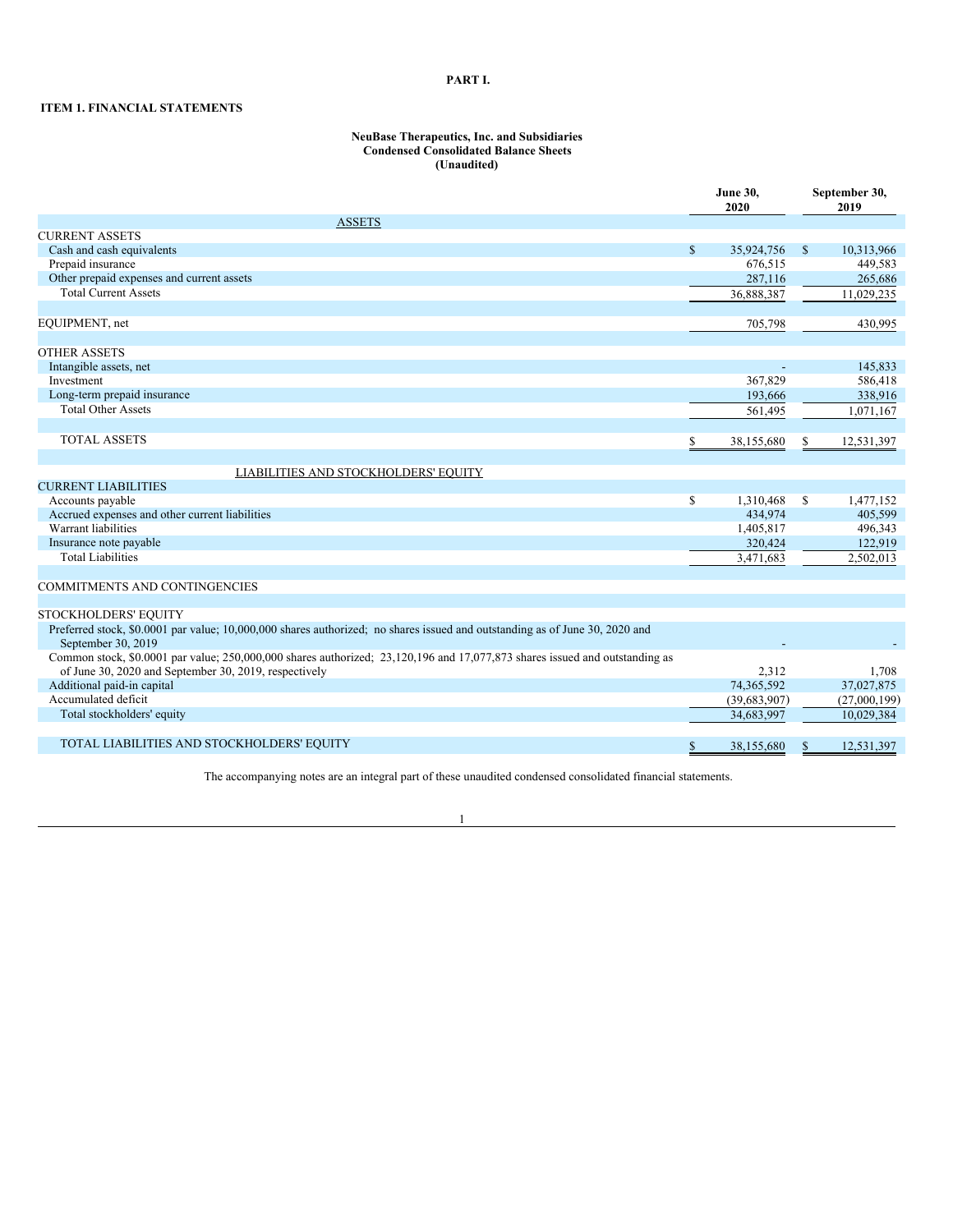#### **NeuBase Therapeutics, Inc. and Subsidiaries Condensed Consolidated Statements of Operations (Unaudited)**

|                                                   | Three Months Ended June 30, |    |             | Nine Months Ended June 30, |                |   |             |  |
|---------------------------------------------------|-----------------------------|----|-------------|----------------------------|----------------|---|-------------|--|
|                                                   | 2020                        |    | 2019        |                            | 2020           |   | 2019        |  |
| <b>OPERATING EXPENSES</b>                         |                             |    |             |                            |                |   |             |  |
| General and administrative                        | \$<br>2,331,283             | S  | 1,655,189   | -S                         | 7,624,984      | S | 3,991,567   |  |
| Research and development                          | 1,492,881                   |    | 305,204     |                            | 4,336,576      |   | 343,206     |  |
| Research and development expense-license acquired |                             |    |             |                            |                |   | 1,046,965   |  |
| <b>TOTAL OPERATING EXPENSES</b>                   | 3,824,164                   |    | 1,960,393   |                            | 11,961,560     |   | 5,381,738   |  |
| <b>LOSS FROM OPERATIONS</b>                       | (3,824,164)                 |    | (1,960,393) |                            | (11, 961, 560) |   | (5,381,738) |  |
| <b>OTHER INCOME (EXPENSE)</b>                     |                             |    |             |                            |                |   |             |  |
| Interest expense                                  | (1,573)                     |    | (60, 944)   |                            | (3,226)        |   | (119, 195)  |  |
| Change in fair value of warrant liabilities       | (285, 284)                  |    | (13,240)    |                            | (909, 474)     |   | (51, 942)   |  |
| Loss on disposal of fixed asset                   |                             |    |             |                            | (3,230)        |   |             |  |
| Equity in losses on equity method investment      | (101, 238)                  |    |             |                            | (218,589)      |   |             |  |
| Other income                                      | 412,371                     |    |             |                            | 412,371        |   |             |  |
| Total other income (expenses), net                | 24,276                      |    | (74, 184)   |                            | (722, 148)     |   | (171, 137)  |  |
| <b>NET LOSS</b>                                   | (3,799,888)                 |    | (2,034,577) | <b>S</b>                   | (12, 683, 708) |   | (5,552,875) |  |
| <b>BASIC AND DILUTED LOSS PER SHARE</b>           | (0.18)                      | \$ | (0.38)      | <sup>\$</sup>              | (0.69)         | S | (0.96)      |  |
| WEIGHTED AVERAGE SHARES OUTSTANDING:              |                             |    |             |                            |                |   |             |  |
| <b>BASIC AND DILUTED</b>                          | 21,193,387                  |    | 5,328,767   |                            | 18,441,961     |   | 5,754,791   |  |

The accompanying notes are an integral part of these unaudited condensed consolidated financial statements.

2

<u> 1989 - Johann Barn, mars eta bainar eta idazlea (</u>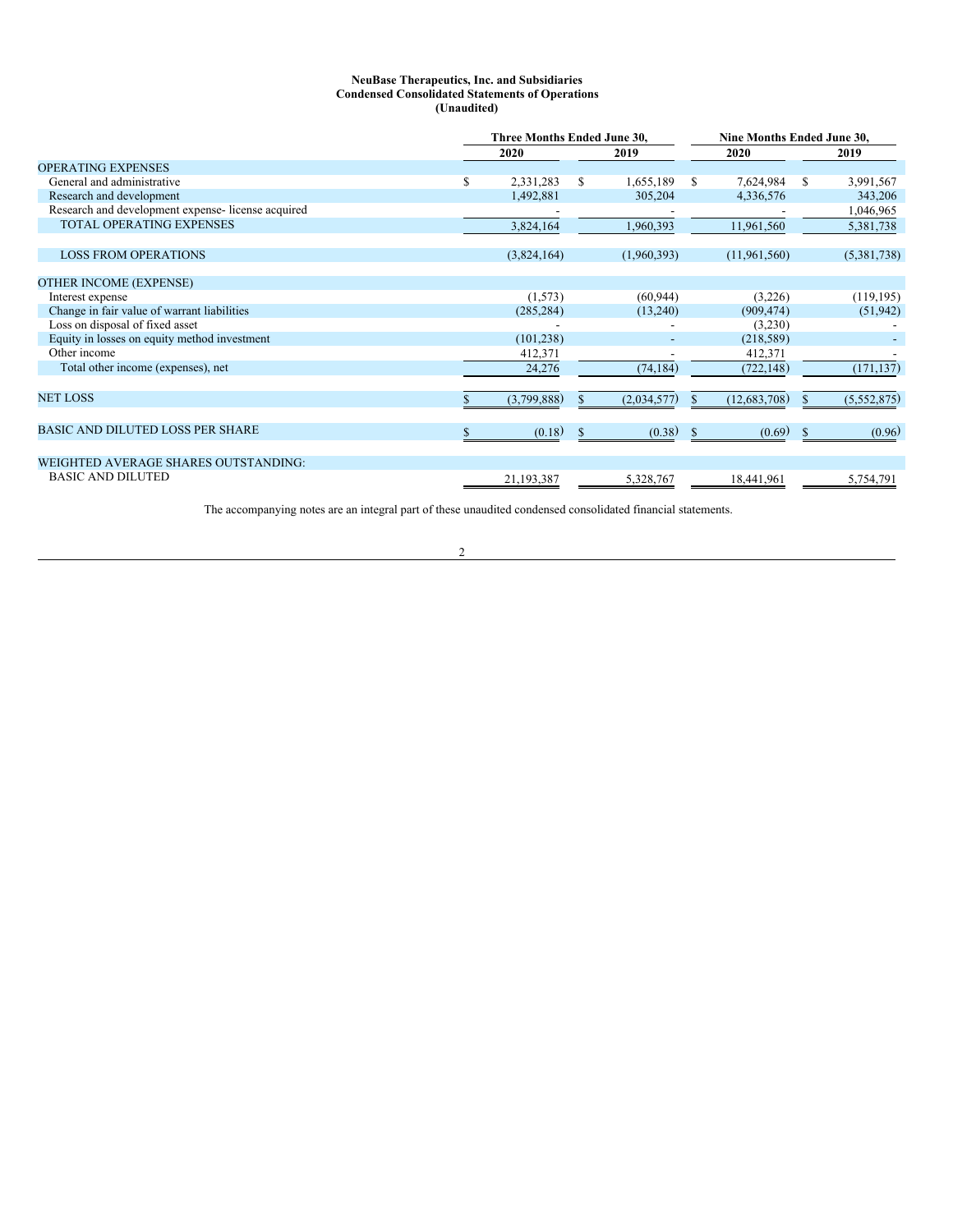#### **NeuBase Therapeutics, Inc. and Subsidiaries Condensed Consolidated Statements of Stockholders' Equity (Deficit) For the Three and Nine Months Ended June 30, 2020 and 2019 (Unaudited)**

|                                                 |                | <b>Treasury Stock</b> |                          | <b>Common Stock</b> |              |                          | <b>Additional</b> |           |                 |                          |              | <b>Total</b>         |
|-------------------------------------------------|----------------|-----------------------|--------------------------|---------------------|--------------|--------------------------|-------------------|-----------|-----------------|--------------------------|--------------|----------------------|
|                                                 |                |                       |                          |                     |              |                          | Paid-In           |           | Accumulated     |                          |              | <b>Stockholders'</b> |
|                                                 | <b>Shares</b>  |                       | Amount                   | <b>Shares</b>       |              | Amount                   | Capital           |           | <b>Deficit</b>  |                          |              | Equity               |
| Balance as of March 31, 2020                    | $\blacksquare$ | $\mathbf{s}$          | $\blacksquare$           | 17,080,625          | S            | 1,708                    | \$39,871,511      |           | \$(35,884,019)  |                          | $\mathbf{s}$ | 3,989,200            |
| Stock-based compensation expense                |                |                       | $\overline{\phantom{a}}$ |                     |              | $\overline{a}$           |                   | 1,210,715 |                 | L,                       |              | 1,210,715            |
| Issuance of common stock, net of issuance costs |                |                       | $\blacksquare$           | 6,037,500           |              | 604                      | 33,283,366        |           |                 | $\blacksquare$           |              | 33,283,970           |
| Issuance of restricted stock for services       |                |                       | $\overline{a}$           | 2,071               |              |                          |                   |           |                 |                          |              |                      |
| Net loss                                        |                |                       | $\overline{a}$           |                     |              |                          |                   |           |                 | (3.799.888)              |              | (3,799,888)          |
| Balance as of June 30, 2020                     |                | \$                    | $\overline{\phantom{a}}$ | 23,120,196          | \$           | 2,312                    | 74,365,592<br>\$  |           | \$ (39,683,907) |                          | \$           | 34,683,997           |
|                                                 |                | <b>Treasury Stock</b> |                          | <b>Common Stock</b> |              |                          | <b>Additional</b> |           |                 |                          |              | <b>Total</b>         |
|                                                 |                |                       |                          |                     |              |                          | Paid-In           |           | Accumulated     |                          |              | <b>Stockholders'</b> |
|                                                 | <b>Shares</b>  |                       | Amount                   | <b>Shares</b>       |              | Amount                   | Capital           |           | <b>Deficit</b>  |                          |              | <b>Equity</b>        |
| Balance as of September 30, 2019                | ÷.             | $\mathbf{s}$          | $\omega$                 | 17,077,873          | $\mathbf{s}$ | 1,708                    | \$37,027,875      |           | \$(27,000,199)  |                          | $\mathbf{s}$ | 10,029,384           |
| Stock-based compensation expense                |                |                       | $\overline{a}$           |                     |              | $\overline{\phantom{a}}$ | 4,054,351         |           |                 | $\blacksquare$           |              | 4,054,351            |
| Issuance of common stock, net of issuance costs |                |                       | L,                       | 6,037,500           |              | 604                      | 33,283,366        |           |                 | $\blacksquare$           |              | 33,283,970           |
| Issuance of restricted stock for services       |                |                       | $\overline{a}$           | 4,823               |              | $\blacksquare$           |                   |           |                 | $\overline{a}$           |              |                      |
| Net loss                                        |                |                       | $\overline{a}$           |                     |              |                          |                   |           |                 | (12,683,708)             |              | (12,683,708)         |
| Balance as of June 30, 2020                     |                | S                     |                          | 23,120,196          | \$           | 2,312                    | 74,365,592<br>S   |           | \$ (39,683,907) |                          | \$           | 34,683,997           |
|                                                 |                |                       |                          |                     |              |                          |                   |           |                 |                          |              |                      |
|                                                 |                | <b>Treasury Stock</b> |                          | <b>Common Stock</b> |              |                          | <b>Additional</b> |           |                 |                          |              | Total                |
|                                                 |                |                       |                          |                     |              |                          | Paid-In           |           | Accumulated     |                          |              | <b>Stockholders'</b> |
|                                                 | <b>Shares</b>  |                       | Amount                   | <b>Shares</b>       |              | Amount                   | Capital           |           | <b>Deficit</b>  |                          |              | Deficit              |
| Balance as of March 31, 2019                    | ÷.             | $\mathbf{s}$          | ÷.                       | 6,679,305           | $\mathbf{s}$ | 668                      | $\mathbf{s}$      | 2,392,932 | \$(3,560,250)   |                          | $\mathbf{s}$ | (1,166,650)          |
| Stock-based compensation expense                |                |                       |                          |                     |              | $\blacksquare$           |                   | 819,568   |                 |                          |              | 819,568              |
| Net loss                                        |                |                       |                          |                     |              |                          |                   |           |                 | (2,034,577)              |              | (2,034,577)          |
| Balance as of June 30, 2019                     |                | S                     |                          | 6,679,305           | \$           | 668                      | \$                | 3,212,500 |                 | (5,594,827)              |              | (2,381,659)          |
|                                                 |                | <b>Treasury Stock</b> |                          | <b>Common Stock</b> |              |                          | <b>Additional</b> |           |                 |                          |              | <b>Total</b>         |
|                                                 |                |                       |                          |                     |              |                          | Paid-In           |           | Accumulated     |                          |              | <b>Stockholders'</b> |
|                                                 | <b>Shares</b>  |                       | Amount                   | <b>Shares</b>       |              | Amount                   | Capital           |           | <b>Deficit</b>  |                          |              | <b>Deficit</b>       |
| Balance as of September 30, 2018                | $\blacksquare$ | $\mathbf S$           | $\blacksquare$           | 5,727,090           | $\mathbf{s}$ | 573                      | $\mathbf{s}$      | (517)     | $\mathbf{s}$    | (41,952)                 | $\mathbf{s}$ | (41, 896)            |
| Stock-based compensation expense                |                |                       |                          |                     |              | $\overline{a}$           |                   | 2,367,042 |                 |                          |              | 2,367,042            |
| Repurchase of common stock                      | (1,401,202)    |                       | (140)                    |                     |              | ÷.                       |                   | 126       |                 | $\overline{\phantom{a}}$ |              | (14)                 |
| Retirement of common stock                      | 1,401,202      |                       | 140                      | (1,401,202)         |              | (140)                    |                   |           |                 |                          |              |                      |
| Common stock for research and development       |                |                       |                          |                     |              |                          |                   |           |                 |                          |              |                      |
| expense-license acquired                        |                |                       |                          | 835,625             |              | 84                       |                   | 844,516   |                 |                          |              | 844,600              |
| Issuance of restricted stock for services       |                |                       | $\overline{\phantom{a}}$ | 1,517,792           |              | 151                      |                   | 1,323     |                 |                          |              | 1,474                |
| Cash received for prefunded warrants            |                |                       |                          |                     |              | ÷,                       |                   | 10        |                 |                          |              | 10                   |
| Net loss                                        |                |                       |                          |                     |              |                          |                   |           |                 | (5, 552, 875)            |              | (5,552,875)          |
| Balance as of June 30, 2019                     |                | \$                    |                          | 6,679,305           | S            | 668                      | \$                | 3,212,500 | S               | (5.594.827)              | \$.          | (2,381,659)          |

The accompanying notes are an integral part of these unaudited condensed consolidated financial statements.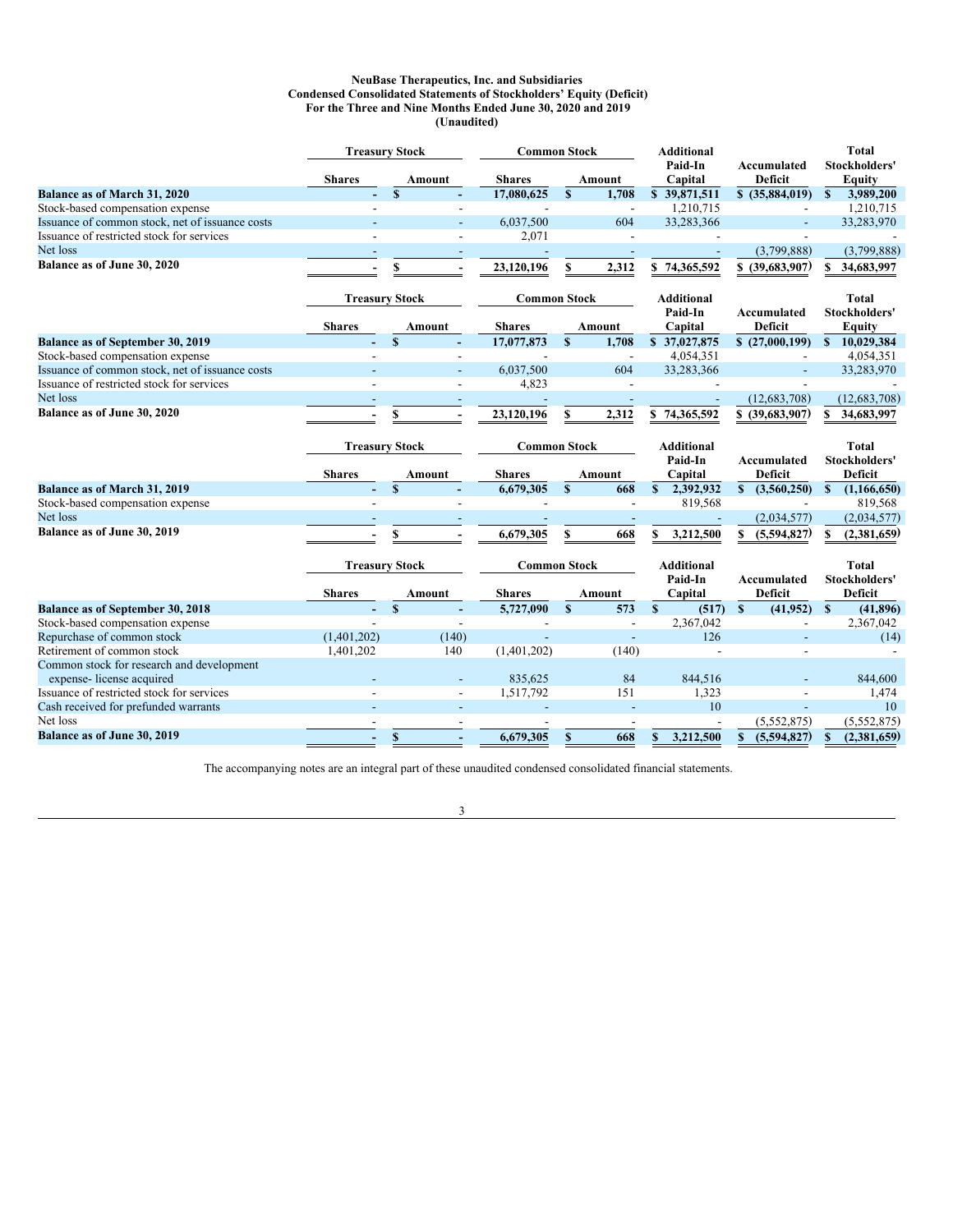#### **NeuBase Therapeutics, Inc. and Subsidiaries Condensed Consolidated Statements of Cash Flows (Unaudited)**

|                                                                                               |             | Nine Months Ended June 30. |              |             |
|-----------------------------------------------------------------------------------------------|-------------|----------------------------|--------------|-------------|
|                                                                                               |             | 2020                       |              | 2019        |
| Cash flows from operating activities:                                                         |             |                            |              |             |
| Net loss                                                                                      | \$          | (12,683,708)               | S            | (5,552,875) |
| Adjustments to reconcile net loss to net cash used in operating activities                    |             |                            |              |             |
| Stock-based compensation                                                                      |             | 4,054,351                  |              | 2,367,042   |
| Research and development expense - license acquired                                           |             |                            |              | 1,046,965   |
| Change in fair value of warrant liabilities                                                   |             | 909,474                    |              | 51,942      |
| Depreciation and amortization                                                                 |             | 230,715                    |              | 8,820       |
| Loss on disposal of fixed asset                                                               |             | 3,230                      |              |             |
| Equity in losses on equity method investment                                                  |             | 218,589                    |              |             |
| Non-cash amortization on convertible notes                                                    |             |                            |              | 88,587      |
| Non-cash interest expense on convertible notes                                                |             |                            |              | 30,155      |
| Changes in operating assets and liabilities                                                   |             |                            |              |             |
| Prepaid insurance, other prepaid expenses and current assets                                  |             | 117,068                    |              | (254,046)   |
| Long-term prepaid insurance                                                                   |             | 145,250                    |              |             |
| Accounts payable                                                                              |             | (166, 684)                 |              | 1,611,444   |
| Accrued expenses and other current liabilities                                                |             | 29,375                     |              | 207,187     |
| Net cash used in operating activities                                                         |             | (7, 142, 340)              |              | (394,779)   |
| Cash flows from investing activities                                                          |             |                            |              |             |
| Purchase of laboratory and office equipment                                                   |             | (362, 915)                 |              | (281, 917)  |
| Payment of transaction costs for licenses acquired                                            |             |                            |              | (43, 463)   |
| Cash paid for license acquired                                                                |             |                            |              | (54,000)    |
| Net cash used in investing activities                                                         |             | (362, 915)                 |              | (379, 380)  |
| <b>Cash flows from financing activities</b>                                                   |             |                            |              |             |
| Principal payment of financed insurance                                                       |             | (167, 925)                 |              | (8, 814)    |
| Proceeds from issuance of stock, net of issuance costs                                        |             | 33,283,970                 |              |             |
| Proceeds from issuance of convertible notes                                                   |             |                            |              | 600,000     |
| Proceeds from issuance of common shares for services                                          |             |                            |              | 1,474       |
| Proceeds from prefunded warrant                                                               |             |                            |              | 10          |
| Repurchase of common stock                                                                    |             |                            |              | (14)        |
| Net cash provided by financing activities                                                     |             | 33,116,045                 |              | 592,656     |
| Net increase (decrease) in cash and cash equivalents                                          |             | 25,610,790                 |              | (181, 503)  |
| Cash and cash equivalents, beginning of period                                                |             | 10,313,966                 |              | 249,600     |
| Cash and cash equivalents, end of period                                                      |             |                            |              |             |
|                                                                                               | \$          | 35,924,756                 | $\mathbf S$  | 68,097      |
| Supplemental disclosure of cash flow information:                                             |             |                            |              |             |
| Cash paid for interest                                                                        | \$          | 3,244                      | S            |             |
| Cash paid for income taxes                                                                    | $\mathbf S$ |                            | \$           |             |
| Non-cash investing and financing activities:                                                  |             |                            |              |             |
| Issuance of common stock for research and development expense-licenses acquired               | \$          | $\blacksquare$             | $\mathbf{s}$ | 844,600     |
| Fair value of warrant liability issued for research and development expense-licenses acquired | \$          |                            | S            | 104,902     |
|                                                                                               | $\mathbf S$ | 365,430                    | <sup>S</sup> | 90,000      |
| Insurance financed through note payable                                                       |             |                            |              |             |

The accompanying notes are an integral part of these unaudited condensed consolidated financial statements.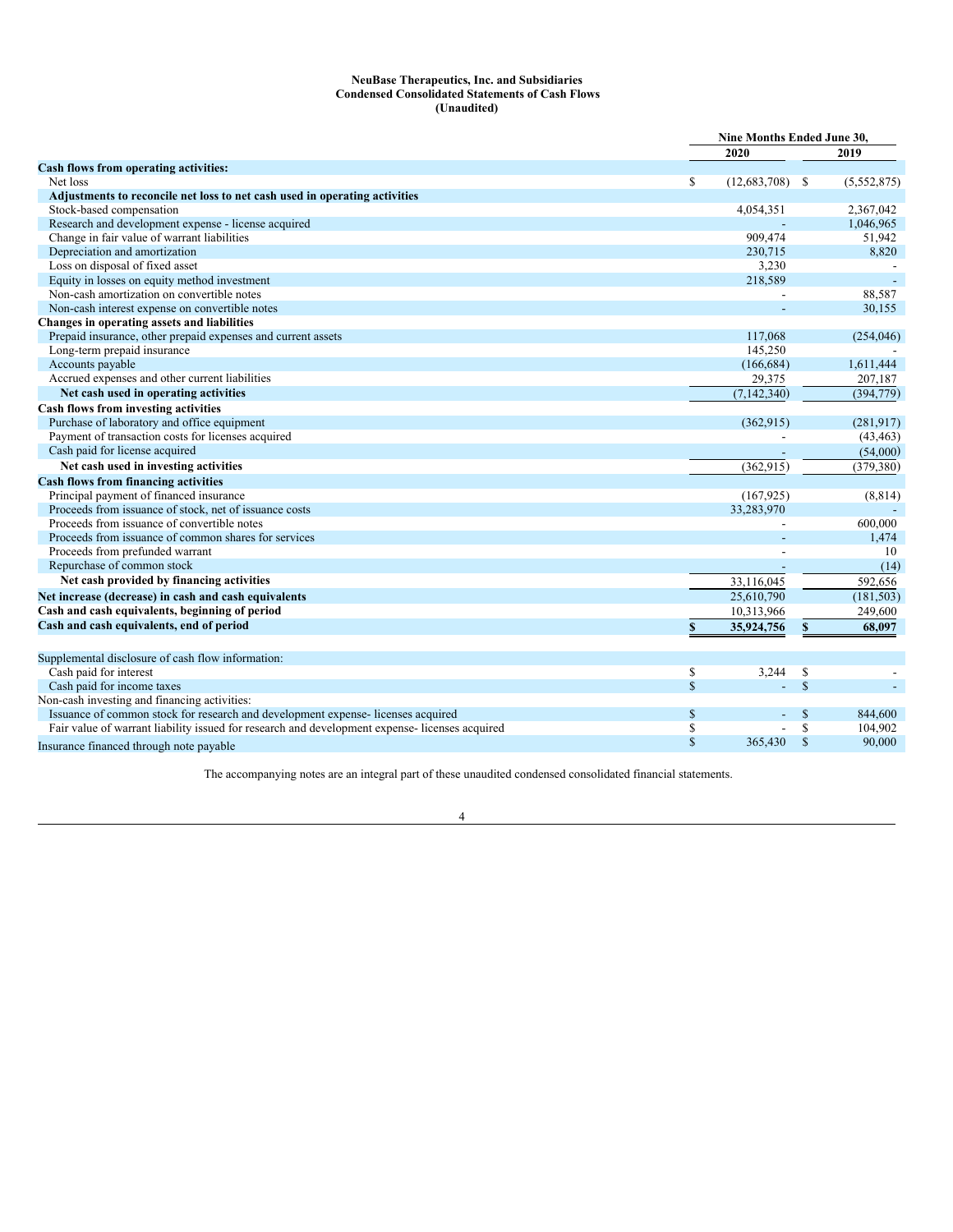## **1. Organization and Description of Business**

NeuBase Therapeutics, Inc. (together with its subsidiaries, the "Company" or "NeuBase") is developing a modular peptide-nucleic acid antisense oligonucleotide ("PATrOL™") platform to address genetic diseases caused by mutant proteins, with a single, cohesive approach. The systemically-deliverable PATrOL™ therapies are designed to improve upon current gene silencing treatments by combining the advantages of synthetic approaches with the precision of antisense technologies. NeuBase plans to use its platform to address genetic diseases, with an initial focus on Huntington's Disease ("HD") and Myotonic Dystrophy Type 1 ("DM1"), as well as other genetic disorders and cancer.

NeuBase is a pre-clinical-stage biopharmaceutical company and continues to develop its clinical and regulatory strategy with its internal research and development team with a view toward prioritizing market introduction as quickly as possible. NeuBase's lead programs are NT0100 and NT0200.

The NT0100 program is a PATrOL™-enabled therapeutic program being developed to target the mutant expansion in the HD messenger ribonucleic acid ("RNA"). NT0100 falls into the category of peptide nucleic acids ("PNAs"), which have the potential to be highly selective for the mutant transcript vs. the wild-type transcribed allele and the expectation to be applicable for all HD patients as it directly targets the expansion itself, and can be delivered systemically. PATrOL™-enabled drugs also have the unique ability to open RNA secondary structures and bind to either the primary nucleotide sequences or the secondary and/or tertiary structures. NeuBase believes the NT0100 program addresses an unmet need for a disease which currently has no effective therapeutics that target the core etiology of the condition. NeuBase believes there is a large opportunity in the U.S. and European markets for drugs in this space.

The NT0200 program is a PATrOL™-enabled therapeutic program being developed to target the mutant expansion in the DM1 disease mRNA. NT0200 falls into the category of PNAs, which have the potential to be highly selective for the mutant transcript versus the wild-type transcribed allele and the expectation to be applicable for all DM1 patients as it directly targets the expansion itself. NeuBase believes the NT0200 program addresses an unmet need for a disease which currently has no effective therapeutics that target the core etiology of the condition. NeuBase believes there is a large opportunity in the U.S. and European markets for drugs in this space.

#### *Acquisition of Ohr Pharmaceutical, Inc.*

On July 12, 2019, the Company (formerly known as Ohr Pharmaceutical, Inc. ("Ohr")) completed a reverse acquisition transaction in accordance with the terms of the Agreement and Plan of Merger and Reorganization, dated as of January 2, 2019, by and among the Company, Ohr Acquisition Corp. ("Merger Sub"), and NeuBase Therapeutics, Inc. ("Legacy NeuBase"), as amended by the First Amendment thereto made and entered into as of June 27, 2019 (as amended, the "Acquisition Agreement"), pursuant to which Merger Sub merged with and into Legacy NeuBase, with Legacy NeuBase (renamed as "NeuBase Corporation") surviving as a wholly owned subsidiary of the Company (the "Ohr Acquisition"). On July 12, 2019, immediately after completion of the Ohr Acquisition, the Company changed its name to "NeuBase Therapeutics, Inc."

The Ohr Acquisition was accounted for as a "reverse asset acquisition," whereby Legacy NeuBase was determined to be the accounting acquirer. The historical financial statements, outstanding shares and all other historical share information have been adjusted by multiplying the respective share amount by the exchange ratio provided for in the Acquisition Agreement as if the exchange ratio had been in effect for all periods presented.

#### **2. Significant Accounting Policies**

#### *Basis of Presentation*

The accompanying unaudited interim condensed consolidated financial statements should be read in conjunction with the audited financial statements and notes thereto as of and for the year ended September 30, 2019 included in the Company's Annual Report on Form 10-K (the "Annual Report") filed with the SEC on January 10, 2020. The accompanying unaudited condensed consolidated financial statements have been prepared by the Company in accordance with U.S. GAAP for interim financial information and in accordance with the instructions to Form 10-Q and Article 8 of Regulation S-X. Accordingly, certain information and footnote disclosures normally included in financial statements prepared in accordance with U.S. GAAP have been condensed or omitted. In the opinion of management, the accompanying unaudited condensed consolidated financial statements for the periods presented reflect all adjustments, consisting of only normal, recurring adjustments, necessary to fairly state the Company's financial position, results of operations and cash flows. The unaudited condensed consolidated financial statements for the interim periods are not necessarily indicative of results for the full year. The preparation of these unaudited condensed consolidated financial statements requires the Company to make estimates and judgments that affect the amounts reported in the financial statements and the accompanying notes. The Company's actual results may differ from these estimates under different assumptions or conditions.

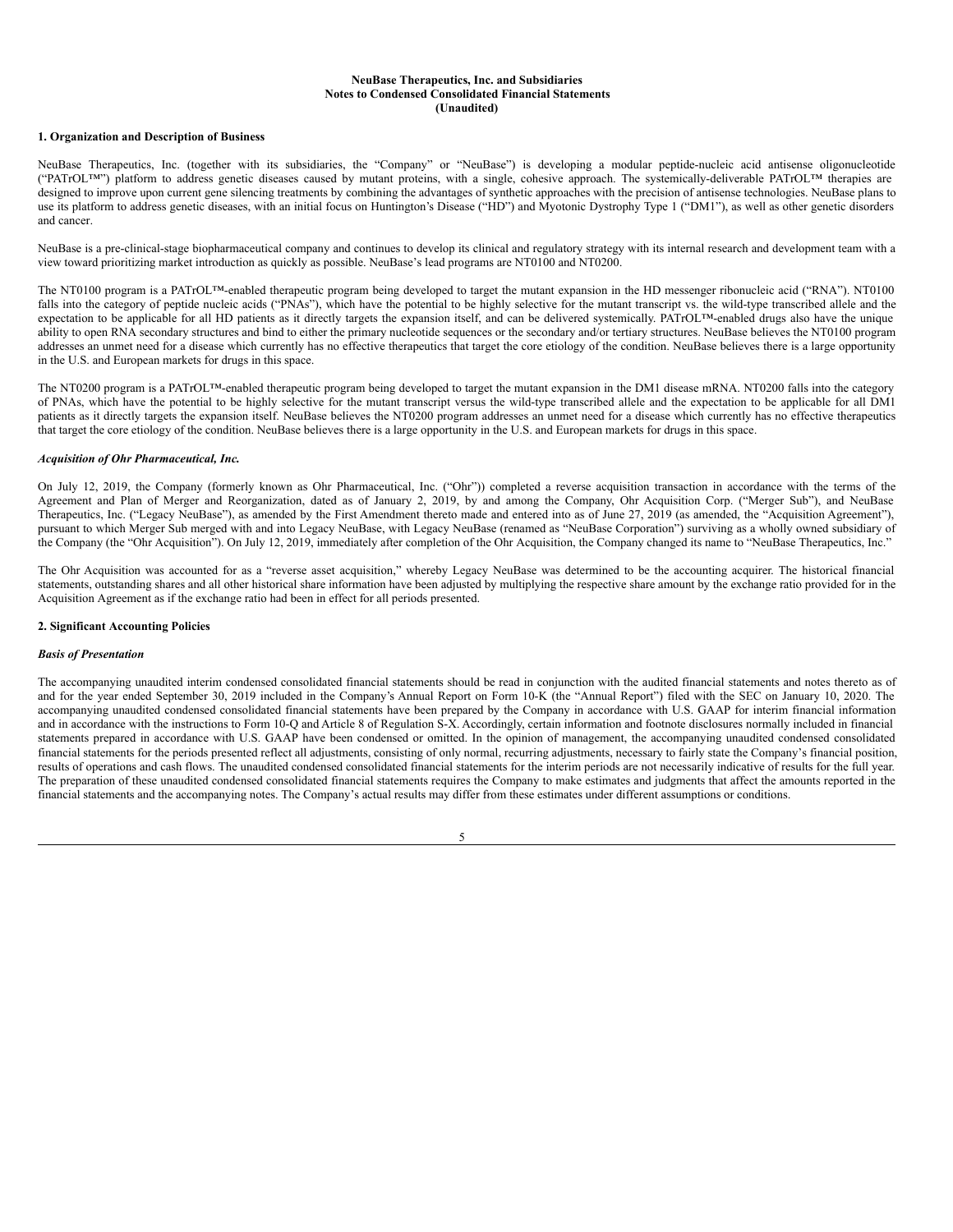## *Use of Estimates*

The preparation of financial statements in conformity with U.S. GAAP requires management to make estimates and assumptions that affect the reported amounts of assets and liabilities and disclosure of contingent assets and liabilities at the date of the financial statements and the reported amounts of expenses during the reporting period. The most significant estimates in the Company's condensed consolidated financial statements relate to the valuation of share-based compensation, the valuation of licenses, the fair value of warrant liabilities and the valuation allowance of deferred tax assets resulting from net operating losses. These estimates and assumptions are based on current facts, historical experience and various other factors believed to be reasonable under the circumstances, the results of which form the basis for making judgments about the carrying values of assets and liabilities and the recording of expenses that are not readily apparent from other sources. The Company assesses and updates estimates each period to reflect current information, such as the economic considerations related to the impact that the novel coronavirus disease (COVID-19) could have on our significant accounting estimates (see Part II, Item 1A - Risk Factors—"Our operations may be adversely affected by the coronavirus outbreak, and we face risks that could impact our business' for further discussion of the effect of the COVID-19 pandemic on our operations). Actual results may differ materially and adversely from these estimates. To the extent there are material differences between the estimates and actual results, the Company's future results of operations will be affected.

#### *Fair Value Measurements*

Fair value measurements are based on the premise that fair value is an exit price representing the amount that would be received to sell an asset or paid to transfer a liability in an orderly transaction between market participants. As such, fair value is a market-based measurement that should be determined based on assumptions that market participants would use in pricing an asset or liability. As a basis for considering such assumptions, the following three-tier fair value hierarchy has been used in determining the inputs used in measuring fair value:

Level 1 – Quoted prices in active markets for identical assets or liabilities on the reporting date.

Level 2 – Pricing inputs are based on quoted prices for similar instruments in active markets, quoted prices for identical or similar instruments in markets that are not active and model-based valuation techniques for which all significant assumptions are observable in the market or can be corroborated by observable market data for substantially the full term of the assets or liabilities.

Level 3 – Pricing inputs are generally unobservable and include situations where there is little, if any, market activity for the investment. The inputs into the determination of fair value require management's judgment or estimation of assumptions that market participants would use in pricing the assets or liabilities. The fair values are therefore determined using factors that involve considerable judgment and interpretations, including but not limited to private and public comparables, third-party appraisals, discounted cash flow models, and fund manager estimates.

Financial instruments measured at fair value are classified in their entirety based on the lowest level of input that is significant to the fair value measurement. Management's assessment of the significance of a particular input to the fair value measurement in its entirety requires judgment and considers factors specific to the asset or liability. The use of different assumptions and/or estimation methodologies may have a material effect on estimated fair values. Accordingly, the fair value estimates disclosed or initial amounts recorded may not be indicative of the amount that the Company or holders of the instruments could realize in a current market exchange.

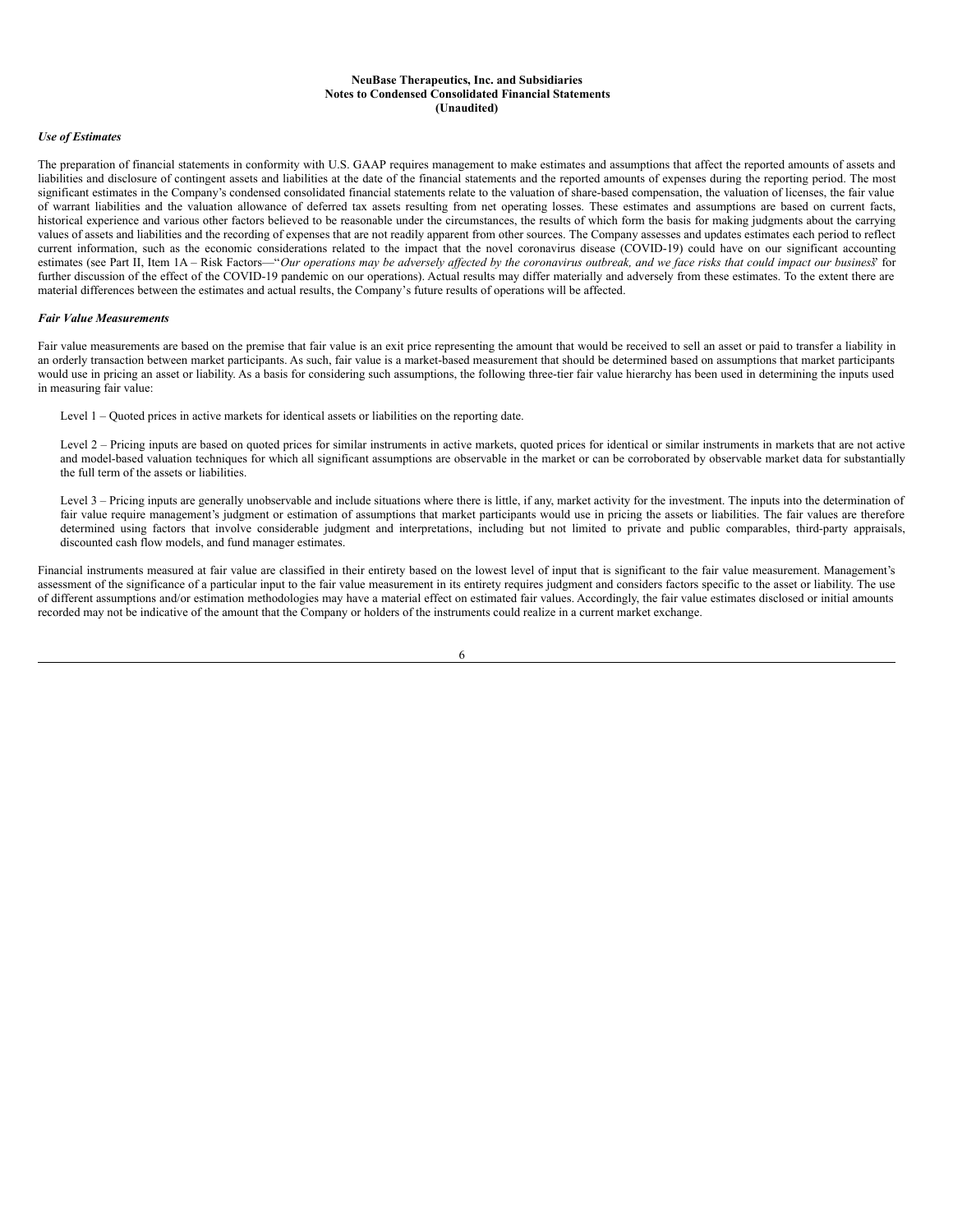The following tables present the Company's fair value hierarchy for its warrant liabilities measured at fair value on a recurring basis at June 30, 2020 and September 30, 2019:

|                     | <b>Fair Value Measurements</b><br>as of June 30, 2020 |                                                            |           |              |  |  |
|---------------------|-------------------------------------------------------|------------------------------------------------------------|-----------|--------------|--|--|
|                     | (Level 1)                                             | (Level 2)                                                  | (Level 3) | <b>Total</b> |  |  |
| Liabilities         |                                                       |                                                            |           |              |  |  |
| Warrant liabilities | -                                                     |                                                            | 1,405,817 | 405,817      |  |  |
|                     |                                                       | <b>Fair Value Measurements</b><br>as of September 30, 2019 |           |              |  |  |
|                     | (Level 1)                                             | (Level 2)                                                  | (Level 3) | <b>Total</b> |  |  |
| Liabilities         |                                                       |                                                            |           |              |  |  |
| Warrant liabilities |                                                       |                                                            | 496,343   | 496,343      |  |  |

The fair value of the warrant liabilities were determined using the Black-Scholes option pricing model. The following assumptions were used in determining the fair value of the warrant liabilities:

|                                    | As of June 30,           |
|------------------------------------|--------------------------|
|                                    | 2020                     |
| Remaining contractual term (years) | $1.5 - 1.8$              |
| Common stock price volatility      | $87.9\%$ - $89.8\%$      |
| Risk-free interest rate            | 0.16%                    |
| Expected dividend yield            | $\overline{\phantom{a}}$ |

The change in fair value of the warrant liabilities for the three and nine months ended June 30, 2020 and 2019 is as follows:

| Fair value as of September 30, 2019                 | S   | 496,343   |
|-----------------------------------------------------|-----|-----------|
| Change in fair value                                |     | 694,134   |
| Fair value as of December 31, 2019                  |     | 1,190,477 |
| Change in fair value                                |     | (69, 944) |
| Fair value as of March 31, 2020                     | S   | 1,120,533 |
| Change in fair value                                |     | 285,284   |
| Fair value as of June 30, 2020                      |     | 1,405,817 |
|                                                     |     |           |
| Fair value as of September 30, 2018                 | S   |           |
| Warrants issued in connection with license acquired |     | 104,902   |
| Fair value as of December 31, 2018                  |     | 104.902   |
| Change in fair value                                |     | 38,702    |
| Fair value as of March 31, 2019                     | \$. | 143,604   |
| Change in fair value                                |     | 13,240    |
| Fair value as of June 30, 2019                      | S   | 156,844   |

As of June 30, 2020 and September 30, 2019, the recorded values of cash and cash equivalents, accounts payable and the insurance note payable approximate fair value due to the short-term nature of these instruments.

## *Stock-based Compensation*

The Company expenses stock-based compensation to employees, non-employees and board members over the requisite service period based on the estimated grant-date fair value of the awards and actual forfeitures. The Company accounts for forfeitures as they occur. Stock-based awards with graded-vesting schedules are recognized on a straightline basis over the requisite service period for each separately vesting portion of the award. The Company estimates the fair value of stock option grants using the Black-Scholes option pricing model, and the assumptions used in calculating the fair value of stock-based awards represent management's best estimates and involve inherent uncertainties and the application of management's judgment. All stock-based compensation costs are recorded in general and administrative or research and development costs in the consolidated statements of operations based upon the underlying individual's role at the Company.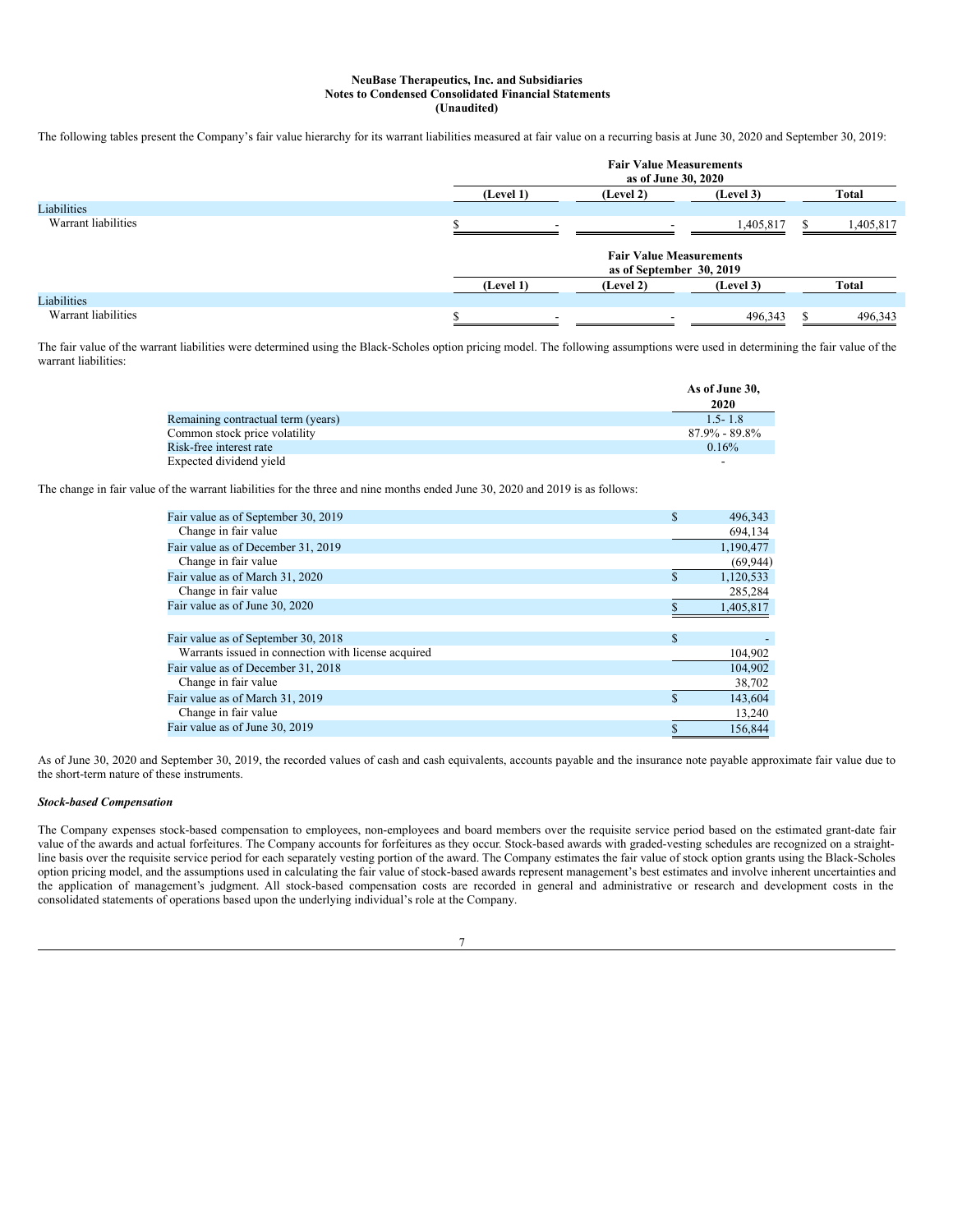#### *Operating Leases*

Effective October 1, 2019, the Company determines if an arrangement is a lease at inception. Operating leases are included in operating right-of-use ("ROU") assets and operating lease liabilities on the consolidated balance sheets. Prior to October 1, 2019, the Company recorded rent expense associated with its operating lease on a straight-line basis over the term of the lease.

Lease ROU assets and operating lease liabilities are initially recognized based on the present value of the future minimum lease payments over the lease term at commencement date calculated using the Company's incremental borrowing rate applicable to the lease asset, unless the implicit rate is readily determinable. ROU assets also include any lease payments made at or before lease commencement and exclude any lease incentives received. The Company's lease terms may include options to extend or terminate the lease when it is reasonably certain that the Company will exercise that option. Leases with a term of 12 months or less are not recognized on the Company's condensed consolidated balance sheet. Lease expense for minimum lease payments is recognized on a straight-line basis over the lease term. The Company accounts for lease and non-lease components as a single lease component for all its leases.

As of June 30, 2020, the Company's leases had original terms of less than 12 months. The Company does not recognize ROU assets and lease liabilities that arise from leases with an original term of 12 months or less. Rather, the Company recognizes the lease expense on a straight-line basis over the term of the lease.

#### *Other Income*

During the three and nine months ended June 30, 2020, the Company recognized \$0.4 million of other income associated with a license of certain clinical trial data to a third party.

## *Net Loss Per Share*

Basic net loss per share is computed by dividing net loss applicable to common stockholders by the weighted average number of shares of common stock outstanding during each period. Diluted net loss per share includes the dilutive effect, if any, from the potential exercise or conversion of securities, such as convertible debt, warrants and stock options that would result in the issuance of incremental shares of common stock. In computing the basic and diluted net loss per share applicable to common stockholders, the weighted average number of shares remains the same for both calculations due to the fact that when a net loss exists, dilutive shares are not included in the calculation as the impact is anti-dilutive.

The following potentially dilutive securities outstanding as of June 30, 2020 and 2019 have been excluded from the computation of diluted weighted average shares outstanding, as they would be anti-dilutive:

|                                | As of June 30.           |           |
|--------------------------------|--------------------------|-----------|
|                                | 2020                     | 2019      |
| Common stock purchase options  | 6,514,466                | 3,337,406 |
| Unvested restricted stock      | 1,250                    | 1,307,001 |
| Common stock purchase warrants | 715.939                  | 101.847   |
| Convertible notes              | $\overline{\phantom{a}}$ | 613,276   |
|                                | 7,231,655                | 5,359,530 |

## *Recently Adopted Accounting Pronouncements*

In February 2016, the FASB issued ASU 2016-2, *Leases*. The new standard establishes a right-of-use ("ROU") model that requires a lessee to record a ROU asset and a lease liability on the balance sheet for all leases with terms longer than 12 months. Leases will be classified as either finance or operating, with classification affecting the pattern of expense recognition in the income statement. The Company adopted this new lease standard on October 1, 2019 using a modified retrospective transition approach for leases existing at, or entered into after, the beginning of the earliest comparative period presented in the financial statements, with certain practical expedients available. The adoption of the new lease standard did not have an impact on the Company's condensed consolidated financial statements as the Company did not have any leases with original terms longer than 12 months.

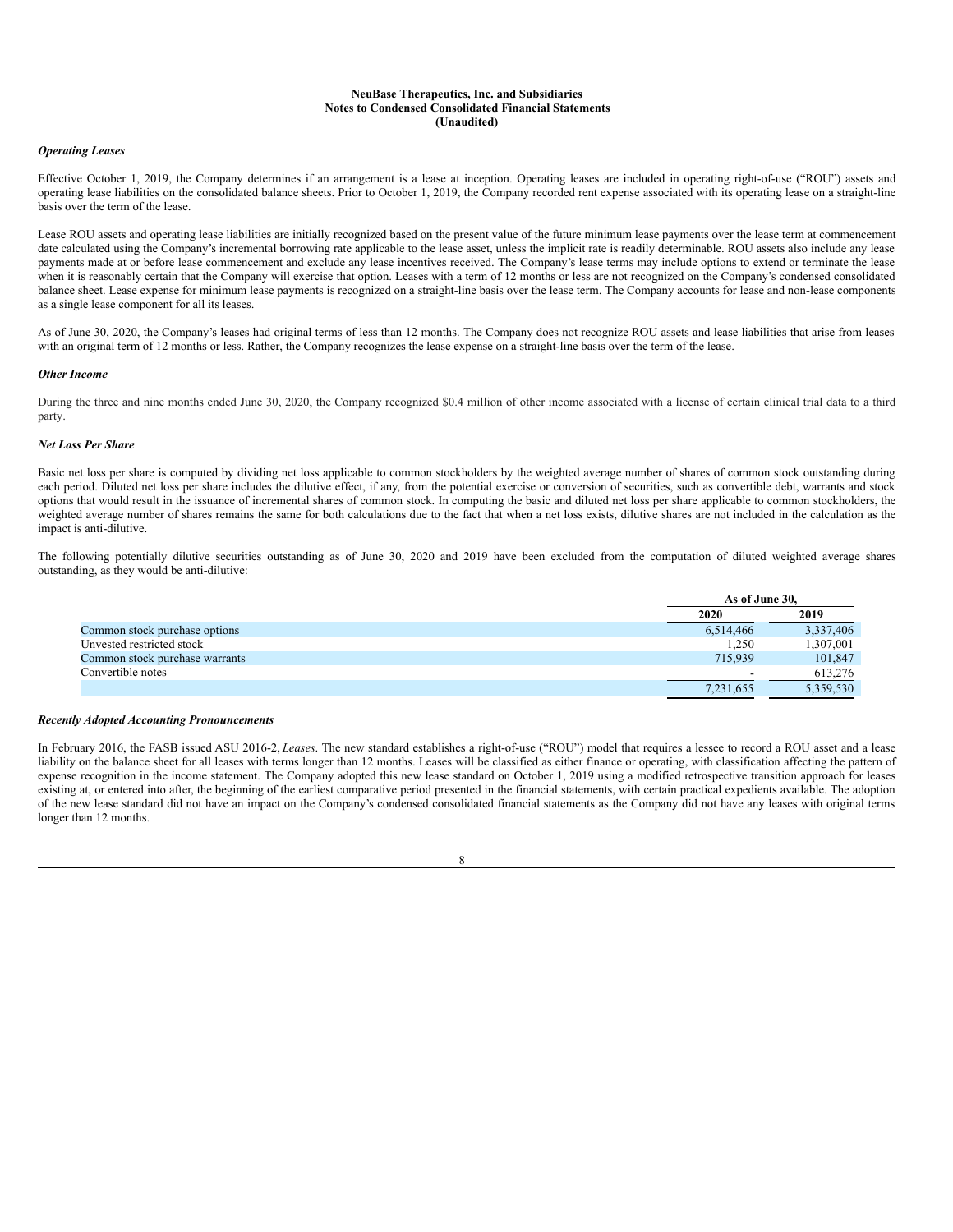#### *Recent Accounting Pronouncements*

In December 2019, the FASB issued ASU No. 2019-12, "Income Taxes (Topic 740): Simplifying the Accounting for Income Taxes" ("ASU 2019-12"), which is intended to simplify various aspects related to accounting for income taxes. ASU 2019-12 removes certain exceptions to the general principles in Topic 740 and also clarifies and amends existing guidance to improve consistent application. This guidance is effective for fiscal years, and interim periods within those fiscal years, beginning after December 15, 2020, with early adoption permitted. The Company plans to evaluate the impact of this standard on its consolidated financial statements and related disclosures.

#### **3. Liquidity**

The Company has had no revenues from product sales and has incurred operating losses since inception. As of June 30, 2020, the Company had \$35.9 million in cash and cash equivalents and during the nine months ended June 30, 2020, incurred a loss from operations of \$12.0 million and used \$7.1 million of cash in operating activities.

The Company has historically funded its operations through the sale of common stock and the issuance of convertible notes and warrants. The Company expects to continue to incur significant operating losses for the foreseeable future and may never become profitable. As a result, the Company will likely need to raise additional capital through one or more of the following: issuance of additional debt or equity, or complete a licensing transaction for one or more of the Company's pipeline assets. Management believes that it has sufficient working capital on hand to fund operations through at least the next twelve months from the date these unaudited condensed consolidated financial statements were available to be issued. There can be no assurance that the Company will be successful in acquiring additional funding, that the Company's projections of its future working capital needs will prove accurate, or that any additional funding would be sufficient to continue operations in future years.

## **4. Stockholders' Equity**

#### *Common Stock Of ering*

On April 30, 2020, the Company closed an underwritten public offering of 6,037,500 shares of its common stock (inclusive of 787,500 shares that were sold pursuant to the underwriters' full exercise of their option to purchase additional shares of the Company's common stock), at a price to the public of \$6.00 per share. The Company received net proceeds from the offering of approximately \$33.3 million, after deducting the underwriting discounts and commissions and other estimated offering expenses payable by the Company. The Company intends to use the net proceeds from this offering for working capital and general corporate purposes and to advance the development of its product candidates and expand its pipeline.

#### *Warrants*

Below is a summary of the Company's issued and outstanding warrants as of June 30, 2020:

|                                      | Warrants | Weighted<br>Average<br><b>Exercise</b><br>Price | Weighted<br>Average<br>Remaining<br><b>Contractual Life</b><br>(in years) |
|--------------------------------------|----------|-------------------------------------------------|---------------------------------------------------------------------------|
| Outstanding as of September 30, 2019 | 728,439  | 20.99                                           |                                                                           |
| Expired                              | (12,500) | 20.00                                           |                                                                           |
| Outstanding as of June 30, 2020      | 715,939  | 21.01                                           | 1.77                                                                      |

#### **5. Stock-Based Compensation**

As of June 30, 2020, an aggregate of 3,783,114 shares of common stock were authorized under the Company's 2019 Stock Incentive Plan (the "2019 Plan"), subject to an "evergreen" provision that will automatically increase the maximum number of shares of common stock that may be issued under the term of the 2019 Plan. As of June 30, 2020, 692,039 common shares were available for future grants under the 2019 Plan. As of June 30, 2020, 291,667 shares of common stock were authorized under the Company's 2016 Consolidated Stock Incentive Plan (the "2016 Plan") and 147,041 common shares were available for future grants under the 2016 Plan.

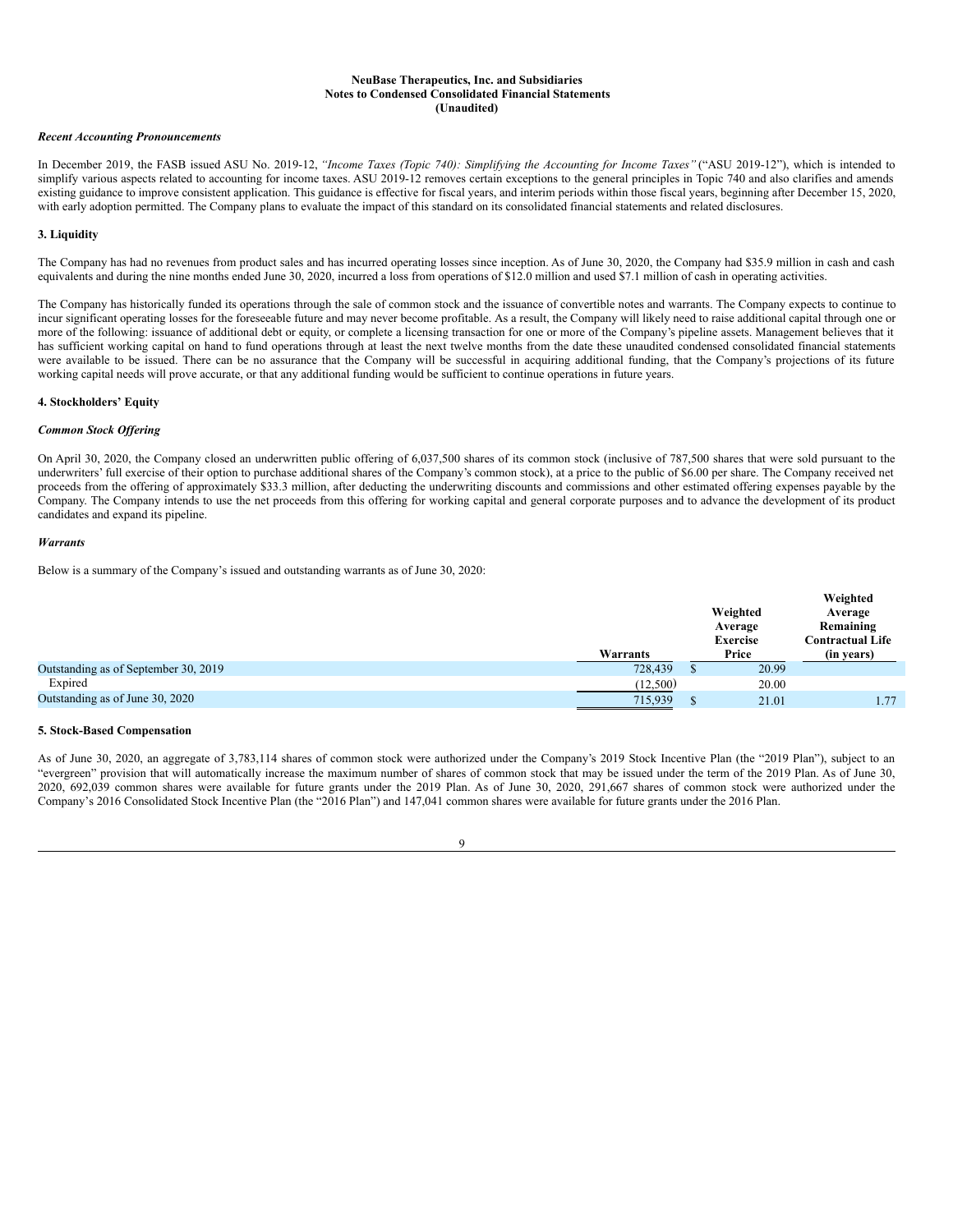The Company recorded stock-based compensation expense in the following expense categories of its condensed consolidated statements of operations for the three and nine months ended June 30, 2020 and 2019:

|                            | Three Months Ended June 30. |           |  | Nine Months Ended June 30. |           |  |           |
|----------------------------|-----------------------------|-----------|--|----------------------------|-----------|--|-----------|
|                            |                             | 2020      |  | 2019                       | 2020      |  | 2019      |
| General and administrative |                             | 847.921   |  | 814,657                    | 2,915,273 |  | 2,348,957 |
| Research and development   |                             | 362,794   |  | 4.911                      | .139.078  |  | 18.085    |
| Total                      |                             | 1.210.715 |  | 819.568                    | 4.054.351 |  | 2.367.042 |

*Stock Options*

Below is a table summarizing the options issued and outstanding as of and for the nine months ended June 30, 2020:

|                                      | <b>Stock Options</b> | Weighted<br>Average<br><b>Exercise</b><br>Price | <b>Weighted Average</b><br>Remaining<br><b>Contractual Life</b><br>(in years) | <b>Total Aggregate</b><br><b>Intrinsic Value</b> |
|--------------------------------------|----------------------|-------------------------------------------------|-------------------------------------------------------------------------------|--------------------------------------------------|
| Outstanding as of September 30, 2019 | 6,375,966            | 2.70                                            |                                                                               |                                                  |
| Granted                              | 148,500              | 6.41                                            |                                                                               |                                                  |
| Forfeited                            | (10,000)             | 7.23                                            |                                                                               |                                                  |
| Outstanding at June 30, 2020         | 6,514,466            | 2.78                                            | 8.7                                                                           | 39,565,558                                       |
| Exercisable as of June 30, 2020      | 4,331,730            | 1.43                                            | 8.5                                                                           | 32,306,881                                       |

As of June 30, 2020, unrecognized compensation costs associated with the stock options of \$3.7 million will be recognized over an estimated weighted-average amortization period of 1.1 years.

The weighted average grant date fair value of options granted during the nine months June 30, 2020 was \$4.67.

Key assumptions used to estimate the fair value of the stock options granted during the nine months ended June 30, 2020 included:

|                                        | <b>Nine Months ended</b><br><b>June 30, 2020</b> |
|----------------------------------------|--------------------------------------------------|
| Expected term of options (years)       | $6.1 - 7.0$                                      |
| Expected common stock price volatility | 78% - 84.3%                                      |
| Risk-free interest rate                | $0.3\% - 1.8\%$                                  |
| Expected dividend yield                |                                                  |

## *Restricted Stock*

A summary of the changes in the unvested restricted stock during the nine months ended June 30, 2020 is as follows:

|                                                       |                         | <b>Weighted Average</b><br><b>Grant Date</b> |
|-------------------------------------------------------|-------------------------|----------------------------------------------|
|                                                       | <b>Unvested</b>         | <b>Fair Value</b>                            |
|                                                       | <b>Restricted Stock</b> | Price                                        |
| Unvested as of September 30, 2019                     | 6,875                   | 6.24                                         |
| Granted                                               | 4,823                   | 6.36                                         |
| Vested                                                | (10, 448)               | 6.28                                         |
| Unvested as of June 30, 2020                          | 1,250                   | 6.24                                         |
| Total unrecognized expense remaining                  | 1,035                   |                                              |
| Weighted-average years expected to be recognized over | 0.1                     |                                              |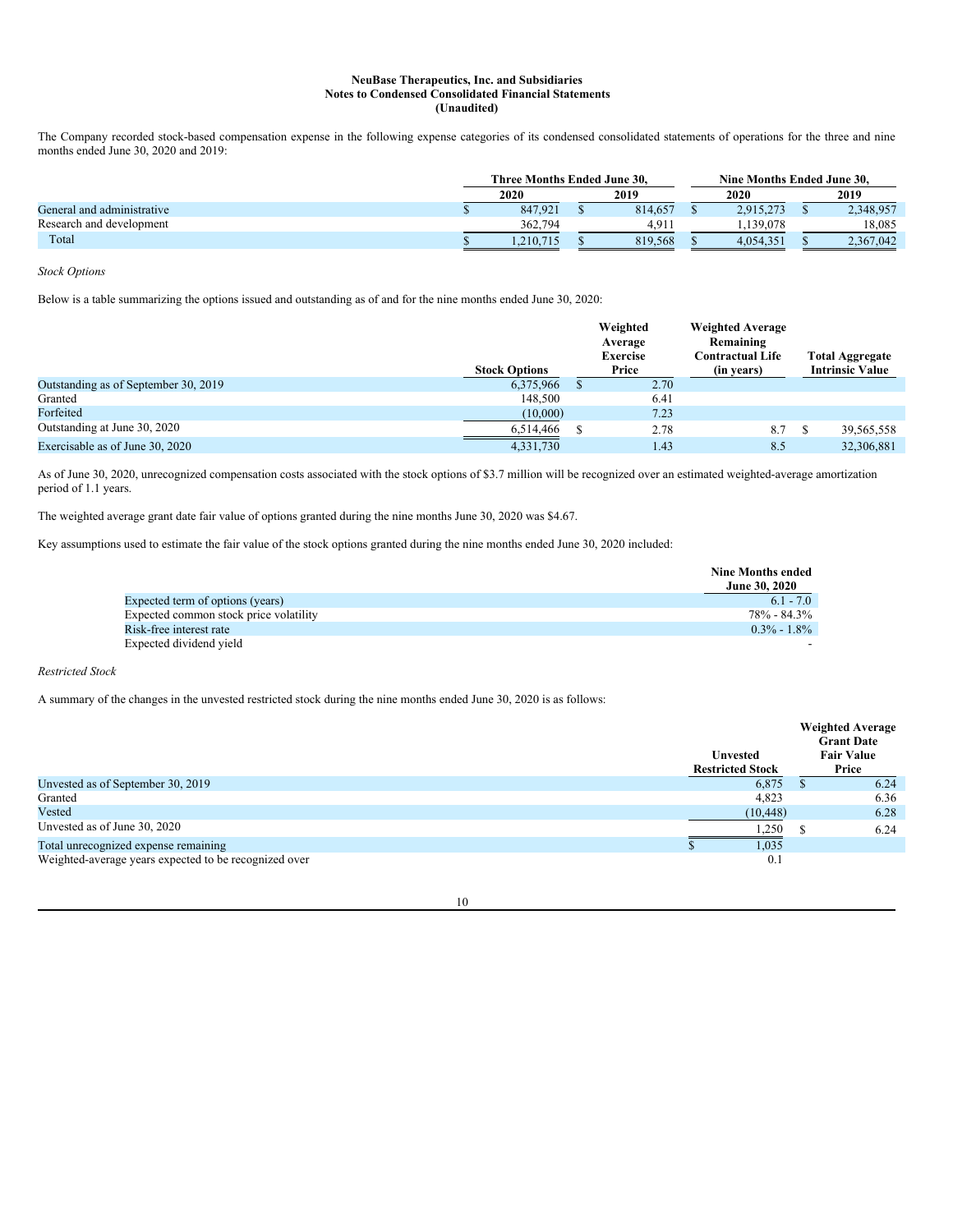## **6. Other Prepaid Expenses and Other Current Assets**

The Company's prepaid expenses and other current assets consisted of the following:

|                                                 | <b>June 30,</b><br>2020 |    | September 30,<br>2019 |
|-------------------------------------------------|-------------------------|----|-----------------------|
| Prepaid research and development expense        |                         | ۰. | 223,510               |
| Other income receivable                         | 174,620                 |    |                       |
| Other prepaid expenses and other current assets | 112,496                 |    | 42,176                |
| Total                                           | 287,116                 |    | 265,686               |

At June 30, 2020, the Company recognized a receivable associated with the income from a license of certain clinical trial data to a third party.

## **7. Equipment**

The Company's equipment consisted of the following:

|                                    | <b>June 30,</b><br>2020 | September 30,<br>2019 | <b>Estimated</b><br>useful life (in years) |  |  |
|------------------------------------|-------------------------|-----------------------|--------------------------------------------|--|--|
| Laboratory equipment               | 809,665                 | 452,817               |                                            |  |  |
| Office equipment                   | 5,052                   | 2,383                 |                                            |  |  |
| Total                              | 814,717                 | 455,200               |                                            |  |  |
| Accumulated depreciation           | (108, 919)              | (24,205)              |                                            |  |  |
| Property, plant and equipment, net | 705,798                 | 430,995               |                                            |  |  |

Depreciation expense for the three months ended June 30, 2020 and 2019 was approximately \$0.03 million and \$0.01 million, respectively. Depreciation expense for the nine months ended June 30, 2020 and 2019 was approximately \$0.08 million and \$.01 million, respectively.

## **8. Intangible Assets**

The Company's intangible assets consisted of the following:

|                          | <b>June 30.</b><br>2020 | September 30,<br>2019 | <b>Estimated useful</b><br>life (in months) |
|--------------------------|-------------------------|-----------------------|---------------------------------------------|
| Clinical trial data      | 250,000                 | 250,000               |                                             |
| Accumulated amortization | (250,000)               | (104, 167)            |                                             |
| Intangible assets, net   | $\sim$                  | 145,833               |                                             |

Amortization expense for the three months ended June 30, 2020 and 2019 was \$0. Amortization expense for the nine months ended June 30, 2020 and 2019 was approximately \$0.15 million and \$0, respectively.

### **9. Investment**

The Company owns common and preferred shares of DepYmed, Inc. ("DepYmed"), which in aggregate represents approximately 14.84% ownership of DepYmed. In addition, the Company is entitled to hold two of the six seats on DepYmed's board of directors.

The Company accounts for its investment in DepYmed common shares using the equity method of accounting and records its proportionate share of DepYmed's net income and losses in the accompanying condensed consolidated statements of operations. Equity in losses for the three and nine months ended June 30, 2020 was approximately \$0.1 million and \$0.2 million, respectively.

The Company accounts for its investment in preferred shares of DepYmed at cost, less any impairment, as the Company determined the preferred stock did not have a readily determinable fair value.

As of June 30, 2020 and September 30, 2019, the carrying amount of the Company's aggregate investment in DepYmed was \$0.4 million and \$0.6 million, respectively.

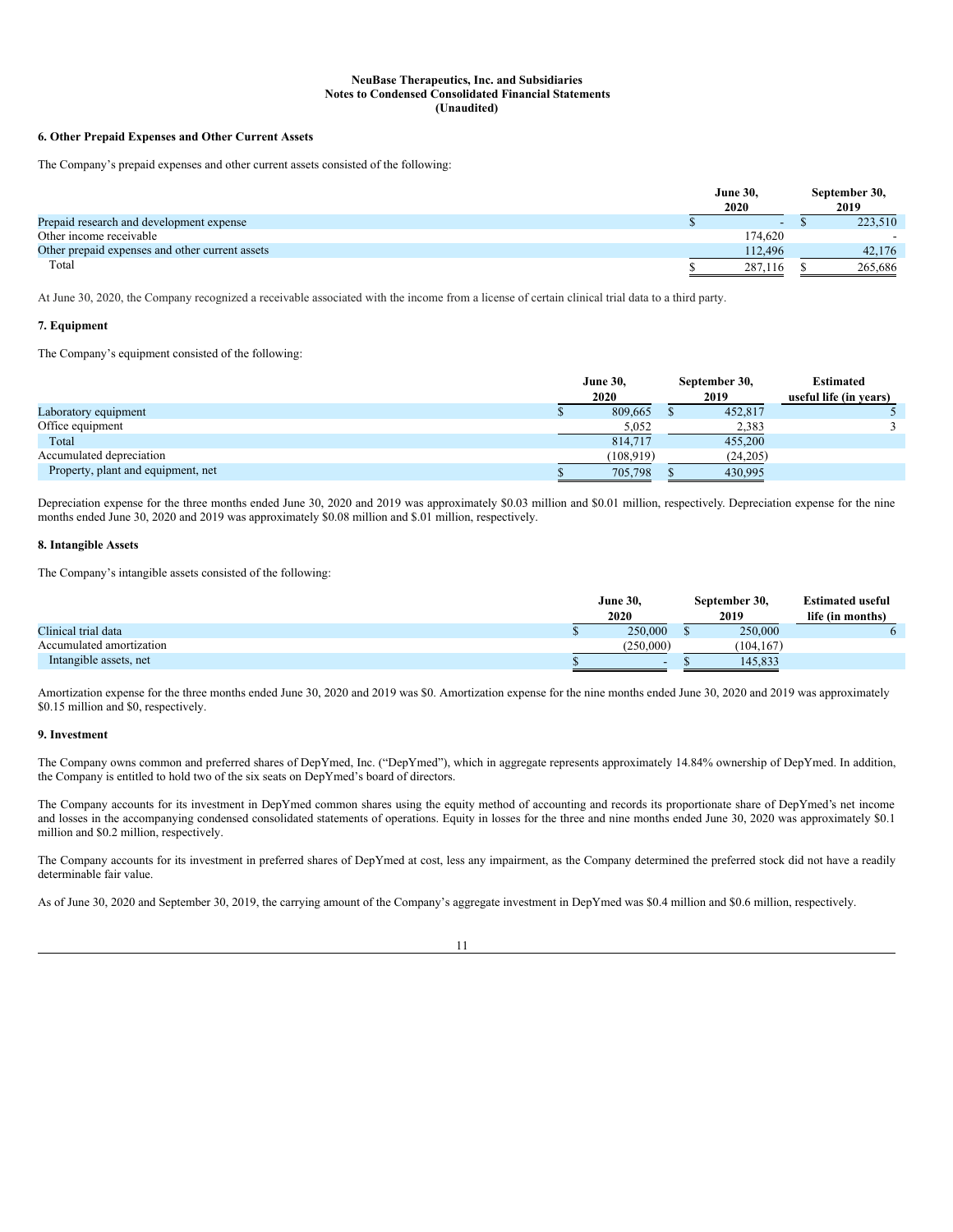## **10. Accrued Expenses and Other Current Liabilities**

The Company's accrued expenses and other current liabilities consisted of the following:

|                                   | <b>June 30,</b> |  | September 30, |  |  |
|-----------------------------------|-----------------|--|---------------|--|--|
|                                   | 2020            |  | 2019          |  |  |
| Accrued compensation and benefits | 20,035          |  | 34,625        |  |  |
| Accrued interest                  | 3.707           |  | 10,830        |  |  |
| Accrued professional fees         | 158.945         |  | 156,919       |  |  |
| Accrued research and development  | 177,877         |  | 88,553        |  |  |
| Other accrued expenses            | 74,410          |  | 114,672       |  |  |
| Total                             | 434.974         |  | 405,599       |  |  |

## **11. Commitments and Contingencies**

## *Operating Leases*

The Company leases its office and operating space under operating leases with original terms of less than 12 months and which expire at various dates through September 2020; therefore, the Company's operating leases are not recognized as right-of-use assets on the condensed consolidated balance sheet as of June 30, 2020.

Rent expense under the Company's operating leases totaled approximately \$0.03 million and \$0.01 million for the three months ended June 30, 2020 and 2019, respectively. Rent expense under the Company's operating leases totaled approximately \$0.07 million and \$0.01 million for the nine months ended June 30, 2020 and 2019, respectively.

On February 26, 2020, the Company exercised its option to extend the term of its operating lease in Pittsburgh until September 30, 2020. All terms and conditions remain the same from the current lease. Future minimum rental payments under operating leases with non-cancelable terms as of June 30, 2020 due during the year ended September 2020 are approximately \$0.02 million.

#### *Litigation*

The Company has become involved in certain legal proceedings and claims which arise in the normal course of business. If an unfavorable ruling were to occur, there exists the possibility of a material adverse impact on the Company's results of operations, cash flows and financial position.

On February 14, 2018, plaintiff Jeevesh Khanna, commenced an action in the Southern District of New York, against Ohr and several current and former officers and directors of Ohr, alleging that they violated federal securities laws between June 24, 2014 and January 4, 2018. On August 7, 2018, the lead plaintiffs, now George Lehman and Insured Benefit Plans, Inc., filed an amended complaint, stating the class period to be April 8, 2014 through January 4, 2018. The plaintiffs did not quantify any alleged damages in their complaint but, in addition to attorneys' fees and costs, they seek to maintain the action as a class action and to recover damages on behalf of themselves and other persons who purchased or otherwise acquired Ohr common stock during the putative class period and purportedly suffered financial harm as a result. The Company and the individuals dispute these claims and intend to defend the matter vigorously. On September 17, 2018, Ohr filed a motion to dismiss the complaint. On September 20, 2019, the Court entered an order granting the defendants' motion to dismiss. On October 23, 2019, the plaintiffs filed a notice of appeal of that order dismissing the action and other related orders by the Court, and the plaintiffs filed their appellate brief with respect to such matters with the Court on February 5, 2020. Scheduled briefing on plaintiffs' appeal has concluded, and oral argument is calendared for September 21, 2020. This litigation could result in substantial costs and a diversion of management's resources and attention, which could harm the Company's business and the value of its common stock.

On May 3, 2018, plaintiff Adele J. Barke, derivatively on behalf of Ohr, commenced an action against certain former directors of Ohr, including Michael Ferguson, Orin Hirschman, Thomas M. Riedhammer, June Almenoff and Jason S. Slakter in the Supreme Court, State of New York, alleging that the action was brought in the right and for the benefit of Ohr seeking to remedy their "breach of fiduciary duties, corporate waste and unjust enrichment that occurred between June 24, 2014 and the present." It does not quantify any alleged damages. The Company and the individuals dispute these claims and intend to defend the matter vigorously. Such litigation has been stayed pursuant to a stipulation by the parties, which has been so ordered by the court, pending a decision in the Southern District case on the motion to dismiss, but that status could change. This litigation could result in substantial costs and a diversion of management's resources and attention, which could harm the Company's business and the value of its common stock.

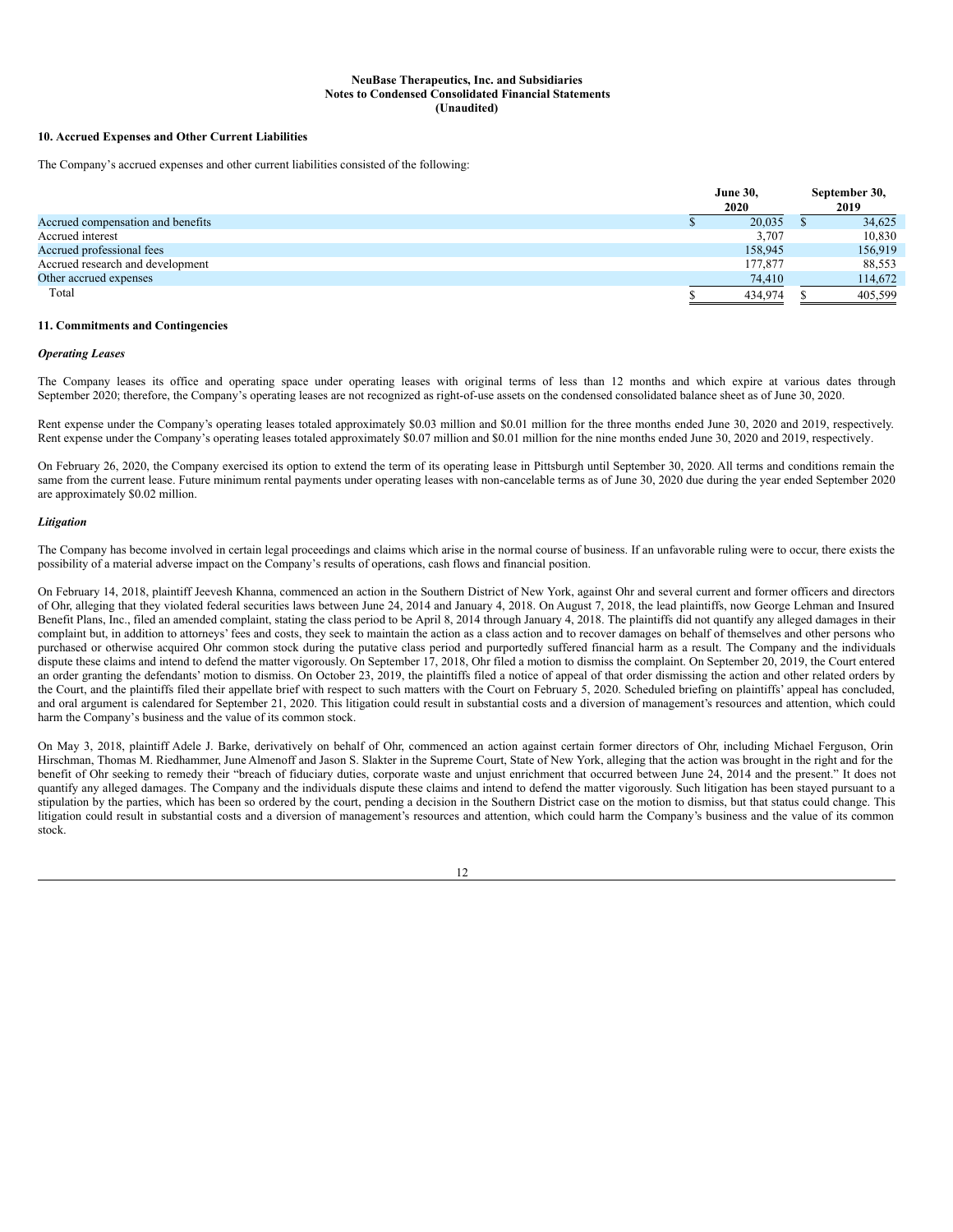On March 20, 2019, a putative class action lawsuit was filed in the United States District Court for District of Delaware naming as defendants Ohr and its board of directors, Legacy NeuBase, and Merger Sub, captioned *Wheby v. Ohr Pharmaceutical, Inc., et al*., Case No. 1:19-cv-00541-UNA (the "Wheby Action"). The plaintiffs in the Wheby Action allege that the preliminary joint proxy/prospectus statement filed by Ohr with the Securities and Exchange Commission ("SEC") on March 8, 2019 contained false and misleading statements and omitted material information in violation of Section 14(a) of the Securities Exchange Act of 1934, as amended (the "Exchange Act") and SEC Rule 14a-9 promulgated thereunder, and further that the individual defendants are liable for those alleged misstatements and omissions under Section 20(a) of the Exchange Act. The complaint in the Wheby Action has not been served on, nor was service waived by, any of the named defendants in that action. The action seeks, among other things, to rescind the Ohr Acquisition or an award of damages, and an award of attorneys' and experts' fees and expenses. The defendants dispute the claims raised in the Wheby Action. Management believes that the likelihood of an adverse decision from the sole remaining action is unlikely; however, the litigation could result in substantial costs and a diversion of management's resources and attention, which could harm the Company's business and the value of the Company's common stock.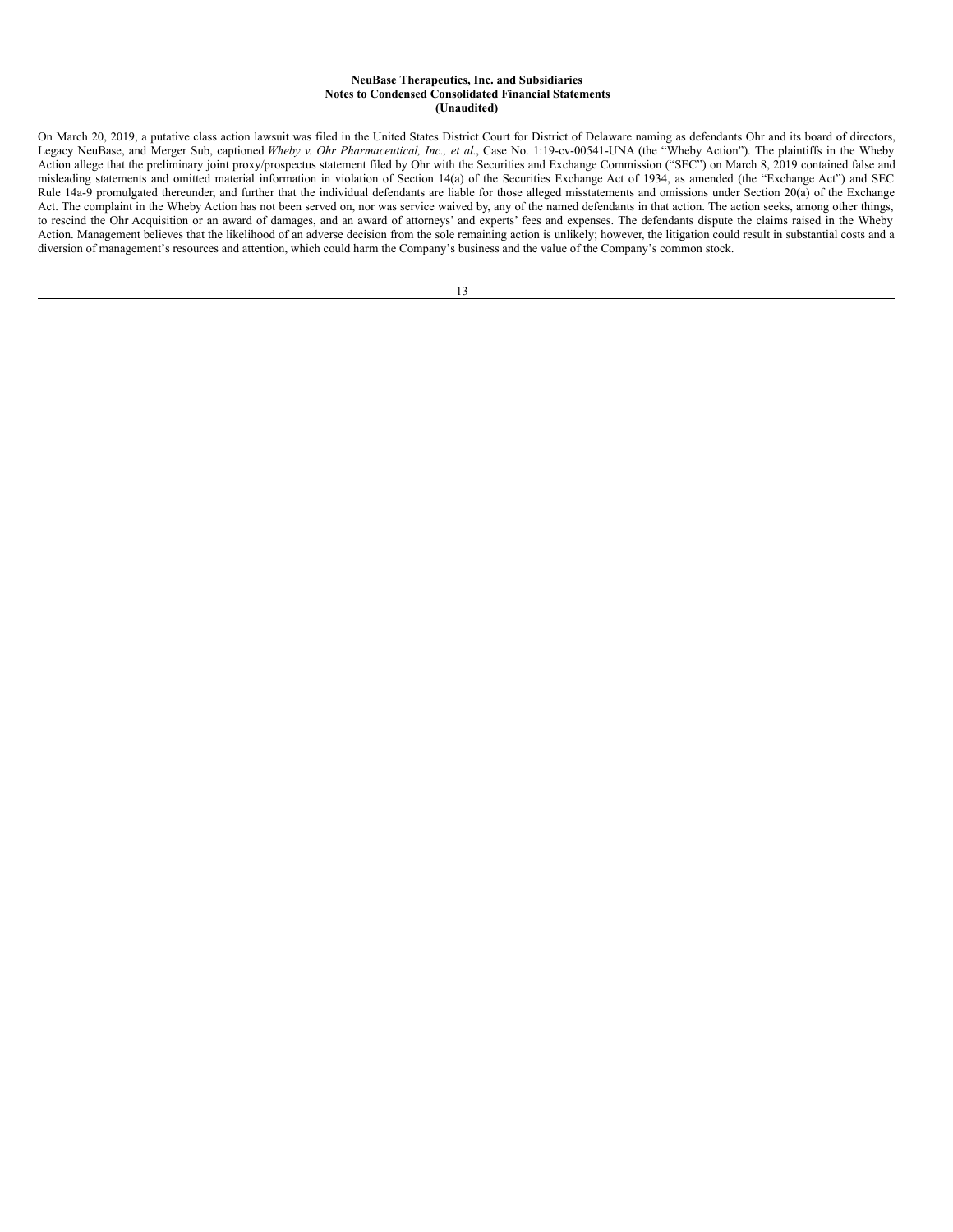#### <span id="page-16-0"></span>**ITEM 2. MANAGEMENT'S DISCUSSION AND ANALYSIS OF FINANCIAL CONDITION AND RESULTS OF OPERATIONS**

#### *Disclosures Regarding Forward-Looking Statements*

The following should be read in conjunction with the unaudited condensed consolidated financial statements and the related notes that appear elsewhere in this report as well as in conjunction with the Risk Factors section in our Annual Report on Form 10-K for the vear ended September 30, 2019 as filed with the United States Securities and Exchange Commission ("SEC") on January 10, 2020. This report and our Form 10-K include forward-looking statements made based on current management expectations pursuant to the safe harbor provisions of the Private Securities Litigation Reform Act of 1995, as amended.

This report includes "forward-looking statements" within the meaning of Section 21E of the Exchange Act. Those statements include statements regarding the intent, belief or current expectations of the Company and its subsidiaries and our management team. Any such forward-looking statements are not guarantees of future performance and involve risks and uncertainties, and actual results may differ materially from those projected in the forward-looking statements. These risks and uncertainties include but are not limited to those risks and uncertainties set forth in Part II, Item 1A - Risk Factors of this Quarterly Report and in Part I, Item 1A - Risk Factors of our Annual Report. In light of the significant risks and uncertainties inherent in the forward-looking statements included in this Quarterly Report on Form 10-Q and in our Annual Report on Form 10-K, the inclusion of such statements should not be regarded as a representation by us or any other person that our objectives and plans will be achieved. Further, these forward-looking statements reflect our view only as of the date of this report. Except as required by law, we undertake no obligations to update any forward-looking statements and we disclaim any intent to update forward-looking statements after the date of this report to reflect subsequent developments. Accordingly, you should also carefully consider the factors set forth in other reports or documents that we file from time to time with the SEC.

#### **Overview**

## **Recent Developments**

#### *Announcement of Positive Preclinical Data and Target Milestones*

On March 31, 2020, we announced positive preclinical data from our pharmacokinetics studies in non-human primates ("NHPs") and*in vitro* pharmacodynamics data in patient-derived cell lines. Our pharmacokinetics studies in NHPs demonstrated, among other things:

- rapid uptake of our PATrOL™-enabled compound out of the body's circulation after single-dose systemic intravenous administration, with a half-life in circulation of approximately 1.5 hours;
- · penetration by our PATrOL™-enabled compound in every organ system studied, including the central nervous system and skeletal muscle; and
- retention of therapeutically relevant doses for greater than one week after single-dose injection.

Our pharmacodynamics studies in patient-derived cell lines demonstrated, among other things:

- activity in engaging target disease-causing transcripts and knocking-down resultant malfunctioning mutant huntingtin ("mHTT") protein levels preferentially over normal huntingtin ("*HTT")* protein knock-down; and
- · dose-limiting toxicities were not observed relative to a control either at or above the doses demonstrating activity in human cells*in vitro*.

In addition, PATrOL™ enabled compounds were generally well-tolerated *in vivo* after systemic administration, both after single-dose administration in NHPs and multi-dose administration in mice for over a month.

We believe that the data from these studies support the advancement of the Company's HD and DM1 programs into lead optimization and subsequent IND-enabling studies. We announced the following target milestones for our NT0100 and NT0200 programs: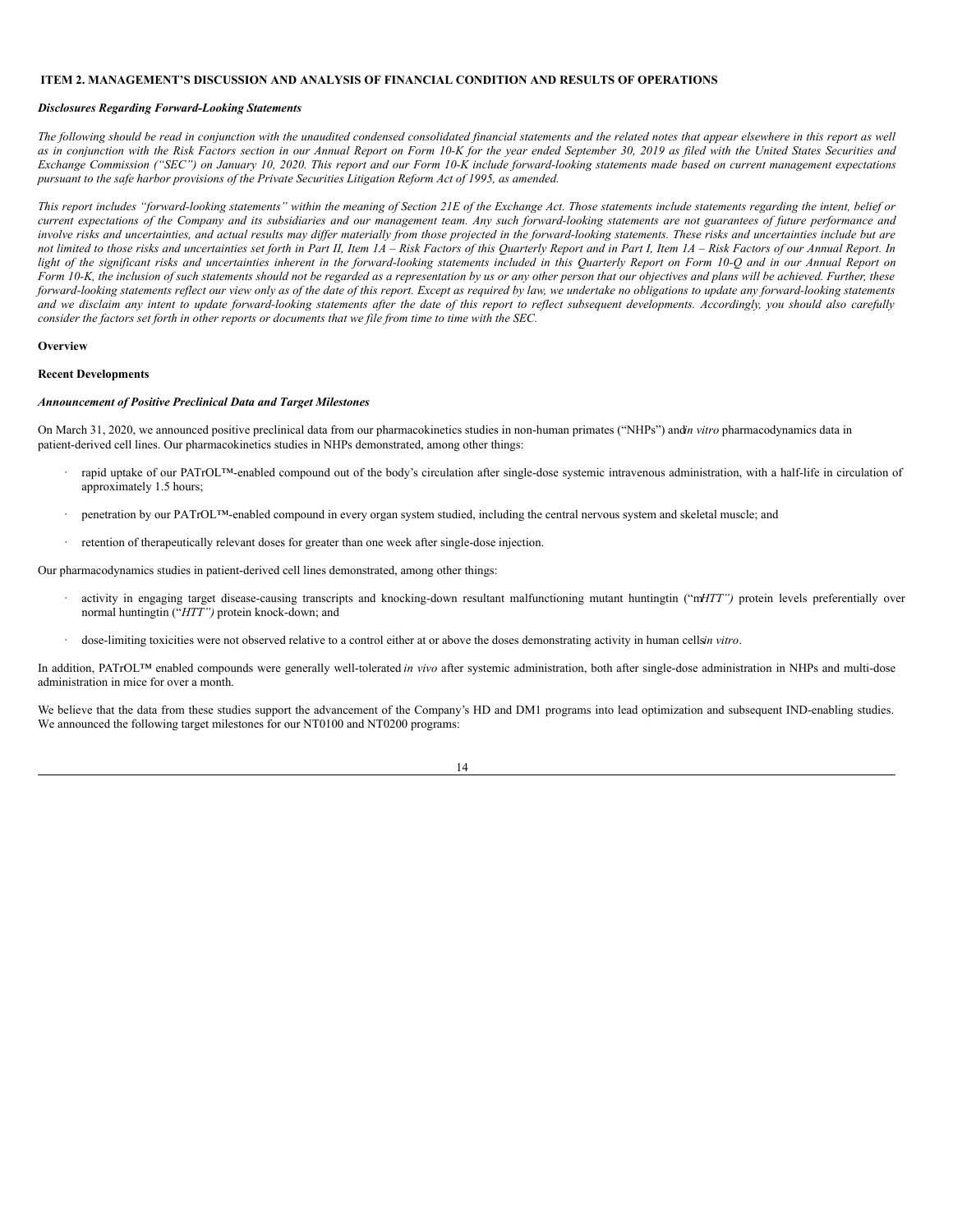## NT0100 Program for HD

- Lead candidate selection by the end of the calendar year 2020
- Initiation of IND-enabling studies during the first half of the calendar year 2021
- · IND filing by the end of the calendar year 2021
- Clinical data by the end of the calendar year 2022

## NT0200 Program for DM1

- Lead candidate selection during the first half of the calendar year 2021
- Initiation of IND-enabling studies during the second half of the calendar year 2021
- · IND filing during the second half of the calendar year 2022

The intersection of the NHP pharmacokinetic data and the *in vitro* patient-derived pharmacodynamic data provides a roadmap to create a pipeline of therapeutic candidates which can reach target tissues of interest after systemic administration and achieve the desired activity at that dose.

## **Description of the Company**

We are a biotechnology company focused on developing next-generation therapies to treat rare genetic diseases and cancer caused by mutant genes. Our modular peptidenucleic acid antisense oligonucelotide ("PATrOL™") platform is designed to improve upon current gene silencing treatments by combining the specificity of antisense oligonucleotides ("ASOs") with the broad tissue distribution capabilities of small molecules. Given that every human disease may have a genetic component, we believe that our differentiated platform technology has the potential for broad impact. We plan to use our platform to address genetic diseases and we are initially focused on Huntington's disease ("HD") and myotonic dystrophy type 1 ("DM1").

Mutated proteins resulting from errors in deoxyribonucleic acid ("DNA") sequences cause many rare genetic diseases and cancer. DNA in each cell of the body is transcribed into pre-messenger ribonucleic acid ("mRNA"), which is then processed (spliced) into mRNA, which is exported into the cytoplasm of the cell and translated into protein. This is termed the "central dogma" of biology. Therefore, when errors in a DNA sequence occur, they are propagated to RNAs and can become a damaging protein.

We are developing ASO therapies. ASOs are short single strands of nucleic acids (traditionally thought of as single-stranded RNA molecules) which will bind to defective RNA targets in cells and inhibit their ability to be translated into defective proteins. We believe we are a leader in the discovery and development of the class of RNA-targeted ASO drugs called peptide-nucleic acids ("PNAs"). Our proprietary PATrOL™ platform allows for a more efficient discovery of drug product candidates, potentially transforming the treatment paradigm for people affected by rare genetic diseases and cancer.

The PATrOL™ platform allows for a potentially more efficient discovery of drug product candidates because of manufacturing consistency and because we are not constrained by folded regions of the target RNA molecule (secondary structures). The peptide backbone of our ASOs is rigid, and once linked together to form a series of backbone subunits, forms a single pre-organized structure.

At a more detailed level, each subunit of the peptide backbone has only a single chiral center – a point in the chemical structure where the conformation of the backbone could fluctuate – and this chiral center is locked into one conformation, and thus, is pre-organized to form only a single conformation or stereoisomer. A stereoisomer is a term used in the ASO therapeutics field to mean a string of backbone subunits with attached nucleobases that are linked together into a specific sequence that matches (complements) the target RNA sequence; however, because of the nature of the backbone subunits used, the drug assumes various conformations often with varying affinity for the target sequence. These stereoisomers often require a manufacturing step to purify the heterogeneous mixture of conformations into a more homogenous mixture or even a single conformation of the drug in order to obtain the intended therapeutic effect. Our PNAs assume predominantly a single conformation with any constellation of nucleobases added to the backbone or any oligomer length. This backbone also has a neutral charge, as opposed to the negatively charged backbones of DNA and RNA. This neutral charge allows our ASO to open up RNAs which are folded upon themselves and bind to their target sequence. This potentially accelerates identification of drug candidates which have the desired activity.

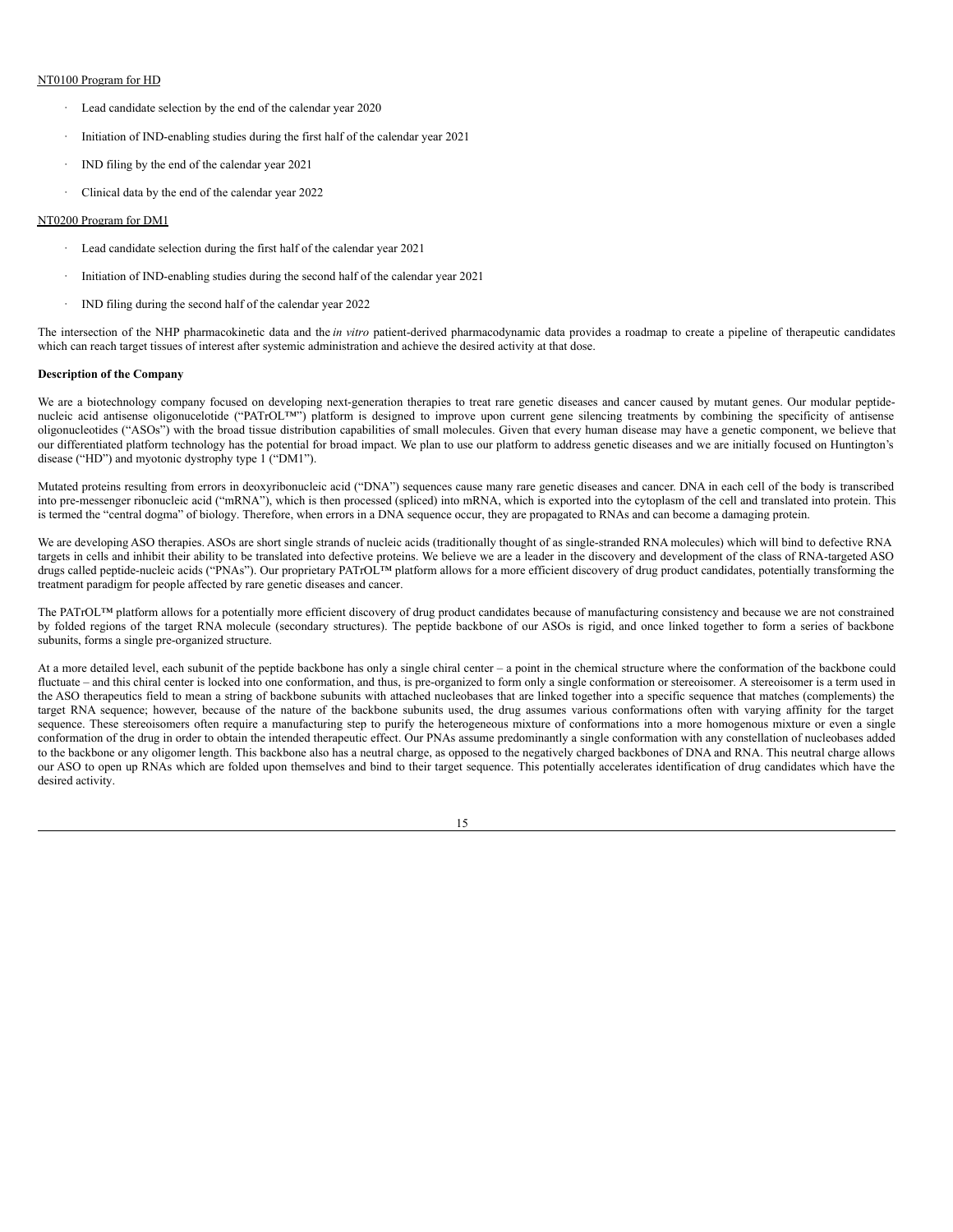In addition to the backbone conformational purity that allows for more efficient discovery of drug product candidates, we also have a kit of proprietary bi-facial (also known as bi-specific) nucleotides (traditional nucleotides only have a single binding face and thus are restricted to only binding single-stranded RNA targets) which can be used in any combination to access RNA secondary structures (double stranded RNA targets which are folded upon themselves) such as hairpins. This allows us to potentially access regions of the target transcript, which may be unique in secondary structure to allow enhanced selectivity for the target (mutant) RNA as compared to the normal RNA. Enhanced selectivity for mutant RNAs as compared to normal RNAs is critical as normal RNAs are likely required for effective functioning of the cell. These bi-specific nucleotides can also target genomic loci and microRNAs in their double-stranded form.

In addition to the backbone and modified nuclear bases, the platform toolkit also includes linker technology which, when added to both ends of the PNAs, allow cooperative binding between individual drug molecules once they are engaged with the target RNA to form longer and more tightly bound drugs.

The final component of the platform is a chemical moiety, which is used to decorate the peptide backbone in a proprietary manner and allows the PNAs to penetrate cell membranes and distribute throughout the body when administered systemically, including across the blood brain barrier and into the central nervous system.

This relatively simple toolkit of components forms the PATrOL™ platform and allows us to manufacture genome and transcript-specific PNAs quickly for screening.

We are currently focused on therapeutic areas in which we believe our drugs will provide the greatest benefit with a significant market opportunity. We intend to utilize our technology to build out a pipeline of custom designed therapeutics for additional high-value disease targets. We are developing several preclinical programs using our PATrOL<sup>TM</sup> platform, including the NT0100 program, targeted at HD, a repeat expansion disorder, and the NT0200 program, targeted at DM1. Preclinical studies are being conducted to evaluate the PATrOL<sup>™</sup> platform technology and program candidates in the areas of pharmacokinetics, pharmacodynamics, and safety, and we reported results from certain of those studies in the first calendar quarter of 2020. We expect to report the results of certain additional studies in the fourth quarter of calendar year 2020 via press release or in a scientific publication or presentation at a scientific conference. In addition, the emerging pipeline of other assets that target primary and secondary RNA structure and genomic DNA allows a unique market advantage across a variety of rare diseases and oncology targets.

Using our PATrOL™ platform, we believe we can create ASOs that have distinct advantages over other chemical entities currently in the market or in development for gene silencing applications. These advantages include, among others: a backbone that has only one chiral center and thus forms predominantly only one stereoisomer; the ability of the PNA backbone to invade, open up secondary and tertiary structures (RNA molecules that interact with other RNA molecules in the cell) and bind within these doublestranded RNA in a highly selective manner; a proprietary set of engineered nucleobases that increase selectivity to specific target sequences including secondary and tertiary structures that has been licensed exclusively from Carnegie Mellon University ("CMU"); technology to allow self-assembly of our small PNAs at the RNA target to increase selectivity which has been licensed exclusively from CMU; the ability to modulate cell permeability and be broadly distributed throughout the body after systemic administration including into the brain; the lack of innate or acquired immune responses of similar PNAs in preclinical models; and potential minimal toxicity based on previous *in-vivo* studies in rodent models. With these advantages, our PATrOL™ platform-enabled therapies can potentially address a multitude of rare genetic diseases and cancer, among other indications.

## **Product Pipeline**

#### *Huntington's Disease*

HD is a devastating rare neurodegenerative disorder. After onset, symptoms such as uncontrolled movements, cognitive impairments and emotional disturbances worsen over time. HD is caused by toxic aggregation of mutant huntingtin protein, leading to progressive neuron loss in the striatum and cortex of the brain. The wildtype huntingtin gene ("*HTT"*) has a region in which a three-base DNA sequence, CAG, is repeated many times. When the DNA sequence CAG is repeated 26 or fewer times in this region, the resulting protein behaves normally. While the wildtype function of *HTT* is largely uncharacterized, the protein is known to be essential for normal brain development. When the DNA sequence CAG is repeated 40 times or more in this region, the resulting protein becomes toxic and causes HD. Every person has two copies, or alleles, of the *HTT*. Only one of the alleles (the "mutant" allele) needs to bear at least 40 CAG repeats for HD to occur. HD is one of many known repeat expansion disorders, which are a set of genetic disorders caused by a mutation that leads to a repeat of nucleotides exceeding the normal threshold. Current therapies for patients with HD can only manage individual symptoms. There is no approved therapy that has been shown to delay or halt disease progression. There are approximately 30,000 symptomatic patients in the U.S. and more than 200,000 at-risk of inheriting the disease globally.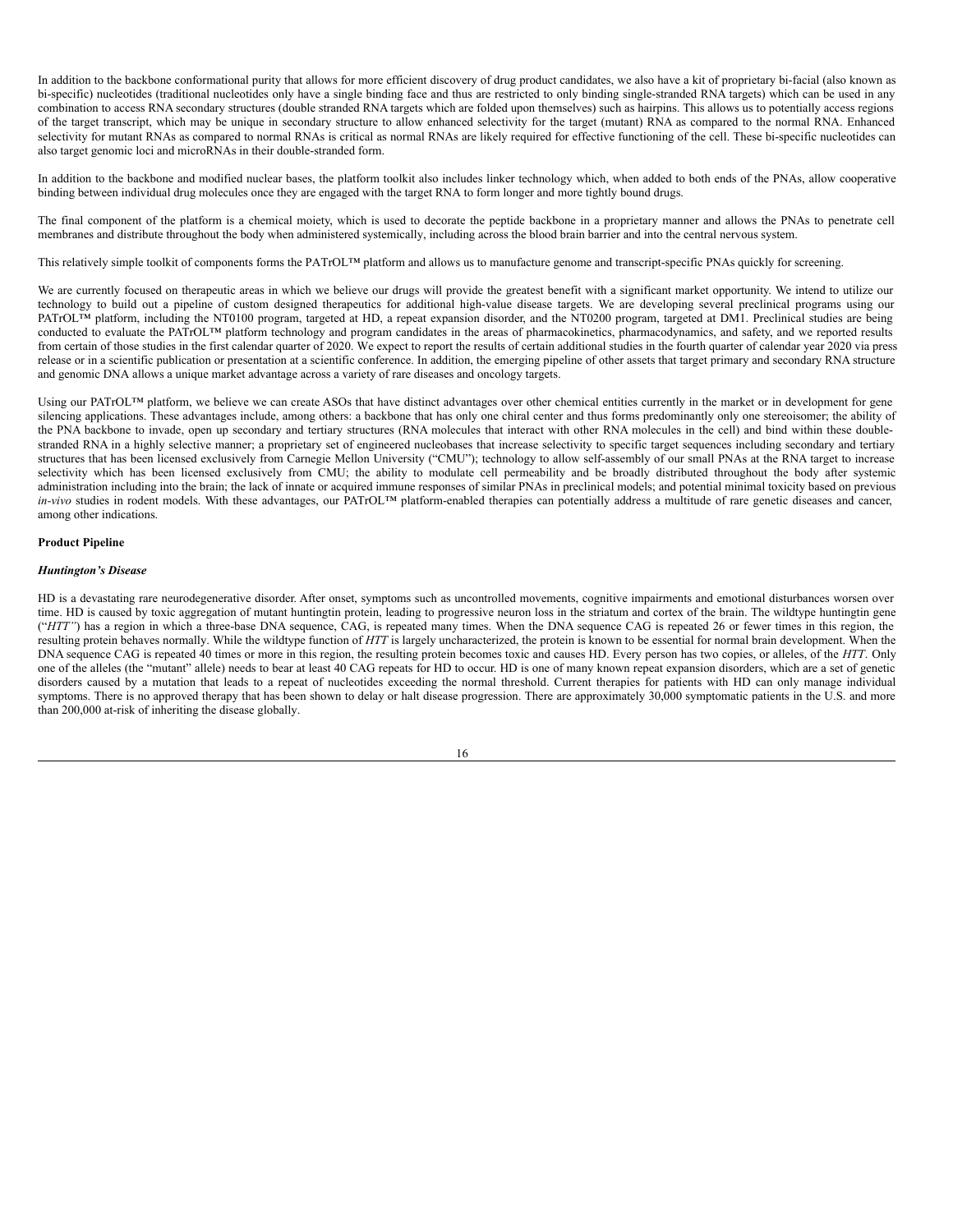## *NT0100 Program – PATrOL™ Enabled PNA for Huntington's Disease*

We are initially focused on HD, a fatal rare genetic repeat expansion disorder with no viable treatment options.

One especially important advantage of the PATrOL™ platform that makes it promising for the treatment of repeat expansion disorders like HD is the ability of our small ASOs to potentially self-assemble within an RNA hairpin. As the number of repeats increases, the PATrOL™ oligonucleotides bind more tightly to each other and the mutant RNA. This allows our therapies to potentially inactivate mutant *HTT* mRNA before it can be translated into harmful protein via selective binding to the expanded CAG repeats while leaving the normal *HTT* mRNA largely unbound to drug and producing functional protein. Achieving mutant allele selectivity would be a key advantage for any RNA-based approach aiming to treat HD. The PATrOL™-enabled NT0100 program is currently in preclinical development for the treatment of HD.

## *NT0200 Program – PATrOL™ Enabled PNA for Myotonic Dystrophy Type 1*

Our pipeline also contains a second potentially transformative medicine, which we believe has significant potential for DM1, a severe and rare trinucleotide repeat disease. DM1 is a multisystem disorder that primarily affects skeletal and smooth muscle. DM1 is caused by expansion of a CTG trinucleotide repeat in the noncoding region of the DM1 Protein Kinase gene (*DMPK*), which captures and sequesters splice proteins. Sequestered splice proteins cannot then fulfill their normal functions. The diagnosis of DM1 is suspected in individuals with characteristic muscle weakness and is confirmed by molecular genetic testing of *DMPK*. CTG repeat length exceeding 34 repeats is abnormal. Molecular genetic testing detects pathogenic variants in nearly 100% of affected individuals. It is estimated that the global prevalence of DM1 is 1 in 20,000 individuals. Our development strategy targets the DM1 expanded allele with PATrOL™-enabled drug candidates to disrupt and/or open the mutant hairpin and allow release of sequestered splice proteins.

## *Additional Indications*

In addition, we are in the process of building an early stage pipeline of other therapies that focus on the unique advantages of our technology across a variety of diseases.

## **Critical Accounting Estimates and Policies**

The preparation of financial statements in accordance with United States generally accepted accounting principles ("U.S. GAAP") requires management to make estimates and assumptions that affect the amounts reported in our unaudited condensed consolidated financial statements and accompanying notes. Management bases its estimates on historical experience, market and other conditions, and various other assumptions it believes to be reasonable. Although these estimates are based on management's best knowledge of current events and actions that may impact us in the future, the estimation process is, by its nature, uncertain given that estimates depend on events over which we may not have control. If market and other conditions change from those that we anticipate, our unaudited condensed consolidated financial statements may be materially affected. In addition, if our assumptions change, we may need to revise our estimates, or take other corrective actions, either of which may also have a material effect in our unaudited condensed consolidated financial statements. We review our estimates, judgments, and assumptions used in our accounting practices periodically and reflect the effects of revisions in the period in which they are deemed to be necessary. We believe that these estimates are reasonable; however, our actual results may differ from these estimates.

Our critical accounting policies and estimates are discussed in our Annual Report on Form 10-K for the fiscal year ended September 30, 2019 and there have been no material changes to such policies or estimates during the nine months ended June 30, 2020.

## **Recent Accounting Pronouncements**

Please refer to Note 2, *Significant Accounting Policies—Recent Accounting Pronouncements*, in Item 1, *Financial Statements* for a discussion of recent accounting pronouncements.

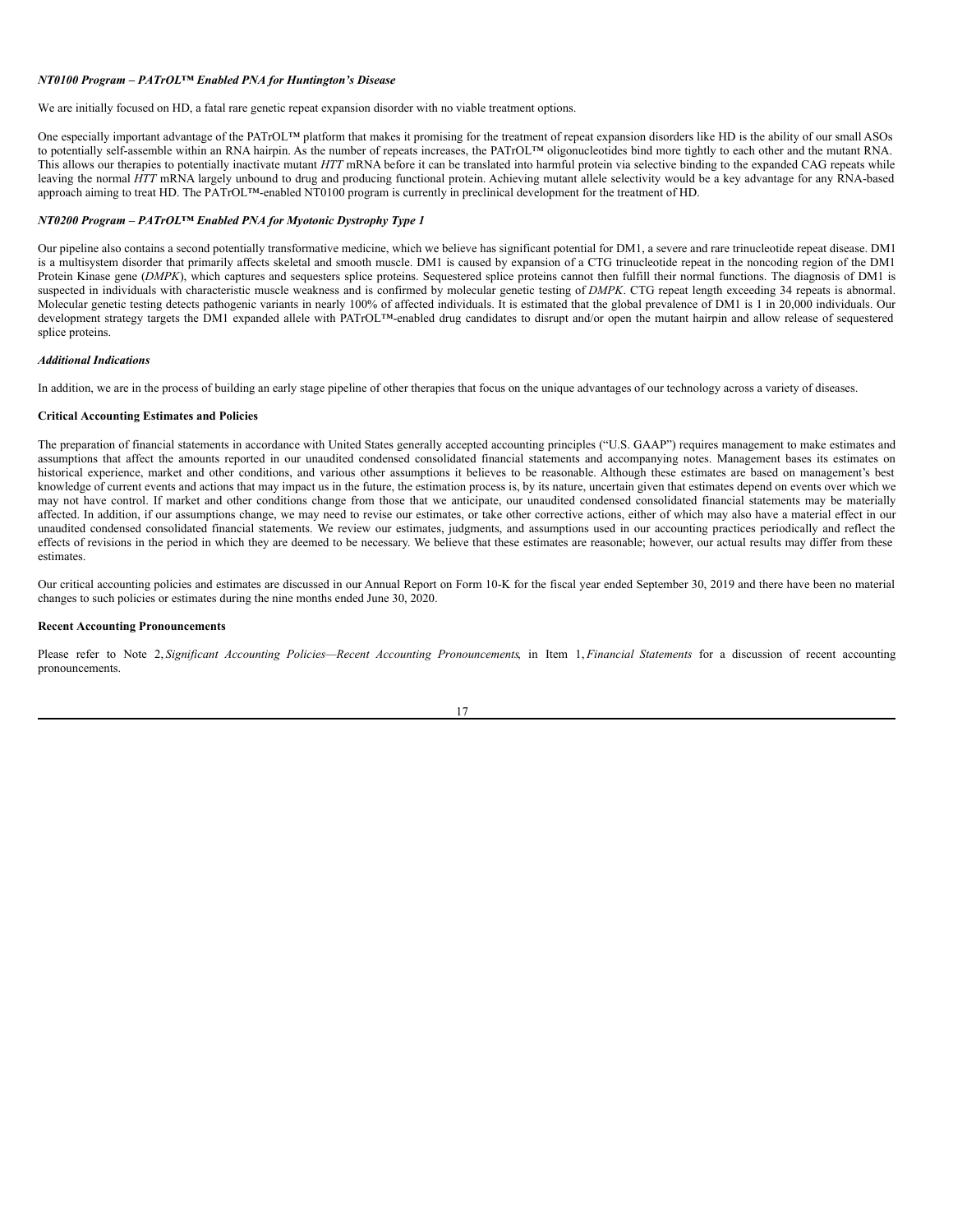## **Results of Operations**

## Results of operations for the quarter ended June 30, 2020 reflect the following changes from the quarter ended June 30, 2019:

|                                              | Three Months Ended June 30. |             |  |                          |    |               |
|----------------------------------------------|-----------------------------|-------------|--|--------------------------|----|---------------|
|                                              |                             | 2020        |  | 2019                     |    | Change        |
| <b>OPERATING EXPENSES</b>                    |                             |             |  |                          |    |               |
| General and administrative expenses          |                             | 2,331,283   |  | 1.655.189                | -S | 676,094       |
| Research and development expenses            |                             | 1,492,881   |  | 305,204                  |    | 1,187,677     |
| TOTAL OPERATING EXPENSES                     |                             | 3,824,164   |  | 1,960,393                |    | 1,863,771     |
| <b>LOSS FROM OPERATIONS</b>                  |                             | (3,824,164) |  | (1,960,393)              |    | (1, 863, 771) |
| OTHER INCOME (EXPENSE)                       |                             |             |  |                          |    |               |
| Interest expense                             |                             | (1,573)     |  | (60, 944)                |    | 59,371        |
| Change in fair value of warrant liabilities  |                             | (285, 284)  |  | (13,240)                 |    | (272, 044)    |
| Equity in losses on equity method investment |                             | (101, 238)  |  | $\overline{\phantom{a}}$ |    | (101, 238)    |
| Other income                                 |                             | 412,371     |  |                          |    | 412,371       |
| Total income (expenses), net                 |                             | 24,276      |  | (74, 184)                |    | 98,460        |
| <b>NET LOSS</b>                              |                             | (3,799,888) |  | (2,034,577)              |    | (1,765,311)   |

During the quarter ended June 30, 2020, our operating loss increased by \$1.9 million compared to the quarter ended June 30, 2019. Our net loss increased by \$1.8 million for the quarter ended June 30, 2020, as compared to the quarter ended June 30, 2019. Until we are able to generate revenue from product sales, our management expects to continue to incur net losses.

## *General and Administrative Expenses*

General and administrative expenses consist primarily of legal and professional fees, wages and stock-based compensation. General and administrative expenses increased by \$0.7 million for the quarter ended June 30, 2020, as compared to the quarter ended June 30, 2019, primarily due to an increase in stock-based compensation expense, employee head count and need for legal and professional services.

## *Research and Development Expenses*

Research and development expenses consist primarily of professional fees, research, development, and manufacturing expenses, and wages and stock-based compensation. Research and development expenses increased by \$1.2 million for the quarter ended June 30, 2020, as compared to the quarter ended June 30, 2019, primarily due to an increase in stock-based compensation, employee head count and the ramp up of research and development activities.

#### *Interest Expense*

Interest expense consists primarily of interest on convertible notes and notes payable. Interest expense decreased by \$0.06 million for the quarter ended June 30, 2020, as compared to the quarter ended June 30, 2019 primarily due to a decrease in outstanding convertible notes. No convertible notes were outstanding during the quarter ended June 30, 2020.

## *Change in fair value of warrant liabilities*

Change in fair value of warrant liabilities reflects the changes in the fair value of outstanding warrants which is primarily driven by changes in our stock price. Change in fair value of warrant liabilities was a loss of \$0.3 million for the quarter ended June 30, 2020, as compared to a loss of \$0.01 million for the quarter ended June 30, 2019, due to the change in valuation of warrants acquired in the Merger with Ohr, which did not exist in the comparative prior year period.

## *Equity in losses on equity method investment*

The Company accounts for its investment in DepYmed common shares using the equity method of accounting and records its proportionate share of DepYmed's net income and losses. Equity in losses for the three months ended June 30, 2020 was approximately \$0.1 million. No such investment existed in the comparative prior year period.

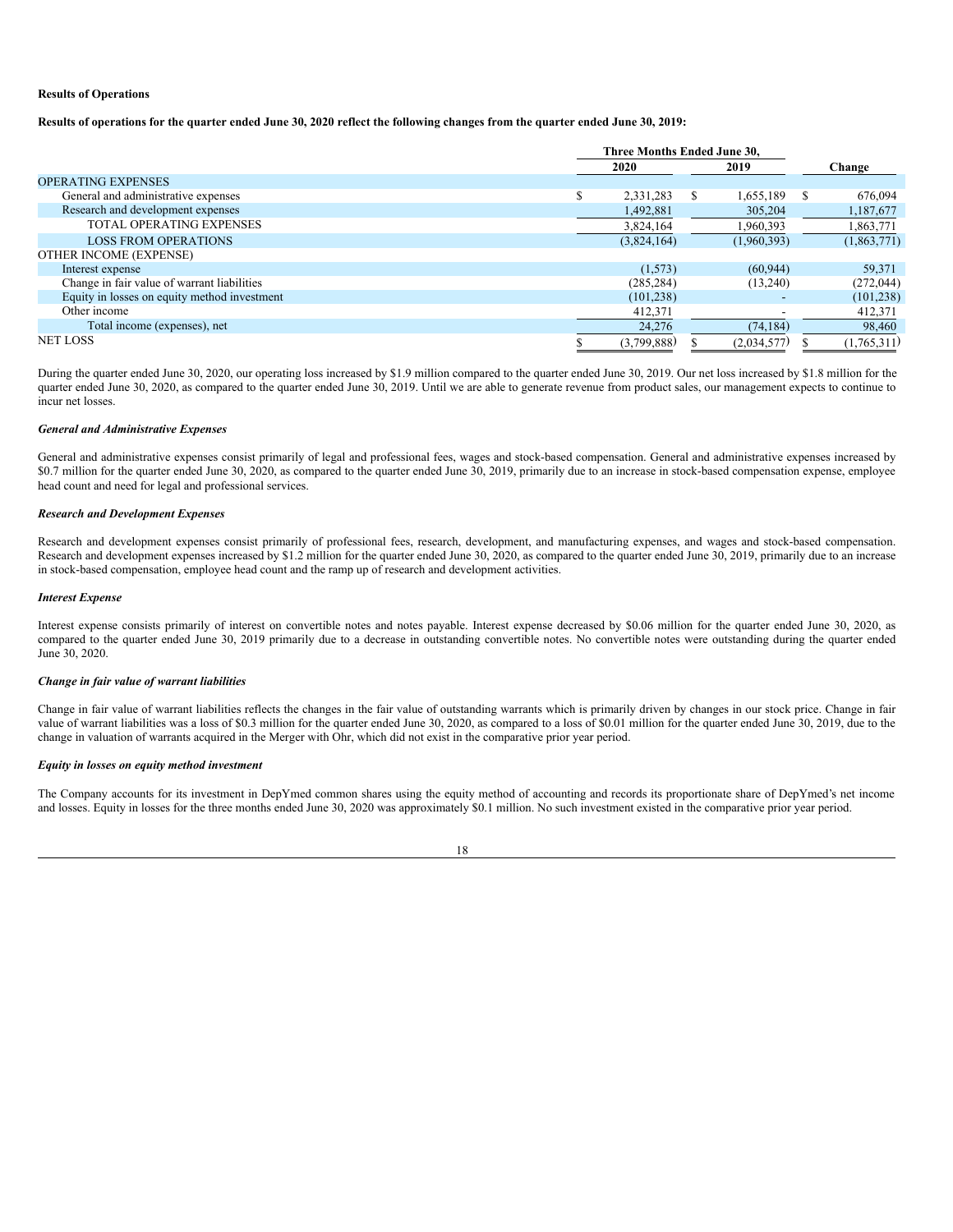#### *Other income*

Other income reflects the Company's license, and completed transfer, of certain clinical trial data during the three months ended June 30, 2020. No such license and data transfer occurred during the comparative prior year period.

## Results of operations for the nine months ended June 30, 2020 reflect the following changes from the nine months ended June 30, 2019:

|                                                   | Nine Months Ended June 30. |              |    |             |    |               |
|---------------------------------------------------|----------------------------|--------------|----|-------------|----|---------------|
|                                                   |                            | 2020         |    | 2019        |    | Change        |
| <b>OPERATING EXPENSES</b>                         |                            |              |    |             |    |               |
| General and administrative expenses               |                            | 7.624.984    | S. | 3,991,567   | S. | 3,633,417     |
| Research and development expenses                 |                            | 4,336,576    |    | 343,206     |    | 3,993,370     |
| Research and development expense-license acquired |                            |              |    | 1,046,965   |    | (1,046,965)   |
| <b>TOTAL OPERATING EXPENSES</b>                   |                            | 11,961,560   |    | 5,381,738   |    | 6,579,822     |
| <b>LOSS FROM OPERATIONS</b>                       |                            | (11,961,560) |    | (5,381,738) |    | (6,579,822)   |
| <b>OTHER INCOME (EXPENSE)</b>                     |                            |              |    |             |    |               |
| Interest expense                                  |                            | (3,226)      |    | (119, 195)  |    | 115,969       |
| Change in fair value of warrant liabilities       |                            | (909, 474)   |    | (51, 942)   |    | (857, 532)    |
| Loss on disposal of fixed asset                   |                            | (3,230)      |    |             |    | (3,230)       |
| Equity in losses on equity method investment      |                            | (218, 589)   |    |             |    | (218, 589)    |
| Other income                                      |                            | 412,371      |    |             |    | 412,371       |
| Total other expenses, net                         |                            | (722, 148)   |    | (171, 137)  |    | (551, 011)    |
| <b>NET LOSS</b>                                   |                            | (12,683,708) |    | (5,552,875) |    | (7, 130, 833) |

During the nine months ended June 30, 2020, our operating loss increased by \$6.6 million compared to the nine months ended June 30, 2019. Our net loss increased by \$7.1 million for the nine months ended June 30, 2020, as compared to the nine months ended June 30, 2019. Until we are able to generate revenue from product sales, our management expects to continue to incur net losses.

## *General and Administrative Expenses*

General and administrative expenses consist primarily of legal and professional fees, wages and stock-based compensation. General and administrative expenses increased by \$3.6 million for the nine months ended June 30, 2020, as compared to the nine months ended June 30, 2019, primarily due to an increase in stock-based compensation expense, employee head count and need for legal and professional services.

#### *Research and Development Expenses*

Research and development expenses consist primarily of professional fees, research, development, and manufacturing expenses, and wages and stock-based compensation. Research and development expenses increased by \$4.0 million for the nine months ended June 30, 2020, as compared to the nine months ended June 30, 2019, primarily due to an increase in stock-based compensation, employee head count and the ramp up of research and development activities.

## *Research and Development Expense- licenses acquired*

Research and development expense- licenses acquired during the nine months ended June 30, 2019 consists of the license acquired from CMU. Research and development expense- licenses acquired decreased by \$1.0 million, for the nine months ended June 30, 2020, as compared to the nine months ended June 30, 2019, due to our acquisition of license rights in the 2019 period.

## *Interest Expense*

Interest expense consists primarily of interest on convertible notes and notes payable. Interest expense decreased by \$0.1 million for the nine months ended June 30, 2020, as compared to the nine months ended June 30, 2019, primarily due to a decrease in convertible notes. No convertible notes were outstanding during the nine months ended June 30, 2020.

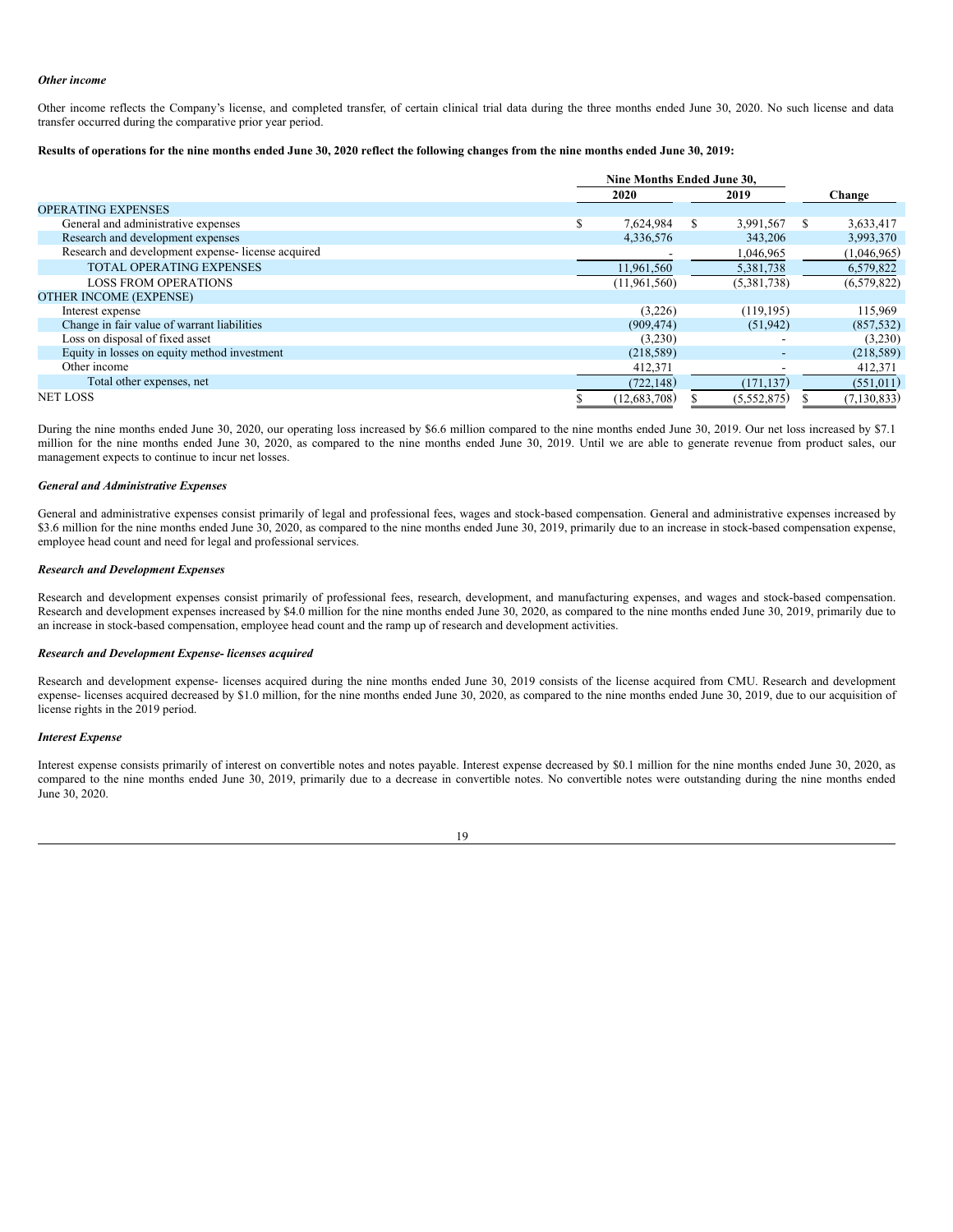#### *Change in fair value of warrant liabilities*

Change in fair value of warrant liabilities reflects the changes in the fair value of outstanding warrants which is primarily driven by changes in our stock price. Change in fair value of warrant liabilities was \$0.9 million for the nine months ended June 30, 2020, as compared to \$0.05 million for the nine months ended June 30, 2019, due to the change in valuation of warrants acquired in the Merger with Ohr, which did not exist in the comparative prior year period.

#### *Equity in losses on equity method investment*

The Company accounts for its investment in DepYmed common shares using the equity method of accounting and records its proportionate share of DepYmed's net income and losses. Equity in losses for the nine months ended June 30, 2020 was approximately \$0.2 million. No such investment existed in the comparative prior year period.

#### *Other income*

Other income reflects the Company's license, and completed transfer, of certain clinical trial data during the nine months ended June 30, 2020. No such license and data transfer occurred during the comparative prior year period.

#### **Liquidity, Capital Resources and Financial Condition**

We have incurred substantial operating losses since our inception and expect to continue to incur significant operating losses for the foreseeable future and may never become profitable. As of June 30, 2020, we had an accumulated deficit of \$39.7 million. We are reliant, at present, upon our capital reserves for ongoing operations and have no product revenue.

Net working capital increased from September 30, 2019 to the period ended June 30, 2020 by \$24.9 million (to \$33.4 million from \$8.5 million) primarily due to our April 2020 underwritten public offering of 6,037,500 shares of common stock, at a price to the public of \$6.00 per share, offset, in part, by costs for the evelopment of our PATrOL™ platform technology and lead programs. We received net proceeds from the offering of approximately \$33.3 million, after deducting the underwriting discounts and commissions and other estimated offering expenses payable by the Company. Our cash burn for the period increased significantly compared to prior periods due to increased research and development activities. We anticipate that our cash needs in the future will increase relative to prior periods as we proceed with our research and development objectives.

We believe that our current cash balance will provide sufficient capital to continue operations into the second quarter of calendar 2022. In particular, we expect that these funds will allow us to achieve certain milestones for our NT0100 program for HD and our NT0200 program for DM1, but we expect that we will need to obtain additional funding to obtain clinical data for our NT0100 program and to submit an IND for our NT0200 program. Despite these expectations, our forecast of the period of time through which our financial resources will be adequate to support our operations is a forward-looking statement that involves risks and uncertainties, and actual results could vary materially. We have based this estimate on assumptions that may prove to be wrong, and we could use our capital resources sooner than we expect. We will continue to assess our working capital requirements, and, if circumstances warrant, we will make appropriate adjustments to our operating plan. Furthermore, we are closely monitoring ongoing developments in connection with the COVID-19 pandemic, which may negatively impact our commercial prospects in fiscal 2020 and beyond. Please see Part II, Item 1A – Risk Factors -"Our operations may be adversely affected by the coronavirus outbreak, and we face risks that could impact our business' for further discussion of the effect of the COVID-19 pandemic on our operations.

At present, we have no bank line of credit or other fixed source of capital reserves. Should we need additional capital in the future, we will be primarily reliant upon a private or public placement of our equity or debt securities, or a strategic transaction, for which there can be no warranty or assurance that we may be successful in such efforts. If the Company is unable to maintain sufficient financial resources, its business, financial condition and results of operations will be materially and adversely affected. This could affect future development and business activities and potential future clinical studies and/or other future ventures. Failure to obtain additional equity or debt financing will have a material, adverse impact on the Company's business operations. There can be no assurance that the Company will be able to obtain the needed financing to achieve its goals on acceptable terms or at all.

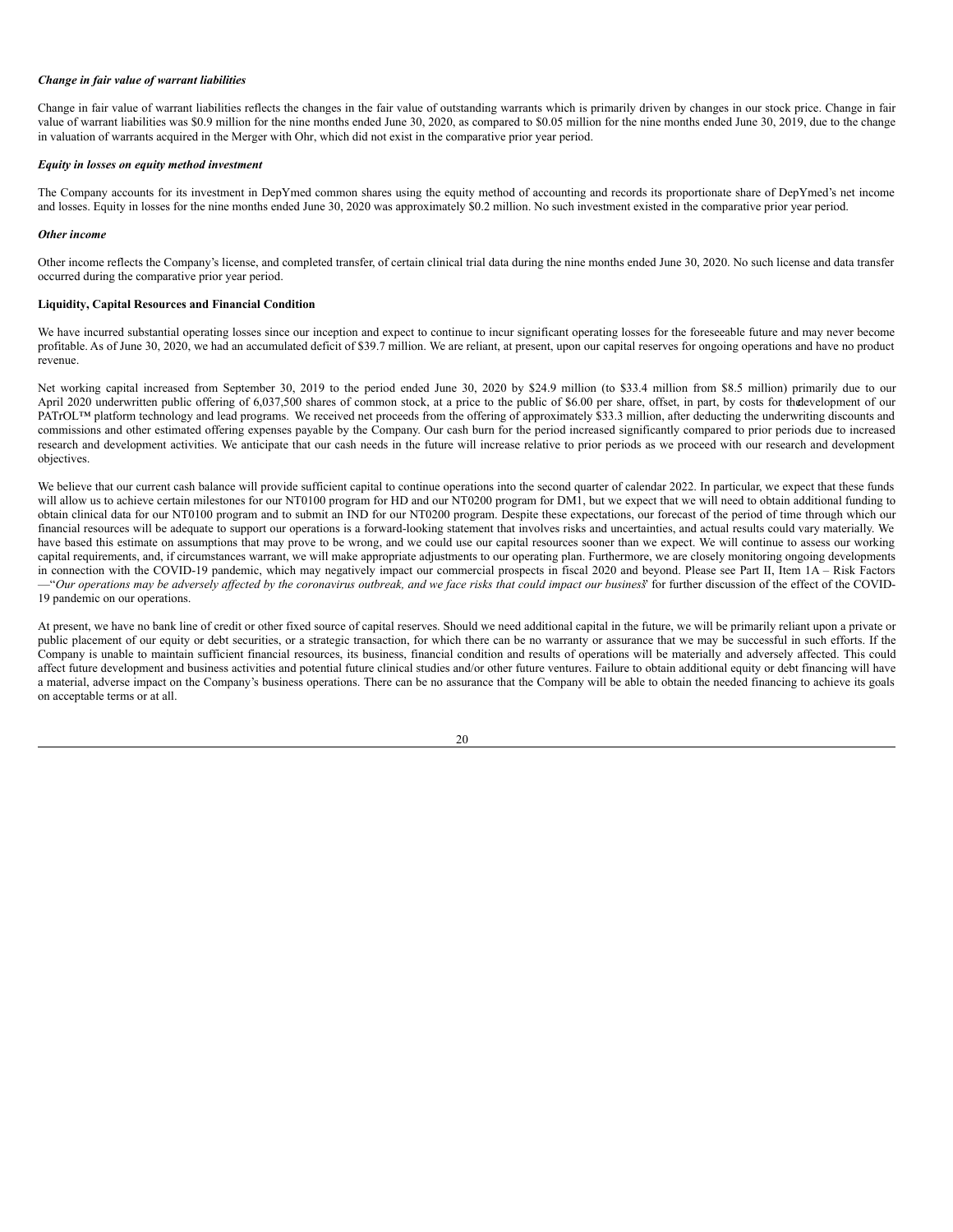#### **Cash Flow Summary**

The following table summarizes selected items in our unaudited condensed consolidated statements of cash flows:

|                                                      | Nine Months Ended June 30. |  |            |  |  |
|------------------------------------------------------|----------------------------|--|------------|--|--|
|                                                      | 2020                       |  | 2019       |  |  |
| Net cash used in operating activities                | (7.142.340)                |  | (394,779)  |  |  |
| Net cash used in investing activities                | (362.915)                  |  | (379, 380) |  |  |
| Net cash provided by financing activities            | 33.116.045                 |  | 592.656    |  |  |
| Net increase (decrease) in cash and cash equivalents | 25,610,790                 |  | (181.503)  |  |  |

## *Operating Activities*

Net cash used in operating activities was approximately \$7.1 million for the nine months ended June 30, 2020, as compared to approximately \$0.4 million for the nine months ended June 30, 2019. Net cash used in operating activities in the nine months ended June 30, 2020 was primarily the result of our net loss, offset by our stock-based compensation expense, the change in fair value of warrant liabilities, depreciation and amortization expense and the loss on equity method investment. Net cash used in operating activities in the nine months ended June 30, 2019 was primarily the result of our net loss, offset by research and development expense-license acquired, stock based compensation and changes in operating assets and liabilities.

#### *Investing Activities*

Net cash used in investing activities was approximately \$0.4 million for the nine months ended June 30, 2020, as compared to \$0.4 million for the nine months ended June 30, 2019. Net cash used in investing activities in the nine months ended June 30, 2020 was primarily the result of purchases of laboratory equipment. Net cash used in investing activities in the nine months ended June 30, 2019 was primarily the result of purchases of laboratory equipment and cash consideration and expenses paid in connection with the acquisition of the CMU License.

## *Financing Activities*

Net cash provided by financing activities was approximately \$33.1 million for the nine months ended June 30, 2020, as compared to \$0.6 million for the nine months ended June 30, 2019. Net cash provided by financing activities for the nine months ended June 30, 2020 reflects the proceeds from the issuance of common stock of \$33.3 million, net of issuance costs, and the principal payments of financed insurance. Net cash provided by financing activities for the nine months ended June 30, 2019 primarily reflects the net proceeds received from the issuance of convertible notes.

#### **Off-Balance Sheet Arrangements**

As of June 30, 2020, we did not have any off-balance sheet arrangements as defined in Item 303(a)(4)(ii) of Regulation S-K.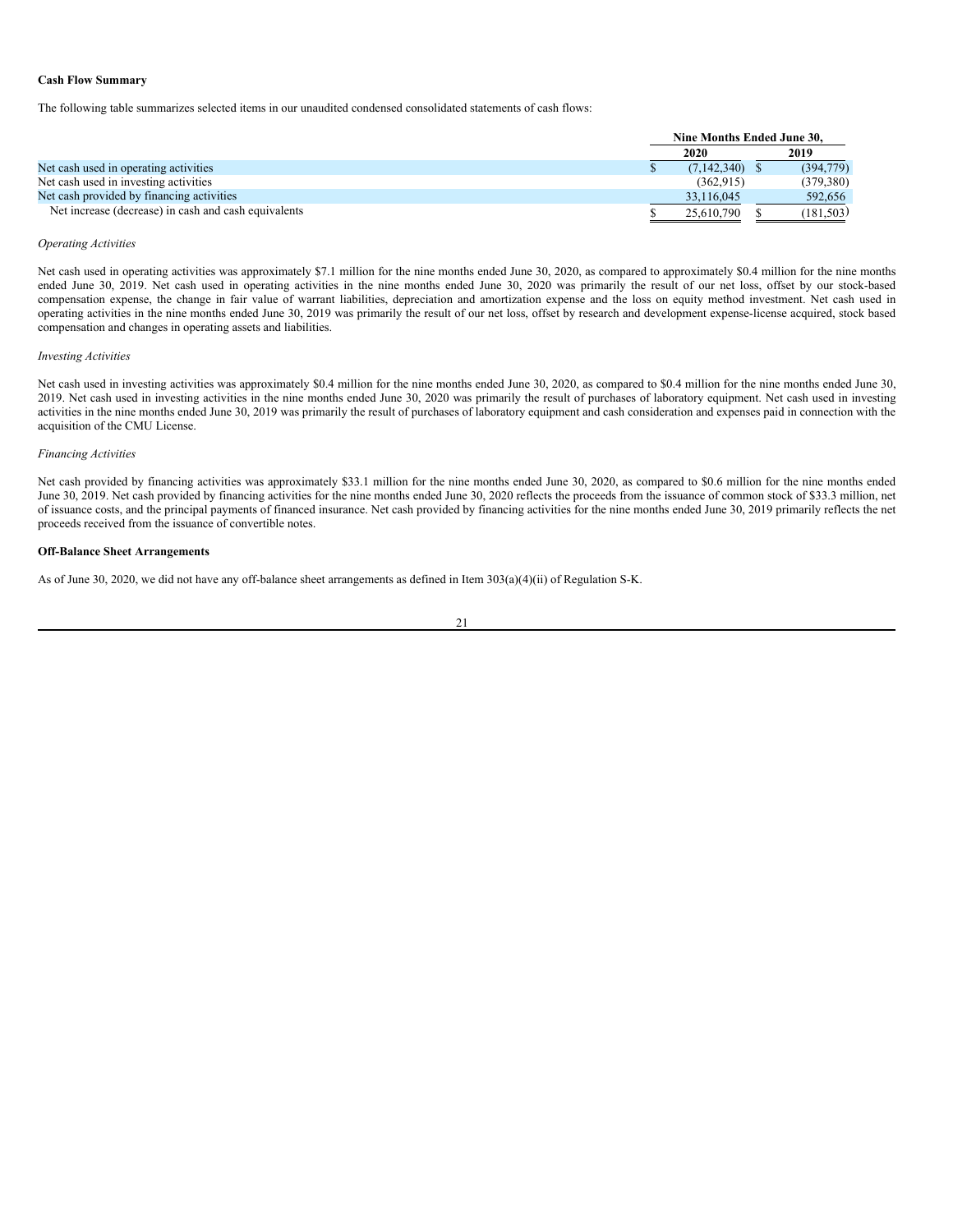# <span id="page-24-0"></span>**ITEM 3. QUANTITATIVE AND QUALITATIVE DISCLOSURES ABOUT MARKET RISK**

We are a smaller reporting company, as defined by Rule 12b-2 of the Securities Exchange Act of 1934, as amended, and are not required to provide the information required under this item.

## <span id="page-24-1"></span>**ITEM 4. CONTROLS AND PROCEDURES**

## *Evaluation of Disclosure Controls and Procedures*

Our management, with the participation of our Chief Executive Officer and Chief Financial Officer, has evaluated the effectiveness of our disclosure controls and procedures (as defined in Rules 13a-15(e) and 15d-15(e) under the Exchange Act) as of June 30, 2020. Based on that evaluation, our Chief Executive Officer and Chief Financial Officer have concluded that as of June 30, 2020, due to the existence of the material weakness in our internal control over financial reporting described below, our disclosure controls and procedures were not effective to provide reasonable assurance that the information required to be disclosed in the reports that we file or submit under the Exchange Act is recorded, processed, summarized, and reported within the time periods specified in the SEC's rules and forms, and that such information is accumulated and communicated to management as appropriate to allow timely decisions regarding required disclosure.

## *Material Weakness in Internal Control over Financial Reporting*

As previously disclosed in "Item 9A – Controls and Procedures" of our Annual Report on Form 10-K for the fiscal year ended September 30, 2019, in connection with the preparation of the Company's consolidated financial statements for the fiscal year ended September 30, 2019, but prior to the issuance of those financial statements, our management and the audit committee of our board of directors determined that our accounting treatment and valuations pertaining to the PATrOL™ technology license acquired during the first quarter of fiscal 2019 should be modified. This change in accounting treatment resulted in an increase in total operating expenses of approximately \$0.9 million on our consolidated statements of operations for the fiscal year ended September 30, 2019 and a decrease in intangible assets of approximately \$1.5 million on our consolidated balance sheet as of and for the fiscal year ended September 30, 2019. In connection with the valuation adjustments to the PATrOL™ technology license, we also determined that valuations pertaining to certain share-based awards, due to their proximity to the valuation of the consideration issued in connection with the PATrOL™ license, should also be adjusted. This change in valuation to share-based awards resulted in a decrease in total operating expenses of approximately \$0.3 million on our consolidated statements of operations for the fiscal year ended September 30, 2019.

In connection with such revisions, our management identified a material weakness in our internal control over financial reporting due to a lack of expertise in complex accounting transactions, the controls over which were not operating effectively to provide reasonable assurance that complex transactions were accounted for correctly. A material weakness is defined as a deficiency, or a combination of deficiencies, in internal control over financial reporting, such that there is a reasonable possibility that a material misstatement of our annual or interim financial statements will not be prevented or detected on a timely basis. This material weakness resulted in misstatements that were corrected in the restatements included in our Quarterly Reports on Form 10-Q for the quarters ended December 31, 2019 and March 31, 2020.

During the fiscal year ended September 30, 2019, we undertook remediation measures by hiring a financial accounting consultant to provide accounting advisory services on complex transactions and accounting matters. We continue to implement these remedial actions, but these efforts are not complete and are ongoing and subject to ongoing management review and the oversight of our board of directors.

## *Changes in Internal Control over Financial Reporting*

There have been no changes in our internal control over financial reporting that materially affected, or are reasonably likely to materially affect, our internal control over financial reporting during the quarterly period ended June 30, 2020.

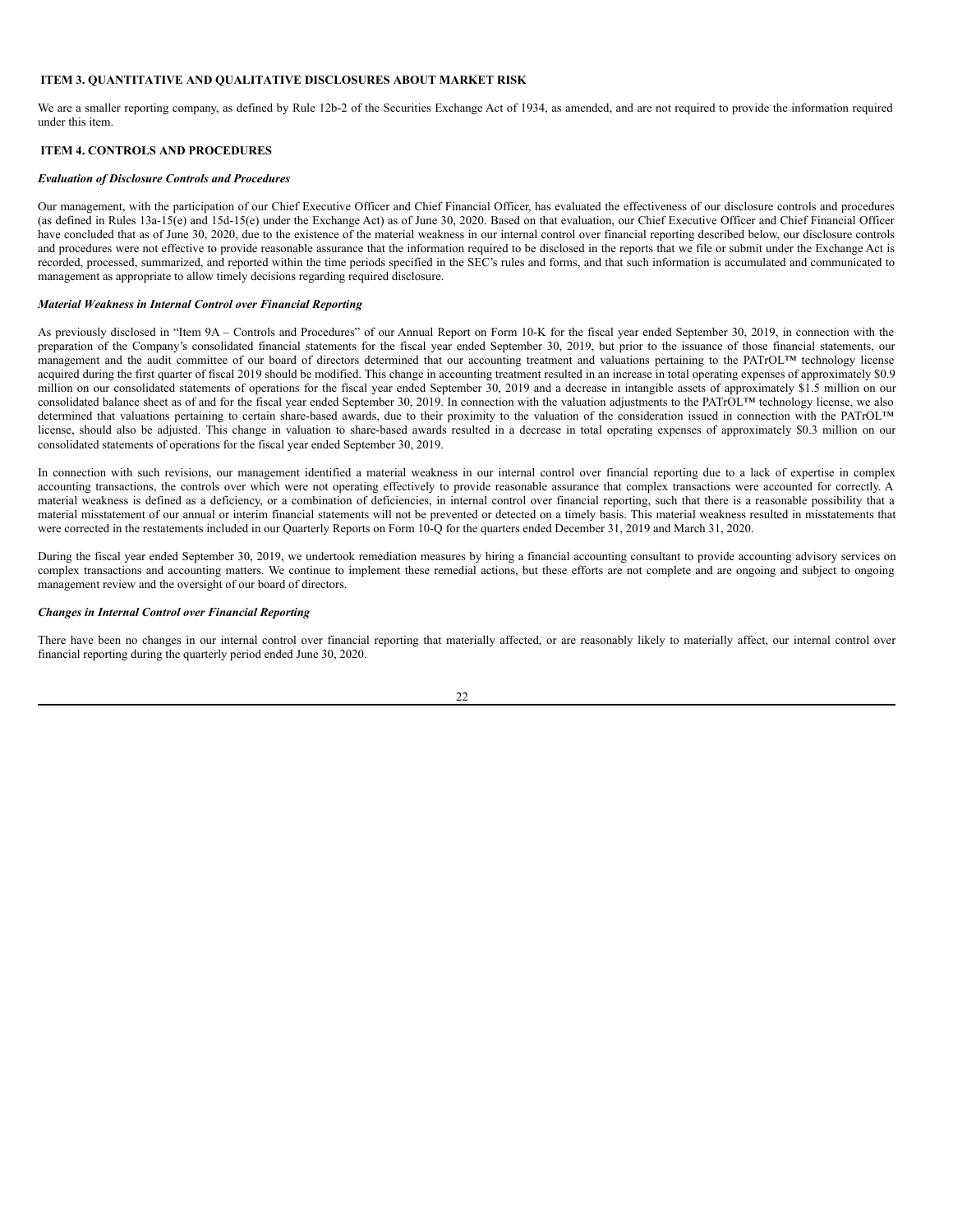## <span id="page-25-0"></span>**PART II.**

## <span id="page-25-1"></span>**ITEM 1. LEGAL PROCEEDINGS**

We have become involved in certain legal proceedings and claims which arise in the normal course of business. If an unfavorable ruling were to occur, there exists the possibility of a material adverse impact on our results of operations, prospects, cash flows, financial position and brand.

On February 14, 2018, plaintiff Jeevesh Khanna, commenced an action in the Southern District of New York, against Ohr and several current and former officers and directors, alleging that they violated federal securities laws between June 24, 2014 and January 4, 2018. On August 7, 2018, the lead plaintiffs, now George Lehman and Insured Benefit Plans, Inc., filed an amended complaint, stating the class period to be April 8, 2014 through January 4, 2018. The plaintiffs did not quantify any alleged damages in their complaint but, in addition to attorneys' fees and costs, they seek to maintain the action as a class action and to recover damages on behalf of themselves and other persons who purchased or otherwise acquired Ohr common stock during the putative class period and purportedly suffered financial harm as a result. We and the individuals dispute these claims and intend to defend the matter vigorously. On September 17, 2018, Ohr filed a motion to dismiss the complaint. On September 20, 2019, the Court entered an order granting the defendants' motion to dismiss. On October 23, 2019, the plaintiffs filed a notice of appeal of that order dismissing the action and other related orders by the Court, and the plaintiffs filed their appellate brief with respect to such matters with the Court on February 5, 2020. Scheduled briefing on plaintiffs' appeal has concluded, and oral argument is calendared for September 21, 2020. This litigation could result in substantial costs and a diversion of management's resources and attention, which could harm our business and the value of our common stock.

On May 3, 2018, plaintiff Adele J. Barke, derivatively on behalf of Ohr, commenced an action against certain former directors of Ohr, including Michael Ferguson, Orin Hirschman, Thomas M. Riedhammer, June Almenoff and Jason S. Slakter in the Supreme Court, State of New York, alleging that the action was brought in the right and for the benefit of Ohr seeking to remedy their "breach of fiduciary duties, corporate waste and unjust enrichment that occurred between June 24, 2014 and the present." It does not quantify any alleged damages. We and the individuals dispute these claims and intend to defend the matter vigorously. Such litigation has been stayed pursuant to a stipulation by the parties, which has been so ordered by the court, pending a decision in the Southern District case on the motion to dismiss, but that status could change. This litigation could result in substantial costs and a diversion of management's resources and attention, which could harm our business and the value of our common stock.

On March 20, 2019, a putative class action lawsuit was filed in the United States District Court for District of Delaware naming as defendants Ohr and its board of directors, Legacy NeuBase, and Ohr Acquisition Corp., captioned *Wheby v. Ohr Pharmaceutical, Inc., et al*., Case No. 1:19-cv-00541-UNA (the "Wheby Action"). The plaintiffs in the Wheby Action allege that the preliminary joint proxy/prospectus statement filed by Ohr with the SEC on March 8, 2019 contained false and misleading statements and omitted material information in violation of Section 14(a) of the Exchange Act and SEC Rule 14a-9 promulgated thereunder, and further that the individual defendants are liable for those alleged misstatements and omissions under Section 20(a) of the Exchange Act. The complaint in the Wheby Action has not been served on, nor was service waived by, any of the named defendants in that action. The action seeks, among other things, to rescind the Merger or an award of damages, and an award of attorneys' and experts' fees and expenses. The defendants dispute the claims raised in the Wheby Action. Management believes that the likelihood of an adverse decision from the sole remaining action is unlikely; however, the litigation could result in substantial costs and a diversion of management's resources and attention, which could harm our business and the value of our common stock.

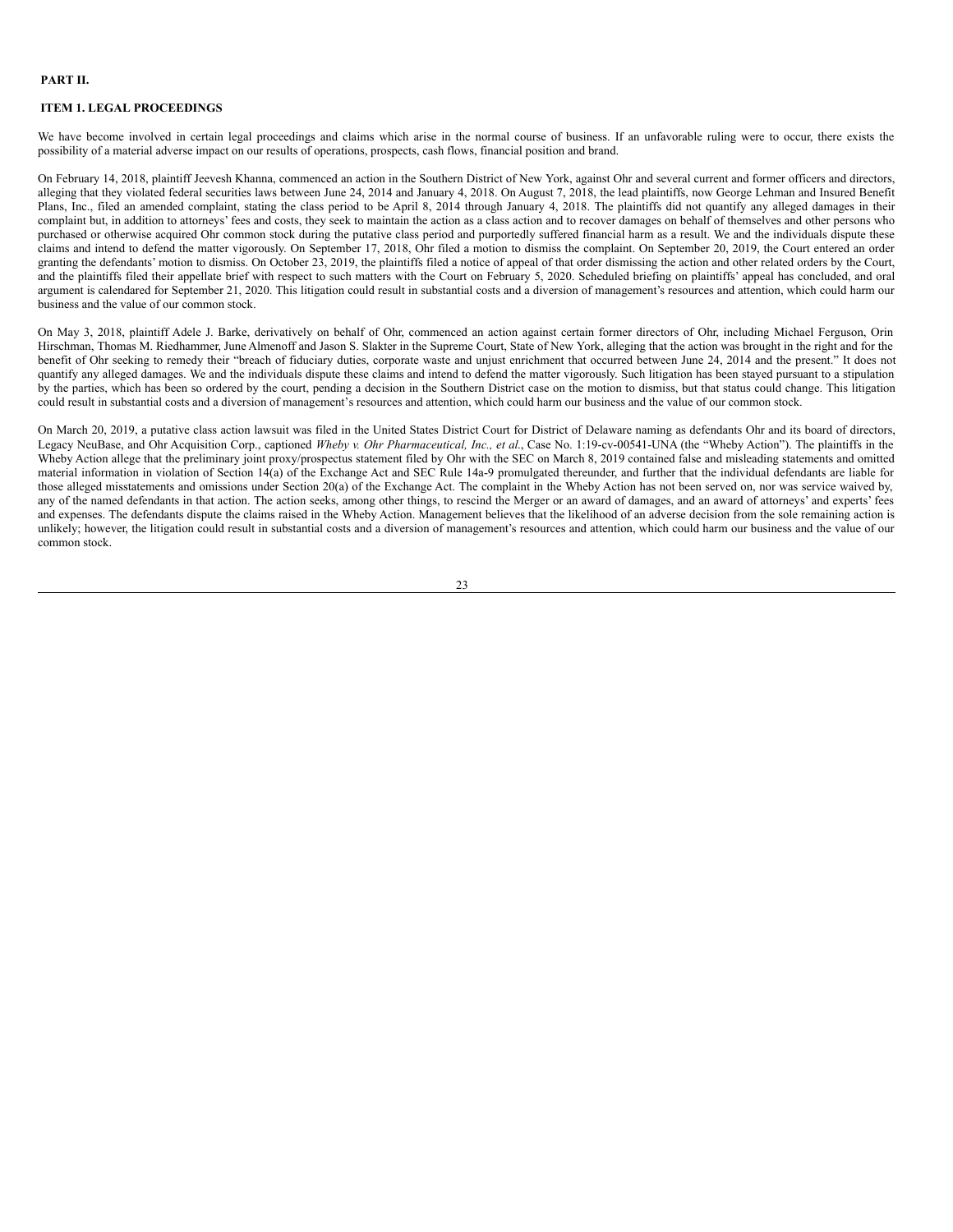## <span id="page-26-0"></span>**ITEM 1A. RISK FACTORS**

We operate in a dynamic and rapidly changing environment that involves numerous risks and uncertainties. Certain factors may have a material adverse effect on our business. prospects, financial condition and results of operations, and you should carefully consider them. Accordingly, in evaluating our business, we encourage you to consider the following discussion of risk factors, in its entirety, in addition to other information contained in this Ouarterly Report on Form 10-O and our other public filings with the Securities and Exchange Commission (the "SEC"). Other events that we do not currently anticipate or that we currently deem immaterial may also affect our business, prospects, financial condition and results of operations. Any material changes from risk factors as previously disclosed in our Annual Report on Form 10-K are marked herein *with three asterisks (\*\*\*).*

## **Risks Relating to the Company**

#### We are a preclinical-stage company, have a very limited operating history, are not currently profitable, do not expect to become profitable in the near future and may never *become profitable.*

We are a preclinical-stage biotechnology company specializing in the discovery and development of a class of deoxy-ribonucleic acid and ribonucleic acid-targeted drugs called peptide nucleic acids, which did not change as a result of the merger between Ohr Pharmaceutical, Inc., a Delaware corporation ("Ohr"), and NeuBase Therapeutics, Inc., a Delaware corporation ("Legacy NeuBase"), in accordance with the terms of the Agreement and Plan of Merger Reorganization entered into on January 2, 2019 (the "Merger Agreement"). Since our incorporation, we have focused primarily on the development of our proprietary Peptide-nucleic acid AnTisense OLigonucleotide ("PATrOL™") platform and preclinical-stage therapeutic candidates. Our platform technology and all of our therapeutic candidates are in the preclinical development stage, and we have not initiated clinical trials for any of our product candidates, nor have any products been approved for commercial sale and we have not generated any revenue. To date, we have not completed a clinical trial (including a pivotal clinical trial), obtained marketing approval for any product candidates, manufactured a commercial scale product or arranged for a third party to do so on our behalf, or conducted sales and marketing activities necessary for successful product commercialization. Drug development is also a highly uncertain undertaking and involves a substantial degree of risk.

As a result, we have no meaningful historical operations upon which to evaluate our business and prospects and have not yet demonstrated an ability to obtain marketing approval for any of our product candidates or successfully overcome the risks and uncertainties frequently encountered by companies in the pharmaceutical industry. We also have not generated any revenues from collaboration and licensing agreements or product sales to date and continue to incur research and development and other expenses. Our prior losses, combined with expected future losses, have had and will continue to have an adverse effect on our stockholders' deficit and working capital, and our future success is subject to significant uncertainty.

For the foreseeable future, we expect to continue to incur losses, which will increase significantly from recent historical levels as we expand our drug development activities, seek regulatory approvals for our product candidates and begin to commercialize them if they are approved by the U.S. Food and Drug Administration (the "FDA"), the European Medicines Agency (the "EMA") or comparable foreign authorities. Even if we succeed in developing and commercializing one or more product candidates, we may never become profitable.

## The approach we are taking to discover and develop nucleic acid therapeutics is novel and may never lead to marketable products.

We have concentrated our efforts and research and development activities on nucleic acid therapeutics and our synthetic chemistry drug discovery and development platform comprised of peptide nucleic acids with natural and engineered nucleotides. Our future success depends on the successful development and manufacturing of such therapeutics and the effectiveness of our platform. The scientific discoveries that form the basis for our efforts to discover and develop new drugs, including our discoveries about the relationships between oligonucleotide stereochemistry and pharmacology, are relatively new. The scientific evidence to support the feasibility of developing drugs based on these discoveries or peptide nucleic acids ("PNAs") in general is limited. Skepticism as to the feasibility of developing nucleic acid therapeutics and PNAs generally has been, and may continue to be, expressed in scientific literature. In addition, decisions by, and negative results of, other companies with respect to their oligonucleotide development efforts may increase skepticism in the marketplace regarding the potential for oligonucleotides and PNAs.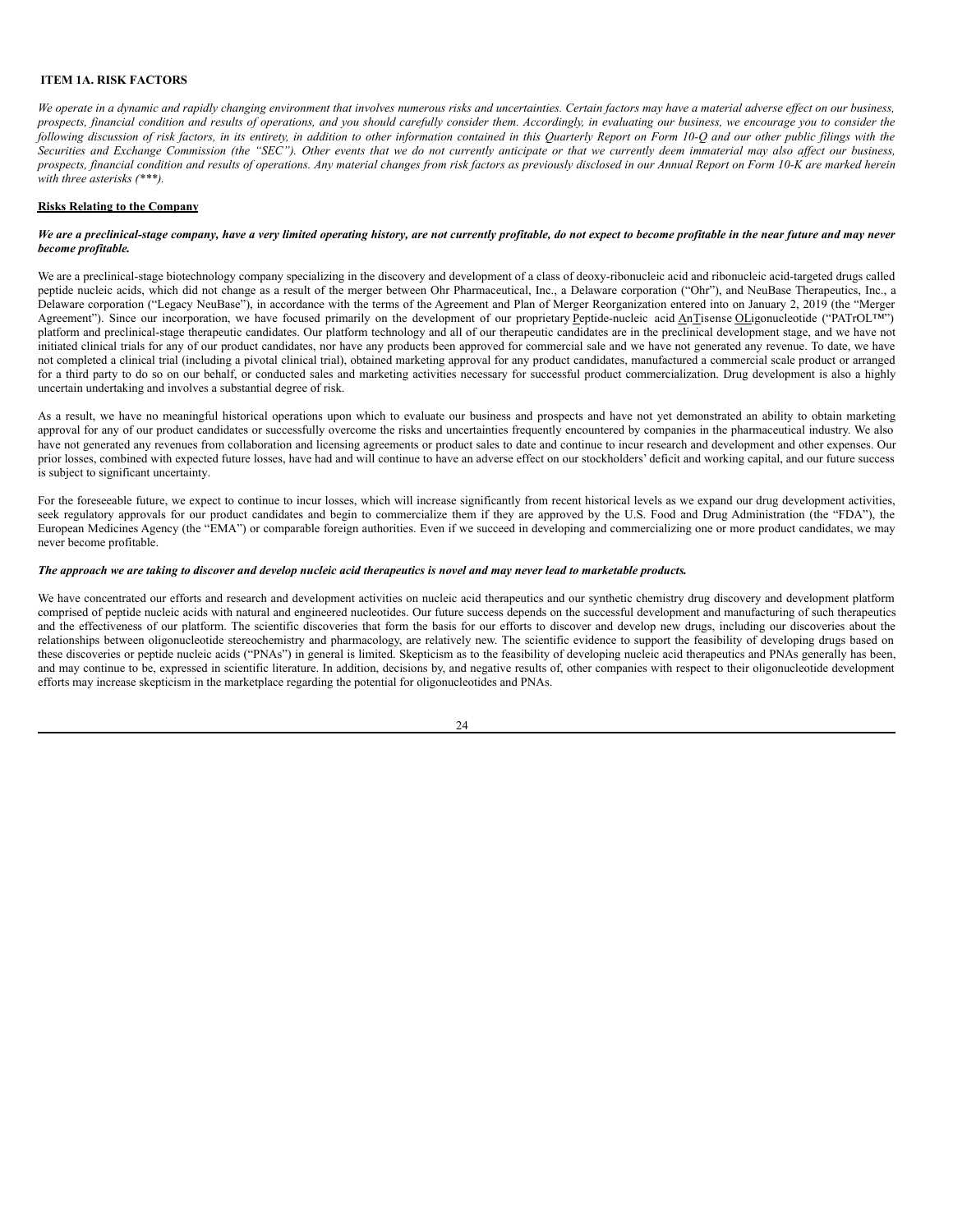Relatively few nucleic acid therapeutic product candidates have been tested in humans, and a number of clinical trials for such therapeutics conducted by other companies have not been successful. Few nucleic acid therapeutics have received regulatory approval. The pharmacological properties ascribed to the investigational compounds we are testing in laboratory studies may not be positively demonstrated in clinical trials in patients, and they may interact with human biological systems in unforeseen, ineffective or harmful ways. If our nucleic acid product candidates prove to be ineffective, unsafe or commercially unviable, our entire platform and pipeline would have little, if any, value, which would substantially harm our business, financial condition, results of operations and prospects.

In addition, our approach, which focuses on using nucleic acid therapeutics for drug development, as opposed to multiple or other, more advanced proven technologies, may expose us to additional financial risks and make it more difficult to raise additional capital if we are not successful in developing a nucleic acid therapeutic that is timely and cost effective to manufacture and achieves proof of concept in animal models, desired tissue distribution, selectivity for the target, and/or regulatory approval. Because our programs are all in the preclinical stage, we have not yet been able to assess safety in humans, and there may be long-term effects from treatment with any product candidates that we develop using our platform that we cannot predict at this time. Any product candidates the Company may develop will act at the level of deoxyribonucleic acid ("DNA") or ribonucleic acid ("RNA"), and because animal DNA and RNA often differs from human DNA or RNA at the sequence level, in its regulation and degradation, secondary and tertiary structural conformations and ultimately in being translated into proteins with varying amino acid sequences conformations and functions, testing of our product candidates in animal models may not be predictive of the results we observe in human clinical trials of our product candidates for either safety or efficacy. Also, animal models may not exist for some of the diseases we choose to pursue in our programs. As a result of these factors, it is more difficult for us to predict the time and cost of product candidate development, and we cannot predict whether the application of our gene silencing technology, or any similar or competitive gene silencing technologies, will result in the identification, development and regulatory approval of any products. There can be no assurance that any development problems we experience in the future related to our gene silencing technology or any of our research programs will not cause significant delays or unanticipated costs, or that such development problems can be solved. Should we encounter development problems, including unfavorable preclinical or clinical trial results, the FDA and foreign regulatory authorities may refuse to approve our product candidates, or may require additional information, tests or trials, which could significantly delay product development and significantly increase our development costs. Moreover, even if we are able to provide the requested information or trials to the FDA, there would be no guarantee that the FDA would accept them or approve our product candidates. We may also experience delays in developing a sustainable, reproducible and scalable manufacturing process or developing or qualifying and validating product release assays, other testing and manufacturing methods, and our equipment and facilities in a timely manner, which may prevent us from completing our clinical trials or commercializing our product candidates on a timely or profitable basis, if at all. Any of these factors may prevent us from completing our preclinical studies or any clinical trials that we may initiate or from commercializing any product candidates we may develop on a timely or profitable basis, if at all.

#### We are highly dependent on the success of our initial product candidates targeting rare genetic diseases and our platform technology in general, and we cannot be certain *that any of them will receive regulatory approval or be commercialized.*

We have spent time, money and effort on the licensing and development of our core asset: our PATrOL™ platform. To date, we have not submitted an Investigational New Drug application ("IND") to the FDA, and no clinical trials have commenced for any of our product candidates. All of our product candidates will require additional development, including further preclinical studies and bioanalytic method development as well as clinical trials to evaluate their toxicology, carcinogenicity and pharmacokinetics, efficacy, and optimize their formulation, and regulatory clearances before they can be commercialized. Positive results obtained during early development do not necessarily mean later development will succeed or that regulatory clearances will be obtained. Our drug development efforts may not lead to commercial drugs, either because our product candidates or our PATrOL<sup>™</sup> platform are not deemed safe and effective, because of competitive or market forces, intellectual property issues or because we have inadequate financial or other resources to advance our product candidates through the clinical development and approval processes. If any of our product candidates, or our PATrOL™ platform, fail to demonstrate safety or efficacy at any time or during any phase of development, we would experience potentially significant delays in, or be required to abandon, development of the product candidate.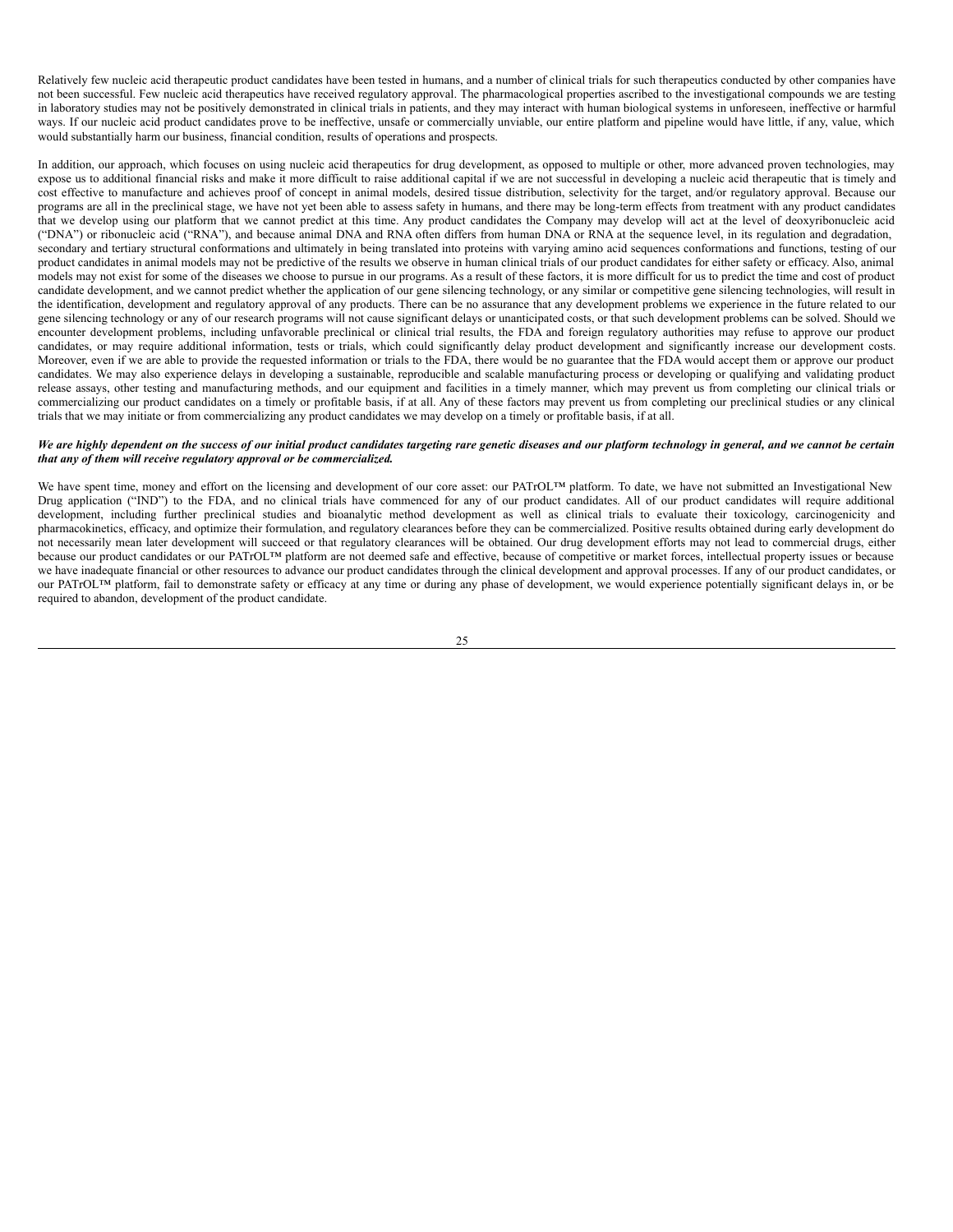We do not anticipate that any of our current product candidates will be eligible to receive regulatory approval from the FDA, the EMA or comparable foreign authorities and begin commercialization for a number of years, if ever. Even if we ultimately receive regulatory approval for any of these product candidates, we or our potential future partners, if any, may be unable to commercialize them successfully for a variety of reasons. These include, for example, the availability of alternative treatments, lack of costeffectiveness, the cost of manufacturing the product on a commercial scale and competition with other drugs. The success of our product candidates and our PATrOL™ platform may also be limited by the prevalence and severity of any adverse side effects. If we fail to commercialize one or more of our current product candidates, we may be unable to generate sufficient revenues to attain or maintain profitability, and our financial condition may decline.

#### If development of our candidates does not produce favorable results, we and our collaborators, if any, may be unable to commercialize these products.

To receive regulatory approval for the commercialization of our use of the PATrOL™ platform, or any product candidates that we may develop, adequate and well-controlled clinical trials must be conducted to demonstrate safety and efficacy in humans to the satisfaction of the FDA, the EMA and comparable foreign authorities. In order to support marketing approval, these agencies typically require successful results in one or more Phase III clinical trials, which our current product candidates have not yet reached and may never reach. The development process is expensive, can take many years and has an uncertain outcome. Failure can occur at any stage of the process. We may experience numerous unforeseen events during, or as a result of, the development process that could delay or prevent commercialization of our current or future product candidates, including the following:

- preclinical studies conducted with product candidates for potential clinical development to evaluate their toxicology, carcinogenicity and pharmacokinetics and optimize their formulation, among other things, may produce unfavorable results;
- natient recruitment and enrollment in clinical trials may be slower than we anticipate:
- · clinical trials may produce negative or inconclusive results;
- costs of development may be greater than we anticipate;
- · the potential advantages of the PATrOL™-enabled drug candidates may not materialize and thus would confer no benefits to patients over other parties' products that may emerge;
- · our product candidates or our PATrOL™ platform may cause undesirable side effects that delay or preclude regulatory approval or limit their commercial use or market acceptance, if approved;
- · collaborators who may be responsible for the development of our product candidates may not devote sufficient resources to these clinical trials or other preclinical studies of these candidates or conduct them in a timely manner; or
- we may face delays in obtaining regulatory approvals to commence one or more clinical trials.

Additionally, because our technology potentially involves gene silencing via genome binding and/or editing across multiple cell and tissue types, we are subject to many of the challenges and risks that advanced therapies, such as gene therapies, face, including:

- · regulatory requirements governing gene and cell therapy products have changed frequently and may continue to change in the future;
- improper modification of a gene sequence in a patient's genome could lead to lymphoma, leukemia or other cancers, or other aberrantly functioning cells; and
- the FDA recommends a follow-up observation period of 15 years or longer for all patients who receive treatment using gene therapies, and we may need to adopt and support such an observation period for our product candidates.

Success in early development does not mean that later development will be successful because, for example, product candidates in later-stage clinical trials may fail to demonstrate sufficient safety and efficacy despite having progressed through initial clinical trials.

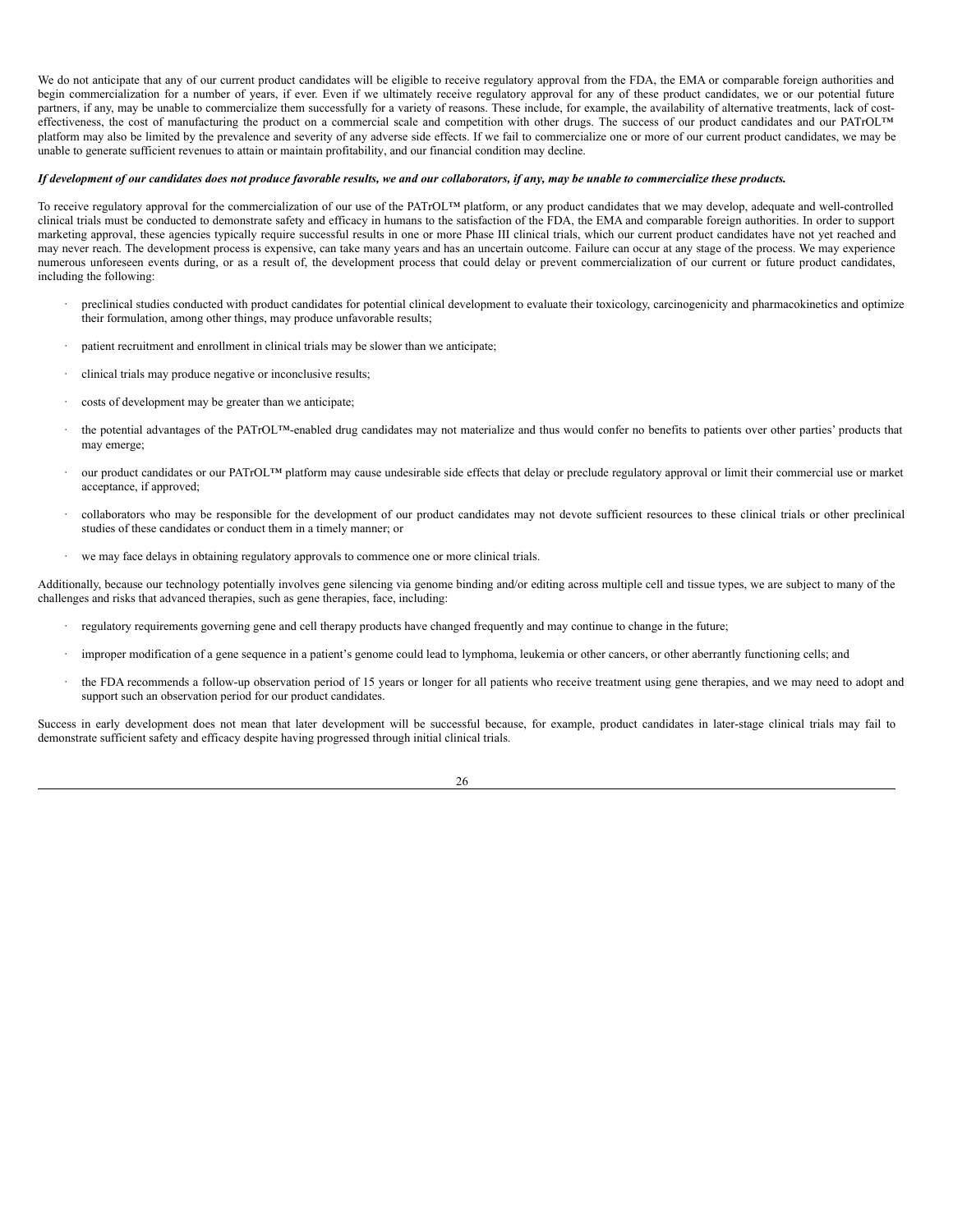Furthermore, we have licensed or acquired virtually all of the intellectual property related to our product candidates from Carnegie Mellon University ("CMU"). Much of our preclinical studies and other analyses performed to date with respect to our product candidates have been conducted by their original owners or collaborators. Therefore, as a company, we have limited experience in conducting research on our platform technology and preclinical trials for our product candidates. Since our experience with our platform technology and product candidates is limited, we will need to train our existing personnel or hire additional personnel in order to successfully administer and manage our preclinical studies and clinical trials as anticipated, which may result in delays in completing such anticipated preclinical trials and clinical studies.

We currently do not have strategic collaborations in place for clinical development of our platform technology and any of our current product candidates. Therefore, in the future, we or any potential future collaborative partner will be responsible for establishing the targeted endpoints and goals for development of our product candidates. These targeted endpoints and goals may be inadequate to demonstrate the safety and efficacy levels required for regulatory approvals. Even if we believe data collected during the development of our product candidates are promising, such data may not be sufficient to support marketing approval by the FDA, the EMA or comparable foreign authorities. Further, data generated during development can be interpreted in different ways, and the FDA, the EMA or comparable foreign authorities may interpret such data in different ways than we or our collaborators. Our failure to adequately demonstrate the safety and efficacy of our platform technology and any of our product candidates would prevent our receipt of regulatory approval, and such failure would ultimately prevent the potential commercialization of these product candidates.

Since we do not currently possess the resources necessary to independently develop and commercialize our product candidates or any other product candidates that we may develop, we may seek to enter into collaborative agreements to assist in the development and potential future commercialization of some or all of these assets as a component of our strategic plan. Our discussions with potential collaborators, however, may not lead to the establishment of collaborations on acceptable terms, if at all, or it may take longer than expected to establish new collaborations, leading to development and potential commercialization delays, which would adversely affect our business, financial condition and results of operations.

#### We expect to continue to incur significant research and development expenses, which may make it difficult for us to attain profitability.

We expect to expend substantial funds in research and development, including preclinical studies and clinical trials for our platform technology and product candidates, and to manufacture and market any product candidates in the event they are approved for commercial sale. We will likely need additional funding to develop or acquire complementary companies, technologies and assets, as well as for working capital requirements and other operating and general corporate purposes. Moreover, an increase in our headcount would dramatically increase our costs in the near and long-term.

Such spending may not yield any commercially viable products. Due to our limited financial and managerial resources, we must focus on a limited number of research programs and product candidates and on specific indications. Our resource allocation decisions may cause us to fail to capitalize on viable commercial products or profitable market opportunities.

Because the successful development of our product candidates is uncertain, we are unable to precisely estimate the actual funds we will require to develop and potentially commercialize them. In addition, we may not be able to generate sufficient revenue, even if we are able to commercialize any of our product candidates, to become profitable.

#### We may expend our limited resources to pursue a particular product candidate or indication and fail to capitalize on product candidates or indications that may be more *profitable or for which there is a greater likelihood of success.*

Because we have limited financial and managerial resources, we will initially develop our lead product candidate for particular rare genetic diseases. As a result, we may forego or delay pursuit of opportunities in other types of diseases that may prove to have greater treatment potential. Likewise, we may forego or delay the pursuit of opportunities with other potential product candidates that may prove to have greater commercial potential.

Our resource allocation decisions may cause us to fail to capitalize on viable commercial products or profitable market opportunities. Our spending on current and future research and development programs and product candidates for specific indications may not yield any commercially viable product candidates. If we do not accurately evaluate the commercial potential or target market for a particular product candidate, we may relinquish valuable rights to that product candidate through collaboration, licensing or other similar arrangements in cases in which it would have been more advantageous for us to retain sole development and commercialization rights to the product candidate.

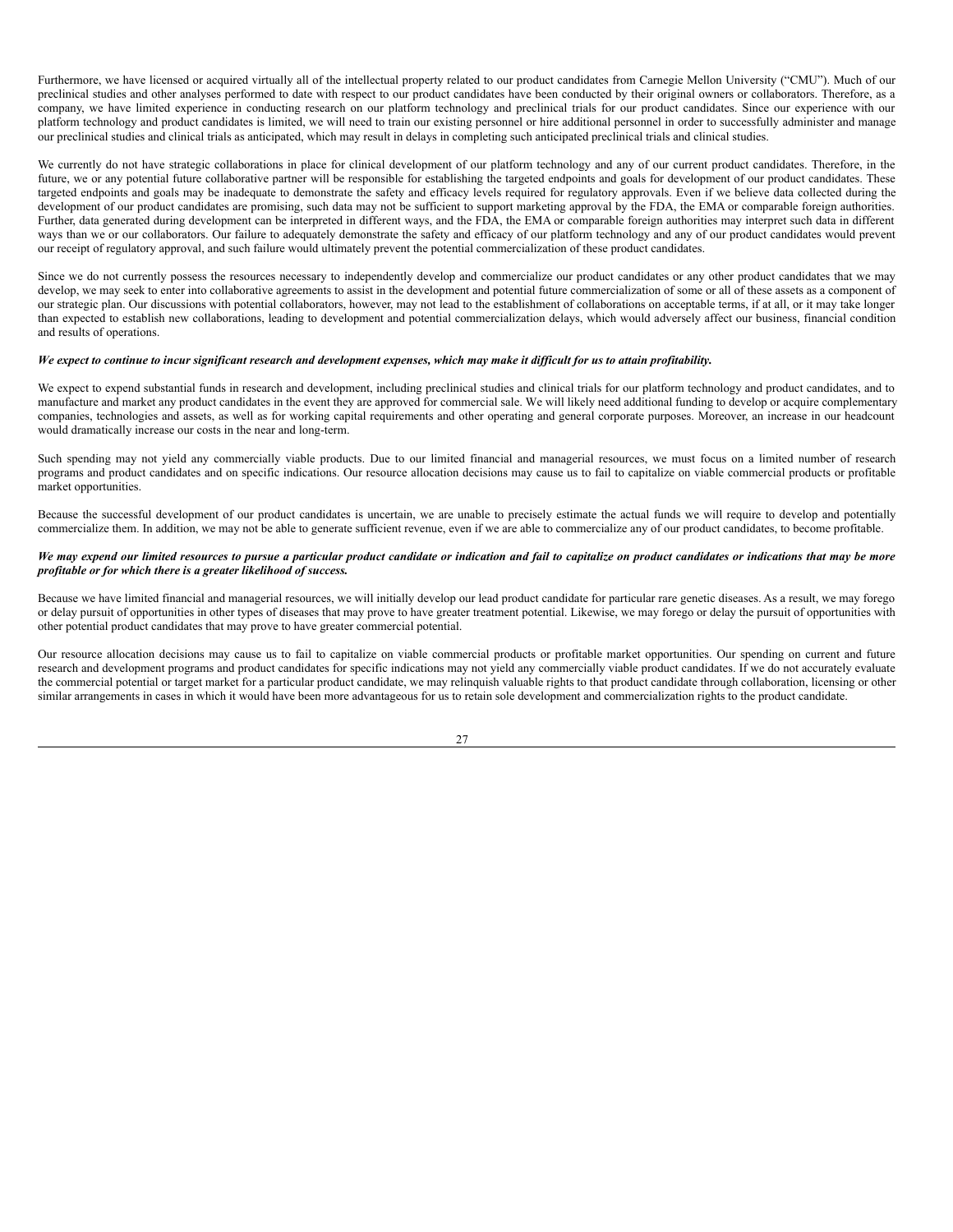### \*\*\* Given our lack of current cash flow, we will need to raise additional capital to achieve our goals; however, it may be unavailable to us or, even if capital is obtained, *may cause dilution or place significant restrictions on our ability to operate our business.*

Since we will be unable to generate sufficient, if any, cash flow to fund our operations for the foreseeable future, we will need to seek additional equity or debt financing to provide the capital required to maintain or expand our operations.

We believe that our existing balance of cash and cash equivalents will enable us to fund our operations for at least the next 12 months from the date this Quarterly Report on Form 10-Q is filed with the SEC, and ideally into the second quarter of calendar year 2022. In particular, we expect that these funds will allow us to achieve certain milestones for our NT0100 program for HD and our NT0200 program for DM1, but we expect that we will need to obtain additional funding to obtain clinical data for our NT0100 program and submit an IND for our NT0200 program. We have based these estimates on assumptions that may prove to be wrong, and we could use our capital resources sooner than we currently expect. Our operating plans and other demands on our cash resources may change as a result of many factors currently unknown to us, and we may need to seek additional funds sooner than planned, through public or private equity or debt financings or other capital sources, including potentially collaborations, licenses and other similar arrangements. In addition, we may seek additional capital due to favorable market conditions or strategic considerations even if we believe we have sufficient funds for our current or future operating plans.

There can be no assurance that we will be able to raise sufficient additional capital on acceptable terms or at all. If such additional financing is not available on satisfactory terms, or is not available in sufficient amounts, we may be required to delay, limit or eliminate the development of business opportunities, and our ability to achieve our business objectives, our competitiveness, and our business, financial condition and results of operations may be materially adversely affected. Furthermore, we will not be able to access the capital markets as quickly due to our non-timely filing of our Quarterly Report on Form 10-Q for the quarterly period ended December 31, 2019 and the loss of our eligibility to file a new registration statement on Form S-3 that would allow us to continuously incorporate by reference our Exchange Act reports filed with the SEC into such registration statement, or to use new "shelf" registration statements to conduct offerings, until approximately one year from the date we regain and maintain status as a timely filer. In addition, we may be required to grant rights to develop and market product candidates that we would otherwise prefer to develop and market ourselves. Our inability to fund our business could lead to the loss of your investment.

Our future capital requirements will depend on many factors, including, but not limited to:

- · the scope, rate of progress, results and cost of our preclinical studies, clinical trials and other related activities;
- · our ability to establish and maintain strategic collaborations, licensing or other arrangements and the financial terms of such arrangements;
- the timing of, and the costs involved in, obtaining regulatory approvals for any of our current or future product candidates;
- · the number and characteristics of the product candidates it seeks to develop or commercialize;
- the cost of manufacturing clinical supplies, and establishing commercial supplies, of our product candidates;
- the cost of commercialization activities if any of our current or future product candidates are approved for sale, including marketing, sales and distribution costs;
- the expenses needed to attract and retain skilled personnel;
- the costs associated with being a public company;
- the amount of revenue, if any, received from commercial sales of our product candidates, should any of our product candidates receive marketing approval; and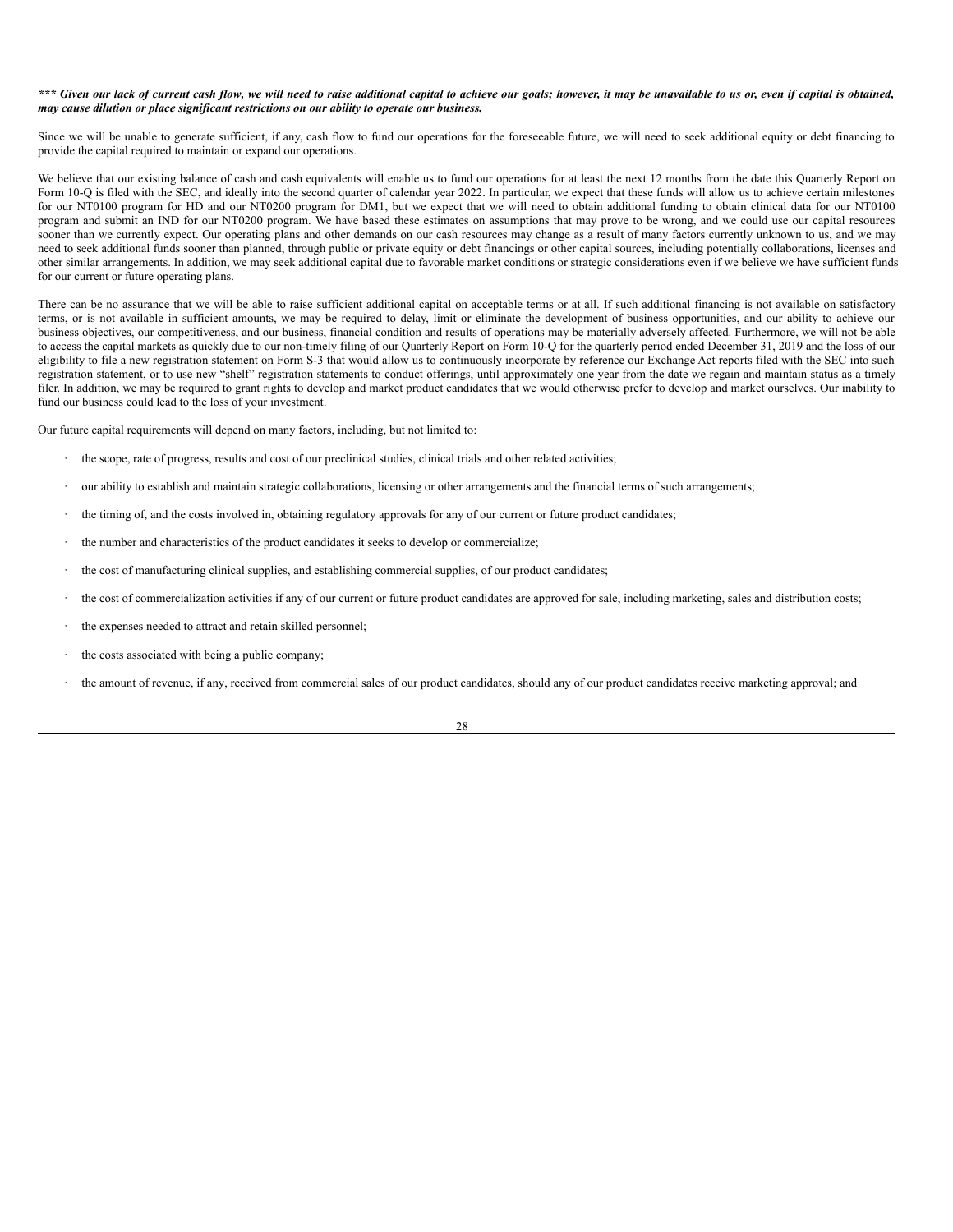· the costs involved in preparing, filing, prosecuting, maintaining, defending and enforcing possible patent claims, including litigation costs and the outcome of any such litigation.

Any additional capital efforts may divert our management from their day-to-day activities, which may adversely affect our ability to develop and commercialize our product candidates. Moreover, if we raise additional capital by issuing equity securities, the percentage ownership of our existing stockholders may be reduced, and accordingly these stockholders may experience substantial dilution. We may also issue equity securities that provide for rights, preferences and privileges senior to those of our common stock.

Given our need for cash and that equity issuances are the most common type of fundraising for similarly situated companies, the risk of dilution is particularly significant for our stockholders. Furthermore, the incurrence of indebtedness would result in increased fixed payment obligations and we may be required to agree to certain restrictive covenants, such as limitations on our ability to incur additional debt and other operating restrictions that could adversely impact our ability to conduct our business. We could also be required to seek funds through arrangements with collaborators or otherwise at an earlier stage than otherwise would be desirable and we may be required to relinquish rights to some of our product candidates or otherwise agree to terms unfavorable to us, any of which may have a material adverse effect on our business, operating results and prospects.

## \*\*\* The report of our former independent registered public accounting firm expressed substantial doubt about our ability to continue as a going concern. Such "going *concern" opinion could impair our ability to obtain financing.*

Our former independent registered public accounting firm, CohnReznick LLP, indicated in their report on our financial statements for the fiscal year ended September 30, 2019 that conditions exist that raise substantial doubt about our ability to continue as a going concern due to our recurring losses from operations. A "going concern" opinion could impair our ability to finance our operations through the sale of equity, incurring debt, or other financing alternatives. Our ability to continue as a going concern will depend upon the availability and terms of future funding. If we are unable to achieve this goal, our business would be jeopardized and we may not be able to continue. If we cease operations, it is likely that all of our investors would lose their investment.

## Our efforts to discover product candidates beyond our current product candidates may not succeed, and any product candidates we recommend for clinical development *may not actually begin clinical trials.*

We intend to use our technology, including our licensed technology, knowledge and expertise, to develop novel drug candidates to address some of the world's most devastating and costly central nervous system, muscular, and other disorders, including orphan genetic and oncology indications. We intend to expand our existing pipeline of core assets by advancing drug candidate compounds from discovery programs into clinical development. However, the process of researching and discovering drug candidate compounds is expensive, time-consuming and unpredictable. Data from our current preclinical programs may not support the clinical development of our lead compounds or other compounds from these programs, and we may not identify any additional drug compounds suitable for recommendation for clinical development. Moreover, any drug compounds we recommend for clinical development may not demonstrate, through preclinical studies, indications of safety and potential efficacy that would support advancement into clinical trials. Such findings would potentially impede our ability to maintain or expand our clinical development pipeline. Our ability to identify new drug compounds and advance them into clinical development also depends upon our ability to fund our research and development operations, and we cannot be certain that additional funding will be available on acceptable terms, or at all.

## We are significantly dependent on the success of our PATrOL<sup>TM</sup> platform and our product candidates based on this platform. A failure of any product candidate based on this platform in clinical development would adversely affect our business and may require us to discontinue development of other product candidates based on the same *therapeutic approach.*

We have invested, and we expect to continue to invest, significant efforts and financial resources in the development of product candidates based on our PATrOL™ platform. Our ability to generate meaningful revenue, which may not occur for the foreseeable future, if ever, will depend heavily on the successful development, regulatory approval and commercialization of one or more of these product candidates using our PATrOL™ platform. We will not be able to develop new product candidates if it is found that the PATrOL<sup>™</sup> platform does not work or creates product candidates that are not safe for use in humans. Since all of our product candidates in our current pipeline are based on our PATrOL™ platform, if any product candidate fails in development as a result of an underlying problem with our PATrOL™ platform, then we may be required to discontinue development of all product candidates that are based on our therapeutic approach. If we were required to discontinue the development of such product candidates based on the PATrOL<sup>™</sup> platform, or if any of them were to fail to receive regulatory approval or achieve sufficient market acceptance, we could be prevented from or significantly delayed in achieving profitability. We can provide no assurance that we would be successful at developing other product candidates based on an alternative therapeutic approach from our PATrOL™ platform.

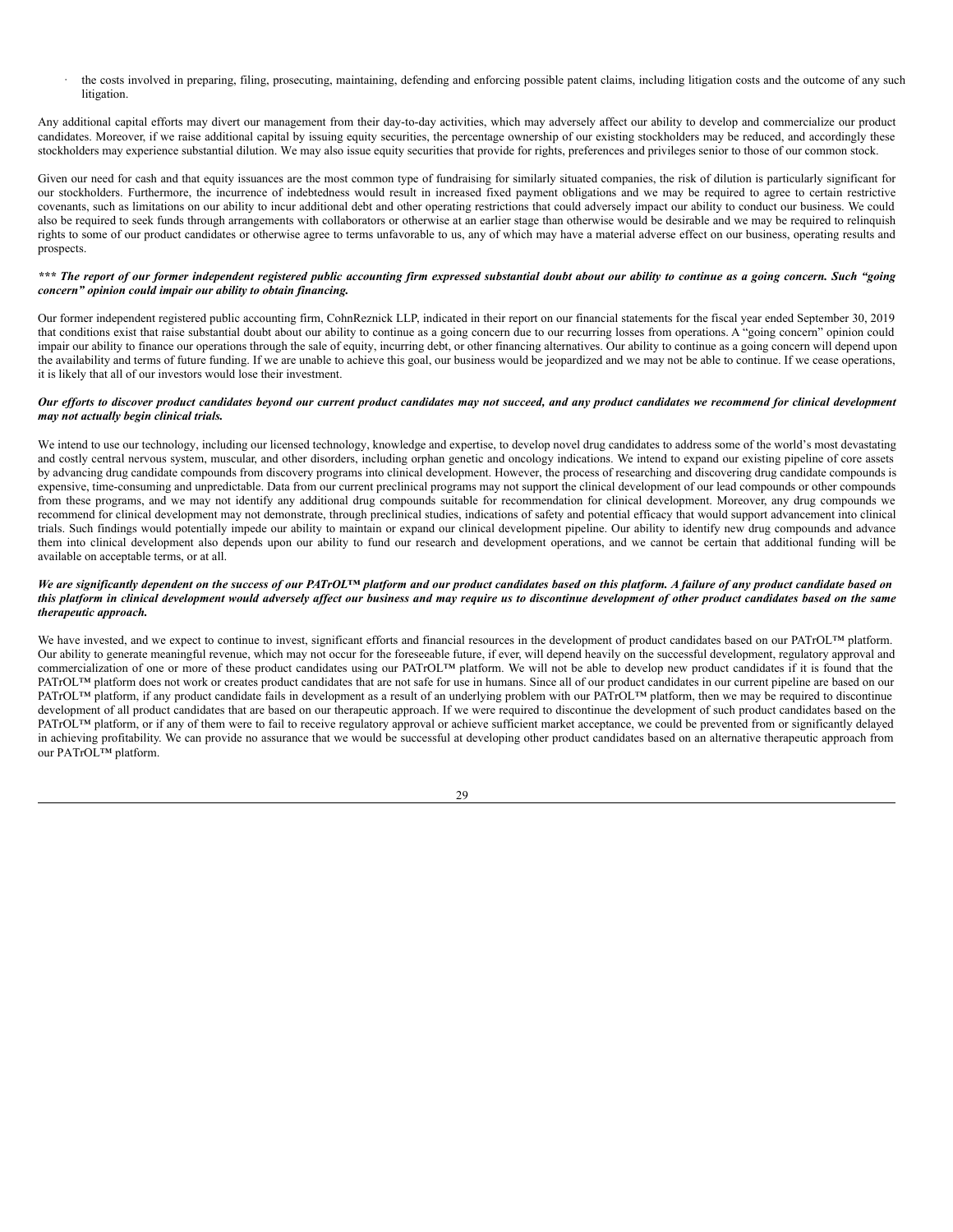#### The pharmaceutical market and biotechnology industry are intensely competitive and involve a high degree of risk. If we are unable to compete effectively with existing drugs, new treatment methods and new technologies, we may be unable to commercialize successfully any drug candidates that we develop.

The pharmaceutical market and biotechnology industry are intensely competitive and rapidly changing. Many large pharmaceutical and biotechnology companies, academic institutions, governmental agencies and other public and private research organizations, both in the U.S. and worldwide, are pursuing the development of novel drugs for the same diseases that we are targeting or expect to target. Many of our competitors have, either alone or with strategic partners:

- much greater financial, research, technical and human resources than we have at every stage of the discovery, development, manufacture and commercialization of products and product candidates;
- more extensive experience in designing and conducting preclinical studies and clinical trials, obtaining regulatory approvals, and in manufacturing, marketing and selling pharmaceutical products and product candidates;
- product candidates that are based on previously tested or accepted technologies;
- products and product candidates that have been approved or are in late stages of development; and
- · collaborative arrangements in our target markets with leading companies and research institutions.

We will face intense competition from drugs that have already been approved and accepted by the medical community for the treatment of the conditions for which we may develop drug candidates. We also expect to face competition from new drugs that enter the market. We believe there are a significant number of drugs currently under development that may become commercially available in the future, for the treatment of conditions for which we may try to develop drugs. These drugs may be more effective, safer, less expensive, introduced to market earlier, or marketed and sold more effectively or on a more cost-effective basis, than any product candidates we develop. It is possible that the potential advantages of PATrOL™-derived therapeutic candidates (including, among other potential advantages, the ability to systemically deliver drugs and get broad tissue distribution and penetration across the blood-brain barrier, minimal to no innate or adaptive immune responses after single dose or multiple-dose administration, preferential selectivity to mutant targets, and dose schedules to address the disease appropriately or that is viable in the marketplace) do not materialize.

Our competitors may develop or commercialize products with significant advantages over any product candidates we are able to develop and commercialize based on many different factors, including:

- · the safety and effectiveness of our product candidates relative to alternative therapies, if any;
- · the ease with which our product candidates can be administered and the extent to which patients accept relatively new routes of administration;
- the timing and scope of regulatory approvals for these product candidates;
- the availability and cost of manufacturing, marketing and sales capabilities;
- · price;
- reimbursement coverage from governments and other third-party payors; and
- patent position and intellectual property protection.

Our commercial opportunity could be reduced or eliminated if our competitors develop and commercialize products that are viewed as safer, more effective, more convenient or less expensive than any products that we may develop. Our competitors may also obtain FDA or other regulatory approval for their competing products more rapidly than we may obtain approval for any of our product candidates, which could result in our competitors establishing a strong market position before we are able to enter the market. Further, we expect that we will also compete with others when recruiting clinical trial sites and subjects for our clinical trials and when recruiting and retaining qualified scientific and management personnel.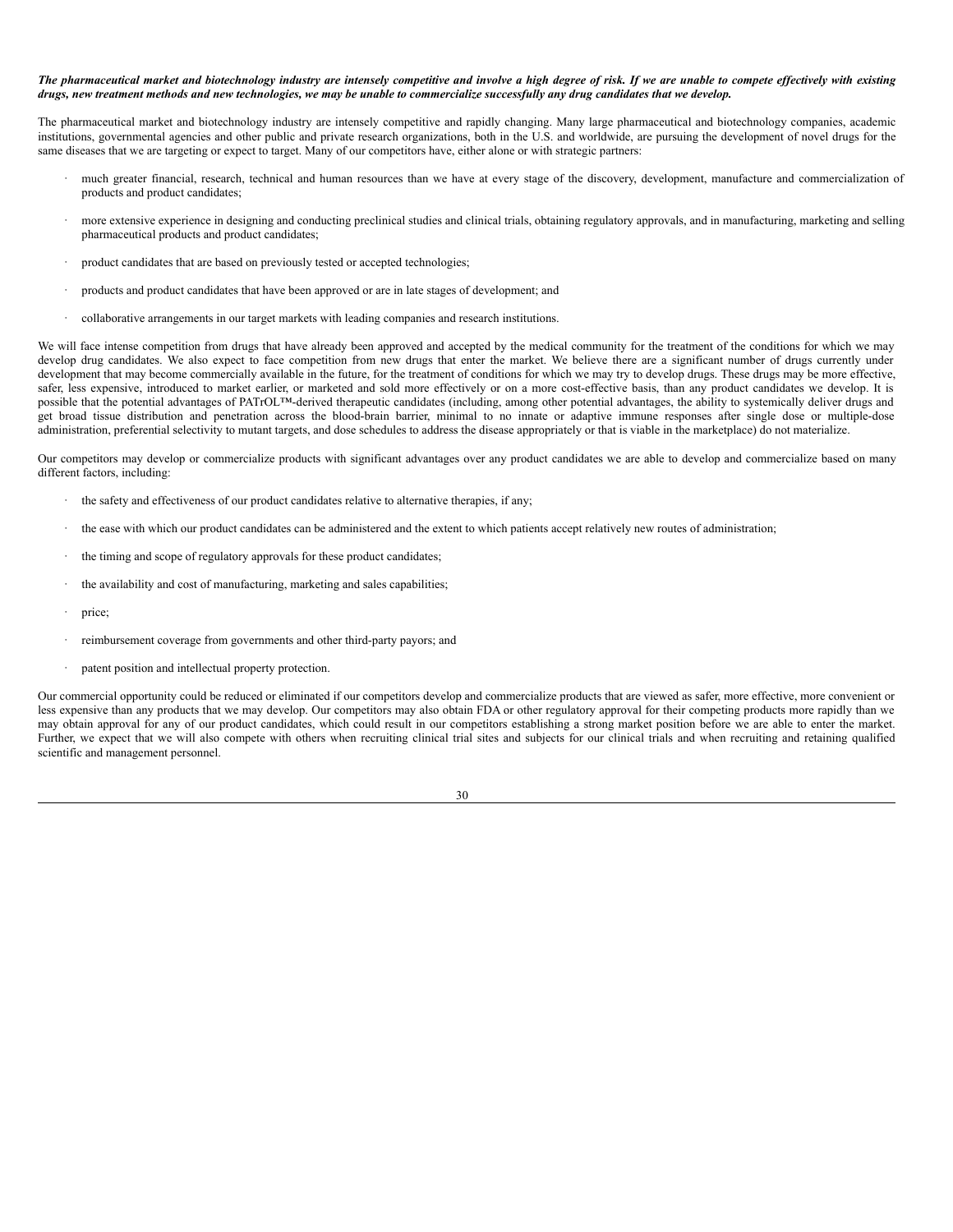While there are currently no approved treatments available to slow the progression of Huntington's Disease ("HD"), publicly available information shows that a number of companies are pursuing product candidates related to HD. These include an investigational drug in Phase III clinical development, several ongoing clinical and preclinical programs targeting the underlying disease in HD and the development of drugs focused on treating the symptoms associated with HD. Similarly, both companies and noncommercial sponsors are investigating agents and conducting research, clinical trials and controlled studies regarding different treatments for Myotonic Dystrophy. The success of any of these competitors could reduce or eliminate our commercial opportunity.

## Any collaboration arrangement that we may enter into in the future may not be successful, which could adversely affect our ability to develop and commercialize our *current and potential future product candidates.*

We may seek collaboration arrangements with pharmaceutical companies for the development or commercialization of our current and potential future product candidates. To the extent that we decide to enter into collaboration agreements, we will face significant competition in seeking appropriate collaborators. Moreover, collaboration arrangements are complex and time consuming to negotiate, execute and implement. We may not be successful in our efforts to establish and implement collaborations or other alternative arrangements should we choose to enter into such arrangements, and the terms of the arrangements may not be favorable to us. If and when we collaborate with a third party for development and commercialization of a product candidate, we can expect to relinquish some or all of the control over the future success of that product candidate to the third party. The success of our collaboration arrangements will depend heavily on the efforts and activities of our collaborators. Collaborators generally have significant discretion in determining the efforts and resources that they will apply to these collaborations. As such, our inability to control our collaborators, and the potentially adverse results of our collaborators, may materially and adversely affect our product candidates and, more generally, our PATrOL™ platform, and we may not be able to conduct our program in the manner or on the time schedule it currently contemplates, which could negatively impact our business.

If our potential future collaborations do not result in the successful discovery, development and commercialization of products or if one of our collaborators terminates our agreement with us, we may not receive any future research funding or milestone or royalty payments under the collaboration. If we do not receive the funding we expect under these agreements, our development of our platform technology and product candidates could be delayed and we may need additional resources to develop product candidates and our technology.

Finally, disagreements between parties to a collaboration arrangement can lead to delays in developing or commercializing the applicable product candidate and can be difficult to resolve in a mutually beneficial manner. In some cases, collaborations with biopharmaceutical companies and other third parties are terminated or allowed to expire by the other party. Any such termination or expiration could adversely affect our business, financial condition and results of operations.

## We, or any future collaborators, may not be able to obtain orphan drug designation or orphan drug exclusivity for our product candidates.

Regulatory authorities in some jurisdictions, including the U.S. and Europe, may designate drugs for relatively small patient populations as orphan drugs. Under the Orphan Drug Act, the FDA may designate a product as an orphan drug if it is a drug intended to treat a rare disease or condition, which is generally defined as a patient population of fewer than 200,000 individuals annually in the U.S. In the U.S. and Europe, obtaining orphan drug approval may allow us to obtain financial incentives, such as an extended period of exclusivity during which only we are allowed to market the orphan drug for the orphan indications that we are developing. While we may seek orphan drug designation from the FDA for any of our product candidates, we, or any future collaborators, may not be granted orphan drug designations for our product candidates in the U.S. or in other jurisdictions.

Even if we or any future collaborators obtain orphan drug designation for a product candidate, we or such collaborators may not be able to obtain orphan drug exclusivity for that product candidate. Generally, a product with orphan drug designation only becomes entitled to orphan drug exclusivity if it receives the first marketing approval for the indication for which it has such designation, in which case the FDA or the EMA will be precluded from approving another marketing application for the same drug for that indication for the applicable exclusivity period. The applicable exclusivity period is seven years in the U.S. and ten years in Europe. The European exclusivity period can be reduced to six years if a drug no longer meets the criteria for orphan drug designation or if the drug is sufficiently profitable so that market exclusivity is no longer justified. Orphan drug exclusivity may be lost if the FDA or the EMA determines that the request for designation was materially defective or if the manufacturer is unable to assure sufficient quantity of the drug to meet the needs of patients with the rare disease or condition.

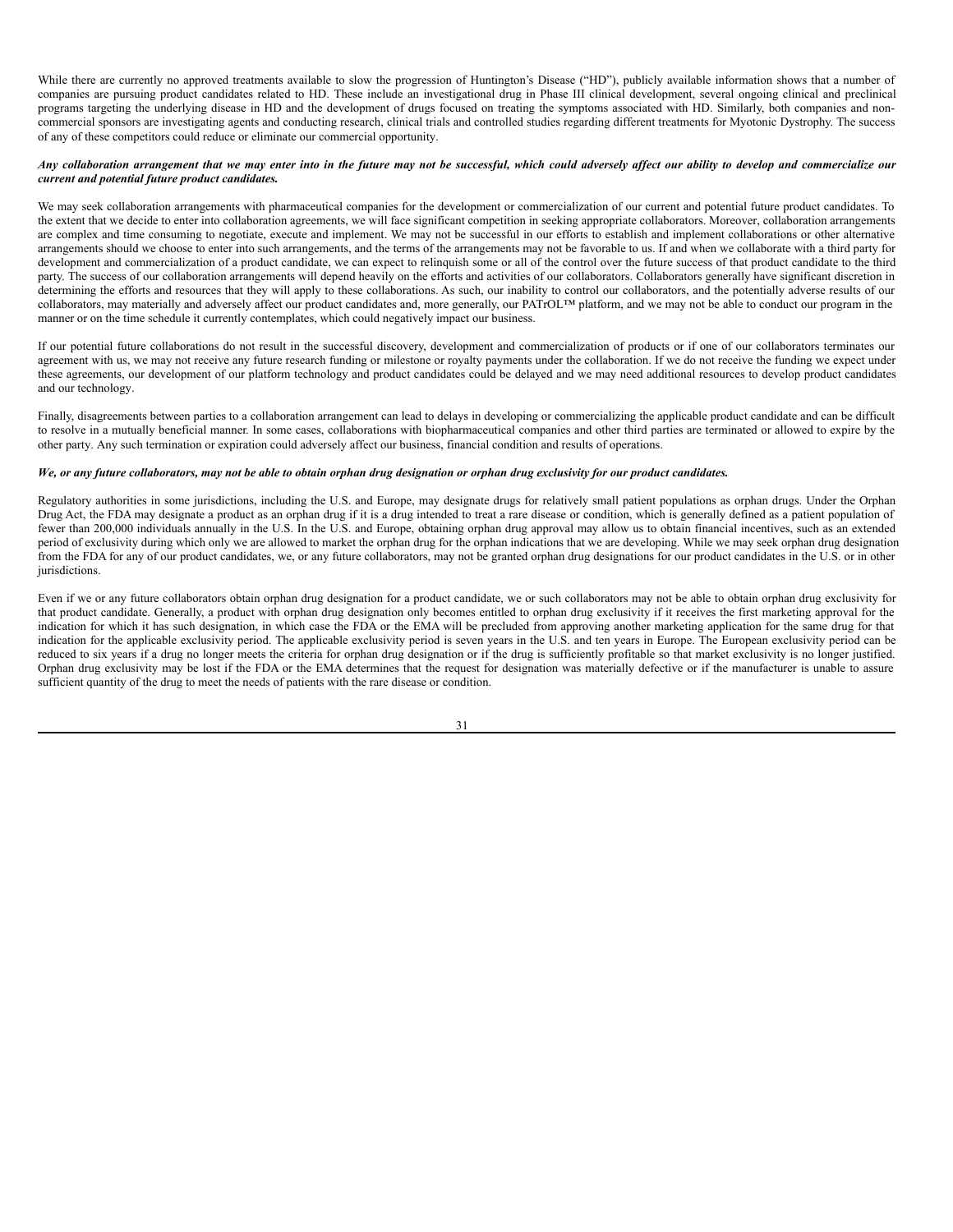Even if we or any future collaborators obtain orphan drug exclusivity for a product, that exclusivity may not effectively protect the product from competition because FDA has taken the position that, under certain circumstances, another drug with the same active chemical and pharmacological characteristics, or moiety, can be approved for the same condition. Specifically, the FDA's regulations provide that it can approve another drug with the same active moiety for the same condition if the FDA concludes that the later drug is clinically superior in that it is shown to be safer, more effective or makes a major contribution to patient care.

## \*\*\* Our operations may be adversely affected by the coronavirus outbreak, and we face risks that could impact our business.

A novel strain of coronavirus, COVID-19, originated in Wuhan, China, in December 2019. The virus has spread globally and includes a significant number of cases in the U.S., Europe, and Asia. We have relationships with contract research organizations to conduct certain pre-clinical programs and testing and other services in Europe and those business operations are subject to potential business interruptions arising from protective measures that may be taken by the governmental or other agencies or governing bodies. We also conduct limited operations within Asia through third-party contract manufacturing organizations whose operations may be negatively affected by the coronavirus outbreak. In addition, certain of our collaborative relationships with academic research institutions in the United States may be materially and adversely impacted by protective measures taken by those institutions or federal and state agencies and governing bodies to restrict access to, or suspend operations at, such facilities. Such protective measures, including quarantines, travel restrictions and business shutdowns, may also negatively affect our core operations. We have taken temporary precautionary measures intended to help minimize the risk of the virus to our employees, including temporarily requiring some employees to work remotely. We have suspended non-essential travel worldwide for our employees and are discouraging employee attendance at other gatherings. Business disruptions elsewhere in the world could also negatively affect the sources and availability of components and materials that are essential to the operation of our business in Europe, the United States and Asia.

Extended periods of interruption to our U.S. operations or those of our contract research and manufacturing organizations due to the coronavirus outbreak could adversely impact the growth of our business and could cause us to cease or delay operations. In such instances, we may need to locate an appropriate replacement third-party facility and establish a contractual relationship in connection with such facilities, which may not be readily available or on acceptable terms that would cause additional delay and increased expense, including as a result of additional required FDA approvals, and may have a material adverse effect on our business.

The extent to which the coronavirus impacts our business and results of operations will depend on future developments, which are highly uncertain and cannot be predicted. This includes new information that may emerge concerning the severity of the coronavirus, the spread and proliferation of the coronavirus around the world, and the actions taken to contain the coronavirus or treat its impact, among others.

## \*\*\* We are subject to a multitude of manufacturing risks, any of which could substantially increase our costs and limit supply of our product candidates.

The process of manufacturing our product candidates is complex, highly regulated, and subject to several risks. For example, the process of manufacturing our product candidates is extremely susceptible to product loss due to contamination, equipment failure or improper installation or operation of equipment, or vendor or operator error. Even minor deviations from normal manufacturing processes for any of our product candidates could result in reduced production yields, product defects, and other supply disruptions. If microbial, viral, or other contaminations are discovered in our product candidates or in the manufacturing facilities in which our product candidates are made, such manufacturing facilities may need to be closed for an extended period of time to investigate and remedy the contamination. In addition, the manufacturing facilities in which our product candidates are made could be adversely affected by equipment failures, labor shortages, natural disasters, public health crises, pandemics and epidemics, such as a novel strain of coronavirus (COVID-19), power failures and numerous other factors. For instance, our therapeutic molecules are complex and comprised of both peptides and nucleic acids, and it may be difficult or impossible to find Good Laboratory Practice- ("GLP") and Current Good Manufacturing Practice- ("GGMP") grade manufacturers, manufacturing may be cost prohibitive, we or our third-party manufacturers may not be able to manufacture product candidates in a timely manner, or manufacturing may not be available to fulfill regulatory requirements. In addition, we or our third-party manufacturers may not be able to manufacture our product candidates in a timely manner or at the necessary scale to meet our development and commercialization requirements.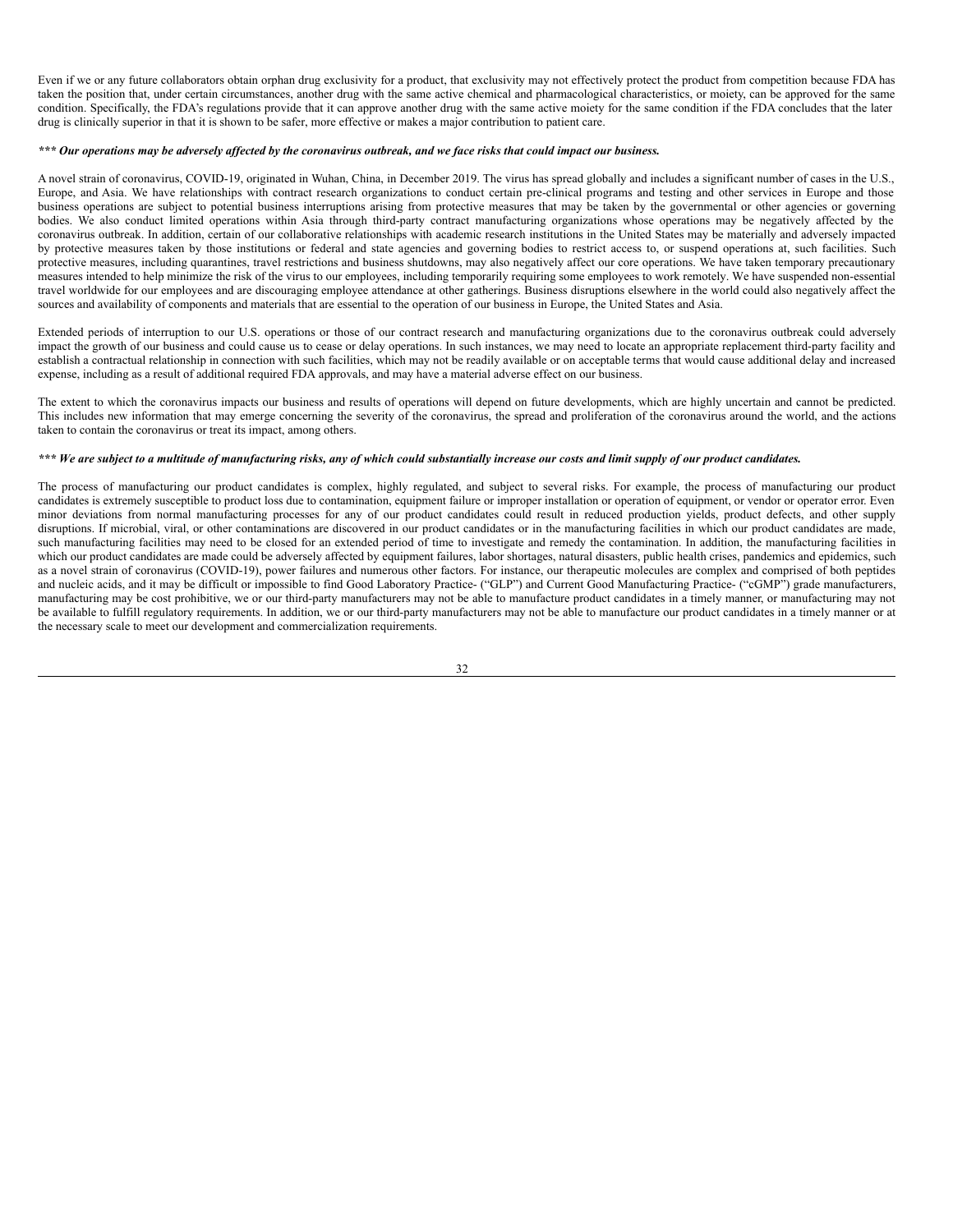In addition, any adverse developments affecting manufacturing operations for our product candidates may result in shipment delays, inventory shortages, lot failures, withdrawals or recalls, or other interruptions in the supply of our product candidates. We also may need to take inventory write-offs and incur other charges and expenses for product candidates that fail to meet specifications, undertake costly remediation efforts or seek costlier manufacturing alternatives.

## We rely, and will continue to rely, predominantly, on third parties to manufacture our preclinical and clinical drug supplies and our business, financial condition and results of operations could be harmed if those third parties fail to provide us with sufficient quantities of drug product, or fail to do so at acceptable quality levels, prices, or *timelines.*

We have the capability internally to manufacture small quantities of our drugs for preclinical studies. However, we do not currently have, nor do we plan to acquire, the infrastructure or capability internally to manufacture our clinical drug supplies for use in our clinical trials, and we lack the resources and the capability to manufacture any of our product candidates on a clinical or commercial scale. We rely on our manufacturers to purchase from third-party suppliers the materials necessary to produce our product candidates for our clinical trials. There are a limited number of suppliers for raw materials that we use to manufacture our product candidates, and there may be a need to identify alternate suppliers to prevent a possible disruption of the manufacture of the materials necessary to produce our product candidates for our clinical trials, and, if approved, ultimately for commercial sale. We do not have any control over the process or timing of the acquisition of these raw materials by our manufacturers. Any significant delay or discontinuity in the supply of a product candidate, or the raw material components thereof, for an ongoing clinical trial due to the need to replace a third-party manufacturer could considerably delay completion of our clinical trials, product testing and potential regulatory approval of our product candidates, which could harm our business, financial condition and results of operations.

## If we are unable to develop our own commercial organization or enter into agreements with third parties to sell and market our product candidates, we may be unable to *generate significant revenues.*

We do not have a sales and marketing organization, and we have no experience as a company in the sales, marketing and distribution of pharmaceutical products. If any of our product candidates are approved for commercialization, we may be required to develop our own sales, marketing and distribution capabilities, or make arrangements with a third party to perform sales and marketing services. Developing a sales force for any resulting product or any product resulting from any of our other product candidates is expensive and time consuming and could delay any product launch. We may be unable to establish and manage an effective sales force in a timely or cost-effective manner, if at all, and any sales force we do establish may not be capable of generating sufficient demand for our product candidates. To the extent that we enter into arrangements with collaborators or other third parties to perform sales and marketing services, our product revenues are likely to be lower than if we marketed and sold our product candidates independently. If we are unable to establish adequate sales and marketing capabilities, independently or with others, we may not be able to generate significant revenues and may not become profitable.

#### The commercial success of our product candidates depends upon their market acceptance among physicians, patients, healthcare payors and the medical community.

Even if our product candidates obtain regulatory approval, our products, if any, may not gain market acceptance among physicians, patients, healthcare payors and the medical community. The degree of market acceptance of any of our approved product candidates will depend on a number of factors, including:

- · the effectiveness of our approved product candidates as compared to currently available products;
- patient willingness to adopt our approved product candidates in place of current therapies;
- our ability to provide acceptable evidence of safety and efficacy;
- relative convenience and ease of administration:

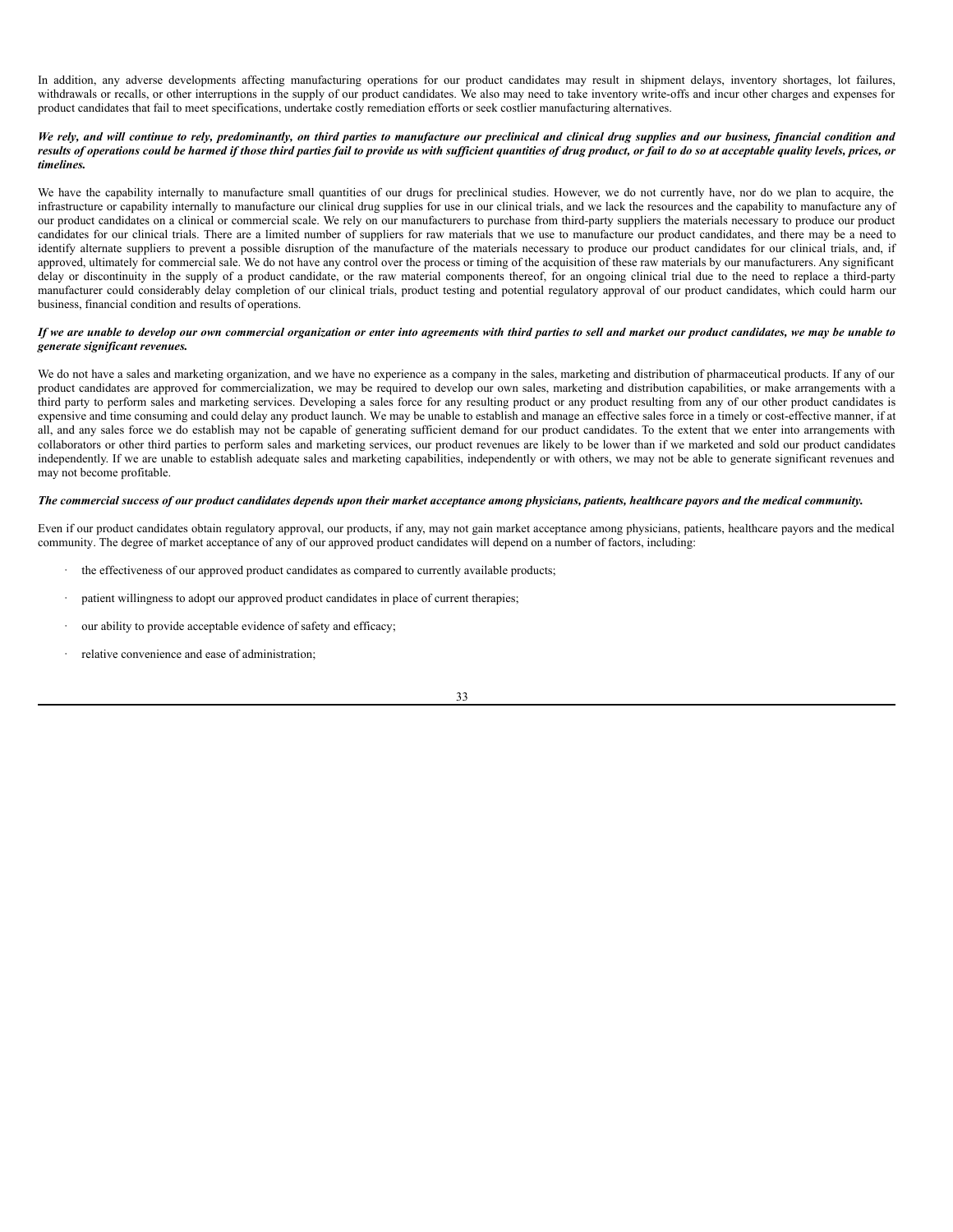- the prevalence and severity of any adverse side effects;
- restrictions on use in combination with other products;
- availability of alternative treatments;
- pricing and cost-effectiveness assuming either competitive or potential premium pricing requirements, based on the profile of our product candidates and target markets;
- effectiveness of our or our partners' sales and marketing strategy;
- our ability to obtain sufficient third-party coverage or reimbursement; and
- potential product liability claims.

In addition, the potential market opportunity for our product candidates is difficult to precisely estimate. Our estimates of the potential market opportunity for our product candidates include several key assumptions based on our industry knowledge, industry publications, third-party research reports and other surveys. Independent sources have not verified all of our assumptions. If any of these assumptions proves to be inaccurate, then the actual market for our product candidates could be smaller than our estimates of our potential market opportunity. If the actual market for our product candidates is smaller than we expect, our product revenue may be limited, it may be harder than expected to raise funds and it may be more difficult for us to achieve or maintain profitability. If we fail to achieve market acceptance of our product candidates in the U.S. and abroad, our revenue will be limited, and it will be more difficult to achieve profitability.

## If we fail to obtain and sustain an adequate level of reimbursement for our potential products by third-party payors, potential future sales would be materially adversely *af ected.*

There will be no viable commercial market for our product candidates, if approved, without reimbursement from third-party payors. Reimbursement policies may be affected by future healthcare reform measures. We cannot be certain that reimbursement will be available for our current product candidates or any other product candidate we may develop. Additionally, even if there is a viable commercial market, if the level of reimbursement is below our expectations, our anticipated revenue and gross margins will be adversely affected.

Third-party payors, such as government or private healthcare insurers, carefully review and increasingly question and challenge the coverage of and the prices charged for drugs. Reimbursement rates from private health insurance companies vary depending on the company, the insurance plan and other factors. Reimbursement rates may be based on reimbursement levels already set for lower cost drugs and may be incorporated into existing payments for other services. There is a current trend in the U.S. healthcare industry toward cost containment.

Large public and private payors, managed care organizations, group purchasing organizations and similar organizations are exerting increasing influence on decisions regarding the use of, and reimbursement levels for, particular treatments. Such third-party payors, including Medicare, may question the coverage of, and challenge the prices charged for, medical products and services, and many third-party payors limit coverage of or reimbursement for newly approved healthcare products. In particular, third-party payors may limit the covered indications. Cost-control initiatives could decrease the price we might establish for products, which could result in product revenues being lower than anticipated. We believe our drugs will be priced significantly higher than existing generic drugs and consistent with current branded drugs. If we are unable to show a significant benefit relative to existing generic drugs, Medicare, Medicaid and private payors may not be willing to provide reimbursement for our drugs, which would significantly reduce the likelihood of our products gaining market acceptance.

We expect that private insurers will consider the efficacy, cost-effectiveness, safety and tolerability of our product candidates in determining whether to approve reimbursement for such product candidates and at what level. Obtaining these approvals can be a time consuming and expensive process. Our business, financial condition and results of operations would be materially adversely affected if we do not receive approval for reimbursement of our product candidates from private insurers on a timely or satisfactory basis. Limitations on coverage could also be imposed at the local Medicare carrier level or by fiscal intermediaries. Medicare Part B, which covers medical insurance to Medicare patients as discussed below, does not require participating insurance plans to cover all drugs that have been approved by the FDA. Our business, financial condition and results of operations could be materially adversely affected if Part B medical insurance were to limit access to, or deny or limit reimbursement of, our product candidates.

Reimbursement systems in international markets vary significantly by country and by region, and reimbursement approvals must be obtained on a country-by-country basis. In many countries, the product candidate cannot be commercially launched until reimbursement is approved. In some foreign markets, prescription pharmaceutical pricing remains subject to continuing governmental control even after initial approval is granted. The negotiation process in some countries can exceed 12 months. To obtain reimbursement or pricing approval in some countries, we may be required to conduct a clinical trial that compares the cost-effectiveness of our product candidates to other available therapies.

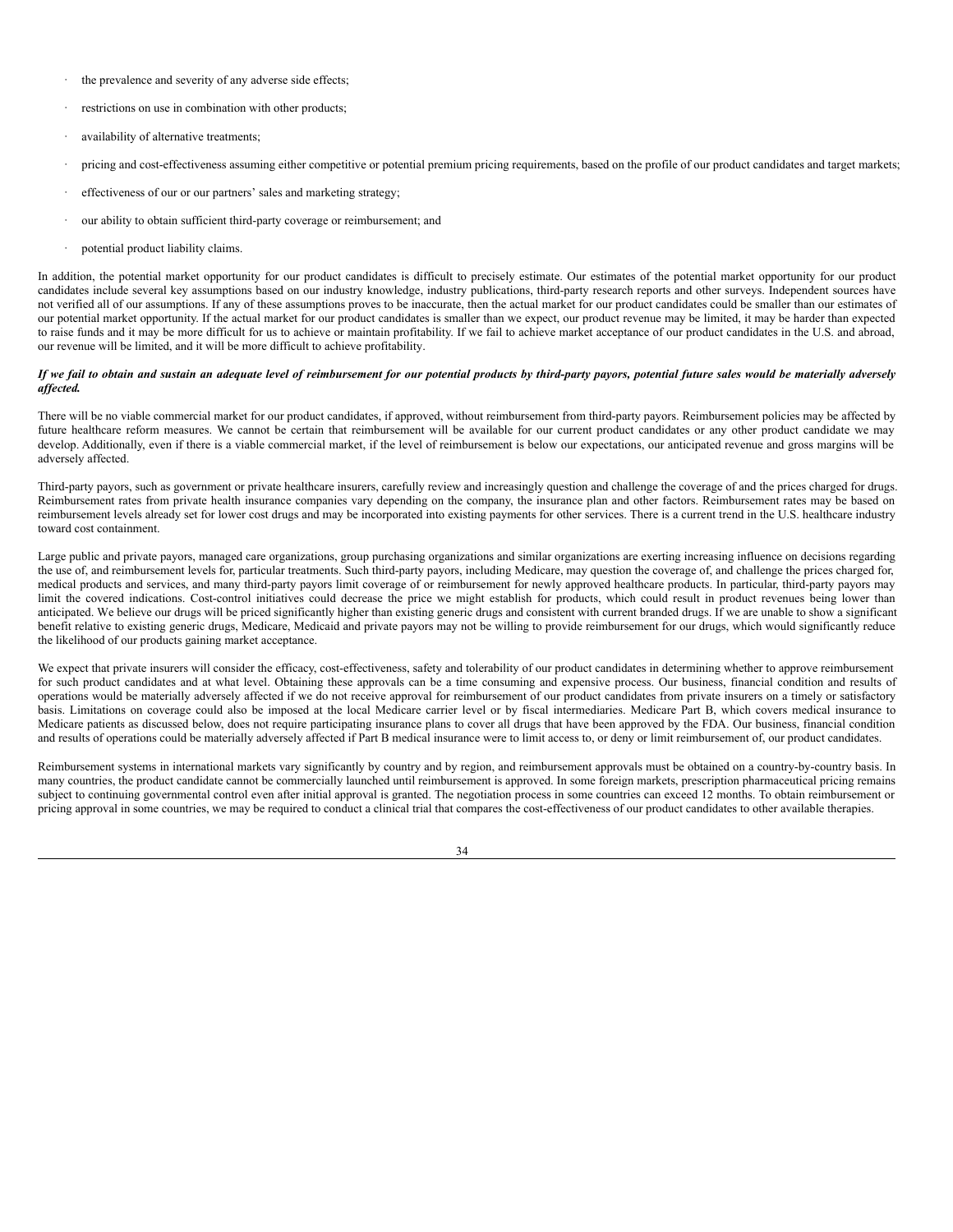If the prices for our product candidates are reduced or if governmental and other third-party payors do not provide adequate coverage and reimbursement of our drugs, our future revenue, cash flows and prospects for profitability will suffer.

## We are exposed to product liability, non-clinical and clinical liability risks which could place a substantial financial burden upon us, should lawsuits be filed against us.

Our business exposes us to potential product liability and other liability risks that are inherent in the testing, manufacturing and marketing of pharmaceutical formulations and products. In addition, the use in our anticipated clinical trials of pharmaceutical products and the subsequent sale of product candidates by us, if approved, or our potential collaborators may cause us to bear a portion of or all product liability risks. A successful liability claim or series of claims brought against us could have a material adverse effect on our business, financial condition and results of operations.

Because we do not currently have any clinical trials ongoing, we do not currently carry product liability insurance. We anticipate obtaining such insurance upon initiation of our clinical development activities; however, we may be unable to obtain product liability insurance on commercially reasonable terms or in adequate amounts. On occasion, large judgments have been awarded in class action lawsuits based on drugs that had unanticipated adverse effects. A successful product liability claim or series of claims brought against us could adversely affect our results of operations and business if judgments therewith exceed our insurance coverage.

## \*\*\* If we fail to retain current members of our management, or to attract and keep additional key personnel, we may be unable to successfully develop or commercialize *our product candidates.*

Our success depends on our continued ability to attract, retain and motivate highly qualified management and scientific personnel. As of August 12 , 2020, we had fifteen fulltime employees. We will rely primarily on outsourcing research, development and clinical trial activities, and manufacturing operations, as well as other functions critical to our business. We believe this approach enhances our ability to focus on our core product opportunities, allocate resources efficiently to different projects and allocate internal resources more effectively. We have filled several key open positions and are currently recruiting for a few remaining positions. However, competition for qualified personnel is intense. We may not be successful in attracting qualified personnel to fulfill our current or future needs. In the event we are unable to fill critical open employment positions, we may need to delay our operational activities and goals, including the development of our product candidates, and may have difficulty in meeting our obligations as a public company. We do not maintain "key person" insurance on any of our employees.

In addition, competitors and others are likely in the future to attempt to recruit our employees. The loss of the services of any of our key personnel, the inability to attract or retain highly qualified personnel in the future or delays in hiring such personnel, particularly senior management and other technical personnel, could materially and adversely affect our business, financial condition and results of operations. In addition, the replacement of key personnel likely would involve significant time and costs, and may significantly delay or prevent the achievement of our business objectives.

From time to time, our management seeks the advice and guidance of certain scientific advisors and consultants regarding clinical and regulatory development programs and other customary matters. These scientific advisors and consultants are not our employees and may have commitments to, or consulting or advisory contracts with, other entities that may limit their availability to us. In addition, our scientific advisors may have arrangements with other companies to assist those companies in developing products or technologies that may compete with us.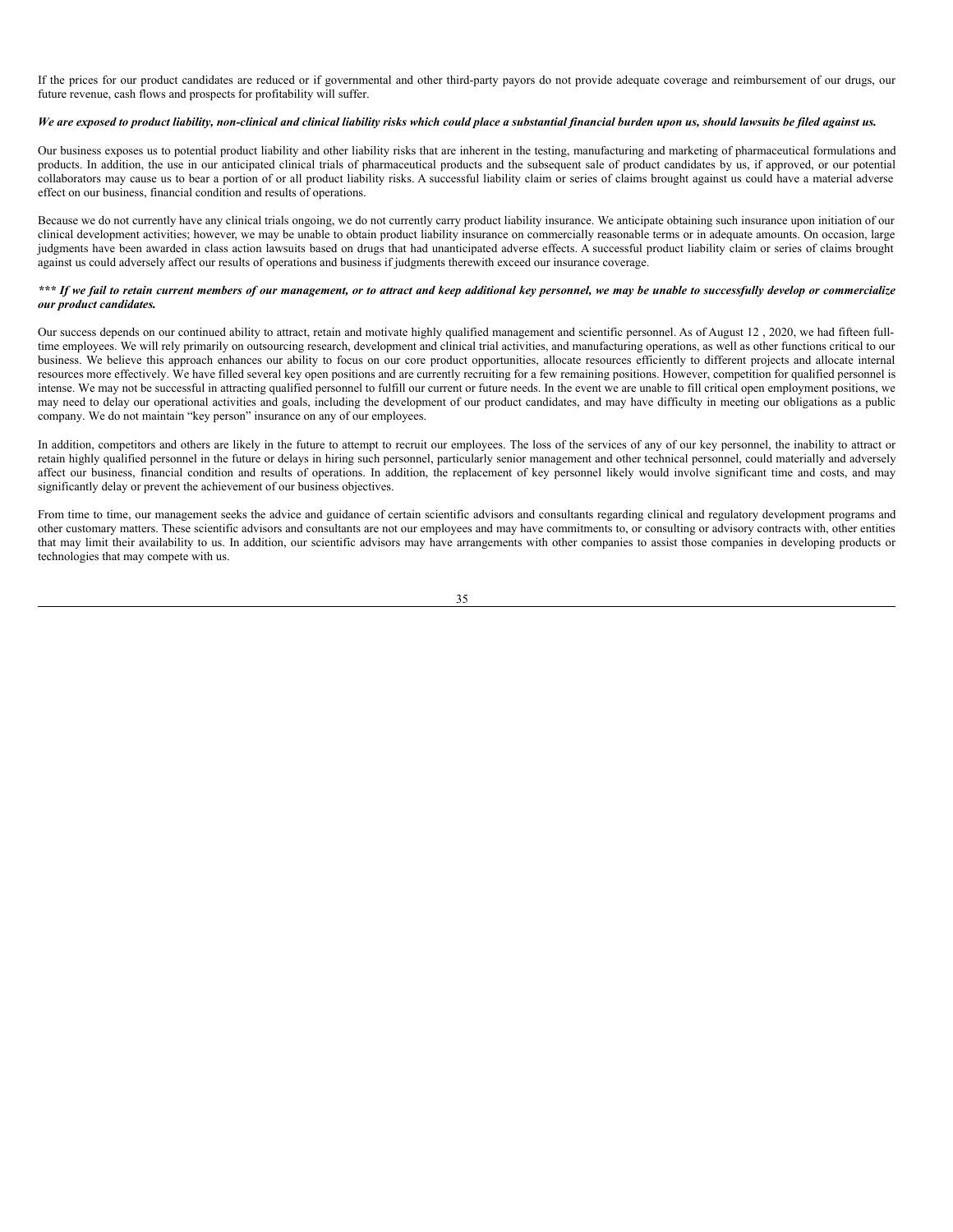#### *We will need to increase the size of our organization and may not successfully manage our growth.*

We are a preclinical-stage pharmaceutical company with a small number of employees, and our management systems currently in place are not likely to be adequate to support our future growth plans. Our ability to grow and to manage our growth effectively will require us to hire, train, retain, manage and motivate additional employees and to implement and improve our operational, financial and management systems. These demands also may require the hiring of additional senior management personnel or the development of additional expertise by our senior management personnel. Hiring a significant number of additional employees, particularly those at the management level, would increase our expenses significantly. Moreover, if we fail to expand and enhance our operational, financial and management systems in conjunction with our potential future growth, such failure could have a material adverse effect on our business, financial condition and results of operations.

#### Because our Chief Executive Officer is involved with several unaffiliated privately-held companies, he may experience conflicts of interest and competing demands for his *time and attention.*

Dietrich Stephan, Ph.D., our Chief Executive Officer, is a member of the governing bodies of several unaffiliated privately-held companies, as well as a general partner of Cyto Ventures. Although Dr. Stephan expects to devote substantially all of his time to us, he expects to continue in each of these positions for the foreseeable future. Conflicts of interest could arise with respect to business opportunities that could be advantageous to third party organizations affiliated with Dr. Stephan, on the one hand, and us, on the other hand.

## The majority of our current management lacks public company experience, which could put us at greater risk of incurring fines or regulatory actions for failure to comply with federal securities laws and could put us at a competitive disadvantage and require our management to devote additional time and resources to ensure compliance with *applicable corporate governance requirements.*

The majority of our current executive management do not have experience in managing and operating a public company, which could have an adverse effect on our ability to quickly respond to problems or adequately address issues and matters applicable to public companies. Any failure to comply with federal securities laws, rules or regulations could subject us to fines or regulatory actions, which may materially adversely affect our business, financial condition and results of operations. Further, since certain of our current executive officers do not have experience managing and operating a public company, we may need to dedicate additional time and resources to comply with legally mandated corporate governance policies relative to our competitors whose management teams have more public company experience.

## \*\*\* We rely significantly on information technology and any failure, inadequacy, interruption or security lapse of that technology, including any cybersecurity incidents, *could harm our ability to operate our business ef ectively.*

Despite the implementation of security measures, our internal computer systems and those of third parties with which we contract are vulnerable to damage from cyber-attacks, computer viruses, unauthorized access, natural disasters, terrorism, war and telecommunication and electrical failures. System failures, accidents or security breaches could cause interruptions in our operations, and could result in a material disruption of our drug development and preclinical and clinical activities and business operations, in addition to possibly requiring substantial expenditures of resources to remedy. To the extent that any disruption or security breach was to result in a loss of or damage to our data or applications, or inappropriate disclosure of confidential or proprietary information, we could incur material legal claims and liability, damage to our reputation, suffer loss or harm to our intellectual property rights and the further research, development and commercial efforts of our products and product candidates could be delayed. The loss of drug development or clinical trial data could result in delays in our regulatory approval efforts and significantly increase our costs to recover or reproduce the data. To the extent that any disruption or security breach were to result in a loss of, or damage to, our data or applications, or inappropriate disclosure of confidential or proprietary information, we could incur liability and our development programs and the development of our product candidates could be delayed. In addition, if we are held liable for a claim against which we are not insured or for damages exceeding the limits of our insurance coverage, whether arising out of cybersecurity matters, or from some other matter, that claim could have a material adverse effect on our results of operations.

#### Our employees, consultants, third-party vendors and collaborators may engage in misconduct or other improper activities, including noncompliance with regulatory *standards and requirements.*

We are exposed to the risk of employee, consultant, third-party vendor or collaborator fraud or other misconduct. Misconduct by our employees, consultants, third-party vendors or collaborators could include, among other things, intentional failures to comply with FDA regulations, provide accurate information to the FDA, comply with manufacturing standards, comply with federal and state healthcare fraud and abuse laws and regulations, report financial information or data accurately or disclose unauthorized activities to us. In particular, sales, marketing and business arrangements in the healthcare industry are subject to extensive laws and regulations intended to prevent fraud, kickbacks, self-dealing and other abusive practices. These laws and regulations may restrict or prohibit a wide range of pricing, discounting, marketing and promotion, sales commissions, customer incentive programs and other business arrangements. Employee, consultant, vendor or collaborator misconduct also could involve the improper use of information obtained in the course of preclinical or clinical trials, which could result in regulatory sanctions and serious harm to our reputation. It is not always possible to identify and deter such misconduct, and the precautions we take to detect and prevent this activity may not be effective in controlling unknown or unmanaged risks or losses or in protecting us from governmental investigations or other actions or lawsuits stemming from a failure to be in compliance with such laws or regulations. If any such actions are instituted against us, and we are not successful in defending ourselves or asserting our rights, those actions could have a material adverse effect on our business, financial condition and results of operations, and result in the imposition of significant fines or other sanctions against us.

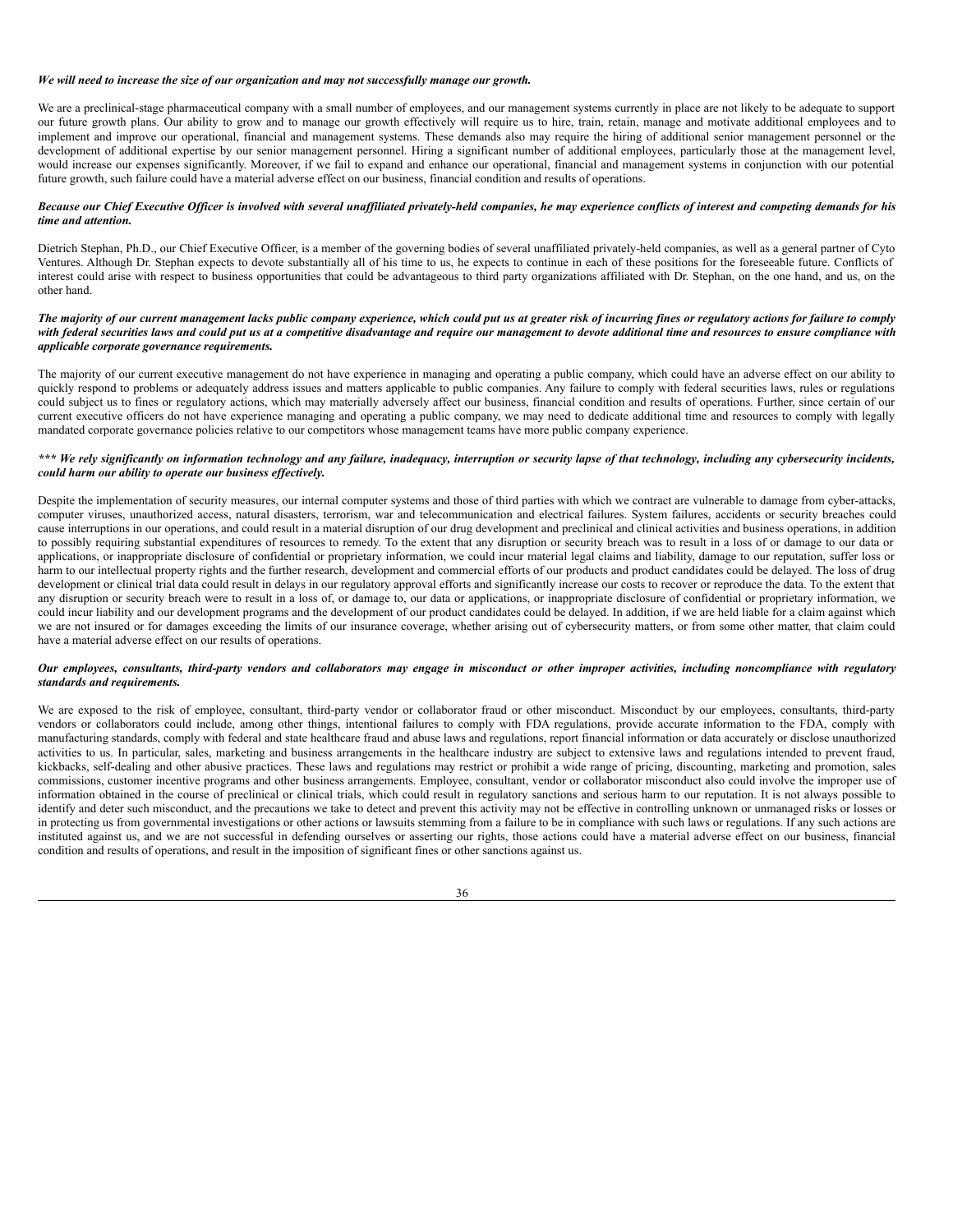#### Business disruptions such as natural disasters could seriously harm our future revenues and financial condition and increase our costs and expenses.

We and our suppliers may experience a disruption in our and their business as a result of natural disasters. A significant natural disaster, such as an earthquake, hurricane, flood or fire, could severely damage or destroy our headquarters or facilities or the facilities of our manufacturers or suppliers, which could have a material and adverse effect on our business, financial condition and results of operations. In addition, terrorist acts or acts of war targeted at the U.S., and specifically the Pittsburgh, Pennsylvania and greater New York, New York regions, could cause damage or disruption to us, our employees, facilities, partners and suppliers, which could have a material adverse effect on our business, financial condition and results of operations.

#### We may engage in strategic transactions that could impact our liquidity, increase our expenses and present significant distractions to our management.

From time to time, we may consider strategic transactions, such as spin-offs, strategic partnerships, joint ventures, restructurings, divestitures, business combinations and investments. Additional potential transactions that we may consider include a variety of different business arrangements, including acquisitions of companies, asset purchases and out-licensing or in-licensing of products, product candidates or technologies. Any such transaction may require us to incur non-recurring or other charges, may increase our near- and long-term expenditures and may pose significant integration challenges or disrupt our management or business, which could adversely affect our business, financial condition and results of operations. For example, these transactions may entail numerous operational and financial risks, including:

- · exposure to unknown liabilities;
- · disruption of our business and diversion of our management's time and attention in order to develop acquired products, product candidates or technologies;
- incurrence of substantial debt or dilutive issuances of equity securities to pay for any of these transactions;
- · higher-than-expected transaction and integration costs;
- write-downs of assets or goodwill or impairment charges;
- increased amortization expenses;
- difficulty and cost in combining the operations and personnel of any acquired businesses or product lines with our operations and personnel;
- impairment of relationships with key suppliers or customers of any acquired businesses or product lines due to changes in management and ownership; and
- inability to retain key employees of any acquired businesses.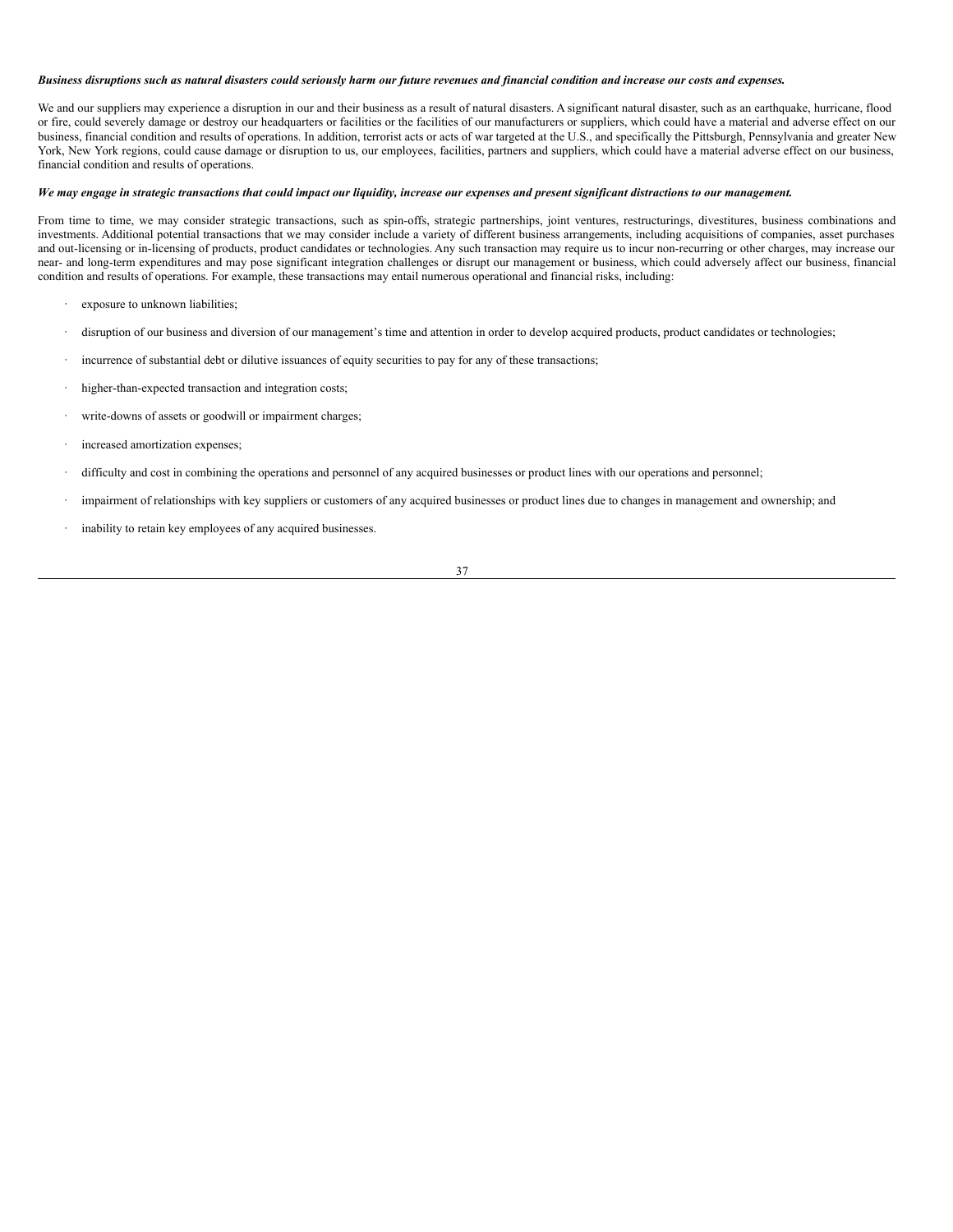Accordingly, although there can be no assurance that we will undertake or successfully complete any transactions of the nature described above, any transactions that we do complete may be subject to the foregoing or other risks, and could have a material adverse effect on our business, financial condition and results of operations.

## The estimates and judgments we make, or the assumptions on which we rely, in preparing our financial statements could prove inaccurate.

Our financial statements have been prepared in accordance with U.S. GAAP. The preparation of these financial statements requires us to make estimates and judgments that affect the reported amounts of our assets, liabilities, revenues and expenses, the amounts of charges accrued by us and related disclosure of contingent assets and liabilities. We base our estimates on historical experience and on various other assumptions that we believe to be reasonable under the circumstances. We cannot assure, however, that our estimates, or the assumptions underlying them, will not change over time or otherwise prove inaccurate. For example, our estimates as they relate to anticipated timelines and milestones for our preclinical development or clinical trials may prove to be inaccurate. If this is the case, we may be required to restate our financial statements, which could, in turn, subject us to securities class action litigation or regulatory investigation or action. Defending against such potential litigation or regulatory action relating to a restatement of our financial statements would be expensive and would require significant attention and resources of our management. Moreover, our insurance to cover our obligations with respect to the ultimate resolution of any such litigation or regulatory action may be inadequate. As a result of these factors, any such potential litigation or regulatory action could have a material adverse effect on our financial results or harm our business.

## We may be unable to sell or otherwise monetize, the assets and technologies of the Company as conducted prior to the completion of the Merger, in which case we may be required to take write-downs, write-offs and impairment or other charges associated with the carrying values of such assets. Any such charges could negatively affect our *business, assets, liabilities, prospects, outlook, financial condition and results of operations.*

Previously, Ohr acquired the SKS Ocular 1 LLC sustained release technology, which was designed to develop best in class drug formulations for ocular disease (the "SKS Assets") and the exclusive rights to an animal model for dry macular degeneration and rights to produce and use carboxyethylpyrrole ("CEP") for research, clinical and commercial applications (the "CEP Assets"). In September 2019, we terminated the licenses for the SKS Assets and the CEP Assets, as there would be substantial costs associated with continuing to maintain such assets and attempts to monetize such assets would be a distraction to our management and other employees and an inefficient use of their time. Our management and board of directors continue to evaluate whether to further pursue monetizing the remaining assets associated with our pre-Merger activities, including selling, discontinuing or adjusting such assets. There can be no assurance, however, that we will be successful at such efforts or sell or otherwise monetize such assets on acceptable terms, if at all. We may be required to take write-offs or write-downs, and impairment or other charges associated with classifying such remaining assets as heldfor-sale and recording the carrying values of such assets at fair market value. As a result, we may be forced to write-down or write-off such assets, in some cases completely, or incur impairment or other charges that could negatively affect our business, assets, liabilities, prospects, outlook, financial condition and results of operations.

#### **Risks Related to Our Intellectual Property**

## We may not be successful in obtaining or maintaining necessary rights to our product candidates through acquisitions and in-licenses.

Because several of our programs currently require the use of proprietary rights held by third parties, the growth of our business will likely depend in part on our ability to maintain and exploit these proprietary rights. In addition, we may need to acquire or in-license additional intellectual property in the future. We may be unable to acquire or inlicense any compositions, methods of use, processes or other intellectual property rights from third parties that we identify as necessary for our product candidates. We face competition with regard to acquiring and in-licensing third-party intellectual property rights, including from a number of more established companies. These established companies may have a competitive advantage over us due to their size, cash resources and greater clinical development and commercialization capabilities. In addition, companies that perceive us to be a competitor may be unwilling to assign or license intellectual property rights to us. We also may be unable to acquire or in-license third-party intellectual property rights on terms that would allow it to make an appropriate return on our investment, and we may not be able to market products or perform research and development or other activities covered by these patents.

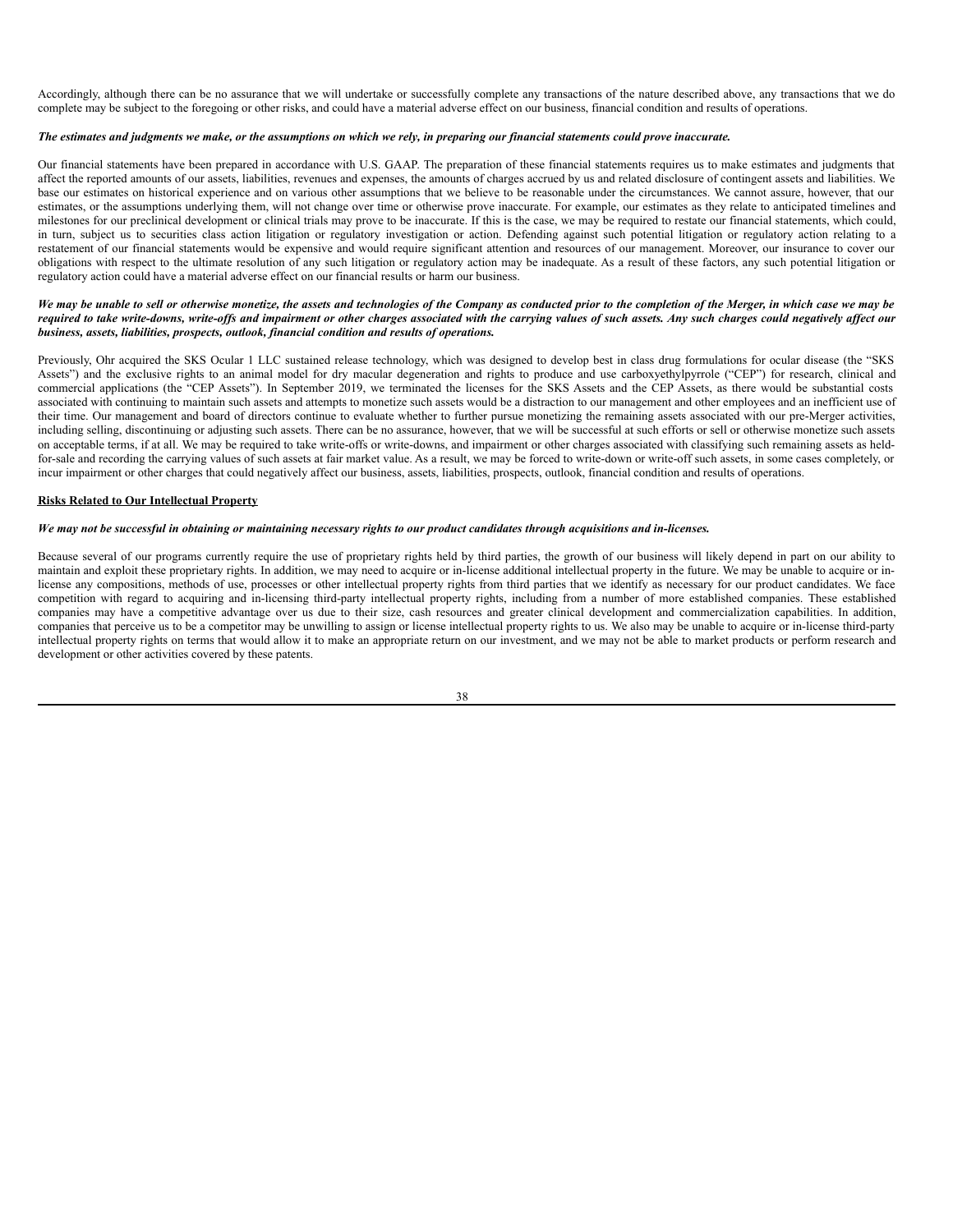We may enter into collaboration agreements with U.S. and foreign academic institutions to accelerate development of our current or future preclinical product candidates. Typically, these agreements include an option for the company to negotiate a license to the institution's intellectual property rights resulting from the collaboration. Even with such an option, we may be unable to negotiate a license within the specified timeframe or under terms that are acceptable to us. If we are unable to license rights from a collaborating institution, the institution may offer the intellectual property rights to other parties, potentially blocking our ability to pursue our desired program.

If we are unable to successfully obtain required third-party intellectual property rights or maintain our existing intellectual property rights, we may need to abandon development of the related program and our business, financial condition and results of operations could be materially and adversely affected.

## If we fail to comply with our obligations in the agreements under which we in-license intellectual property and other rights from third parties or otherwise experiences disruptions to our business relationships with our licensors, we could lose intellectual property rights that are important to our business.

Our license agreement with CMU (the "CMU License Agreement"), as the licensor (the "Licensor"), is important to our business, and we expect to enter into additional license agreements in the future. The CMU License Agreement imposes, and we expect that future license agreements will impose, various royalties, sublicensing fees and other obligations on us. If we fail to comply with our obligations under these agreements, or if we file for bankruptcy, we may be required to make certain payments to the Licensor, we may lose the exclusivity of our license, or the Licensor may have the right to terminate the license, in which event we would not be able to develop or market products covered by the license. Additionally, the royalties and other payments associated with these licenses could materially and adversely affect our business, financial condition and results of operations.

Pursuant to the terms of the CMU License Agreement, the Licensor has the right to terminate the CMU License Agreement with respect to the program licensed under certain circumstances, including, but not limited to: (i) if we do not pay amounts when due and within the applicable cure periods or (ii) if we file or have filed against us a petition in bankruptcy or makes an assignment for the benefit of creditors. In the event the CMU License Agreement is terminated by the Licensor, all licenses (or, in the determination of the Licensor, the exclusivity of such licenses) granted to us by the Licensor will terminate immediately.

In some cases, patent prosecution of our licensed technology may be controlled solely by the licensor. If our licensor fails to obtain and maintain patent or other protection for the proprietary intellectual property we in-license, then we could lose our rights to the intellectual property or our exclusivity with respect to those rights, and our competitors could market competing products using the intellectual property. In certain cases, we may control the prosecution of patents resulting from licensed technology. In the event we breach any of our obligations related to such prosecution, we may incur significant liability to our licensing partners. Licensing of intellectual property is of critical importance to our business and involves complex legal, business and scientific issues. Disputes may arise regarding intellectual property subject to a licensing agreement, including, but not limited to:

- the scope of rights granted under the license agreement and other interpretation-related issues;
- the extent to which our technology and processes infringe on intellectual property of the licensor that is not subject to the licensing agreement;
- the sublicensing of patent and other rights;
- our diligence obligations under the license agreement and what activities satisfy those diligence obligations;
- the ownership of inventions and know-how resulting from the joint creation or use of intellectual property by our licensors and us and our collaborators; and
- the priority of invention of patented technology.

If disputes over intellectual property and other rights that we have in-licensed prevent or impair our ability to maintain our current licensing arrangements on acceptable terms, we may be unable to successfully develop and commercialize the affected product candidates. If we fail to comply with any such obligations to our licensor, such licensor may terminate their licenses to us, in which case we would not be able to market products covered by these licenses. The loss of our licenses would have a material adverse effect on our business, financial condition and results of operations.

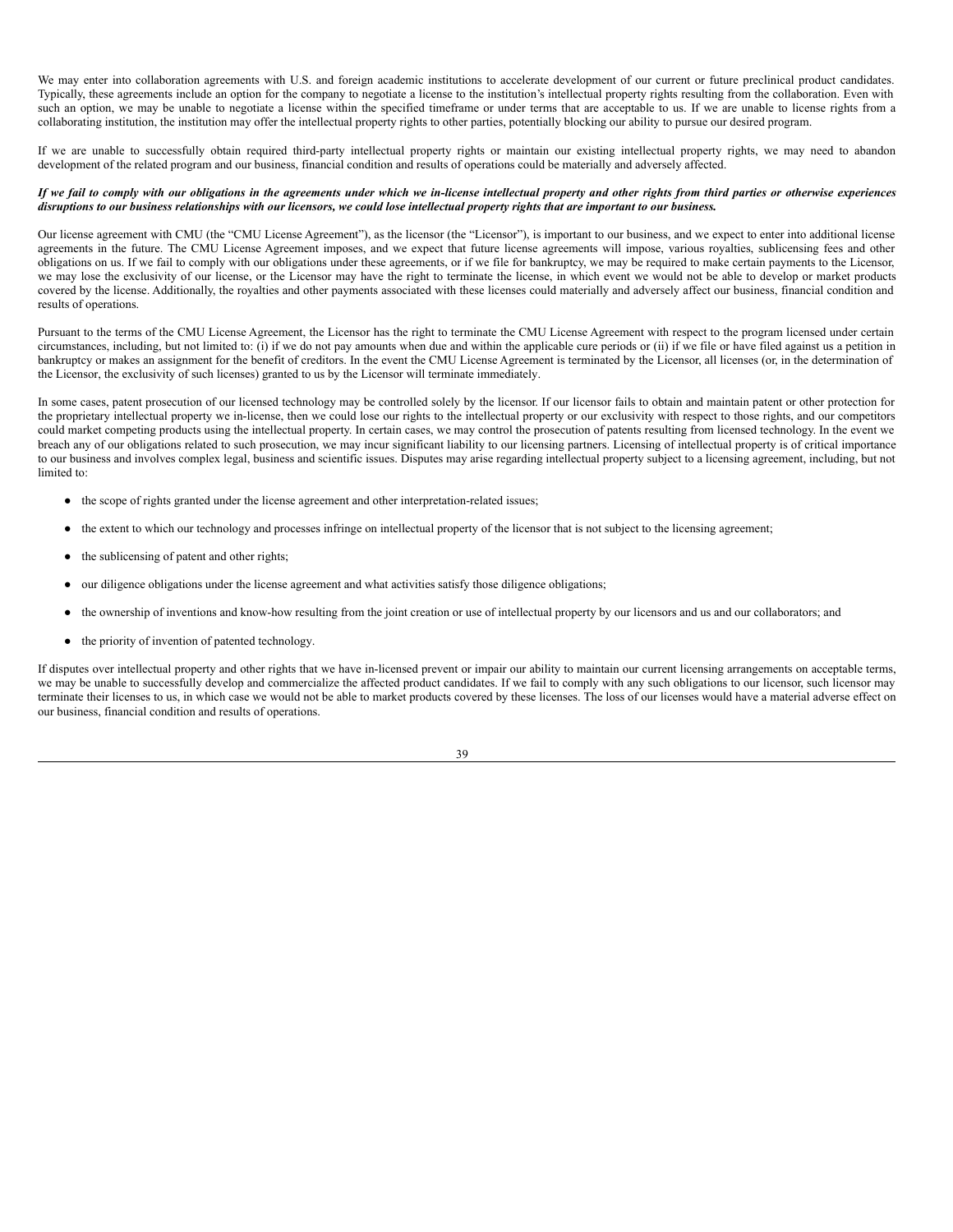## We may be required to pay royalties and sublicensing fees pursuant to the CMU License Agreement, which could adversely affect the overall profitability for us of any *product candidates that we may seek to commercialize.*

Under the terms of the CMU License Agreement, we will be required to pay royalties on future worldwide net product sales and a percentage of sublicensing fees that we may earn. These royalty payments and sublicensing fees could adversely affect the overall profitability for us of any product candidates that we may seek to commercialize.

#### *We may not be able to protect our proprietary or licensed technology in the marketplace.*

We depend on our ability to protect our proprietary or licensed technology. We rely on trade secret, patent, copyright and trademark laws, and confidentiality, licensing and other agreements with employees and third parties, all of which offer only limited protection. Our success depends in large part on our ability and any licensor's or licensee's ability to obtain and maintain patent protection in the U.S. and other countries with respect to our proprietary or licensed technology and product candidates. We currently inlicense some of our intellectual property rights to develop our product candidates and may in-license additional intellectual property rights in the future. We cannot be certain that patent enforcement activities by our current or future licensors have been or will be conducted in compliance with applicable laws and regulations or will result in valid and enforceable patents or other intellectual property rights. We also cannot be certain that our current or future licensors will allocate sufficient resources or prioritize their or our enforcement of such patents. Even if we are not a party to these legal actions, an adverse outcome could prevent us from continuing to license intellectual property that we may need to operate our business, which would have a material adverse effect on our business, financial condition and results of operations.

We believe we will be able to obtain, through prosecution of patent applications covering our owned technology and technology licensed from others, adequate patent protection for our proprietary drug technology, including those related to our in-licensed intellectual property. If we are compelled to spend significant time and money protecting or enforcing our licensed patents and future patents we may own, designing around patents held by others or licensing or acquiring, potentially for large fees, patents or other proprietary rights held by others, our business, financial condition and results of operations may be materially and adversely affected. If we are unable to effectively protect the intellectual property that we own or in-license, other companies may be able to offer the same or similar products for sale, which could materially adversely affect our business, financial condition and results of operations. The patents of others from whom we may license technology, and any future patents we may own, may be challenged, narrowed, invalidated or circumvented, which could limit our ability to stop competitors from marketing the same or similar products or limit the length of term of patent protection that we may have for our products.

#### Obtaining and maintaining patent protection depends on compliance with various procedural, document submission, fee payment and other requirements imposed by governmental patent agencies, and our patent protection for licensed patents, licensed pending patent applications and potential future patent applications and patents *could be reduced or eliminated for non-compliance with these requirements.*

Periodic maintenance fees, renewal fees, annuity fees and various other governmental fees on patents and/or patent applications will be due to be paid to the U.S. Patent and Trademark Office ("USPTO") and various governmental patent agencies outside of the U.S. in several stages over the lifetime of the applicable patent and/or patent application. The USPTO and various non-U.S. governmental patent agencies require compliance with a number of procedural, documentary, fee payment and other similar provisions during the patent application process. In many cases, an inadvertent lapse can be cured by payment of a late fee or by other means in accordance with the applicable rules. However, there are situations in which noncompliance can result in abandonment or lapse of the patent or patent application, resulting in partial or complete loss of patent rights in the relevant jurisdiction. If this occurs with respect to our in-licensed patents or patent applications we may file in the future, our competitors might be able to use our technologies, which would have a material adverse effect on our business, financial condition and results of operations.

The patent positions of pharmaceutical products are often complex and uncertain. The breadth of claims allowed in pharmaceutical patents in the U.S. and many jurisdictions outside of the U.S. is not consistent. For example, in many jurisdictions, the support standards for pharmaceutical patents are becoming increasingly strict. Some countries prohibit method of treatment claims in patents. Changes in either the patent laws or interpretations of patent laws in the U.S. and other countries may diminish the value of our licensed or owned intellectual property or create uncertainty. In addition, publication of information related to our current product candidates and potential products may prevent us from obtaining or enforcing patents relating to these product candidates and potential products, including without limitation composition-of-matter patents, which are generally believed to offer the strongest patent protection.

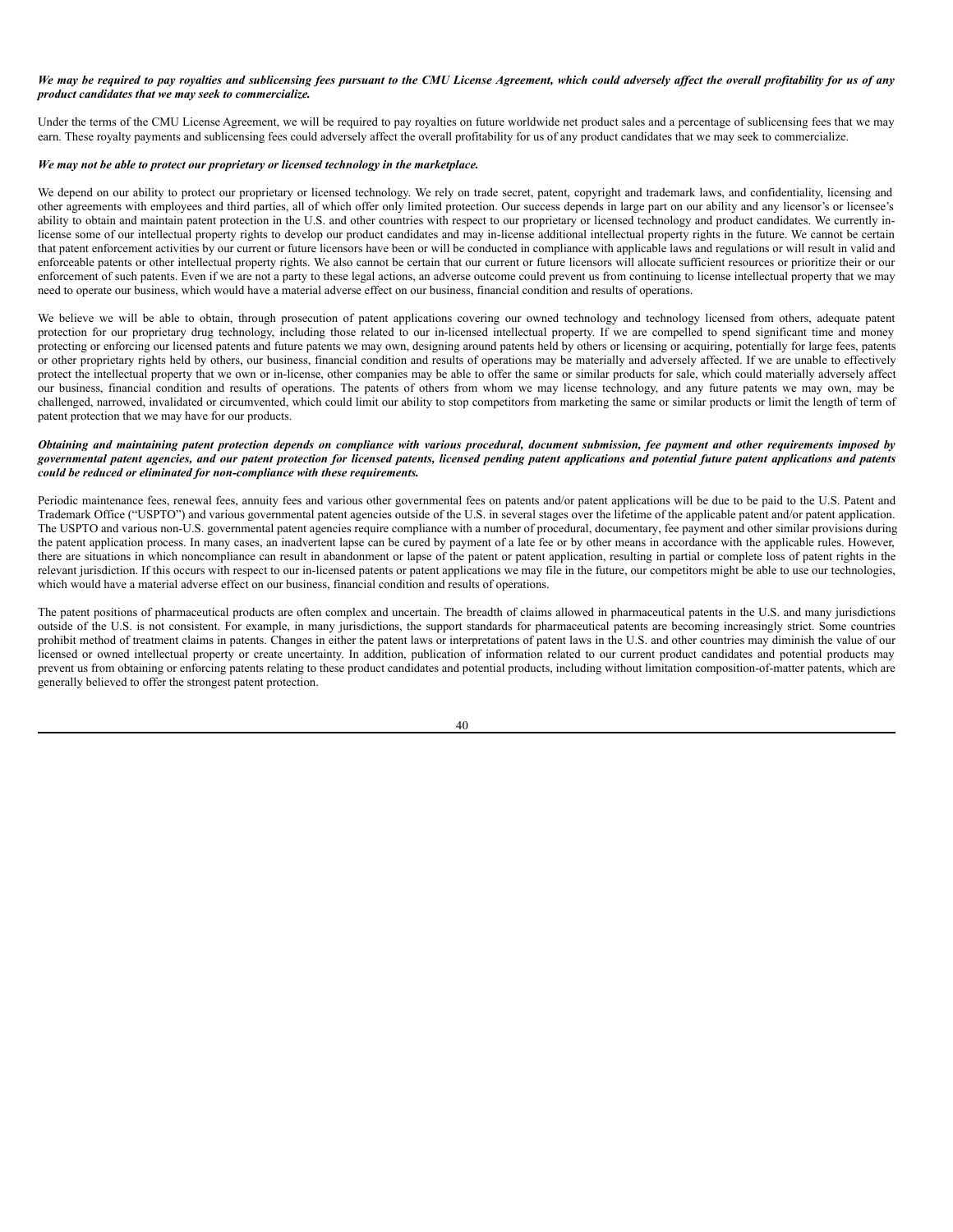Patents that we currently licenses and patents that we may own or license in the future do not necessarily ensure the protection of our licensed or owned intellectual property for a number of reasons, including, without limitation, the following:

- the patents may not be broad or strong enough to prevent competition from other products that are identical or similar to our product candidates;
- there can be no assurance that the term of a patent can be extended under the provisions of patent term extensions afforded by U.S. law or similar provisions in foreign countries, where available;
- the issued patents and patents that we may obtain or license in the future may not prevent generic entry into the market for our product candidates;
- we, or third parties from whom we in-license or may license patents, may be required to disclaim part of the term of one or more patents;
- there may be prior art of which we are not aware that may affect the validity or enforceability of a patent claim;
- there may be prior art of which we are aware, which we do not believe affects the validity or enforceability of a patent claim, but which, nonetheless, ultimately may be found to affect the validity or enforceability of a patent claim;
- there may be other patents issued to others that will affect our freedom to operate;
- if the patents are challenged, a court could determine that they are invalid or unenforceable;
- there might be a significant change in the law that governs patentability, validity and infringement of our licensed patents or any future patents we may own that adversely affects the scope of our patent rights;
- a court could determine that a competitor's technology or product does not infringe our licensed patents or any future patents we may own; and
- the patents could irretrievably lapse due to failure to pay fees or otherwise comply with regulations or could be subject to compulsory licensing.

If we encounter delays in our development or clinical trials, the period of time during which we could market our potential products under patent protection would be reduced.

Our competitors may be able to circumvent our licensed patents or future patents we may own by developing similar or alternative technologies or products in a non-infringing manner. Our competitors may seek to market generic versions of any approved products by submitting abbreviated new drug applications to the FDA in which our competitors claim that our licensed patents or any future patents we may own are invalid, unenforceable or not infringed. Alternatively, our competitors may seek approval to market their own products similar to or otherwise competitive with our product candidates. In these circumstances, we may need to defend or assert our licensed patents or any future patents we may own, including by filing lawsuits alleging patent infringement. In any of these types of proceedings, a court or other agency with jurisdiction may find our licensed patents or any future patents we may own invalid or unenforceable. We may also fail to identify patentable aspects of our research and development before it is too late to obtain patent protection. Even if we own or in-license valid and enforceable patents, these patents still may not provide protection against competing products or processes sufficient to achieve our business objectives.

The issuance of a patent is not conclusive as to its inventorship, scope, ownership, priority, validity or enforceability. In this regard, third parties may challenge our licensed patents or any future patents we may own in the courts or patent offices in the U.S. and abroad. Such challenges may result in loss of exclusivity or freedom to operate or in patent claims being narrowed, invalidated or held unenforceable, in whole or in part, which could limit our ability to stop others from using or commercializing similar or identical technology and products, or limit the duration of the patent protection of our technology and potential products. In addition, given the amount of time required for the development, testing and regulatory review of new product candidates, patents protecting such product candidates might expire before or shortly after such product candidates are commercialized.

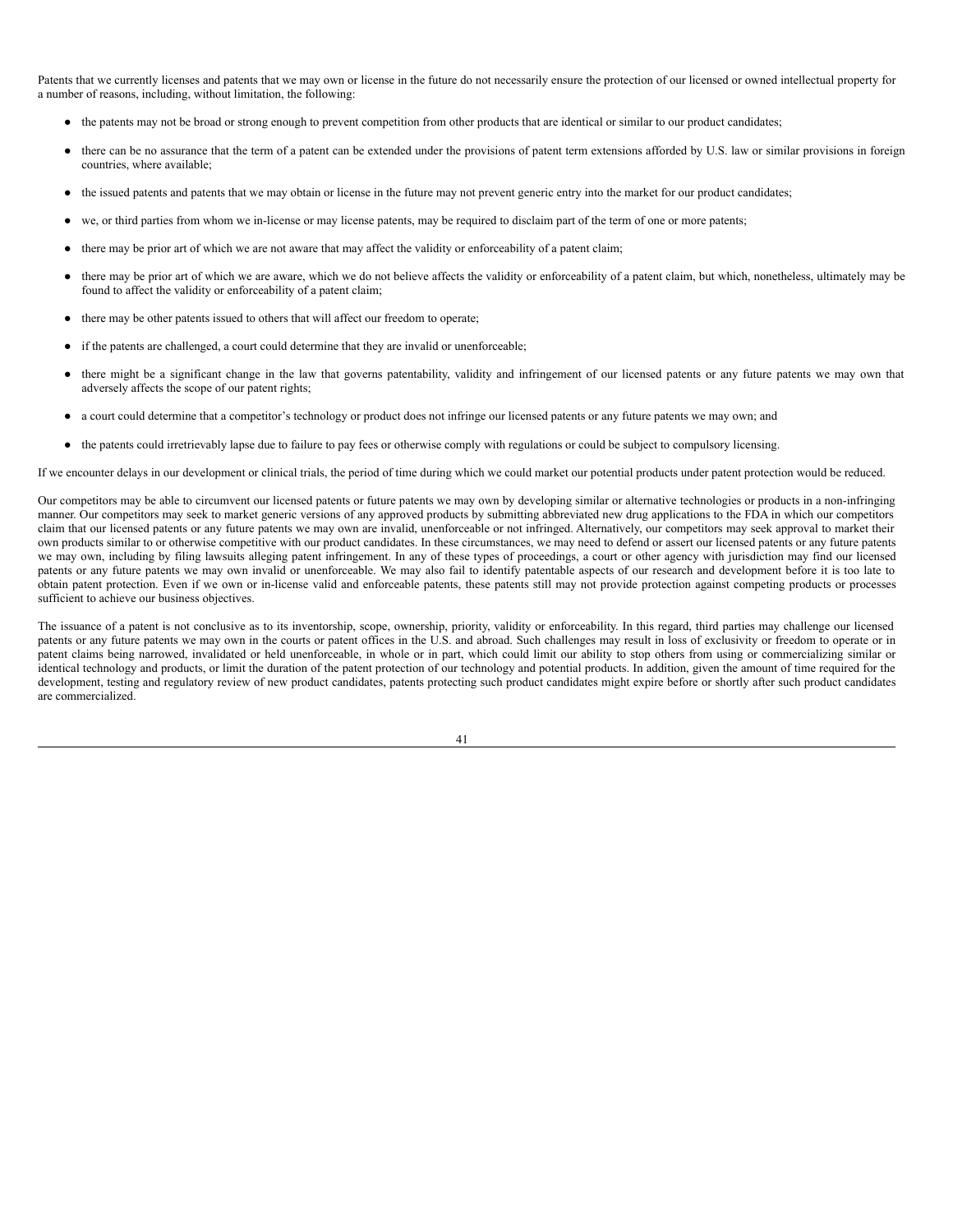#### We may infringe the intellectual property rights of others, which may prevent or delay our drug development efforts and prevent us from commercializing or increase the *costs of commercializing our product candidates.*

Our commercial success depends significantly on our ability to operate without infringing the patents and other intellectual property rights of third parties. For example, there could be issued patents of which we are not aware that our current or potential future product candidates infringe. There also could be patents that we believe we do not infringe, but that we may ultimately be found to infringe. We have licensed intellectual property from CMU under the CMU License Agreement, and prior generation intellectual property was licensed to other entities. Such intellectual property, in conjunction with further developed technologies for gene editing therapies using such intellectual property, may overlap with our own intellectual property.

Furthermore, because the nucleic acid therapeutics intellectual property landscape is still evolving and our product candidates have not been through clinical trials or commercialized, it is difficult to conclusively assess our freedom to operate without infringing third party rights. There are numerous companies that have pending patent applications and issued patents directed to certain aspects of nucleic acid therapeutics. We are aware of third-party competitors in the oligonucleotide therapeutics space, whose patent filings and/or issued patents may include claims directed to targets and/or products related to some of our programs. It is possible that at the time that we commercialize our products these third-party patent portfolios may include issued patent claims that cover our product candidates or critical features of their production or use. Our competitive position may suffer if patents issued to third parties or other third-party intellectual property rights cover, or may be alleged to cover, our product candidates or elements thereof, or methods of manufacture or use relevant to our development plans. In such cases, we may not be in a position to develop or commercialize product candidates unless we successfully pursue litigation to nullify or invalidate the third-party intellectual property right concerned or enter into a license agreement with the intellectual property right holder, if available on commercially reasonable terms.

Moreover, patent applications are in some cases maintained in secrecy until patents are issued. The publication of discoveries in the scientific or patent literature frequently occurs substantially later than the date on which the underlying discoveries were made and patent applications were filed. Because patents can take many years to issue, there may be currently pending applications of which we are unaware that may later result in issued patents that our product candidates or potential products infringe. For example, pending applications may exist that claim or can be amended to claim subject matter that our product candidates or potential products infringe. Competitors may file continuing patent applications claiming priority to already issued patents in the form of continuation, divisional, or continuation-in-part applications, in order to maintain the pendency of a patent family and attempt to cover our product candidates.

Third parties may assert that we are employing their proprietary technology without authorization and may sue us for patent or other intellectual property infringement. These lawsuits are costly and could adversely affect our business, financial condition and results of operations and divert the attention of managerial and scientific personnel. If we are sued for patent infringement, we would need to demonstrate that our product candidates, potential products or methods either do not infringe the claims of the relevant patent or that the patent claims are invalid, and we may not be able to do this. Proving invalidity is difficult. For example, in the U.S., proving invalidity requires a showing of clear and convincing evidence to overcome the presumption of validity enjoyed by issued patents. Even if we are successful in these proceedings, we may incur substantial costs and the time and attention of our management and scientific personnel could be diverted in pursuing these proceedings, which could have a material adverse effect on us. In addition, we may not have sufficient resources to bring these actions to a successful conclusion. If a court holds that any third-party patents are valid, enforceable and cover our products or their use, the holders of any of these patents may be able to block our ability to commercialize our products unless it acquires or obtains a license under the applicable patents or until the patents expire.

We may not be able to enter into licensing arrangements or make other arrangements at a reasonable cost or on reasonable terms. Any inability to secure licenses or alternative technology could result in delays in the introduction of our product candidates or lead to prohibition of the manufacture or sale of products by us. Even if we are able to obtain a license, it may be non-exclusive, thereby giving our competitors access to the same technologies licensed to us. We could be forced, including by court order, to cease commercializing the infringing technology or product candidate. In addition, in any such proceeding or litigation, we could be found liable for monetary damages, including treble damages and attorneys' fees, if we are found to have willfully infringed a patent. A finding of infringement could prevent us from commercializing our product candidates or force us to cease some of our business operations, which could materially and adversely affect our business, financial condition and results of operations. Any claims by third parties that we have misappropriated their confidential information or trade secrets could have a similar material and adverse effect on our business, financial condition and results of operations. In addition, any uncertainties resulting from the initiation and continuation of any litigation could have a material adverse effect on our ability to raise the funds necessary to continue our operations.

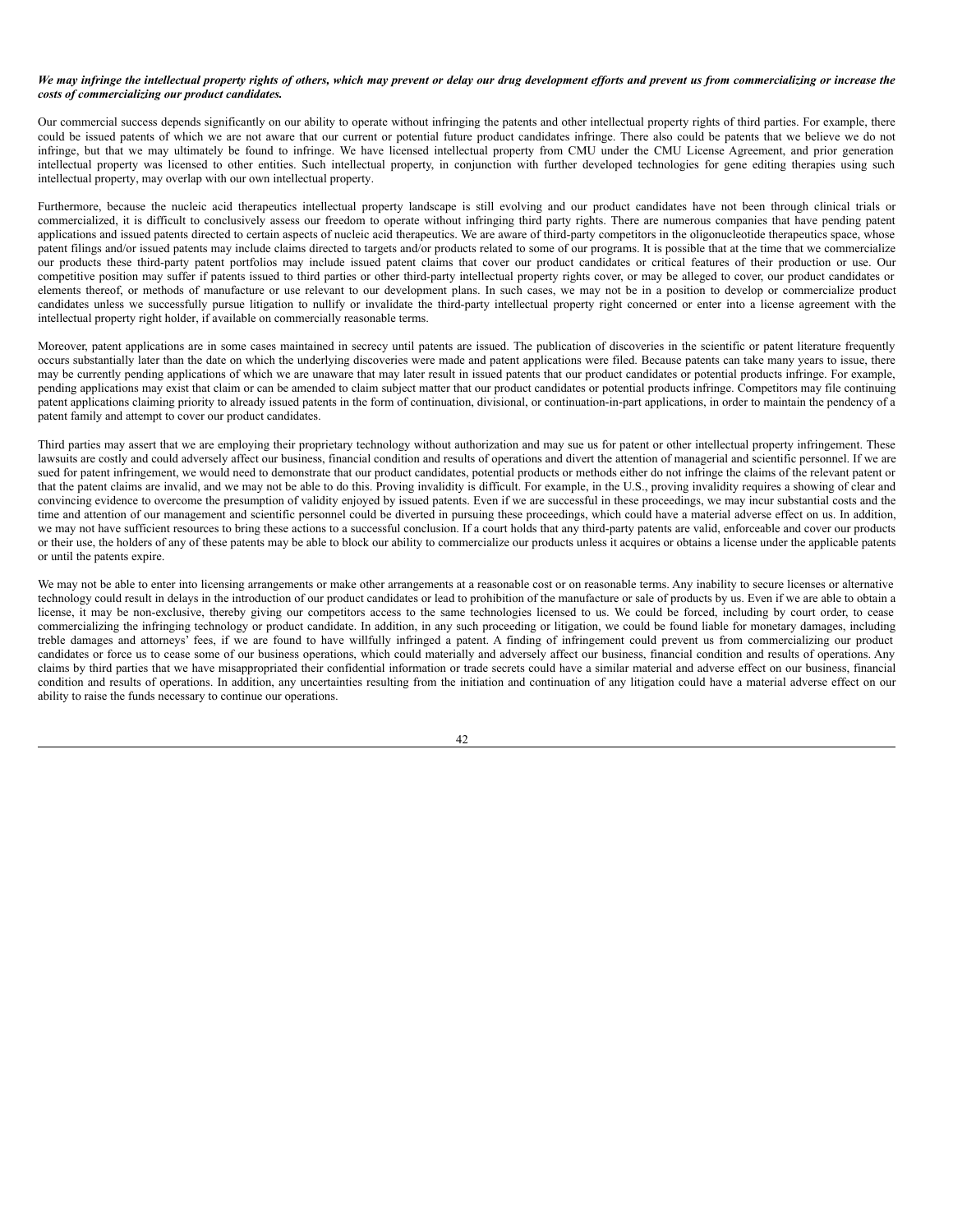Our product candidates may also require specific formulations to work effectively and efficiently. These formulations may be covered by intellectual property rights held by others. We may develop products containing our compounds and pre-existing pharmaceutical compounds. These pharmaceutical compounds may be covered by intellectual property rights held by others. We may be required by the FDA or comparable foreign regulatory authorities to provide a companion diagnostic test or tests with our product candidates. These diagnostic test or tests may be covered by intellectual property rights held by others. We may be unable to acquire or in-license any relevant third-party intellectual property rights that we identify as necessary or important to our business operations.

We, or our licensors, may not be able to detect infringement against our owned or in-licensed patents, as the case may be, which may be especially difficult for manufacturing processes or formulation patents. Even if we or our licensors detect infringement by a third party of our owned or in-licensed patents, we or our licensors, as the case may be, may choose not to pursue litigation against or settlement with the third party. If we, or our licensors, later sue such third party for patent infringement, the third party may have certain legal defenses available to it, which otherwise would not be available except for the delay between when the infringement was first detected and when the suit was brought. Such legal defenses may make it impossible for us or our licensors to enforce our owned or in-licensed patents, as the case may be, against such third party.

#### Any claims or lawsuits relating to infringement of intellectual property rights brought by or against us will be costly and time consuming and may adversely affect our *business, financial condition and results of operations.*

We may be required to initiate litigation to enforce or defend our licensed and owned intellectual property. Lawsuits to protect our intellectual property rights can be very time consuming and costly. There is a substantial amount of litigation involving patent and other intellectual property rights in the pharmaceutical industry generally. Such litigation or proceedings could substantially increase our operating expenses and reduce the resources available for development activities or any future sales, marketing or distribution activities.

In any infringement litigation, any award of monetary damages we receive may not be commercially valuable. Furthermore, because of the substantial amount of discovery required in connection with intellectual property litigation, there is a risk that some of our confidential information could be compromised by disclosure during litigation. Moreover, there can be no assurance that we will have sufficient financial or other resources to file and pursue such infringement claims, which typically last for years before they are resolved. Further, any claims we assert against a perceived infringer could provoke these parties to assert counterclaims against us alleging that we have infringed their patents. Some of our competitors may be able to sustain the costs of such litigation or proceedings more effectively than we can because of their greater financial resources. Uncertainties resulting from the initiation and continuation of patent litigation or other proceedings could have a material adverse effect on our ability to compete in the marketplace.

In addition, our licensed patents and patent applications, and patents and patent applications that we may apply for, own or license in the future, could face other challenges, such as interference proceedings, opposition proceedings, re-examination proceedings and other forms of post-grant review. Any of these challenges, if successful, could result in the invalidation of, or in a narrowing of the scope of, any of our licensed patents and patent applications and patents and patent applications that we may apply for, own or license in the future subject to challenge. Any of these challenges, regardless of their success, would likely be time-consuming and expensive to defend and resolve and would divert our management and scientific personnel's time and attention.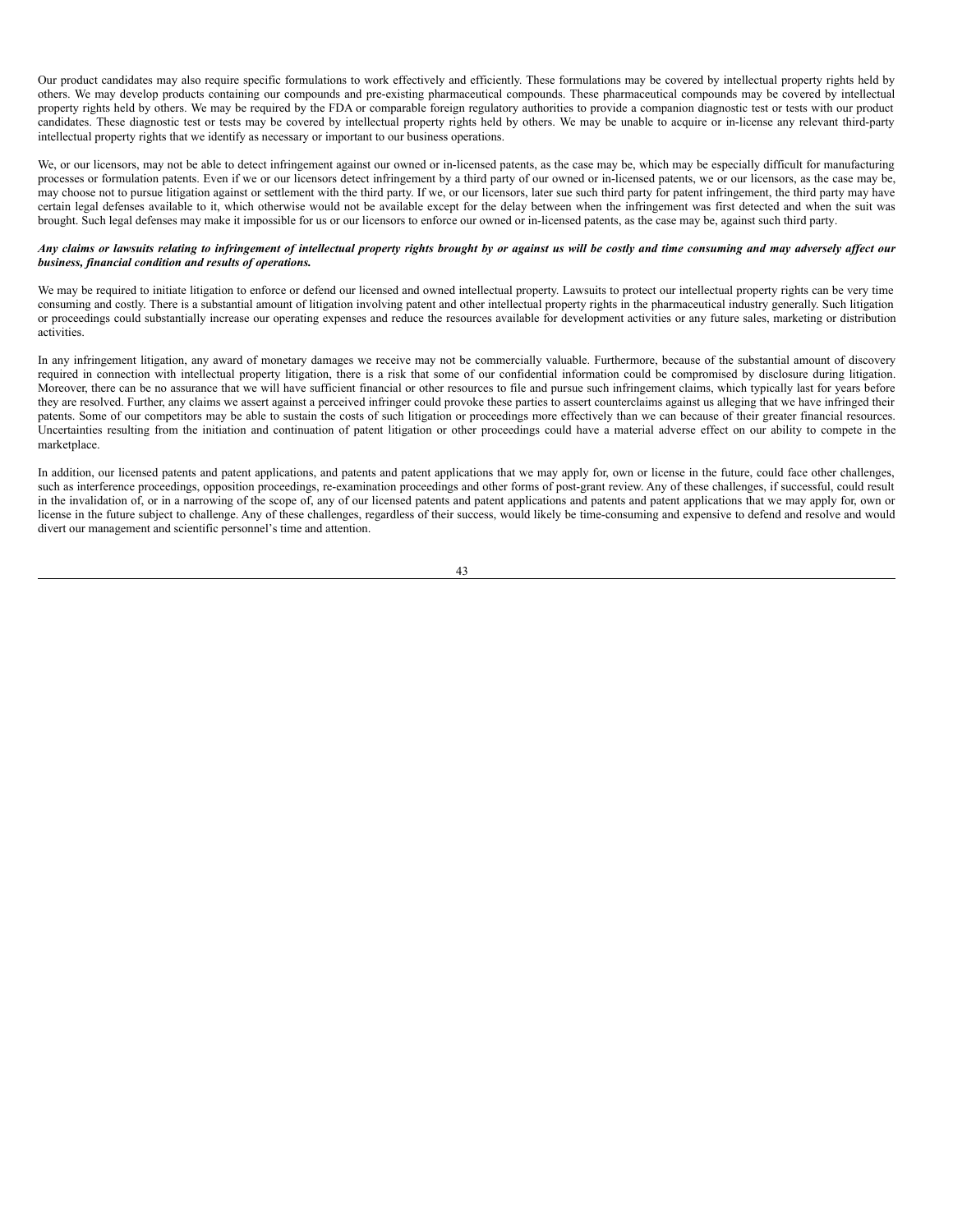#### Changes in U.S. patent law could diminish the value of patents in general, thereby impairing our ability to protect our product candidates or potential products.

As is the case with other pharmaceutical companies, our success is heavily dependent on intellectual property, particularly patents. Obtaining and enforcing patents in the pharmaceutical industry involves both technological and legal complexity and is costly, time-consuming and inherently uncertain. For example, the U.S. previously enacted and is currently implementing wide-ranging patent reform legislation. Specifically, on September 16, 2011, the Leahy-Smith America Invents Act (the "Leahy-Smith Act") was signed into law and included a number of significant changes to U.S. patent law, and many of the provisions became effective in March 2013. However, it may take the courts years to interpret the provisions of the Leahy-Smith Act, and the implementation of the statute could increase the uncertainties and costs surrounding the prosecution of our licensed and future patent applications and the enforcement or defense of our licensed and future patents, all of which could have a material adverse effect on our business, financial condition and results of operations.

In addition, the U.S. Supreme Court has ruled on several patent cases in recent years, either narrowing the scope of patent protection available in certain circumstances or weakening the rights of patent owners in certain situations. The recent decision by the U.S. Supreme Court in Association for Molecular Pathology v. Myriad Genetics, Inc. precludes a claim to a nucleic acid having a stated nucleotide sequence which is identical to a sequence found in nature and unmodified. We are currently not aware of an immediate impact of this decision on our patents or patent applications which contain modifications that we believe are not found in nature. However, this decision has yet to be clearly interpreted by courts and by the USPTO. We cannot make assurances that the interpretations of this decision or subsequent rulings will not adversely impact our patents or patent applications. In addition to increasing uncertainty with regard to our ability to obtain patents in the future, this combination of events has created uncertainty with respect to the value of patents, once obtained. Depending on decisions by the U.S. Congress, the federal courts and the USPTO, the laws and regulations governing patents could change in unpredictable ways that would weaken our ability to obtain new patents or to enforce patents that we might obtain in the future.

#### *We may not be able to protect our intellectual property rights throughout the world.*

Filing, prosecuting and defending patents on product candidates throughout the world would be prohibitively expensive. Competitors may use our licensed and owned technologies in jurisdictions where we have not licensed or obtained patent protection to develop their own products and, further, may export otherwise infringing products to territories where we may obtain or license patent protection, but where patent enforcement is not as strong as that in the U.S. These products may compete with our product candidates in jurisdictions where we do not have any issued or licensed patents, and any future patent claims or other intellectual property rights may not be effective or sufficient to prevent them from so competing.

Many companies have encountered significant problems in protecting and defending intellectual property rights in foreign jurisdictions. The legal systems of certain countries, particularly certain developing countries, do not favor the enforcement of patents and other intellectual property protection, particularly those relating to pharmaceuticals, which could make it difficult for us to stop the infringement of our licensed patents and future patents we may own, or marketing of competing products in violation of our proprietary rights generally. Further, the laws of some foreign countries do not protect proprietary rights to the same extent or in the same manner as the laws of the U.S. As a result, we may encounter significant problems in protecting and defending our licensed and owned intellectual property both in the U.S. and abroad. For example, China currently affords less protection to a company's intellectual property than some other jurisdictions. As such, the lack of strong patent and other intellectual property protection in China may significantly increase our vulnerability regarding unauthorized disclosure or use of our intellectual property and undermine our competitive position. Proceedings to enforce our future patent rights, if any, in foreign jurisdictions could result in substantial cost and divert our efforts and attention from other aspects of our business.

## *We may be unable to adequately prevent disclosure of trade secrets and other proprietary information.*

In order to protect our proprietary and licensed technology and processes, we rely in part on confidentiality agreements with our corporate partners, employees, consultants, manufacturers, outside scientific collaborators and sponsored researchers and other advisors. These agreements may not effectively prevent disclosure of our confidential information and may not provide an adequate remedy in the event of unauthorized disclosure of confidential information. In addition, others may independently discover our trade secrets and proprietary information. Failure to obtain or maintain trade secret protection could adversely affect our competitive business position.

# We may be subject to claims that our employees, consultants or independent contractors have wrongfully used or disclosed confidential information of third parties.

We expect to employ individuals who were previously employed at other pharmaceutical companies. Although we have no knowledge of any such claims against us, we may be subject to claims that us or our employees, consultants or independent contractors have inadvertently or otherwise used or disclosed confidential information of our employees' former employers or other third parties. Litigation may be necessary to defend against these claims. There is no guarantee of success in defending these claims, and even if we are successful, litigation could result in substantial cost and be a distraction to our management and other employees.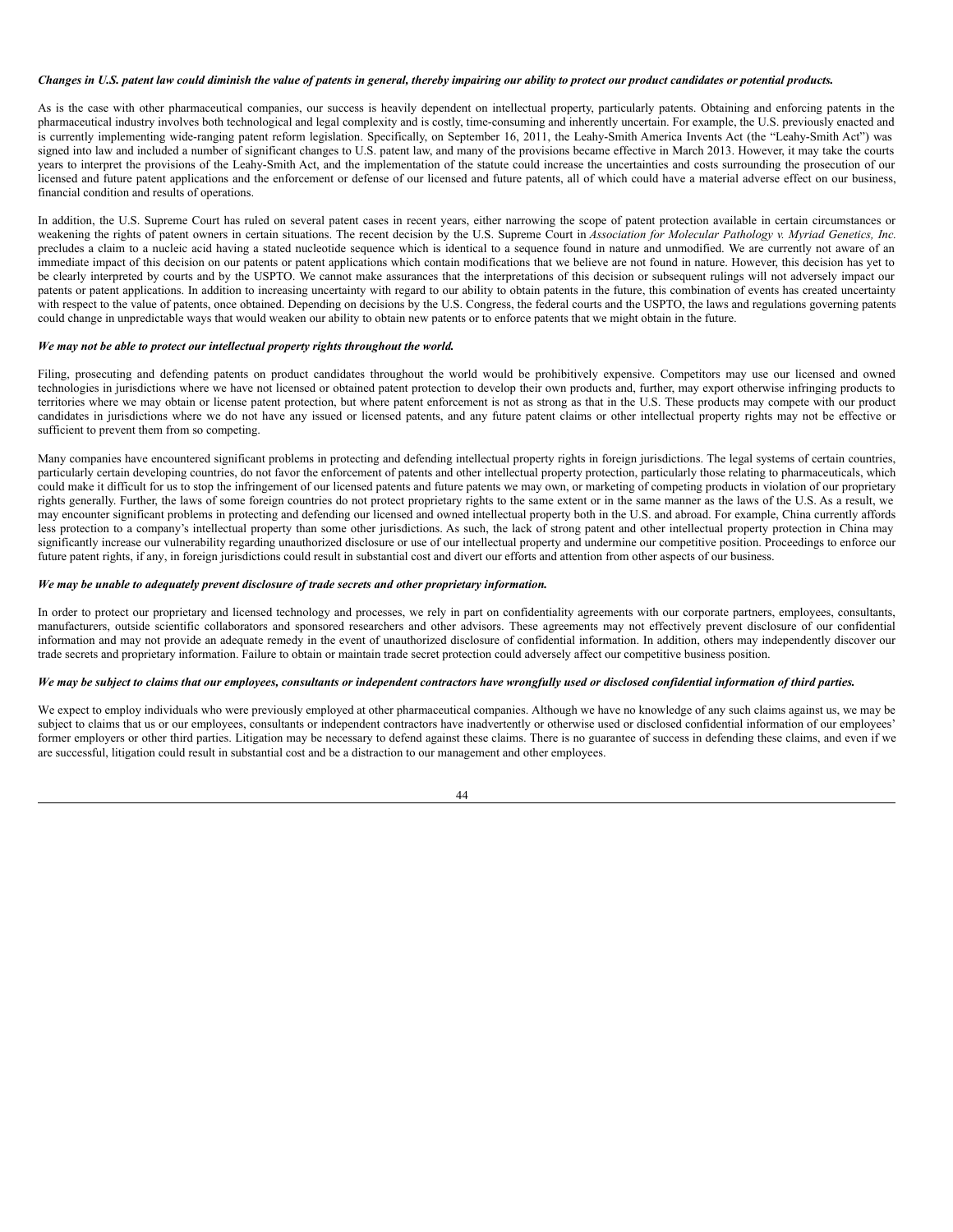#### We may be subject to claims challenging the inventorship of our licensed patents, any future patents we may own and other intellectual property.

Although we are not currently experiencing any claims challenging the inventorship of our licensed patents or our licensed or owned intellectual property, we may in the future be subject to claims that former employees, collaborators or other third parties have an interest in our licensed patents or other licensed or owned intellectual property as an inventor or co-inventor. For example, we may have inventorship disputes arise from conflicting obligations of consultants or others who are involved in developing our product candidates. Litigation may be necessary to defend against these and other claims challenging inventorship. If we fail in defending any such claims, in addition to paying monetary damages, we may lose valuable intellectual property rights, such as exclusive ownership of, or right to use, valuable intellectual property. Such an outcome could have a material adverse effect on our business, financial condition and results of operations. Even if we are successful in defending against such claims, litigation could result in substantial costs and be a distraction to management and other employees.

#### If we do not obtain additional protection under the Hatch-Waxman Amendments and similar foreign legislation extending the terms of our licensed patents and any future patents we may own, our business, financial condition and results of operations may be materially and adversely affected.

Depending upon the timing, duration and specifics of FDA regulatory approval for our product candidates, one or more of our licensed U.S. patents or future U.S. patents that we may license or own may be eligible for limited patent term restoration under the Drug Price Competition and Patent Term Restoration Act of 1984, referred to as the Hatch-Waxman Amendments. The Hatch-Waxman Amendments permit a patent restoration term of up to five years as compensation for patent term lost during drug development and the FDA regulatory review process. This period is generally one-half the time between the effective date of an IND (falling after issuance of the patent) and the submission date of a New Drug Application ("NDA"), plus the time between the submission date of an NDA and the approval of that application. Patent term restorations, however, cannot extend the remaining term of a patent beyond a total of 14 years from the date of product approval by the FDA.

The application for patent term extension is subject to approval by the USPTO, in conjunction with the FDA. It takes at least six months to obtain approval of the application for patent term extension. We may not be granted an extension because of, for example, failing to apply within applicable deadlines, failing to apply prior to expiration of relevant patents or otherwise failing to satisfy applicable requirements. Moreover, the applicable time period or the scope of patent protection afforded could be less than we request. If we are unable to obtain patent term extension or restoration or the term of any such extension is less than we request, the period during which we will have the right to exclusively market our product will be shortened and our competitors may obtain earlier approval of competing products, and our ability to generate revenues could be materially adversely affected.

## **Risks Related to Government Regulation**

We are very early in our development efforts. All of our product candidates are still in preclinical development. If we are unable to advance our product candidates to clinical development, obtain regulatory approval and ultimately commercialize our product candidates or experience significant delays in doing so, our business will be *materially harmed.*

We are very early in our development efforts, and all of our product candidates are still in preclinical development. We have invested substantially all of our efforts and financial resources in the identification and preclinical development of antisense oligonucleotide therapies ("ASOs"), including the development program for the treatment of Huntington's Disease. Our ability to generate product revenues, which it does not expect will occur for many years, if ever, will depend on the successful development and eventual commercialization of our product candidates, which may never occur. We currently generate no revenue from sales of any products, and we may never be able to develop or commercialize a marketable product. In addition, certain of our product candidate development programs contemplate the development of companion diagnostics, which are assays or tests to identify an appropriate patient population. Companion diagnostics are subject to regulation as medical devices and must themselves be approved for marketing by the FDA or certain other foreign regulatory agencies before we may commercialize our product candidates. The success of our product candidates will depend on several factors, including the following:

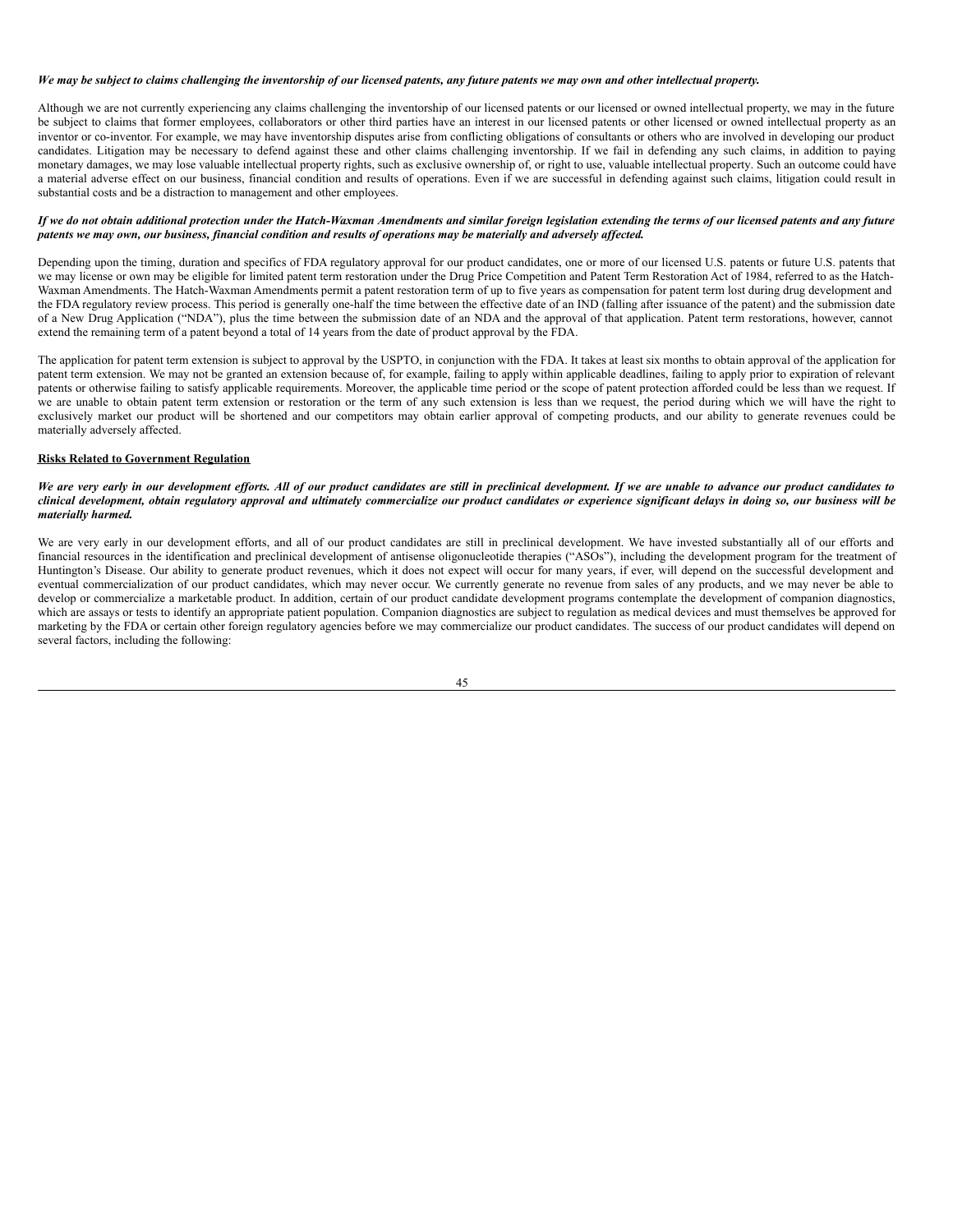- successful completion of preclinical studies;
- approval of INDs for our planned clinical trials or future clinical trials;
- successful enrollment in, and completion of, clinical trials;
- successful development of companion diagnostics for use with certain of our product candidates;
- receipt of regulatory approvals from applicable regulatory authorities;
- establishing commercial manufacturing capabilities or making arrangements with third-party manufacturers for clinical supply and commercial manufacturing;
- obtaining and maintaining patent and trade secret protection or regulatory exclusivity for our product candidates;
- launching commercial sales of our product candidates, if and when approved, whether alone or in collaboration with others;
- acceptance of the product candidates, if and when approved, by patients, the medical community and third-party payors;
- effectively competing with other therapies;
- obtaining and maintaining third-party insurance coverage and adequate reimbursement;
- enforcing and defending intellectual property rights and claims; and
- maintaining a continued acceptable safety profile of the product candidates following approval, if approved.

If we do not achieve one or more of these factors in a timely manner or at all, we could experience significant delays or an inability to successfully commercialize our product candidates, which would materially harm our business. If we do not receive regulatory approvals for our product candidates, we may not be able to continue our operations.

Furthermore, the FDA has relatively limited experience with nucleic acid therapeutics, particularly PNAs, which may increase the complexity, uncertainty and length of the regulatory review process for our product candidates. To date, the FDA has approved few nucleic acid therapeutics for marketing and commercialization, and the FDA and our foreign counterparts have not yet established any definitive policies, practices or guidelines specifically in relation to these drugs. The lack of policies, practices or guidelines specific to nucleic acid therapeutics may hinder or slow review by the FDA of any regulatory filings that we may submit. Moreover, the FDA may respond to these submissions by defining requirements we may not have anticipated. Such responses could lead to significant delays in the development of our product candidates. In addition, because there may be approved treatments for some of the diseases for which we may seek approval, in order to receive regulatory approval, we may need to demonstrate through clinical trials that the product candidates we develop to treat these diseases, if any, are not only safe and effective, but safer or more effective than existing products. Furthermore, in recent years, there has been increased public and political pressure on the FDA with respect to the approval process for new drugs, and the FDA's standards, especially regarding drug safety, appear to have become more stringent. As a result of the foregoing factors, we may never receive regulatory approval to market and commercialize any product candidate.

Preclinical and clinical trials are expensive, time-consuming and difficult to design and implement, and involve uncertain outcomes. Furthermore, results of earlier preclinical studies and clinical trials may not be predictive of results of future preclinical studies or clinical trials.

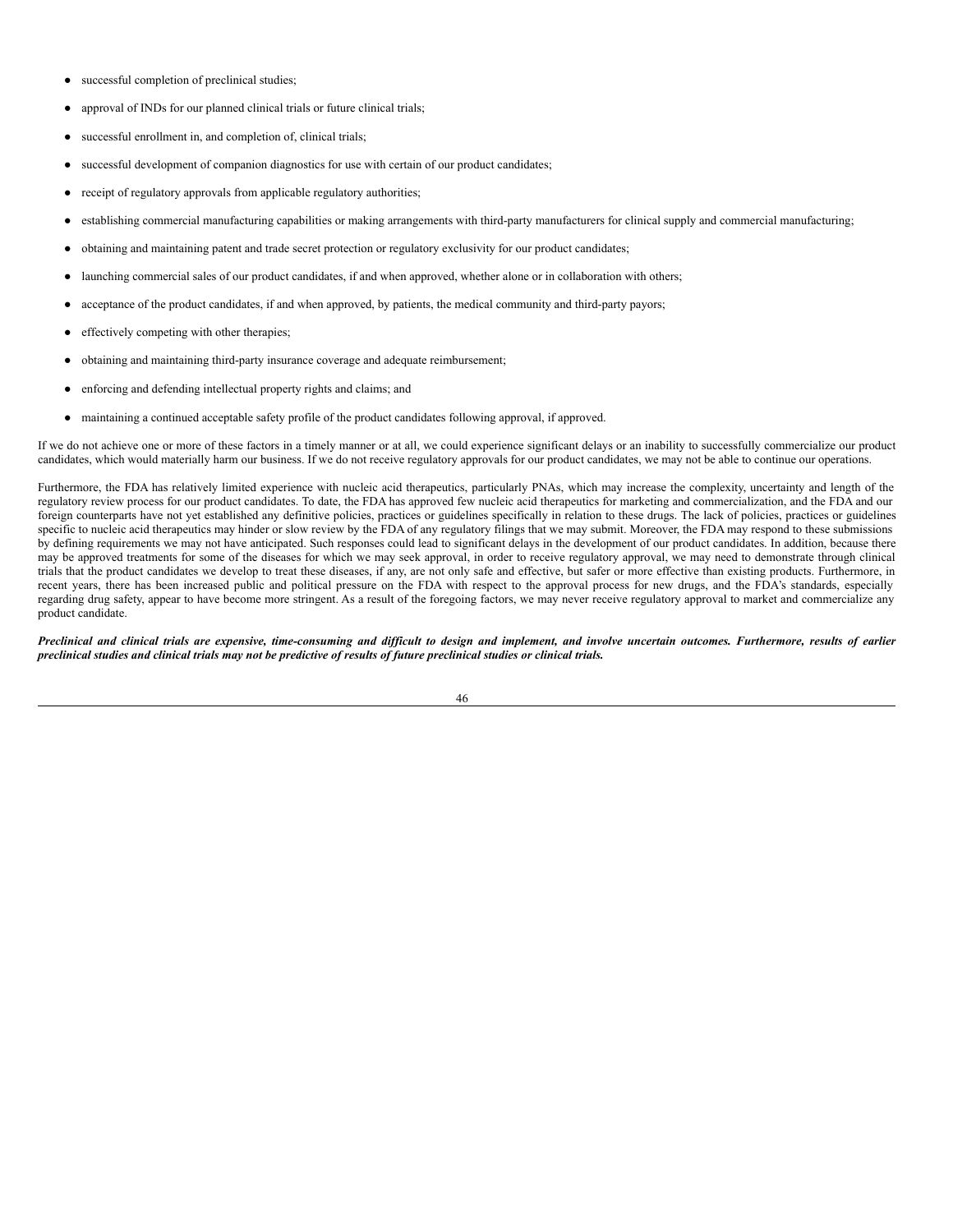All of our product candidates are still in the preclinical stage, and their risk of failure is high. Before we can commence clinical trials for a product candidate, we must complete extensive preclinical testing and studies that support our planned INDs in the U.S., or similar applications in other jurisdictions. We cannot be certain of the timely completion or outcome of our preclinical testing and studies and cannot predict if the FDA or other regulatory authorities will accept our proposed clinical programs or if the outcome of our preclinical testing and studies will ultimately support the further development of our programs. It is also impossible to predict when or if any of our product candidates will complete clinical trials evaluating their safety and effectiveness in humans or will receive regulatory approval. To obtain the requisite regulatory approvals to market and sell any of our product candidates, we must demonstrate through extensive preclinical studies and clinical trials that our PATrOL™ platform and product candidates are safe and effective in humans for use in each target indication. To date, we have never advanced a product candidate into a clinical trial. Preclinical and clinical testing is expensive and can take many years to complete, and the outcome is inherently uncertain. Failure can occur at any time during the preclinical or clinical trial process. Our preclinical programs may experience delays or may never advance to clinical trials, which would adversely affect our ability to obtain regulatory approvals or commercialize these programs on a timely basis or at all, which would have an adverse effect on our business, financial condition and results of operations*.*

Additionally, the results of preclinical studies and future clinical trials of product candidates may not be predictive of the results of later-stage clinical trials. Product candidates in later stages of clinical trials may fail to show the desired safety and efficacy results despite having progressed through preclinical studies and initial clinical trials. Many companies in the pharmaceutical industry have suffered significant setbacks in advanced clinical trials due to adverse safety profiles or lack of efficacy, notwithstanding promising results in earlier studies. Similarly, our future clinical trial results may not be successful for these or other reasons.

This product candidate development risk is heightened by any changes in the anticipated clinical trials compared to the completed clinical trials. As product candidates are developed from preclinical through early to late stage clinical trials towards approval and commercialization, it is customary that various aspects of the development program, such as manufacturing and methods of administration, are altered along the way in an effort to optimize processes and results. While these types of changes are common and are intended to optimize the product candidates for late stage clinical trials, approval and commercialization, such changes carry the risk that they will not achieve these intended objectives.

Any of these changes could make the results of our anticipated clinical trials or other future clinical trials we may initiate less predictable and could cause our product candidates to perform differently, including causing toxicities, which could delay completion of our clinical trials, delay approval of our product candidates, and/or jeopardize our ability to commence product sales and generate revenues.

## We may rely on third parties to conduct investigator-sponsored clinical trials of our product candidates. Any failure by a third party to meet our obligations with respect to the clinical development of our product candidates may delay or impair our ability to obtain regulatory approval for other product candidates.

We may rely on academic and private non-academic institutions to conduct and sponsor preclinical and clinical trials relating to our product candidates. We will not control the design or conduct of the investigator-sponsored trials, and it is possible that the FDA or non-U.S. regulatory authorities will not view these investigator-sponsored trials as providing adequate support for future preclinical and clinical trials, whether controlled by us or third parties, for any one or more reasons, including elements of the design or execution of the trials or safety concerns or other trial results. For example, we collaborate with, and rely on, academic centers to conduct preclinical and non-investigatorsponsored research and it is possible that the interests of such academic centers may not be aligned with our interests.

Such arrangements will likely provide us certain information rights with respect to the investigator-sponsored trials, including access to and the ability to use and reference the data, including for our own regulatory filings, resulting from the investigator-sponsored trials. However, we would not have control over the timing and reporting of the data from investigator-sponsored trials, nor would we own the data from the investigator-sponsored trials. If we are unable to confirm or replicate the results from the investigatorsponsored trials or if negative results are obtained, we would likely be further delayed or prevented from advancing further clinical development of our product candidates. Further, if investigators or institutions breach their obligations with respect to the clinical development of our product candidates, or if the data proves to be inadequate compared to the first-hand knowledge we might have gained had the investigator-sponsored trials been sponsored and conducted by us, then our ability to design and conduct any future preclinical or clinical trials ourselves may be adversely affected.

Additionally, the FDA or non-U.S. regulatory authorities may disagree with the sufficiency of our right of reference to the preclinical, manufacturing or clinical data generated by these investigator-sponsored trials, or our interpretation of preclinical, manufacturing or clinical data from these investigator-sponsored trials. If so, the FDA or other non-U.S. regulatory authorities may require us to obtain and submit additional preclinical, manufacturing, or clinical data before we may initiate our anticipated trials and/or may not accept such additional data as adequate to initiate our anticipated trials.

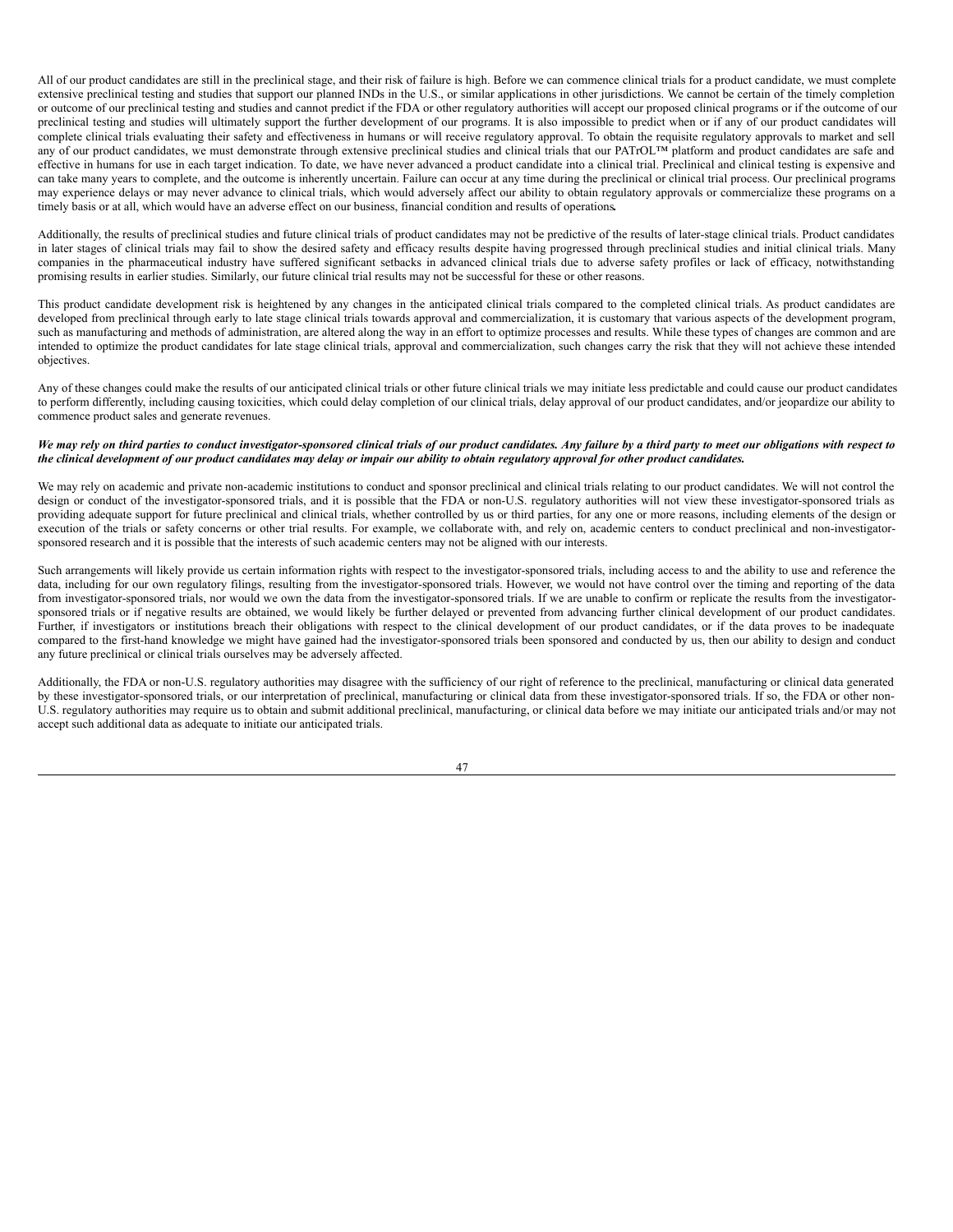#### Our product candidates may cause undesirable side effects that could delay or prevent their regulatory approval or commercialization or have other significant adverse *implications on our business, financial condition and results of operations.*

Undesirable side effects observed in preclinical studies or in clinical trials with our product candidates could interrupt, delay or halt their development and could result in the denial of regulatory approval by the FDA, the EMA or comparable foreign authorities for any or all targeted indications or adversely affect the marketability of any product candidates developed using our PATrOL™ platform that receive regulatory approval. In turn, this could eliminate or limit our ability to commercialize our product candidates.

Our product candidates may exhibit adverse effects in preclinical toxicology studies and adverse interactions with other drugs. There are also risks associated with additional requirements the FDA, the EMA or comparable foreign authorities may impose for marketing approval with regard to a particular disease.

Our product candidates may require a risk management program that could include patient and healthcare provider education, usage guidelines, appropriate promotional activities, a post-marketing observational study and ongoing safety and reporting mechanisms, among other requirements. Prescribing could be limited to physician specialists or physicians trained in the use of the drug, or could be limited to a more restricted patient population. Any risk management program required for approval of our product candidates could potentially have an adverse effect on our business, financial condition and results of operations.

Undesirable side effects involving our product candidates may have other significant adverse implications on our business, financial condition and results of operations. For example:

- we may be unable to obtain additional financing on acceptable terms, if at all;
- our collaborators may terminate any development agreements covering these product candidates;
- if any development agreements are terminated, we may determine not to further develop the affected product candidates due to resource constraints and may not be able to establish additional collaborations for their further development on acceptable terms, if at all;
- if we were to later continue the development of these product candidates and receive regulatory approval, earlier findings may significantly limit their marketability and thus significantly lower our potential future revenues from their commercialization;
- we may be subject to product liability or stockholder litigation; and
- we may be unable to attract and retain key employees.

In addition, if any of our product candidates receive marketing approval and we or others later identify undesirable side effects caused by the product:

- regulatory authorities may withdraw their approval of the PATrOL™ platform and the product, or we or our partners may decide to cease marketing and sale of the product voluntarily;
- we may be required to change the way the product is administered, conduct additional preclinical studies or additional clinical trials after initial clinical trials regarding the product, change the labeling of the product, or change the product's manufacturing facilities; and
- our reputation may suffer.

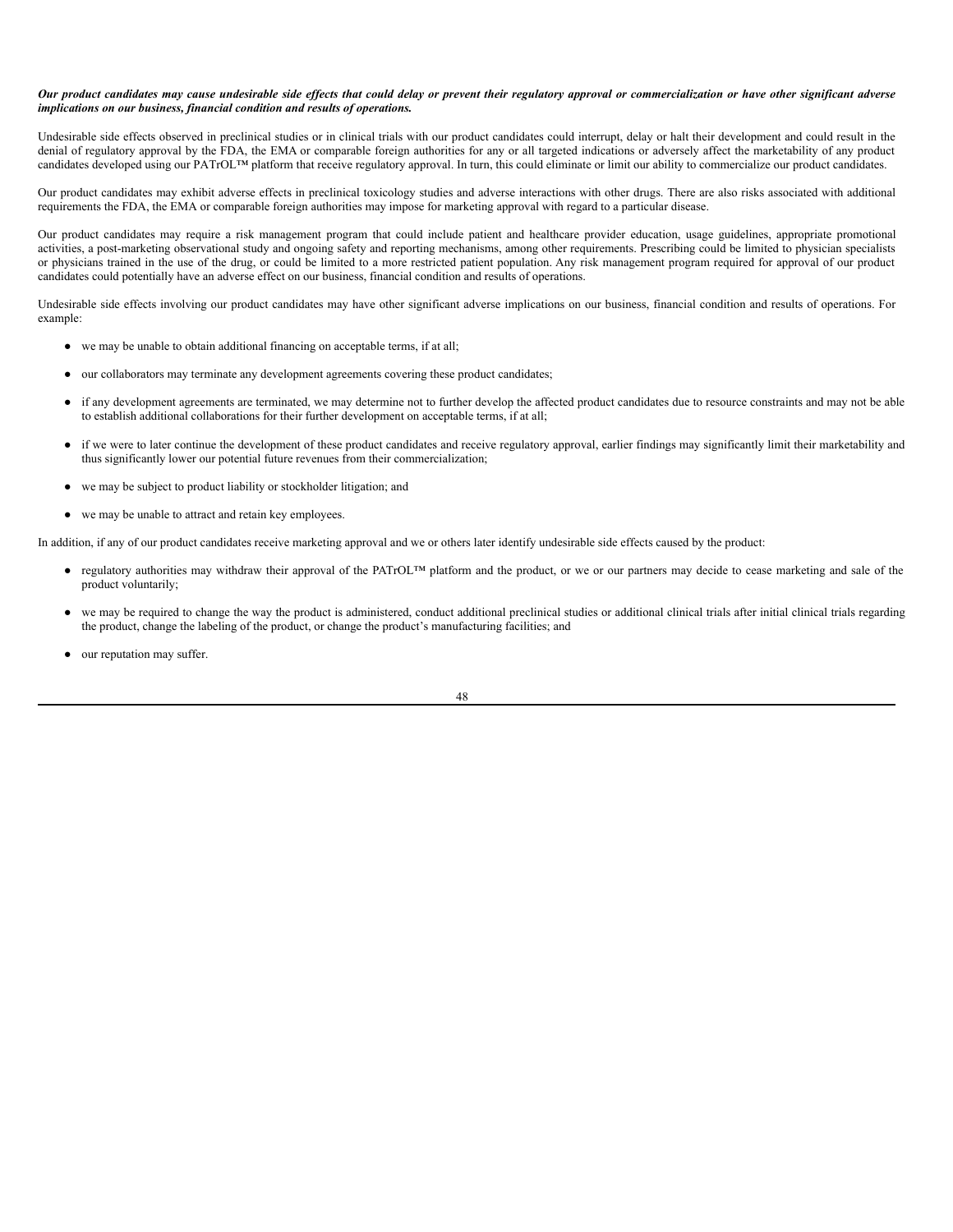Any of these events could prevent us from achieving or maintaining market acceptance of the affected product and could substantially increase the costs and expenses of commercializing the product, which in turn could delay or prevent us from generating significant revenues from the sale of the product.

## Delays in the commencement or completion of clinical trials could result in increased costs to us and delay our ability to establish strategic collaborations.

Delays in the commencement or completion of clinical trials could significantly impact our drug development costs. We do not know whether anticipated clinical trials will begin on time or be completed on schedule, if at all. The commencement of clinical trials can be delayed for a variety of reasons, including, but not limited to, delays related to:

- obtaining regulatory approval to commence one or more clinical trials;
- reaching agreement on acceptable terms with prospective third-party contract research organizations ("CROs") and clinical trial sites;
- manufacturing sufficient quantities of a product candidate or other materials necessary to conduct clinical trials;
- obtaining institutional review board approval to conduct one or more clinical trials at a prospective site;
- recruiting and enrolling patients to participate in one or more clinical trials; and
- the failure of our collaborators to adequately resource our product candidates due to their focus on other programs or as a result of general market conditions.

In addition, once a clinical trial has begun, it may be suspended or terminated by us, our collaborators, the institutional review boards or data safety monitoring boards charged with overseeing our clinical trials, the FDA, the EMA or comparable foreign authorities due to a number of factors, including:

- failure to conduct the clinical trial in accordance with regulatory requirements or clinical protocols;
- inspection of the clinical trial operations or clinical trial site by the FDA, the EMA or comparable foreign authorities resulting in the imposition of a clinical hold;
- unforeseen safety issues:
- lack of adequate funding to continue the clinical trials; and
- lack of patient enrollment in clinical studies.

If we experience delays in the completion or termination of any clinical trial of our product candidates, the commercial prospects of our product candidates will be harmed, and our ability to commence product sales and generate product revenues from any of our product candidates will be delayed. In addition, any delays in completing our clinical trials will increase our costs and slow down our product candidate development and approval process. Delays in completing our clinical trials could also allow our competitors to obtain marketing approval before we do or shorten the patent protection period during which we may have the exclusive right to commercialize our product candidates. Any of these occurrences may harm our business, financial condition and prospects significantly. In addition, many of the factors that cause, or lead to, a delay in the commencement or completion of clinical trials may also ultimately lead to the denial of regulatory approval of our product candidates.

## If we experience delays in the enrollment of patients in our clinical trials, our receipt of necessary regulatory approvals could be delayed or prevented.

We may not be able to initiate or continue clinical trials for our product candidates if we are unable to locate and enroll a sufficient number of eligible patients to participate in these trials as required by the FDA or other regulatory authorities. Patient enrollment, a significant factor in the timing of clinical trials, is affected by many factors, including the size and nature of the patient population, the proximity of patients to clinical sites, the eligibility criteria for the trial, the design of the clinical trial, competing clinical trials and clinicians' and patients' perceptions as to the potential advantages of the drug being studied in relation to other available therapies, including any new drugs that may be approved for the indications we are investigating.

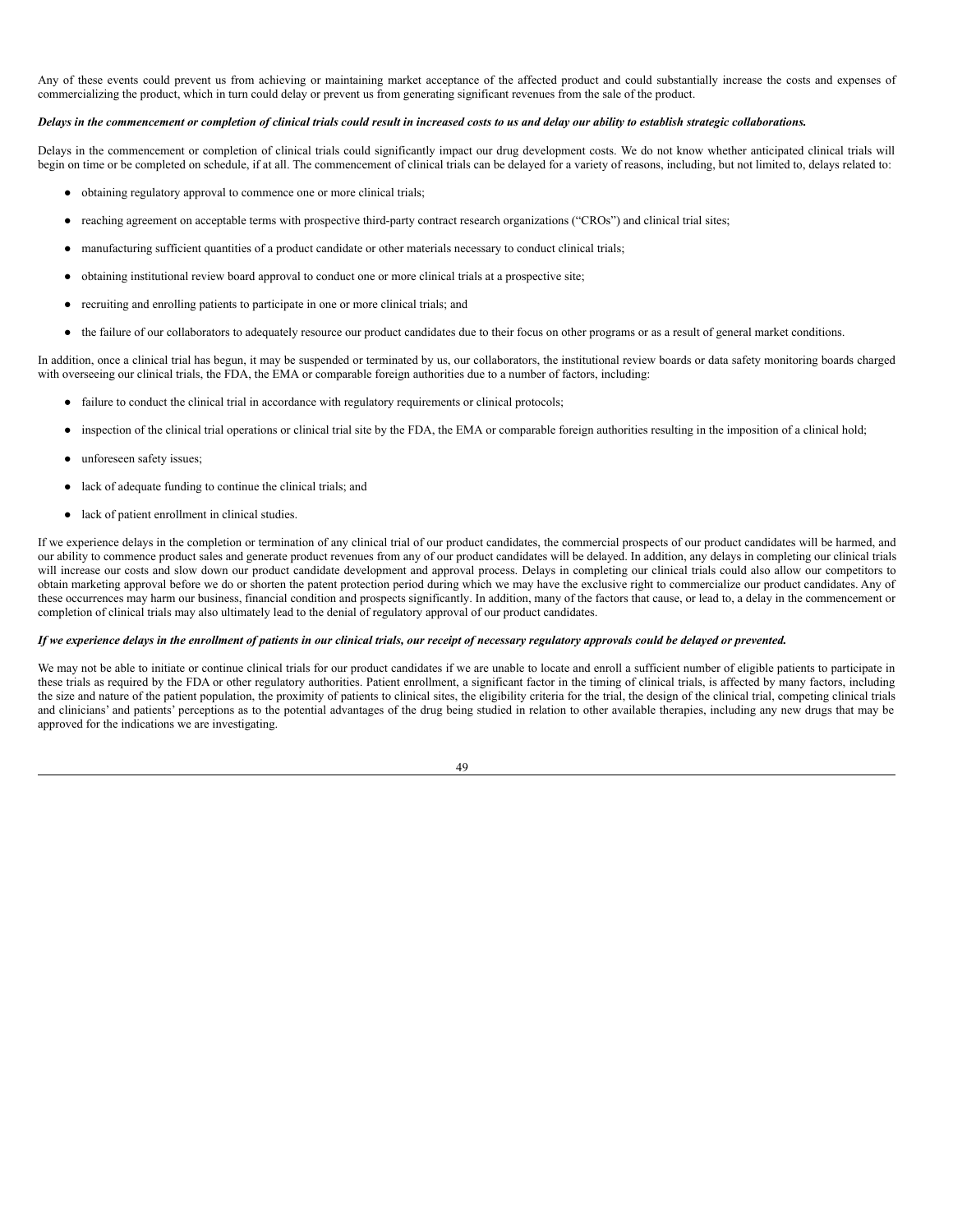If we fail to enroll and maintain the number of patients for which the clinical trial was designed, the statistical power of that clinical trial may be reduced, which would make it harder to demonstrate that the product candidate being tested in such clinical trial is safe and effective. Additionally, enrollment delays in our clinical trials may result in increased development costs for our product candidates, which would cause our value to decline and limit our ability to obtain additional financing. Our inability to enroll a sufficient number of patients for any of our future clinical trials would result in significant delays or may require us to abandon one or more clinical trials altogether.

#### We intend to rely on third parties to conduct our preclinical studies and clinical trials and perform other tasks. If these third parties do not successfully carry out their contractual duties, meet expected deadlines, or comply with regulatory requirements, we may not be able to obtain regulatory approval for or commercialize our product *candidates and our business, financial condition and results of operations could be substantially harmed.*

We intend to rely upon third-party CROs, medical institutions, clinical investigators and contract laboratories to monitor and manage data for our ongoing preclinical and anticipated clinical programs. Nevertheless, we maintain responsibility for ensuring that each of our preclinical studies are, and anticipated clinical studies will be, conducted in accordance with the applicable protocol, legal, regulatory, and scientific standards and our reliance on these third parties does not relieve the Company of our regulatory responsibilities. The Company and our CROs and other vendors are required to comply with current requirements on cGMP, good clinical practices ("GCP") and GLP, which are a collection of laws and regulations enforced by the FDA, the EMA and comparable foreign authorities for all of our product candidates in clinical development. Regulatory authorities enforce these regulations through periodic inspections of preclinical study and clinical trial sponsors, principal investigators, preclinical study and clinical trial sites, and other contractors. If we or any of our CROs or vendors fails to comply with applicable regulations, the data generated in our preclinical studies and clinical trials may be deemed unreliable and the FDA, the EMA or comparable foreign authorities may require us to perform additional preclinical studies and clinical trials before approving our marketing applications. We cannot assure you that upon inspection by a given regulatory authority, such regulatory authority will determine that any of our clinical trials comply with GCP regulations. In addition, our clinical trials must be conducted with products produced consistent with cGMP regulations. Our failure to comply with these regulations may require it to repeat clinical trials, which would delay the development and regulatory approval processes.

We may also not be able to enter into arrangements with CROs on commercially reasonable terms, or at all. In addition, our CROs will not be our employees, and except for remedies available to us under our agreements with such CROs, we will not be able to control whether or not they devote sufficient time and resources to our ongoing preclinical and clinical programs. If CROs do not successfully carry out their contractual duties or obligations or meet expected deadlines, if they need to be replaced or if the quality or accuracy of the data they obtain is compromised due to the failure to adhere to our protocols, regulatory requirements, or for other reasons, our clinical trials may be extended, delayed or terminated and we may not be able to obtain regulatory approval for or successfully commercialize our product candidates. CROs may also generate higher costs than anticipated. As a result, our business, financial condition and results of operations and the commercial prospects for our product candidates could be materially and adversely affected, our costs could increase, and our ability to generate revenue could be delayed.

Switching or adding additional CROs, medical institutions, clinical investigators or contract laboratories involves additional cost and requires management time and focus. In addition, there is a natural transition period when a new CRO commences work replacing a previous CRO. As a result, delays occur, which can materially impact our ability to meet our desired development timelines. There can be no assurance that we will not encounter similar challenges or delays in the future or that these delays or challenges will not have a material adverse effect on our business, financial condition or results of operations.

Our product candidates are subject to extensive regulation under the FDA, the EMA or comparable foreign authorities, which can be costly and time consuming, cause *unanticipated delays or prevent the receipt of the required approvals to commercialize our product candidates.*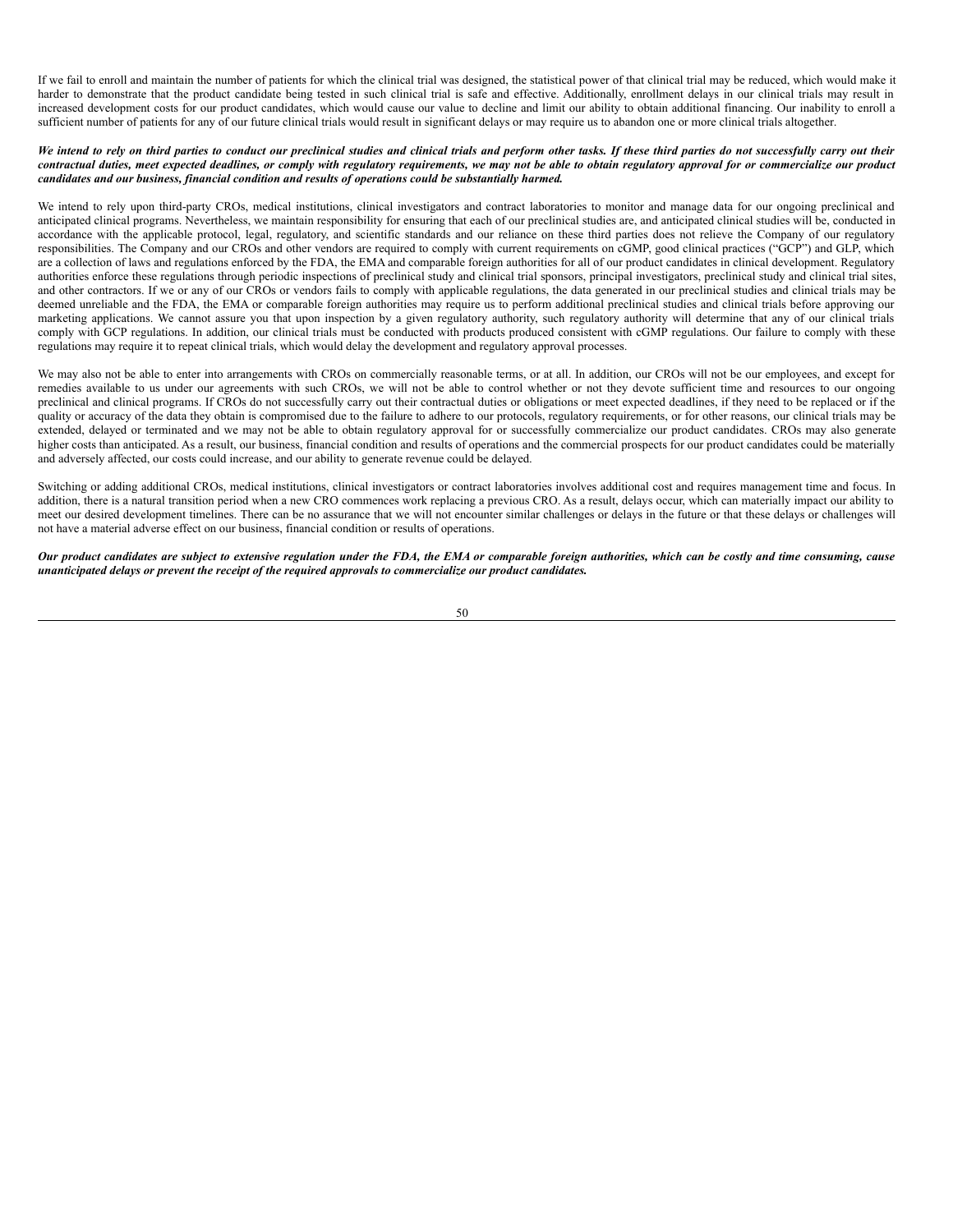The clinical development, manufacturing, labeling, storage, record-keeping, advertising, promotion, export, marketing and distribution of our product candidates are subject to extensive regulation by the FDA and other U.S. regulatory agencies, the EMA or comparable authorities in foreign markets. In the U.S., neither us nor our collaborators are permitted to market our product candidates until we or our collaborators receive approval of an NDA from the FDA or receive similar approvals abroad. The process of obtaining these approvals is expensive, often takes many years, and can vary substantially based upon the type, complexity and novelty of the product candidates involved. Approval policies or regulations may change and may be influenced by the results of other similar or competitive products, making it more difficult for us to achieve such approval in a timely manner or at all. Any guidance that may result from recent FDA advisory panel discussions may make it more expensive to develop and commercialize such product candidates. In addition, as a company, we have not previously filed NDAs with the FDA or filed similar applications with other foreign regulatory agencies. This lack of experience may impede our ability to obtain FDA or other foreign regulatory agency approval in a timely manner, if at all, for our product candidates for which development and commercialization is our responsibility.

Despite the time and expense invested, regulatory approval is never guaranteed. The FDA, the EMA or comparable foreign authorities can delay, limit or deny approval of a product candidate for many reasons, including:

- a product candidate may not be deemed safe or effective;
- agency officials of the FDA, the EMA or comparable foreign authorities may not find the data from non-clinical or preclinical studies and clinical trials generated during development to be sufficient;
- the FDA, the EMA or comparable foreign authorities may not approve our third-party manufacturers' processes or facilities; or
- the FDA, the EMA or a comparable foreign authority may change our approval policies or adopt new regulations.

Our inability to obtain these approvals would prevent us from commercializing our product candidates.

#### The FDA, the NIH and the EMA have demonstrated caution in their regulation of gene therapy treatments, and ethical and legal concerns about gene therapy and genetic testing may result in additional regulations or restrictions on the development and commercialization of our product candidates, which may be difficult to predict.

The FDA, National Institutes of Health ("NIH") and the EMA have each expressed interest in further regulating biotechnology, including gene therapy and genetic testing. For example, the EMA advocates a risk-based approach to the development of a gene therapy product. Agencies at both the federal and state level in the United States, as well as U.S. congressional committees and other governments or governing agencies, have also expressed interest in further regulating the biotechnology industry. Such action may delay or prevent commercialization of some or all of our product candidates.

Regulatory requirements in the U.S. and in other jurisdictions governing gene therapy products have changed frequently and may continue to change in the future. The FDA established the Office of Cellular, Tissue and Gene Therapies within its Center for Biologics Evaluation and Research to consolidate the review of gene therapy and related products, and established the Cellular, Tissue and Gene Therapies Advisory Committee to advise this review. Prior to submitting an IND, our human clinical trials will be subject to review by the NIH Office of Biotechnology Activities ("OBA") Recombinant DNA Advisory Committee (the "RAC"). Following an initial review, RAC members make a recommendation as to whether the protocol raises important scientific, safety, medical, ethical or social issues that warrant in-depth discussion at the RAC's quarterly meetings. Even though the FDA decides whether individual gene therapy protocols may proceed under an IND, the RAC's recommendations are shared with the FDA and the RAC public review process, if undertaken, can delay the initiation of a clinical trial, even if the FDA has reviewed the trial design and details and has not objected to its initiation or has notified the sponsor that the study may begin. Conversely, the FDA can put an IND on a clinical hold even if the RAC has provided a favorable review or has recommended against an in-depth, public review. Moreover, under guidelines published by the NIH, patient enrollment in our future gene silencing clinical trials cannot begin until the investigator for such clinical trial has received a letter from the OBA indicating that the RAC review process has been completed; and Institutional Biosafety Committee ("IBC") approval as well as all other applicable regulatory authorizations have been obtained. In addition to the government regulators, the IBC and IRB of each institution at which we will conduct clinical trials of our product candidates, or a central IRB if appropriate, would need to review the proposed clinical trial to assess the safety of the trial. In addition, adverse developments in clinical trials of gene therapy products conducted by others may cause the FDA or other oversight bodies to change the requirements for approval of any of our product candidates. Similarly, the EMA governs the development of gene therapies in the European Union and may issue new guidelines concerning the development and marketing authorization for gene therapy products and require that we comply with these new guidelines. These regulatory review agencies and committees and the new requirements or guidelines they promulgate may lengthen the regulatory review process, require us to perform additional studies or trials, increase our development costs, lead to changes in regulatory positions and interpretations, delay or prevent approval and commercialization of our product candidates or lead to significant post-approval limitations or restrictions. As we advance our product candidates, we will be required to consult with these regulatory agencies and committees and comply with applicable requirements and guidelines. If we fail to do so, we may be required to delay or discontinue development of such product candidates. These additional processes may result in a review and approval process that is longer than we otherwise would have expected. Delays as a result of an increased or lengthier regulatory approval process or further restrictions on the development of our product candidates can be costly and could negatively impact our or our collaborators' ability to complete clinical trials and commercialize our current and future product candidates in a timely manner, if at all.

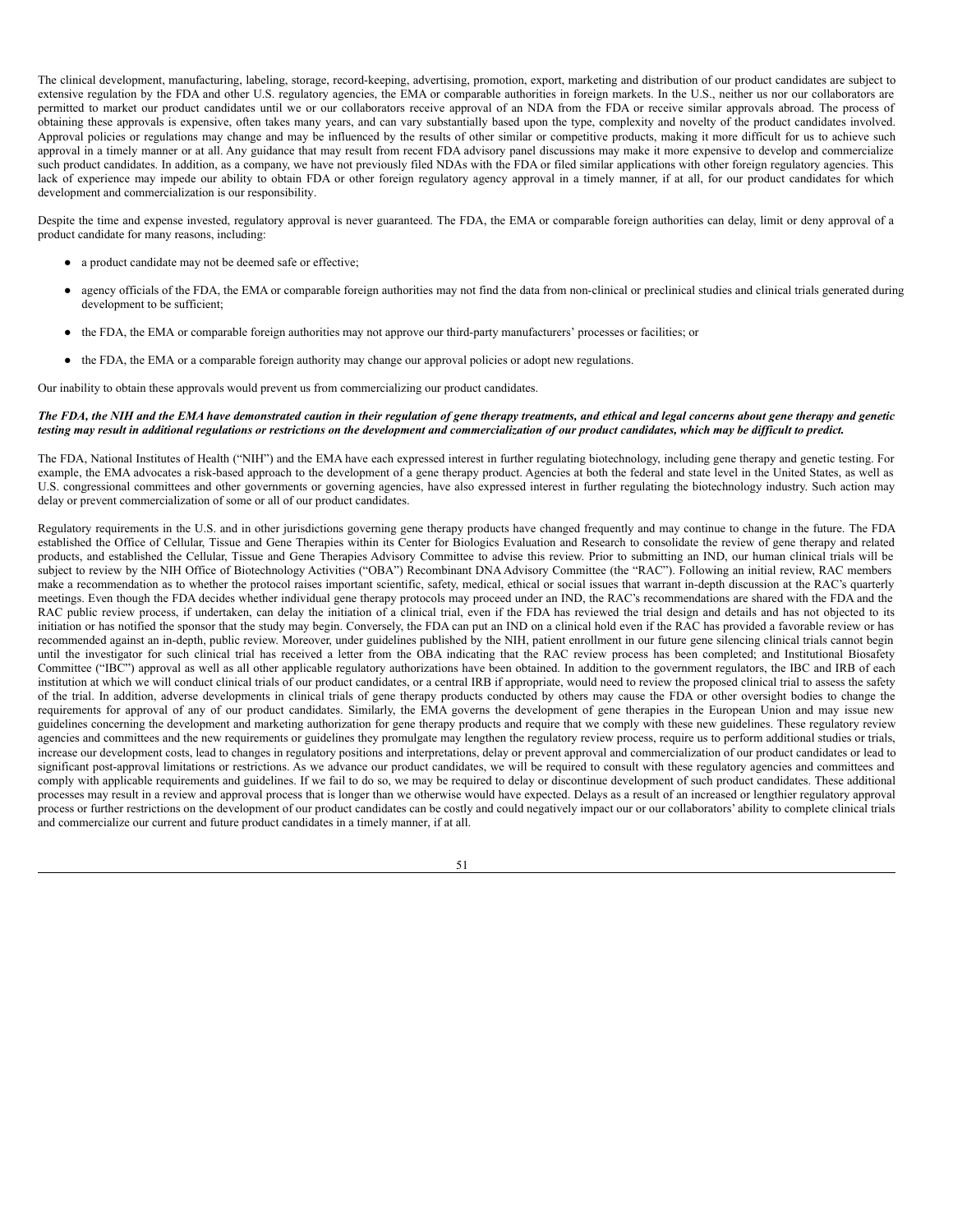#### Even if our product candidates receive regulatory approval in the U.S., it may never receive approval or commercialize our products outside of the U.S.

In order to market any products outside of the U.S., we must establish and comply with numerous and varying regulatory requirements of other countries regarding safety and efficacy. Approval procedures vary among countries and can involve additional product testing and additional administrative review periods. The time required to obtain approval in other countries might differ from that required to obtain FDA approval. The regulatory approval process in other countries may include all of the risks detailed above regarding FDA approval in the U.S. as well as other risks. Regulatory approval in one country does not ensure regulatory approval in another, but a failure or delay in obtaining regulatory approval in one country may have a negative effect on the regulatory process in others. Failure to obtain regulatory approval in other countries or any delay seeking or obtaining such approval would impair our ability to develop foreign markets for our product candidates.

#### Even if any of our product candidates receive regulatory approval, our product candidates may still face future development and regulatory difficulties.

If any of our product candidates receive regulatory approval, the FDA, the EMA or comparable foreign authorities may still impose significant restrictions on the indicated uses or marketing of the product candidates or impose ongoing requirements for potentially costly post-approval studies and trials. In addition, regulatory agencies subject a product, our manufacturer and the manufacturer's facilities to continual review and periodic inspections. If a regulatory agency discovers previously unknown problems with a product, including adverse events of unanticipated severity or frequency, or problems with the facility where the product is manufactured, a regulatory agency may impose restrictions on that product, our collaborators or us, including requiring withdrawal of the product from the market. Our product candidates will also be subject to ongoing FDA, EMA or comparable foreign authorities' requirements for the labeling, packaging, storage, advertising, promotion, record-keeping and submission of safety and other post-market information on the drug. If our product candidates fail to comply with applicable regulatory requirements, a regulatory agency may:

- issue warning letters or other notices of possible violations;
- impose civil or criminal penalties or fines or seek disgorgement of revenue or profits;
- suspend any ongoing clinical trials;
- refuse to approve pending applications or supplements to approved applications filed by us or our collaborators;
- withdraw any regulatory approvals;
- impose restrictions on operations, including costly new manufacturing requirements, or shut down our manufacturing operations; or
- seize or detain products or require a product recall.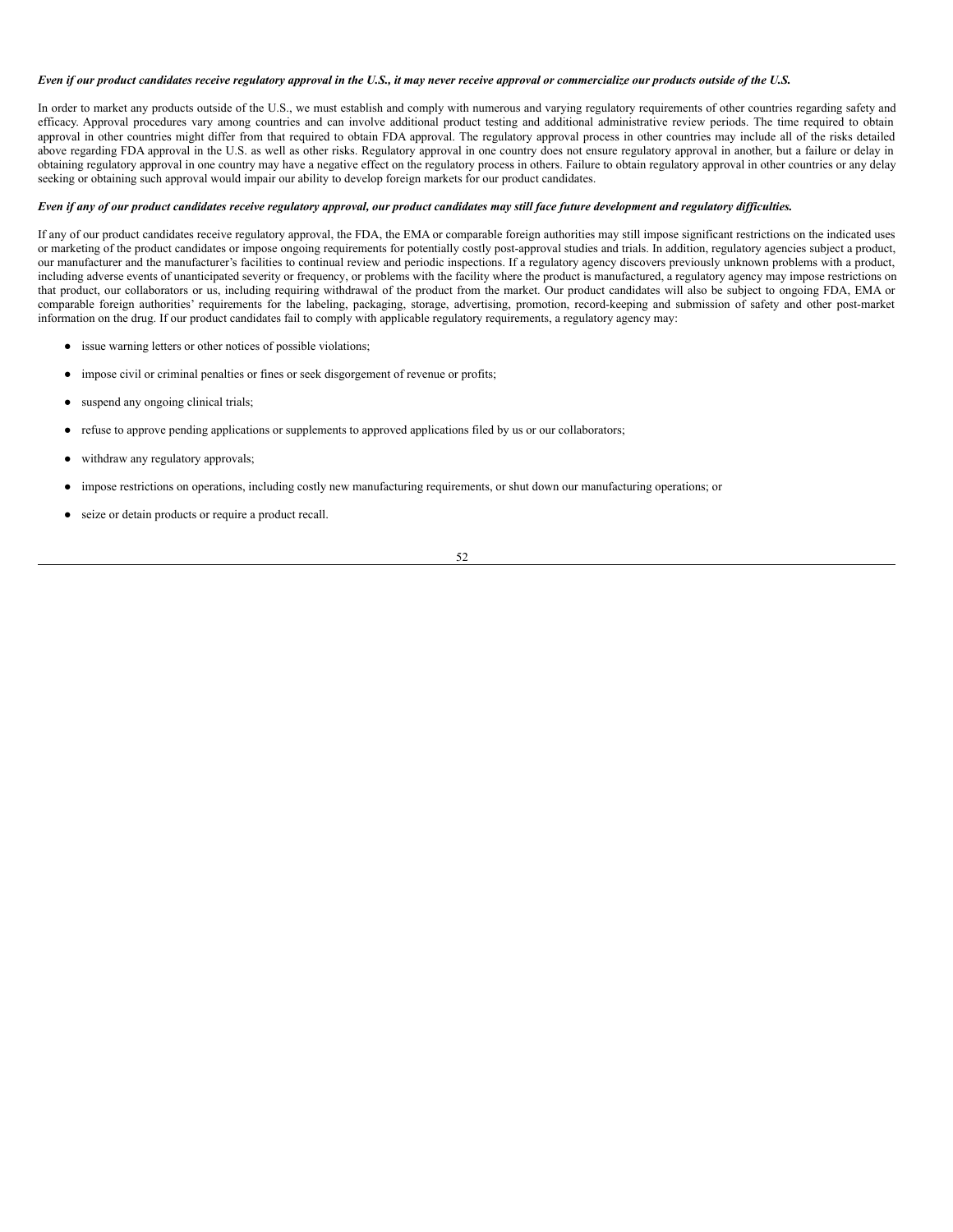#### The FDA, the EMA and comparable foreign authorities actively enforce the laws and regulations prohibiting the promotion of off-label uses.

The FDA, the EMA and comparable foreign authorities strictly regulate the promotional claims that may be made about prescription products, such as our product candidates, if approved. In particular, a product may not be promoted for uses that are not approved by the FDA, the EMA or comparable foreign authorities as reflected in the product's approved labeling. If we receive marketing approval for our product candidates for our proposed indications, physicians may nevertheless use our products for their patients in a manner that is inconsistent with the approved label, if the physicians personally believe in their professional medical judgment that our products could be used in such manner. However, if we are found to have promoted our product candidates, if approved, for any off-label uses, the federal government could levy civil, criminal or administrative penalties, and seek fines against us. Such enforcement has become more common in the industry. The FDA, the EMA or comparable foreign authorities could also request that we enter into a consent decree or a corporate integrity agreement, or seek a permanent injunction against us under which specified promotional conduct is monitored, changed or curtailed. If we cannot successfully manage the promotion of our product candidates, if approved, we could become subject to significant liability, which would materially adversely affect our business, financial condition and results of operations.

#### We and our potential contract manufacturers are subject to significant regulation with respect to manufacturing our product candidates. The manufacturing facilities on *which we will rely may not continue to meet regulatory requirements.*

All entities involved in the preparation of therapeutics for clinical trials or commercial sale, including our potential contract manufacturers for our product candidates, are subject to extensive regulation. Components of a finished therapeutic product approved for commercial sale or used in late-stage clinical trials must be manufactured in accordance with cGMP. These regulations govern manufacturing processes and procedures and the implementation and operation of quality systems to control and assure the quality of investigational products and products approved for sale. Poor control of production processes can lead to the introduction of contaminants or to inadvertent changes in the properties or stability of our product candidates that may not be detectable in final product testing. We or our potential contract manufacturers must supply all necessary documentation in support of an NDA or marketing authorization application ("MAA") on a timely basis and must adhere to GLP and cGMP regulations enforced by the FDA, the EMA or comparable foreign authorities through their facilities inspection program. Some of our potential contract manufacturers may not have produced a commercially approved pharmaceutical product and therefore may not have obtained the requisite regulatory authority approvals to do so. The facilities and quality systems of some or all of our potential third-party contractors must pass a pre-approval inspection for compliance with the applicable regulations as a condition of regulatory approval of our product candidates or any of our other potential product candidates. In addition, the regulatory authorities may, at any time, audit or inspect a manufacturing facility involved with the preparation of our product candidates or the associated quality systems for compliance with the regulations applicable to the activities being conducted. Although we plan to oversee the contract manufacturers, we cannot control the manufacturing process of, and will be completely dependent on, our contract manufacturing partners for compliance with applicable regulatory requirements. If these facilities do not pass a pre-approval plant inspection, regulatory approval of the product candidates may not be granted or may be substantially delayed until any violations are corrected to the satisfaction of the regulatory authority, if ever.

The regulatory authorities also may, at any time following approval of a product for sale, audit the manufacturing facilities of our potential third-party contractors. If any such inspection or audit identifies a failure to comply with applicable regulations or if a violation of our product specifications or applicable regulations occurs independent of such an inspection or audit, we or the relevant regulatory authority may require remedial measures that may be costly or time consuming for us or a third party to implement, and that may include the temporary or permanent suspension of a clinical trial or commercial sales or the temporary or permanent closure of a facility. Any such remedial measures imposed upon us or third parties with whom we may contract could materially harm our business, financial condition and results of operations.

If we or any of our potential third-party manufacturers fail to maintain regulatory compliance, the FDA, the EMA or comparable foreign authorities can impose regulatory sanctions including, among other things, refusal to approve a pending application for a product candidate, withdrawal of an approval, or suspension of production. As a result, our business, financial condition and results of operations may be materially and adversely affected.

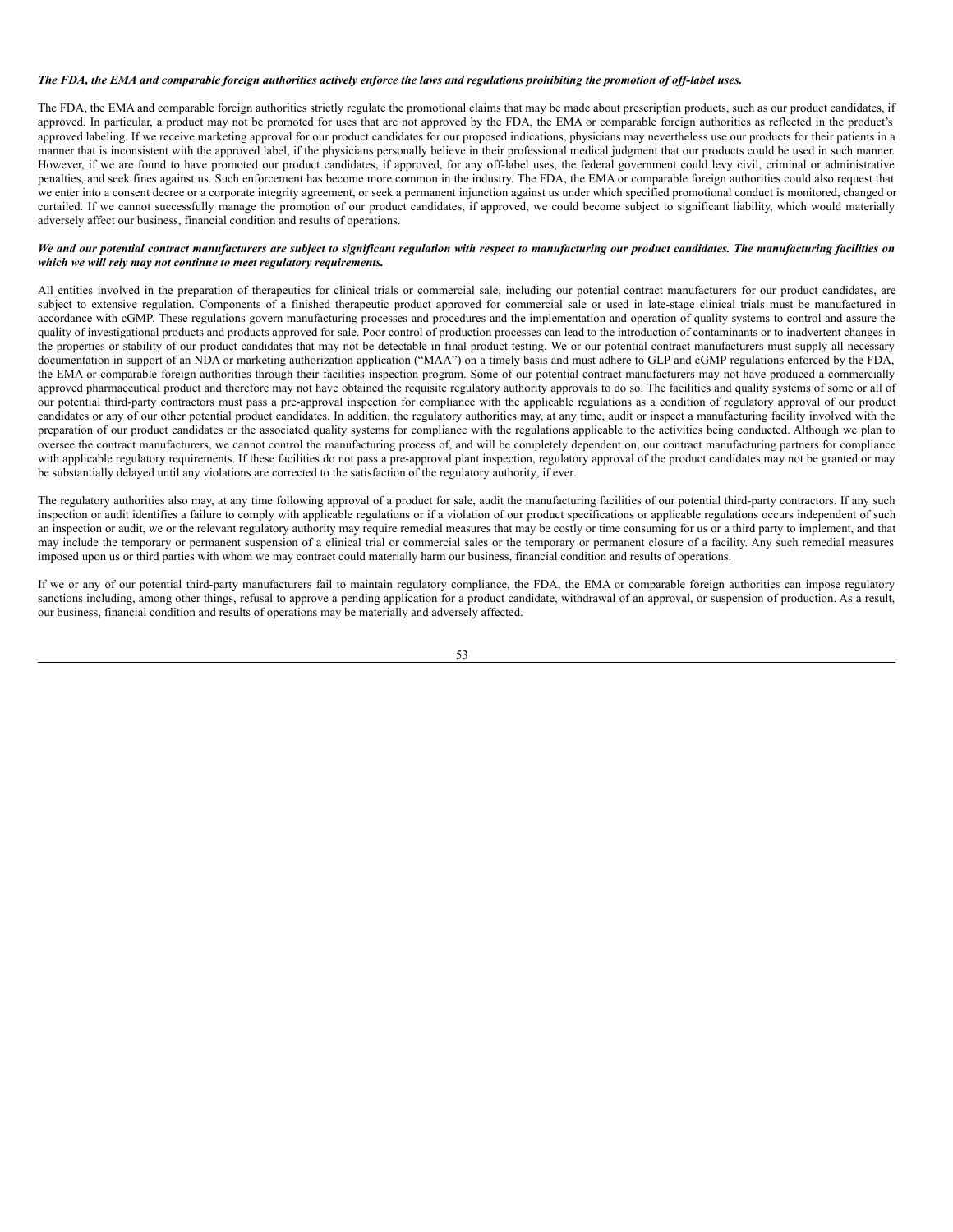Additionally, if supply from one manufacturer is interrupted, an alternative manufacturer would need to be qualified through an NDA supplement or MAA variation, or equivalent foreign regulatory filing, which could result in further delay. The regulatory agencies may also require additional studies or trials if a new manufacturer is relied upon for commercial production. Switching manufacturers may involve substantial costs and is likely to result in a delay in our desired clinical and commercial timelines.

These factors could cause us to incur higher costs and could cause the delay or termination of clinical trials, regulatory submissions, required approvals, or commercialization of our product candidates. Furthermore, if our suppliers fail to meet contractual requirements and we are unable to secure one or more replacement suppliers capable of production at a substantially equivalent cost, our clinical trials may be delayed or we could lose potential revenue.

#### \*\*\* Current and future legislation may increase the difficulty and cost of commercializing our product candidates and may affect the prices we may obtain if our product *candidates are approved for commercialization.*

In the U.S. and some foreign jurisdictions, there have been a number of adopted and proposed legislative and regulatory changes regarding the healthcare system that could prevent or delay regulatory approval of our product candidates, restrict or regulate post-marketing activities and affect our ability to profitably sell any of our product candidates for which we obtain regulatory approval.

In the U.S., the Medicare Prescription Drug, Improvement, and Modernization Act of 2003 ("MMA") changed the way Medicare covers and pays for pharmaceutical products. Cost reduction initiatives and other provisions of this legislation could limit the coverage and reimbursement rate that we receive for any of our approved product candidates. While the MMA only applies to drug benefits for Medicare beneficiaries, private payors often follow Medicare coverage policy and payment limitations in setting their own reimbursement rates. Therefore, any reduction in reimbursement that results from the MMA may result in a similar reduction in payments from private payors.

In March 2010, the Patient Protection and Affordable Care Act, as amended by the Health Care and Education Reconciliation Act of 2010 (collectively the "ACA"), was enacted. The ACA was intended to broaden access to health insurance, reduce or constrain the growth of healthcare spending, enhance remedies against healthcare fraud and abuse, add new transparency requirements for healthcare and health insurance industries, impose new taxes and fees on the health industry and impose additional health policy reforms. The ACA increased manufacturers' rebate liability under the Medicaid Drug Rebate Program by increasing the minimum rebate amount for both branded and generic drugs and revised the definition of "average manufacturer price" ("AMP"), which may also increase the amount of Medicaid drug rebates manufacturers are required to pay to states. The legislation also expanded Medicaid drug rebates and created an alternative rebate formula for certain new formulations of certain existing products that is intended to increase the rebates due on those drugs. The Centers for Medicare & Medicaid Services, which administers the Medicaid Drug Rebate Program, also has proposed to expand Medicaid rebates to the utilization that occurs in the territories of the U.S., such as Puerto Rico and the Virgin Islands. Further, beginning in 2011, the ACA imposed a significant annual fee on companies that manufacture or import branded prescription drug products. Legislative and regulatory proposals have been introduced at both the state and federal level to expand post-approval requirements and restrict sales and promotional activities for pharmaceutical products.

There have been recent public announcements by members of the U.S. Congress, President Trump and his administration regarding their plans to repeal and replace the ACA and Medicare. For example, on December 22, 2017, President Trump signed into law the Tax Cuts and Jobs Act of 2017, which, among other things, eliminated the individual mandate requiring most Americans (other than those who qualify for a hardship exemption) to carry a minimum level of health coverage, effective January 1, 2019. We are not sure whether additional legislative changes will be enacted, or whether the FDA regulations, guidance or interpretations will be changed, or what the impact of such changes on the marketing approvals of our product candidates, if any, may be. In addition, increased scrutiny by the U.S. Congress of the FDA's approval process may significantly delay or prevent marketing approval, as well as subject us to more stringent product labeling and post-marketing approval testing and other requirements.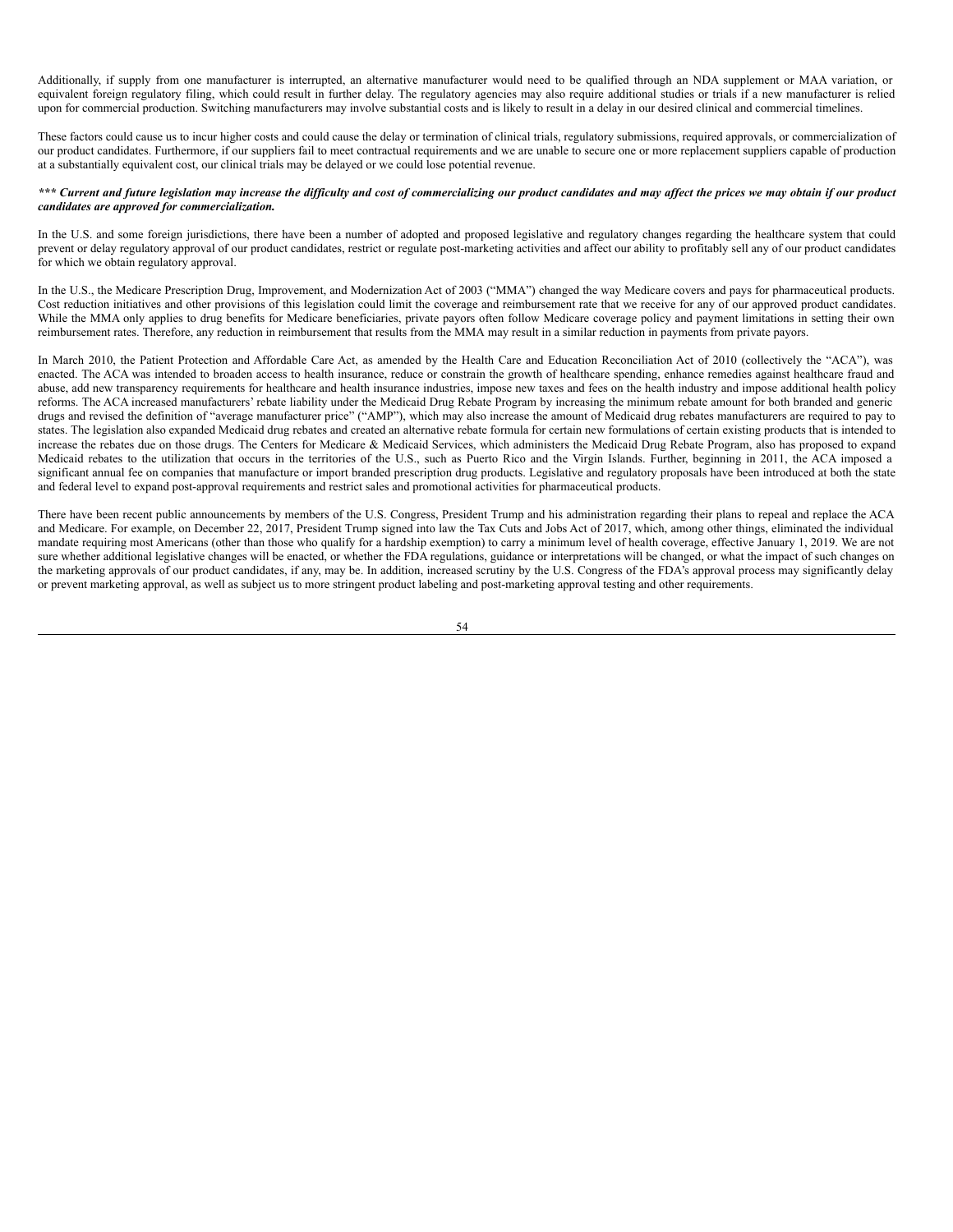Additionally, there has been heightened governmental scrutiny in the U.S. of pharmaceutical pricing practices in light of the rising cost of prescription drugs and biologics. Such scrutiny has resulted in several recent congressional inquiries and proposed and enacted federal and state legislation designed to, among other things, bring more transparency to product pricing, review the relationship between pricing and manufacturer patient programs, and reform government program reimbursement methodologies for products. At the federal level, the Trump administration's budget proposal for fiscal year 2019 contains further drug price control measures that could be enacted during the 2019 budget process or in other future legislation, including, for example, measures to permit Medicare Part D plans to negotiate the price of certain drugs under Medicare Part B, to allow some states to negotiate drug prices under Medicaid, and to eliminate cost sharing for generic drugs for low-income patients. Further, the Trump administration released a "Blueprint," or plan, to lower drug prices and reduce out of pocket costs of drugs that contains additional proposals to increase drug manufacturer competition, increase the negotiating power of certain federal healthcare programs, incentivize manufacturers to lower the list price of their products, and reduce the out of pocket costs of drug products paid by consumers. The U.S. Department of Health and Human Services has already started the process of soliciting feedback on some of these measures and, at the same, is immediately implementing others under its existing authority. While some proposed measures will require authorization through additional legislation to become effective, Congress and the Trump administration have each indicated that it will continue to seek new legislative and/or administrative measures to control drug costs. At the state level, legislatures are increasingly passing legislation and implementing regulations designed to control pharmaceutical and biological product pricing, including price or patient reimbursement constraints, discounts, restrictions on certain product access and marketing cost disclosure and transparency measures, and, in some cases, designed to encourage importation from other countries and bulk purchasing.

We expect that these and other healthcare reform measures that may be adopted in the future may result in more rigorous coverage criteria and in additional downward pressure on the price that we receive for any approved drug. Any reduction in reimbursement from Medicare or other government programs may result in a similar reduction in payments from private payors. The implementation of cost containment measures or other healthcare reforms may prevent us from being able to generate revenue, attain profitability or commercialize our drugs.

In June 2016, the United Kingdom ("UK") held a referendum pursuant to which voters elected to leave theEuropean Union ("EU"), commonly referred to as Brexit. The UK formally left the EU on January 31, 2020 and began a transition period that is scheduled to end on December 31, 2020. During the transition period, the UK remains subject to EU law while they negotiate their future relationship with the EU, but is no longer part of the EU's political institutions and agencies. Although the long-term effects of Brexit will depend on any agreements the UK makes to retain access to the EU markets, Brexit has created additional uncertainties that may ultimately result in new regulatory costs and challenges for biotechnology companies. We cannot predict what consequences the withdrawal of the United Kingdom from the European Union, if it occurs, might have on the regulatory frameworks of the United Kingdom or the European Union, or on our future operations, if any, in these jurisdictions.

#### Changes in government funding for the FDA and other government agencies could hinder their ability to hire and retain key leadership and other personnel, properly administer drug innovation, or prevent our product candidates from being developed or commercialized, which could negatively impact our business, financial condition *and results of operations.*

The ability of the FDA to review and approve new products can be affected by a variety of factors, including budget and funding levels, ability to hire and retain key personnel, and statutory, regulatory and policy changes. Average review times at the agency have fluctuated in recent years as a result. In addition, government funding of other agencies that fund research and development activities is subject to the political process, which is inherently fluid and unpredictable.

In December 2016, the 21st Century Cures Act was signed into law. This new legislation is designed to advance medical innovation and empower the FDA with the authority to directly hire positions related to drug and device development and review. However, government proposals to reduce or eliminate budgetary deficits may include reduced allocations to the FDA and other related government agencies. These budgetary pressures may result in a reduced ability by the FDA to perform their respective roles; including the related impact to academic institutions and research laboratories whose funding is fully or partially dependent on both the level and timing of funding from government sources.

Disruptions at the FDA and other agencies may also slow the time necessary for our product candidates to be reviewed or approved by necessary government agencies, which could adversely affect our business, financial condition and results of operations.

We are subject to "fraud and abuse" and similar laws and regulations, and a failure to comply with such regulations or prevail in any litigation related to noncompliance *could harm our business, financial condition and results of operations.*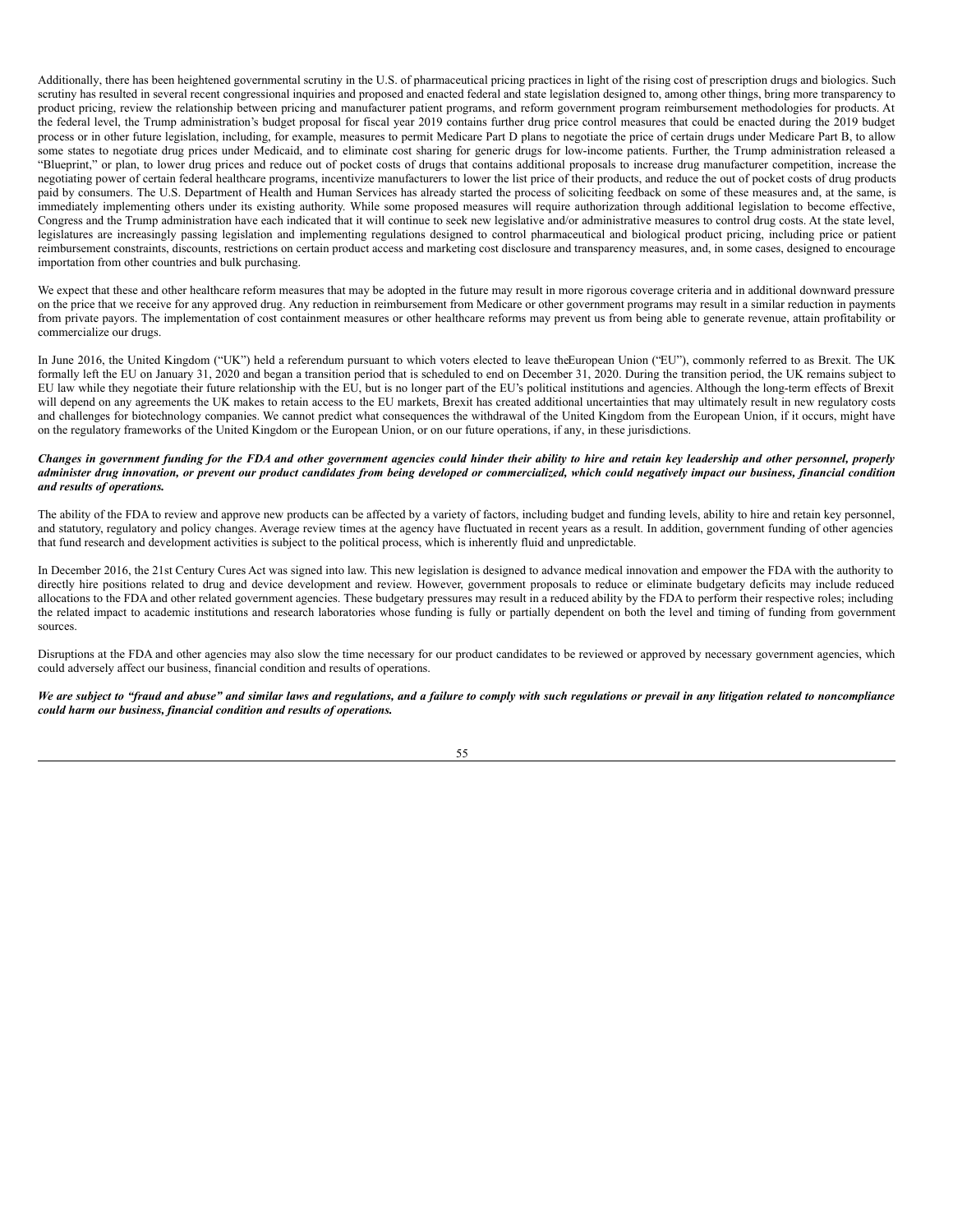In the U.S., we are subject to various federal and state healthcare "fraud and abuse" laws, including anti-kickback laws, false claims laws and other laws intended, among other things, to reduce fraud and abuse in federal and state healthcare programs. The federal Anti-Kickback Statute makes it illegal for any person, including a prescription drug manufacturer, or a party acting on its behalf, to knowingly and willfully solicit, receive, offer or pay any remuneration that is intended to induce the referral of business, including the purchase, order or prescription of a particular drug, or other good or service for which payment in whole or in part may be made under a federal healthcare program, such as Medicare or Medicaid. Although we seek to structure our business arrangements in compliance with all applicable requirements, these laws are broadly written, and it is often difficult to determine precisely how the law will be applied in specific circumstances. Accordingly, it is possible that our practices may be challenged under the federal Anti-Kickback Statute.

The federal False Claims Act prohibits anyone from, among other things, knowingly presenting or causing to be presented for payment to the government, including the federal healthcare programs, claims for reimbursed drugs or services that are false or fraudulent, claims for items or services that were not provided as claimed, or claims for medically unnecessary items or services. Under the Health Insurance Portability and Accountability Act of 1996, we are prohibited from knowingly and willfully executing a scheme to defraud any healthcare benefit program, including private payors, or knowingly and willfully falsifying, concealing or covering up a material fact or making any materially false, fictitious or fraudulent statement in connection with the delivery of or payment for healthcare benefits, items or services to obtain money or property of any healthcare benefit program. Violations of fraud and abuse laws may be punishable by criminal or civil sanctions, including penalties, fines or exclusion or suspension from federal and state healthcare programs such as Medicare and Medicaid and debarment from contracting with the U.S. government. In addition, private individuals have the ability to bring actions on behalf of the government under the federal False Claims Act as well as under the false claims laws of several states.

Many states have adopted laws similar to the federal Anti-Kickback Statute, some of which apply to the referral of patients for healthcare services reimbursed by any source, not just governmental payors. In addition, some states have passed laws that require pharmaceutical companies to comply with the April 2003 Office of Inspector General Compliance Program Guidance for Pharmaceutical Manufacturers or the Pharmaceutical Research and Manufacturers of America's Code on Interactions with Healthcare Professionals. Several states also impose other marketing restrictions or require pharmaceutical companies to make marketing or price disclosures to the state. There are ambiguities as to what is required to comply with these state requirements and if we fail to comply with an applicable state law requirement, we could be subject to penalties.

Neither the government nor the courts have provided definitive guidance on the application of fraud and abuse laws to our business. Law enforcement authorities are increasingly focused on enforcing these laws, and it is possible that some of our practices may be challenged under these laws. Efforts to ensure that our business arrangements with third parties will comply with applicable healthcare laws and regulations will involve substantial costs. If we are found in violation of one of these laws, we could be subject to significant civil, criminal and administrative penalties, damages, fines, exclusion from governmental funded federal or state healthcare programs and the curtailment or restructuring of our operations. If this occurs, our business, financial condition and results of operations may be materially adversely affected.

#### If we face allegations of noncompliance with the law and encounter sanctions, our reputation, revenues and liquidity may suffer, and any of our product candidates that *are ultimately approved for commercialization could be subject to restrictions or withdrawal from the market.*

Any government investigation of alleged violations of law could require us to expend significant time and resources in response, and could generate negative publicity. Any failure to comply with ongoing regulatory requirements may significantly and adversely affect our ability to generate revenues from any of our product candidates that are ultimately approved for commercialization. If regulatory sanctions are applied or if regulatory approval is withdrawn, our business, financial condition and results of operations will be adversely affected. Additionally, if we are unable to generate revenues from product sales, our potential for achieving profitability will be diminished and our need to raise capital to fund our operations will increase.

## **Risks Related to Our Common Stock**

*\*\*\*The market price of our common stock is expected to be volatile*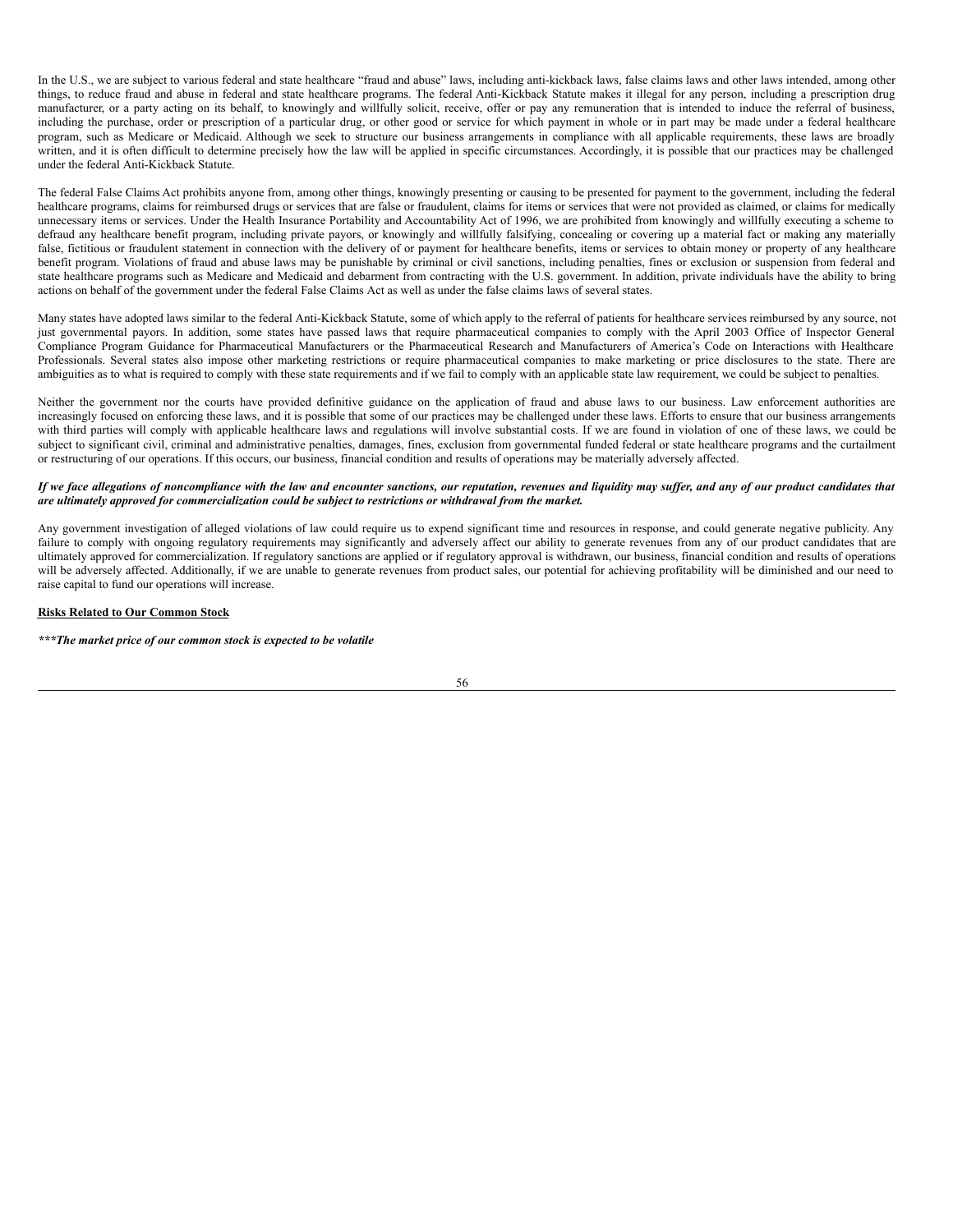The trading price of our stock is likely to be volatile. Our stock price could be subject to wide fluctuations in response to a variety of factors, including the following:

- our ability to conduct and achieve continued positive outcomes from our preclinical activities on the PATrOL™ platform and disease specific programs;
- public health crises, pandemics and epidemics, such as a novel strain of coronavirus (COVID-19) and their effects on our preclinical activities;
- results from, and any delays in, anticipated in-vitro or in-vivo preclinical studies;
- contracting with third parties such as academic institutions, and various CROs who will perform such studies, or the potential lack of performance of such organizations;
- acceptance of INDs by the FDA or similar regulatory filing by comparable foreign regulatory authorities for the conduct of clinical trials of our product candidates and our proposed design of future clinical trials;
- clinical testing is expensive and can take many years to complete, and its outcome is inherently uncertain, so failure can occur at any time during the clinical trial process;
- delays in publications of research findings;
- significant lawsuits, including patent or stockholder litigation;
- inability to obtain additional funding or funding on favorable terms;
- failure to successfully develop and commercialize our product candidates;
- changes in laws or regulations applicable to our product candidates;
- inability to obtain adequate product supply for our product candidates, or the inability to do so at acceptable prices or in an acceptable timeframe;
- unanticipated serious safety concerns related to our PATrOL™ platform or any of our product candidates;
- adverse regulatory decisions;
- introduction of new products or technologies by our competitors;
- adverse events or results for our competitors or our product candidate target areas that could generally adversely affect us our or our industry;
- failure to meet or exceed drug development or financial projections we provide to the public;
- failure to meet or exceed the estimates, expectations and projections of the investment community and our stockholders;
- the perception of the pharmaceutical industry by the public, legislatures, regulators and the investment community;
- announcements of significant acquisitions, strategic partnerships, joint ventures or capital commitments by us or our competitors;

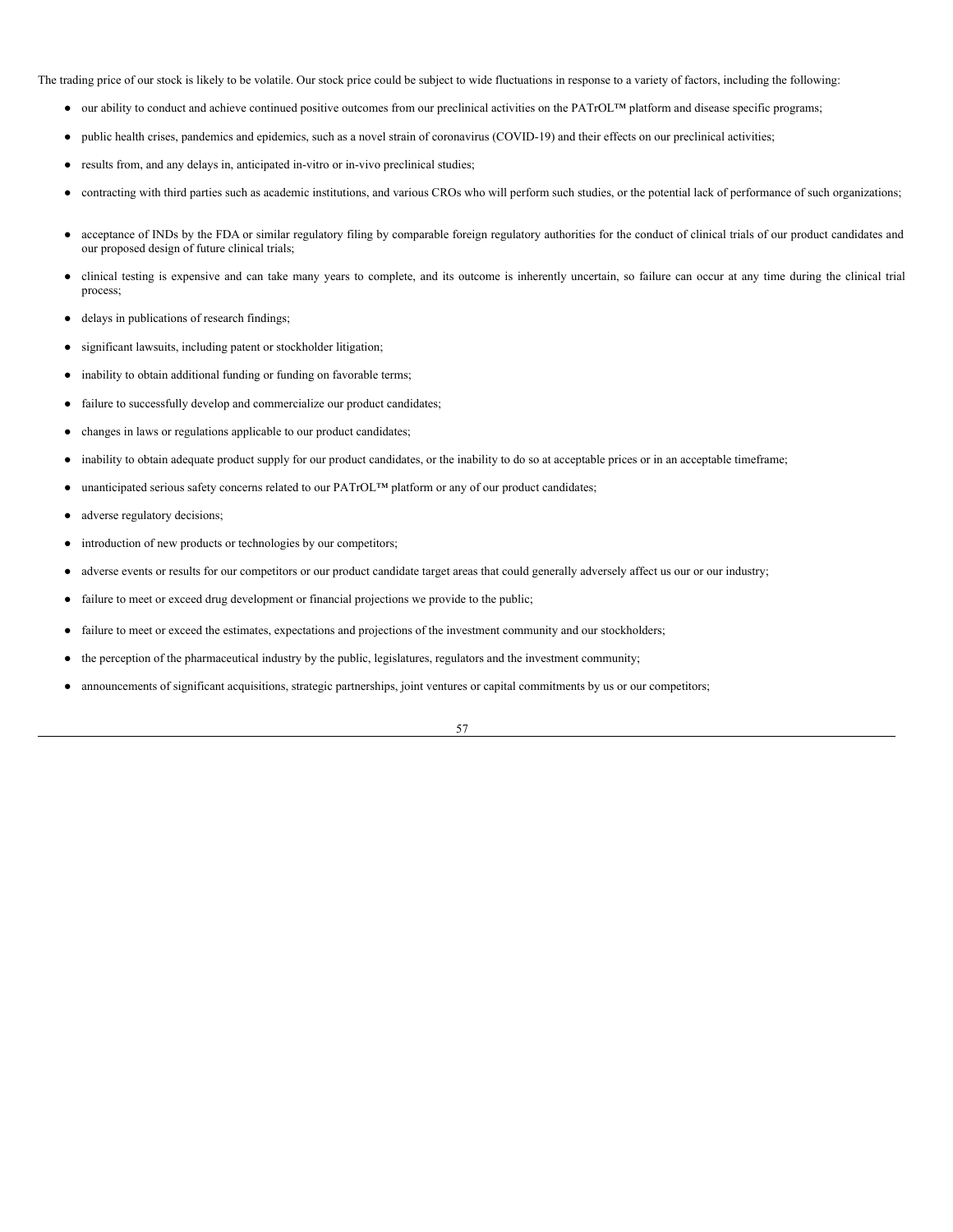- disputes or other developments relating to proprietary rights, including patents, litigation matters and our ability to obtain patent protection for our licensed and owned technologies;
- additions or departures of key scientific or management personnel;
- changes in the market valuations of similar companies;
- general economic and market conditions and overall fluctuations in the U.S. equity market;
- sales of our common stock by us or our stockholders in the future;
- trading volume of our common stock;
- period-to-period fluctuations in our financial results;
- any identified material weakness in our internal control over financial reporting;
- changes in the structure of health care payments;
- changes in the Nasdaq listing of our stock; and
- recommendations of equity analysts covering our stock.

In addition, the stock market, and equity values of small pharmaceutical companies in particular, have experienced extreme price and volume fluctuations that have often been unrelated or disproportionate to the operating performance of these companies. Broad market and industry factors may negatively affect the market price of our common stock, regardless of our actual operating performance. Further, a decline in the financial markets and related factors beyond our control may cause our stock price to decline rapidly and unexpectedly.

In the past, following periods of volatility in the market price of a company's securities, stockholders have often instituted class action securities litigation against those companies. Such litigation, if instituted, could result in substantial costs and diversion of management attention and resources, which could significantly harm our profitability and reputation.

As previously disclosed in our Annual Report on Form 10-K for the fiscal year ended September 30, 2019 (the "Annual Report"), in connection with the preparation of the Company's consolidated financial statements for the fiscal year ended September 30, 2019, but prior to the issuance of such financial statements, the Company determined the accounting treatment and valuations pertaining to the PATrOL™ technology license acquired during the first quarter of fiscal 2019 should be modified. The Annual Report disclosed that the change in accounting treatment and valuations resulted in an increase in total operating expenses of approximately \$0.9 million on the Company's consolidated statements of operations for the fiscal year ended September 30, 2019 and a decrease in intangible assets of approximately \$1.5 million on the Company's consolidated balance sheet as of and for the fiscal year ended September 30, 2019, as well as a decrease in total operating expenses of approximately \$0.3 million on the Company's consolidated statements of operations in connection with the adjustment of the valuation of certain share-based awards for the fiscal year ended September 30, 2019. If we are required to restate any of our financial statements in the future due to our inability to adequately remedy the issues that gave rise to these modifications or for any other reason, we may be subject to regulatory penalties and investors could lose confidence in the accuracy and completeness of our financial statements, which could cause our share price to decline.

## Our management owns a significant percentage of our stock and is able to exert significant control over matters subject to stockholder approval.

Dr. Stephan, our President, Chief Executive Officer and a director of us, holds a significant number of shares of our outstanding common stock and an option to purchase additional shares of common stock. Accordingly, Dr. Stephan has the ability to influence us through his ownership position.

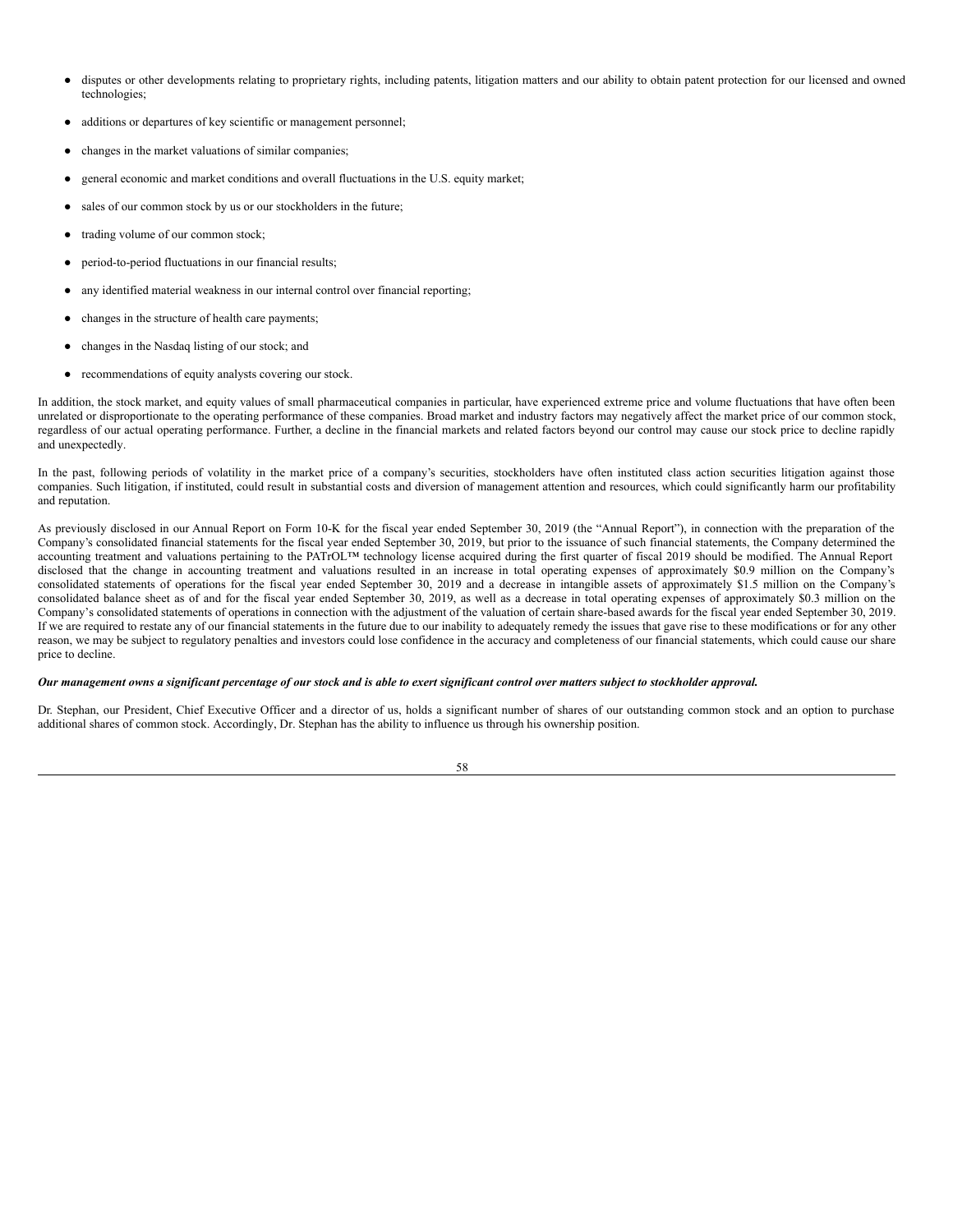This significant concentration of stock ownership may adversely affect the trading price for our common stock because investors often perceive disadvantages in owning stock in companies with controlling stockholders. As a result, Dr. Stephan could significantly influence all matters requiring approval by our stockholders, including the election of directors and the approval of mergers or other business combination transactions. Dr. Stephan may be able to determine all matters requiring stockholder approval. The interests of these stockholders may not always coincide with our interests or the interests of other stockholders. This may also prevent or discourage unsolicited acquisition proposals or offers for our common stock that you may feel are in your best interests as one of our stockholders, and he may act in a manner that advances his best interests and not necessarily those of other stockholders, including seeking a premium value for his common stock, and might affect the prevailing market price for our common stock.

\*\*\* We have identified a material weakness in our disclosure controls and internal control over financial reporting. If we experience additional material weaknesses or other deficiencies in the future or otherwise fail to maintain an effective system of internal control over financial reporting, we may not be able to accurately and timely report our financial results, in which case our business may be harmed, investors may lose confidence in the accuracy and completeness of our financial reports, and the *price of our common stock may decline.*

Our management is required to report on the effectiveness of our internal control over financial reporting. The rules governing the standards that must be met for our management to assess our internal control over financial reporting are complex and require significant documentation, testing and possible remediation. We expect that compliance with these rules and regulations will continue to substantially increase our legal and financial compliance costs and will make some activities more time-consuming and costly, and our management and other personnel will devote a substantial amount of time to these compliance requirements.

In connection with the implementation of the necessary procedures and practices related to internal control over financial reporting, we may identify material weaknesses that we may not be able to remediate in time to meet the deadline imposed by the Sarbanes-Oxley Act for compliance with the requirements of Section 404. In addition, we may encounter problems or delays in completing the implementation of any improvements and receiving a favorable attestation in connection with the attestation provided by our independent registered public accounting firm, if and when required. Failure to achieve and maintain an effective internal control environment could have a material adverse effect on our business, financial condition and results of operations and could limit our ability to report our financial results accurately and in a timely manner.

In connection with an evaluation of the effectiveness of our disclosure controls and procedures and any changes in our internal control over financial reporting, our Chief Executive Officer and Chief Financial Officer concluded that our disclosure controls and procedures were not effective as of June 30, 2020 due to a material weakness in our internal control over financial reporting regarding complex accounting transactions. As a result, certain remediation actions have been recommended and we are in the process of implementing them, but our remediation efforts are not complete and are ongoing. Further remediation efforts may place a significant burden on management and add increased pressure to our financial resources and processes. As a result, we may not be successful in making the improvements necessary to identify or remediate additional control deficiencies identified by management, including material weaknesses, or be able to do so in a timely manner, in the future.

If we are unable to successfully remediate future material weaknesses or other deficiencies in our disclosure controls or internal control over financial reporting, the accuracy and timing of our financial reporting may be adversely affected; our liquidity, our access to capital markets and our ability to complete acquisitions may be adversely affected; we may be unable to maintain or regain compliance with applicable securities laws, The Nasdaq Stock Market LLC ("Nasdaq") listing requirements, and the covenants under certain agreements regarding the timely filing of periodic reports; we may be subject to regulatory investigations and penalties; investors may lose confidence in our financial reporting; and our stock price may decline.

\*\*\* We restated our previously issued unaudited financial statements for the three months ended December 31, 2019 and the three and six months ended March 31, 2019. As a result, and if we identify errors in our financial reporting in the future that require us to restate other previously issued financial statements, such restatements may subject us to unanticipated costs or regulatory penalties and could cause investors to lose confidence in the accuracy and completeness of our financial statements, which *could cause the price of our common stock to decline.*

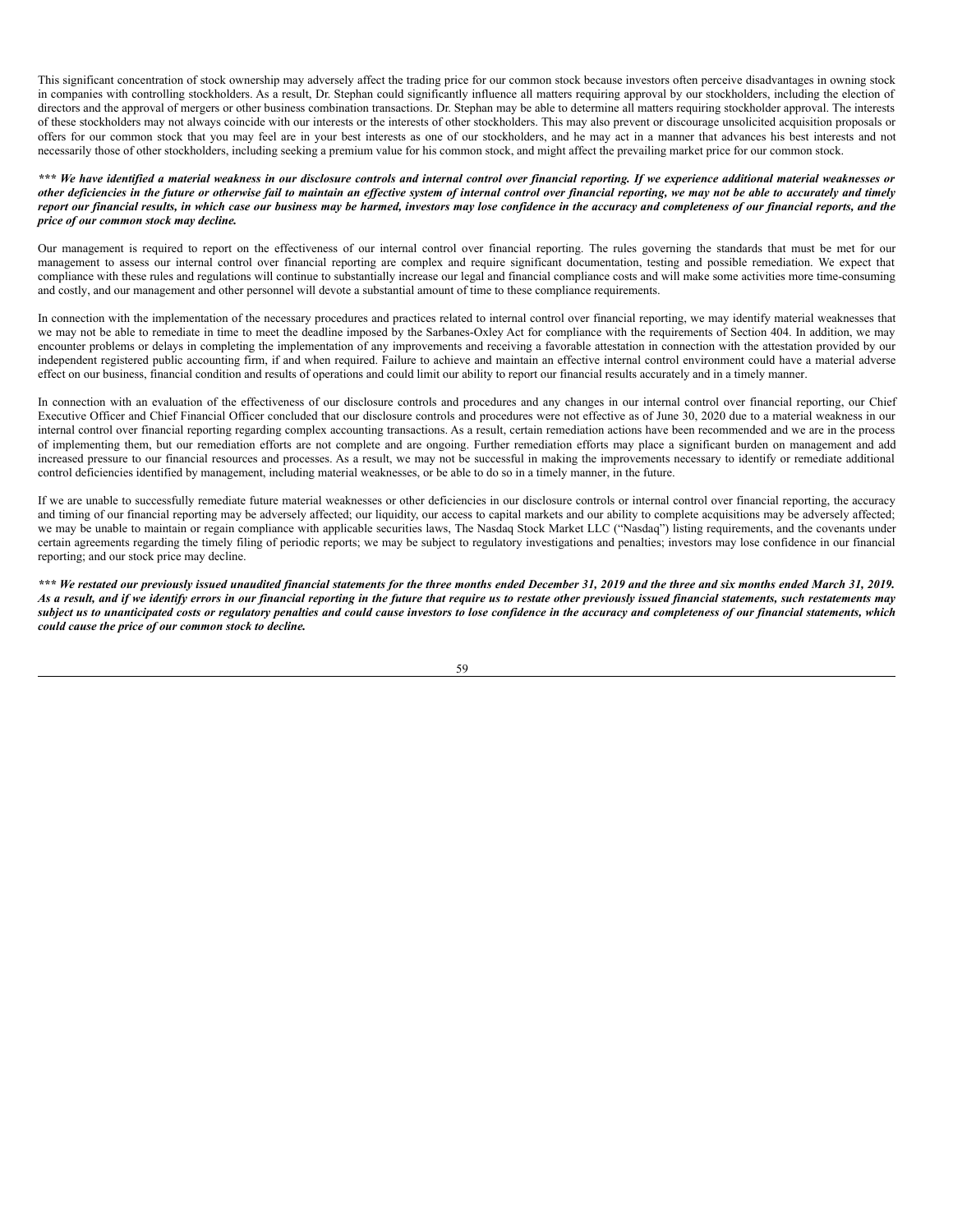As discussed further in our Quarterly Reports on Form 10-Q for the quarters ended December 31, 2019 and March 31, 2020, we restated our unaudited condensed consolidated financial statements and related disclosures for the three months ended December 31, 2018 and the three and six months ended March 31, 2019, following the identification of misstatements therein in connection with the preparation of our financial statements for the quarterly period ended December 31, 2019. The misstatements were quantitatively material to the period presented in such prior financial statements, and we determined that it would be appropriate to correct the misstatements in such previously issued interim financial statements by restating such financial statements. We may be subject to unanticipated costs and regulatory penalties and investors could lose confidence in the accuracy and completeness of our financial statements, which could cause our share price to decline, due to such restatement and if we are required to restate any of our other financial statements in the future.

#### \*\*\* As a result of our failure to timely file our Quarterly Report on Form 10-Q for the quarter ended December 31, 2019, we are currently ineligible to file new short form registration statements on Form S-3, which may impair our ability to raise capital on terms favorable to us, in a timely manner or at all.

Form S-3 permits eligible issuers to conduct registered offerings using a short form registration statement that allows the issuer to incorporate by reference its past and future filings and reports made under the Securities Exchange Act of 1934, as amended (the "Exchange Act"). In addition, Form S-3 enables eligible issuers to conduct primary offerings "off the shelf" under Rule 415 of the Securities Act of 1933, as amended (the "Securities Act"). The shelf registration process, combined with the ability to forward incorporate information, allows issuers to avoid delays and interruptions in the offering process and to access the capital markets in a more expeditions and efficient manner than raising capital in a standard registered offering pursuant to a registration statement on Form S-1. The ability to newly register securities for resale may also be limited as a result of the loss of Form S-3 eligibility with respect to such registrations.

As previously disclosed in our Annual Report on Form 10-K for the fiscal year ended September 30, 2019 (the "Annual Report"), in connection with the preparation of the Company's consolidated financial statements for the fiscal year ended September 30, 2019, but prior to the issuance of such financial statements, the Company determined the accounting treatment and valuations pertaining to the PATrOL™ technology license acquired during the first quarter of fiscal 2019 should be modified. The Annual Report disclosed that the change in accounting treatment and valuations resulted in an increase in total operating expenses of approximately \$0.9 million on the Company's consolidated statements of operations for the fiscal year ended September 30, 2019 and a decrease in intangible assets of approximately \$1.5 million on the Company's consolidated balance sheet as of and for the fiscal year ended September 30, 2019, as well as a decrease in total operating expenses of approximately \$0.3 million on the Company's consolidated statements of operations in connection with the adjustment of the valuation of certain share-based awards for the fiscal year ended September 30, 2019. In addition, on February 12, 2020, we dismissed our former independent registered public accounting firm. Accordingly, we were unable to complete the compilation, analysis and review of information required to be included in our Quarterly Report on Form 10-Q for the quarter ended December 31, 2019 until after the deadline for such filing.

As a result of our failure to timely file our Quarterly Report on Form 10-Q for the quarter ended December 31, 2019, we are currently ineligible to file new short form registration statements on Form S-3, and, absent a waiver of the Form S-3 eligibility requirements, we will no longer be permitted to use our existing registration statements on Form S-3 upon the earlier to occur of the expiration of such registration statements on Form S-3, the filing of our Annual Report on Form 10-K for the fiscal year ending September 30, 2020 or the occurrence of a fundamental change which would require a post-effective amendment to any such registration statements pursuant to Item 512 of Regulation S-K and Section 10(a)(3) of the Securities Act. As a consequence, we might not be permitted to sell all of the amount of common stock we could otherwise sell prior to such time, subject to the limits of General Instruction I.B.6 of Form S-3, which could adversely affect our ability to run our operations and progress our clinical and product development programs. We will not be permitted to conduct an "at the market offering" absent an effective primary registration statement on Form S-3.

Our inability to file new registration statements on Form S-3 may significantly impair our ability to raise necessary capital to run our operations and progress our clinical and product development programs. If we seek to access the capital markets through a registered offering during the period of time that we are unable to file a new registration statement on Form S-3, we may be required to publicly disclose the proposed offering and the material terms thereof before the offering commences, we may experience delays in the offering process due to SEC review of a Form S-1 registration statement and we may incur increased offering and transaction costs and other considerations. Disclosing a public offering prior to the formal commencement of an offering may result in downward pressure on our stock price. If we are unable to raise capital through a registered offering, we would be required to conduct our equity financing transactions on a private placement basis, which may be subject to pricing, size and other limitations imposed under Nasdaq rules, or seek other sources of capital.

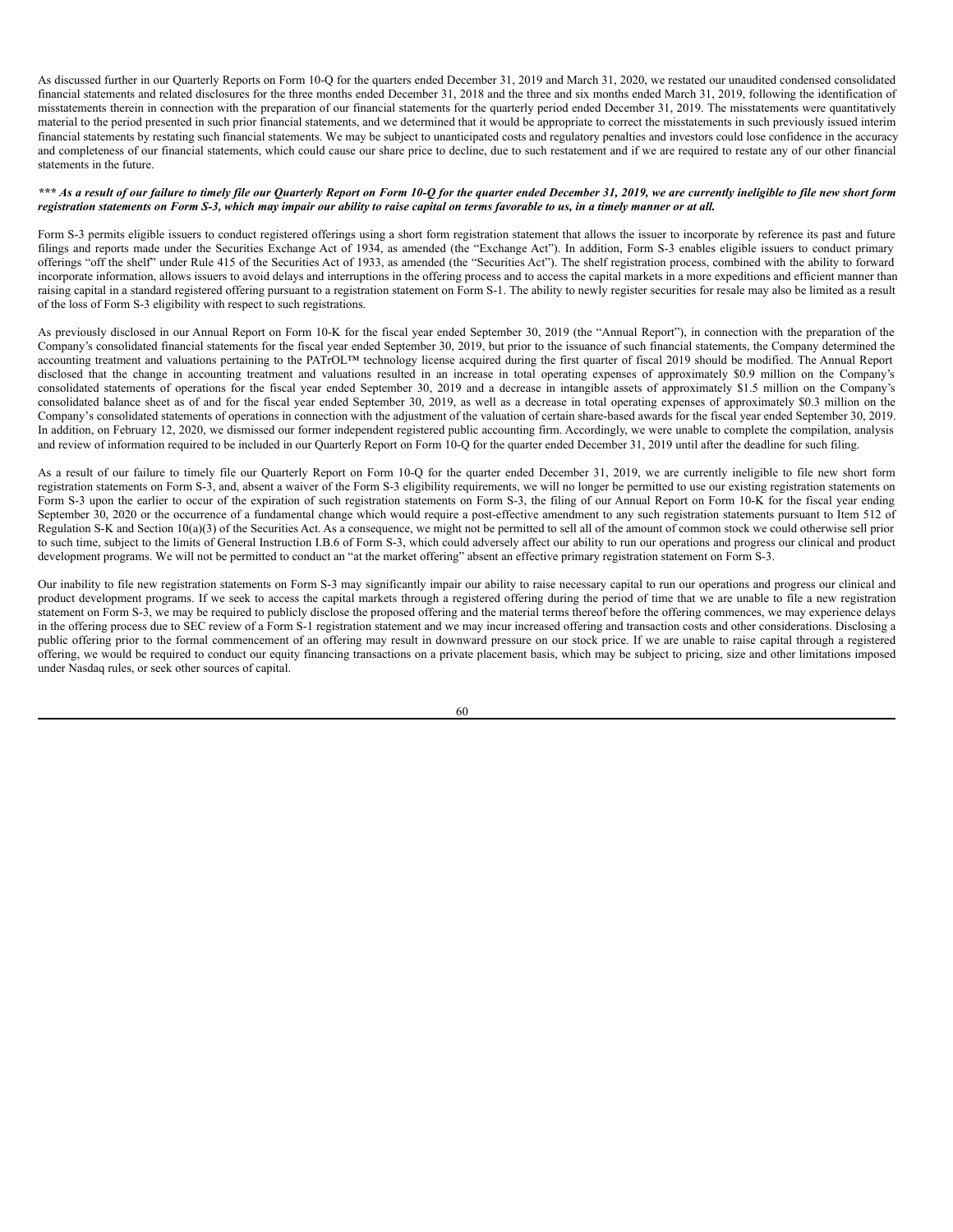Absent a waiver of the Form S-3 eligibility requirements and assuming we continue to timely file our required Exchange Act reports, the earliest we would regain the ability to file a new registration statement on Form S-3 is April 1, 2021.

#### We may take advantage of specified reduced disclosure requirements applicable to a "smaller reporting company" under Regulation S-K, and the information that we *provide to stockholders may be dif erent than they might receive from other public companies.*

We are a "smaller reporting company," as defined under Regulation S-K. As a smaller reporting company, we may take advantage of specified reduced disclosure and other requirements that are otherwise applicable generally to public companies. These provisions include, among other things, scaled disclosure requirements, including about our executive compensation arrangements.

We intend to continue to take advantage of certain of the scaled disclosure requirements of smaller reporting companies. We may continue to take advantage of these allowances until we are no longer a smaller reporting company. We will cease to be a smaller reporting company if we have (i) more than \$250 million in market value of our shares held by non-affiliates as of the last business day of our second fiscal quarter or (ii) more than \$100 million of annual revenues in our most recent fiscal year completed before the last business day of our second fiscal quarter and a market value of our shares held by non-affiliates more than \$700 million as of the last business day of our second fiscal quarter. We may choose to take advantage of some but not all of these scaled disclosure requirements. Therefore, the information that we provide stockholders may be different than one might get from other public companies. Further, if some investors find our shares of common stock less attractive as a result, there may be a less active trading market for our shares of common stock and the market price of such shares of common stock may be more volatile.

## If securities or industry analysts do not publish research, or publish inaccurate or unfavorable research, about our business, our stock price and trading volume could *decline.*

The trading market for our common stock depends, in part, on the research and reports that securities or industry analysts publish about us or our business. If one or more of the analysts who cover us downgrade our stock or publish inaccurate or unfavorable research about our business, our stock price would likely decline. In addition, if our operating results fail to meet the forecast of analysts, our stock price would likely decline. If one or more of these analysts cease coverage of us or fail to publish reports on us regularly, demand for our common stock could decrease, which might cause our stock price and trading volume to decline.

#### Sales of a substantial number of shares of our common stock in the public market by our stockholders, future issuances of our common stock or rights to purchase our *common stock, could cause our stock price to fall.*

Sales of a substantial number of shares of our common stock by our existing stockholders in the public market, or the perception that these sales might occur, could depress the market price of our common stock and could impair our ability to raise capital through the sale of additional equity securities. We are unable to predict the effect that such sales may have on the prevailing market price of our common stock.

## Our amended and restated certificate of incorporation provides that the Court of Chancery of the State of Delaware and the federal district courts of the United States are the exclusive forums for substantially all disputes between us and our stockholders other than actions arising under the Securities Act of 1933, as amended, or the Securities Exchange Act of 1934, as amended, which could limit our stockholders' ability to obtain a favorable judicial forum for disputes with us or our directors, officers, *or employees.*

Our amended and restated certificate of incorporation provides that the Court of Chancery of the State of Delaware is the exclusive forum for:

- any derivative action or proceeding brought on our behalf;
- any action asserting a breach of fiduciary duty;

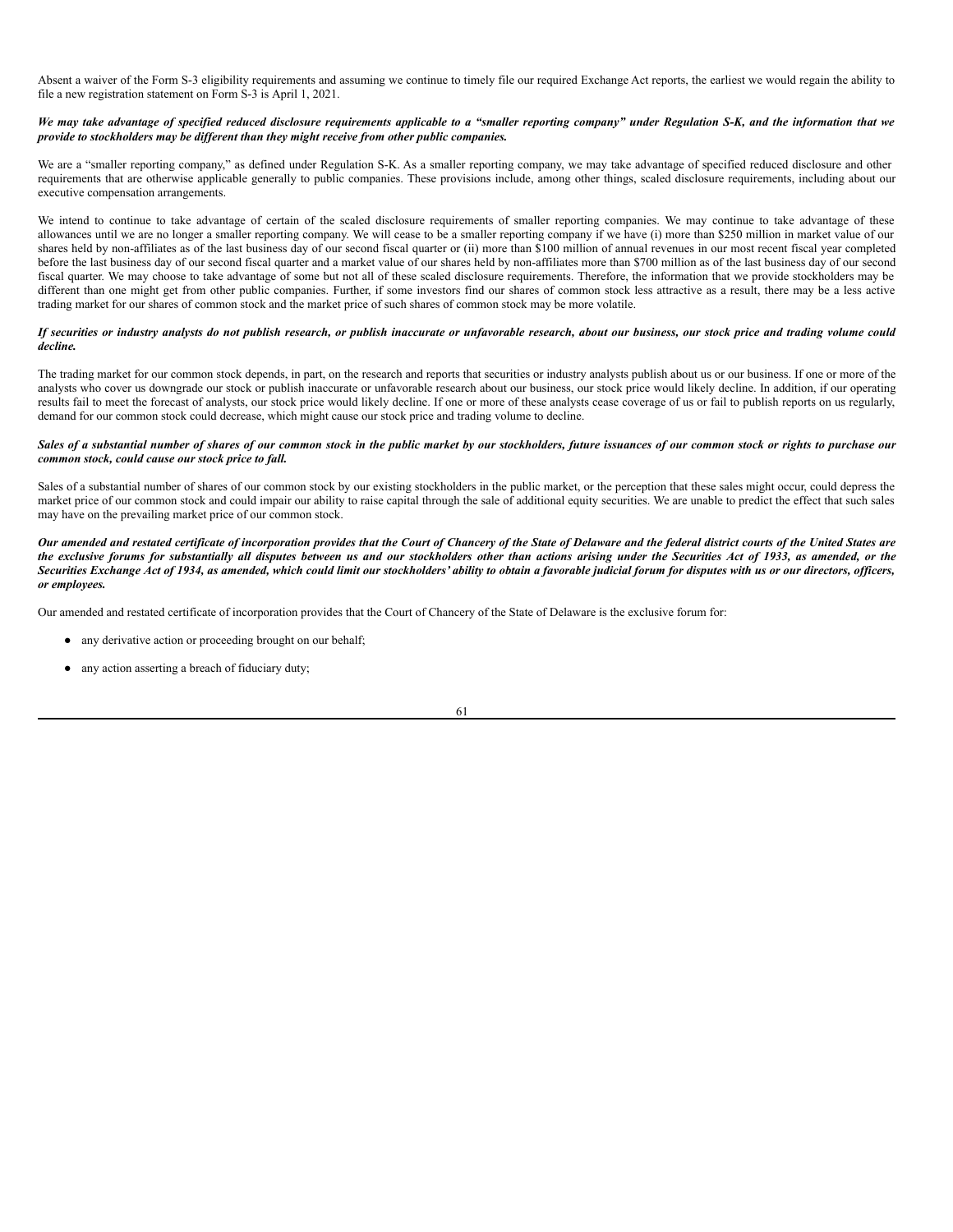- any action asserting a claim against us arising under the General Corporation Law of the State of Delaware (the "DGCL"), our amended and restated certificate of incorporation or our amended and restated bylaws; and
- any action asserting a claim against us that is governed by the internal-affairs doctrine.

These exclusive-forum provisions do not apply to claims under the Securities Act, the Exchange Act or any other claims for which the federal courts have exclusive jurisdiction.

These exclusive forum provisions may limit a stockholder's ability to bring a claim in a judicial forum that it finds favorable for disputes with us or our directors, officers, or other employees, which may discourage lawsuits against us and our directors, officers, and other employees. If a court were to find either exclusive forum provision in our amended and restated certificate of incorporation to be inapplicable or unenforceable in an action, it may incur additional costs associated with resolving the dispute in other jurisdictions, which could harm our business.

#### \*\*\* We are subject to securities class action litigation and derivative shareholder litigation. If an unfavorable ruling were to occur, there exists the possibility of a material *adverse impact on us.*

On February 14, 2018, plaintiff Jeevesh Khanna, commenced an action in the Southern District of New York, against Ohr and several current and former officers and directors, alleging that they violated federal securities laws between June 24, 2014 and January 4, 2018. On August 7, 2018, the lead plaintiffs, now George Lehman and Insured Benefit Plans, Inc., filed an amended complaint, stating the class period to be April 8, 2014 through January 4, 2018. The plaintiffs did not quantify any alleged damages in their complaint but, in addition to attorneys' fees and costs, they seek to maintain the action as a class action and to recover damages on behalf of themselves and other persons who purchased or otherwise acquired Ohr common stock during the putative class period and purportedly suffered financial harm as a result. We and the individuals dispute these claims and intend to defend the matter vigorously. On September 17, 2018, Ohr filed a motion to dismiss the complaint. On September 20, 2019, the Court entered an order granting the defendants' motion to dismiss. On October 23, 2019, the plaintiffs filed a notice of appeal of that order dismissing the action and other related orders by the Court, and the plaintiffs filed their appellate brief with respect to such matters with the Court on February 5, 2020. Scheduled briefing on plaintiffs' appeal has concluded, and oral argument is calendared for September 21, 2020. This litigation could result in substantial costs and a diversion of management's resources and attention, which could harm our business and the value of our common stock.

On May 3, 2018, plaintiff Adele J. Barke, derivatively on behalf of Ohr, commenced an action against certain former directors of Ohr, including Michael Ferguson, Orin Hirschman, Thomas M. Riedhammer, June Almenoff and Jason S. Slakter in the Supreme Court, State of New York, alleging that the action was brought in the right and for the benefit of Ohr seeking to remedy their "breach of fiduciary duties, corporate waste and unjust enrichment that occurred between June 24, 2014 and the present." It does not quantify any alleged damages. We and the individuals dispute these claims and intend to defend the matter vigorously. Such litigation has been stayed pursuant to a stipulation by the parties, which has been so ordered by the court, pending a decision in the Southern District case on the motion to dismiss, but that status could change. This litigation could result in substantial costs and a diversion of management's resources and attention, which could harm our business and the value of our common stock.

On March 20, 2019, a putative class action lawsuit was filed in the United States District Court for District of Delaware naming as defendants Ohr and its board of directors, Legacy NeuBase and Ohr Acquisition Corp., captioned *Wheby v. Ohr Pharmaceutical, Inc., et al*., Case No. 1:19-cv-00541-UNA (the "Wheby Action"). The plaintiffs in the Wheby Action allege that the preliminary joint proxy/prospectus statement filed by Ohr with the SEC on March 8, 2019 contained false and misleading statements and omitted material information in violation of Section 14(a) of the Exchange Act and SEC Rule 14a-9 promulgated thereunder, and further that the individual defendants are liable for those alleged misstatements and omissions under Section 20(a) of the Exchange Act. The complaint in the Wheby Action has not been served on, nor was service waived by, any of the named defendants in that action. The action seeks, among other things, to rescind the Merger or an award of damages, and an award of attorneys' and experts' fees and expenses. The defendants dispute the claims raised in the Wheby Action. Management believes that the likelihood of an adverse decision from the sole remaining action is unlikely; however, the litigation could result in substantial costs and a diversion of management's resources and attention, which could harm our business and the value of our common stock.

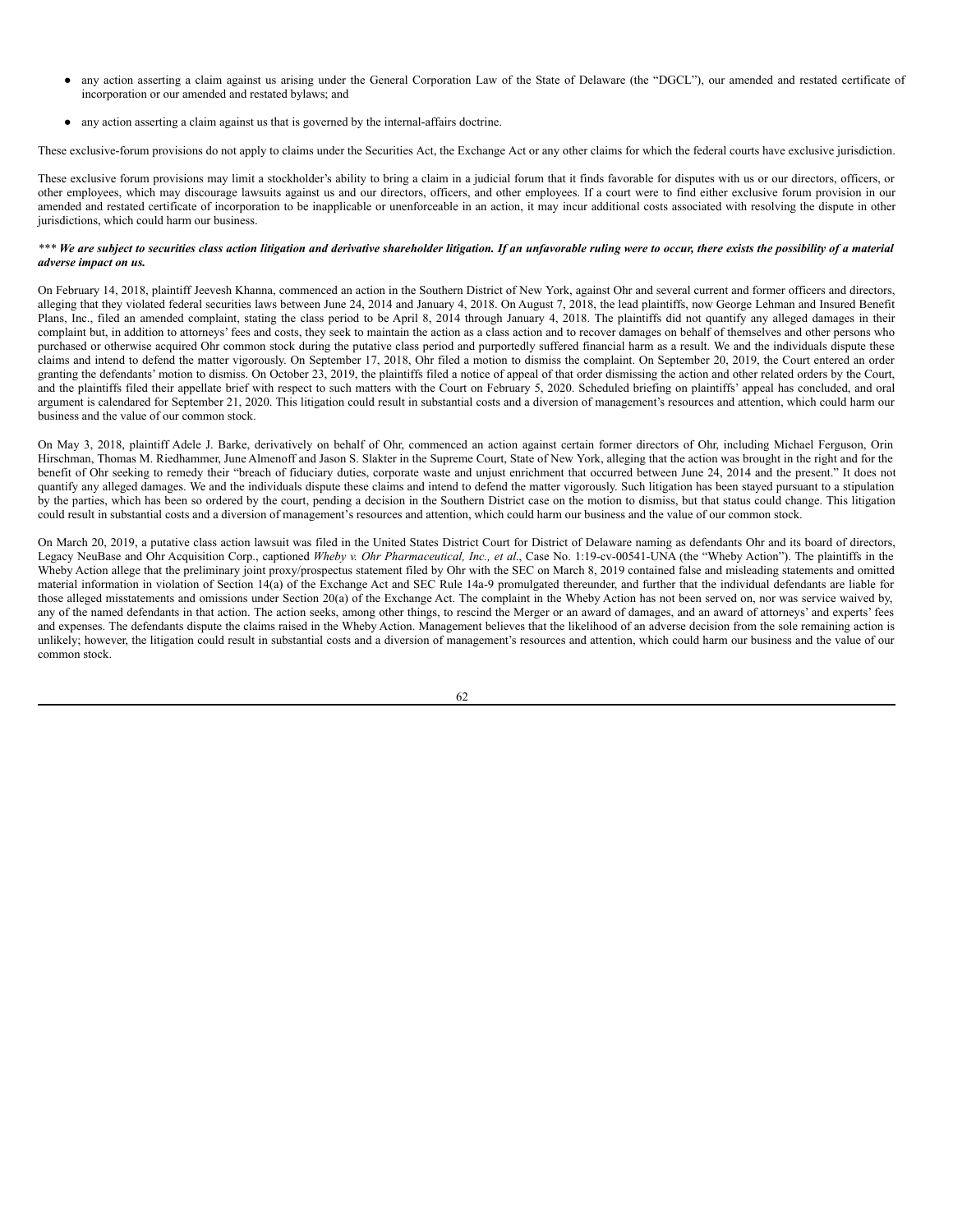## Anti-takeover provisions in our charter documents and under Delaware law could make an acquisition of the Company more difficult and may prevent attempts by our *stockholders to replace or remove our management.*

Provisions in our amended and restated certificate of incorporation and amended and restated bylaws may significantly reduce the value of shares of our common stock to a potential acquirer or delay or prevent an acquisition or a change in management without the consent of our board of directors. The provisions in our amended and restated certificate of incorporation and amended and restated bylaws include the following:

- a classified board of directors with three-year staggered terms, which may delay the ability of stockholders to change the membership of a majority of our board of directors;
- no cumulative voting in the election of directors, which limits the ability of minority stockholders to elect director candidates;
- the exclusive rights of our board of directors to establish the authorized number of directors and to elect a director to fill a vacancy created by the expansion of our board of directors or the death, resignation, disqualification, retirement or removal of a director, which prevents stockholders from being able to fill vacancies on our board of directors;
- a provision that directors may be removed by our stockholders only for cause;
- the ability of our board of directors to authorize the issuance of shares of preferred stock and to determine the price and other terms of those shares, including preferences and voting rights, without stockholder approval, which could be used to significantly dilute the ownership of a hostile acquirer;
- the ability of our board of directors to make, alter or appeal our amended and restated bylaws without obtaining stockholder approval;
- the affirmative vote of the holders of at least 66 2/3% of the voting power of all of the then-outstanding shares of our capital stock entitled to vote generally in the election of directors is required to amend, alter, repeal or adopt any provision inconsistent with, several of the provisions of our amended and restated certificate of incorporation and amended and restated bylaws;
- a prohibition on stockholder action by written consent, which forces stockholder action to be taken at an annual or special meeting of our stockholders;
- the requirement that a special meeting of stockholders may be called only by our board of directors, chief executive officer or president, which may delay the ability of our stockholders to force consideration of a proposal or to take action, including the removal of directors;
- a restriction on the forum for certain litigation against us to Delaware; and
- advance notice procedures that stockholders must comply with in order to nominate candidates to our board of directors or to propose matters to be acted upon at a stockholders' meeting, which may discourage or deter a potential acquirer from conducting a solicitation of proxies to elect the acquirer's own slate of directors or otherwise attempting to obtain control of us.

Although we believe these provisions collectively will provide for an opportunity to receive higher bids by requiring potential acquirers to negotiate with our board of directors, they would apply even if the offer may be considered beneficial by some stockholders. In addition, these provisions may frustrate or prevent any attempts by our stockholders to replace or remove then current management by making it more difficult for stockholders to replace members of the board of directors, which is responsible for appointing the members of management.

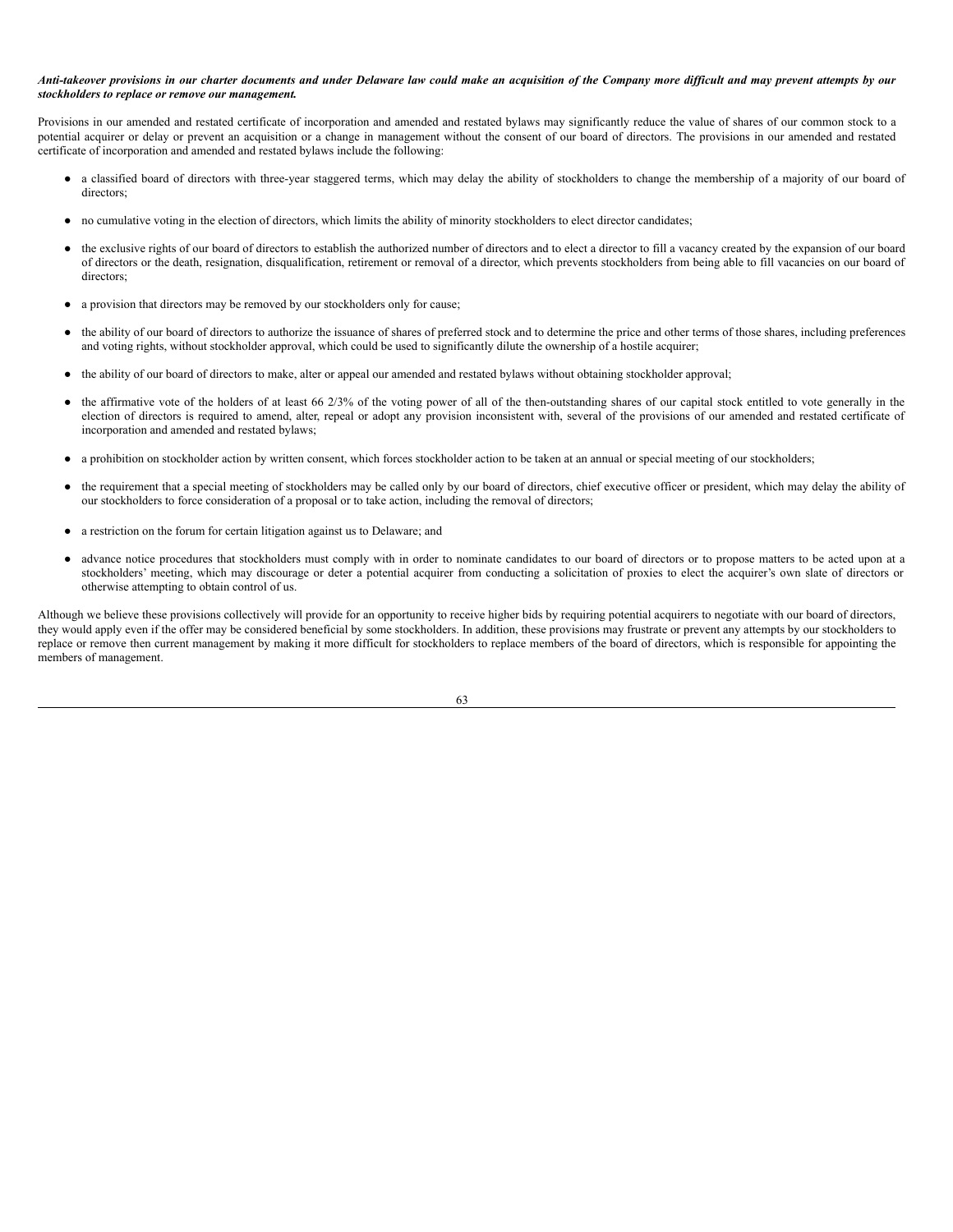Certain provisions of the DGCL deter hostile takeovers. Specifically, Section 203 of the DGCL prohibits a Delaware corporation from engaging in a business combination with an "interested stockholder" for a period of three years following the date the person first became an interested stockholder, unless (with certain exceptions) the business combination or the transaction by which the person became an interested stockholder is approved in a prescribed manner. Generally, a "business combination" includes a merger, asset or stock sale, or certain other transactions resulting in a financial benefit to the interested stockholder. Generally, an "interested stockholder" is a person who, together with affiliates and associates, beneficially owns or within three years prior to becoming an "interested stockholder" did own, 15% or more of a corporation's outstanding voting stock. While this statute permits a corporation to opt out of these protective provisions in its certificate of incorporation, our certificate of incorporation does not include any such opt-out provision.

#### Claims for indemnification by our directors and officers may reduce our available funds to satisfy successful third-party claims against us and may reduce the amount of *money available to us.*

Our amended and restated certificate of incorporation provides that we will indemnify our directors and officers, in each case to the fullest extent permitted by Delaware law.

In addition, as permitted by Section 145 of the General Corporation Law of the State of Delaware, or the DGCL, our amended and restated certificate of incorporation and our indemnification agreements that we have entered into with our directors and officers provide that:

- We will indemnify our directors and officers for serving us in those capacities or for serving other business enterprises at our request, to the fullest extent permitted by Delaware law. Delaware law provides that a corporation may indemnify such person if such person acted in good faith and in a manner such person reasonably believed to be in or not opposed to the best interests of the registrant and, with respect to any criminal proceeding, had no reasonable cause to believe such person's conduct was unlawful.
- We may, in our discretion, indemnify employees and agents in those circumstances where indemnification is permitted by applicable law.
- We are required to advance expenses actually and reasonably incurred by our directors and officers in connection with any proceeding, except that such directors or officers shall undertake to repay such advances if it is ultimately determined by a court of competent jurisdiction that such person is not entitled to indemnification.
- We will not be obligated pursuant to our amended and restated certificate of incorporation to indemnify a person with respect to proceedings initiated by that person against us or our other indemnitees, except with respect to proceedings authorized by our board of directors or brought to enforce a right to indemnification.
- The rights to indemnification conferred in our amended and restated certificate of incorporation are not exclusive, and we are authorized to enter into indemnification agreements with our directors, officers, employees and agents and to obtain insurance to indemnify such persons.
- We may not retroactively amend our amended and restated certificate of incorporation provisions to reduce our indemnification obligations to current or former directors or officers.

This indemnification policy could result in substantial expenditures by us, which we will be unable to recover.

64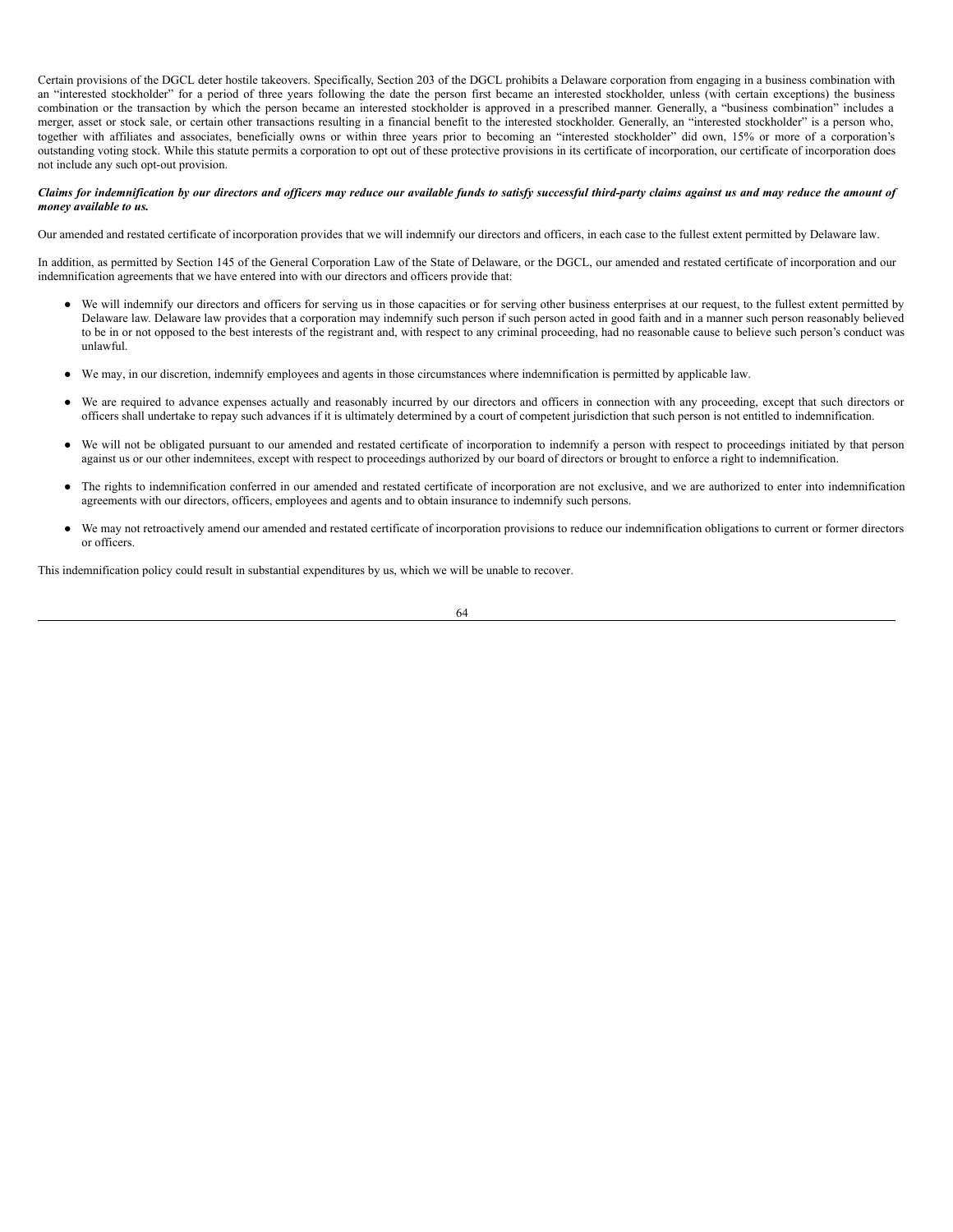#### Our pre-Merger net operating loss carryforwards and certain other tax attributes will likely be subject to limitations. The pre-Merger net operating loss carryforwards and certain other tax attributes of us may also be subject to limitations as a result of ownership changes resulting from the Merger.

In general, a corporation that undergoes an "ownership change," as defined in Section 382 of the Internal Revenue Code of 1986, as amended, is subject to limitations on its ability to utilize its pre-change net operating losses ("NOLs") to offset future taxable income (the "Section 382 Limitation"). Such an ownership change occurs if the aggregate stock ownership of certain stockholders, generally stockholders beneficially owning five percent or more of a corporation's common stock, applying certain look-through and aggregation rules, increases by more than 50 percentage points over such stockholders' lowest percentage ownership during the testing period, generally three years. Due to the ownership change of the Company upon completion of the Merger, our NOLs and certain other tax attributes will be subject to the Section 382 Limitation. Consequently, even if we achieve profitability, we may not be able to utilize a material portion of our NOLs and certain other tax attributes because of the Section 382 Limitation, which could have a material adverse effect on cash flow and results of operations. As of September 30, 2019, we estimated that we had approximately \$6.4 million in NOL carryforwards. The company has not completed an analysis regarding the limitation of net operating loss carryforwards, however, it is likely that the Section 382 Limitation will cause a significant portion of our NOL carryforwards to never be utilized. In addition, if we are determined to have discontinued our historic business following the completion of the Merger, subject to certain exceptions, the Section 382 Limitation could eliminate all possibility of utilizing our NOL carryforwards.

## We may never pay dividends on our common stock so any returns would be limited to the appreciation of our stock.

We currently anticipate that we will retain future earnings for the development, operation and expansion of our business and do not anticipate we will declare or pay any cash dividends for the foreseeable future. In addition, the terms of any future debt agreements may preclude us from paying dividends. Any return to stockholders will therefore be limited to the appreciation of their stock.

## **ITEM 2. UNREGISTERED SALES OF EQUITY SECURITIES AND USE OF PROCEEDS**

Not applicable.

#### **ITEM 3. DEFAULTS UPON SENIOR SECURITIES**

Not applicable

## **ITEM 4. MINE SAFETY DISCLOSURES**

Not applicable

## **ITEM 5. OTHER INFORMATION**

Not applicable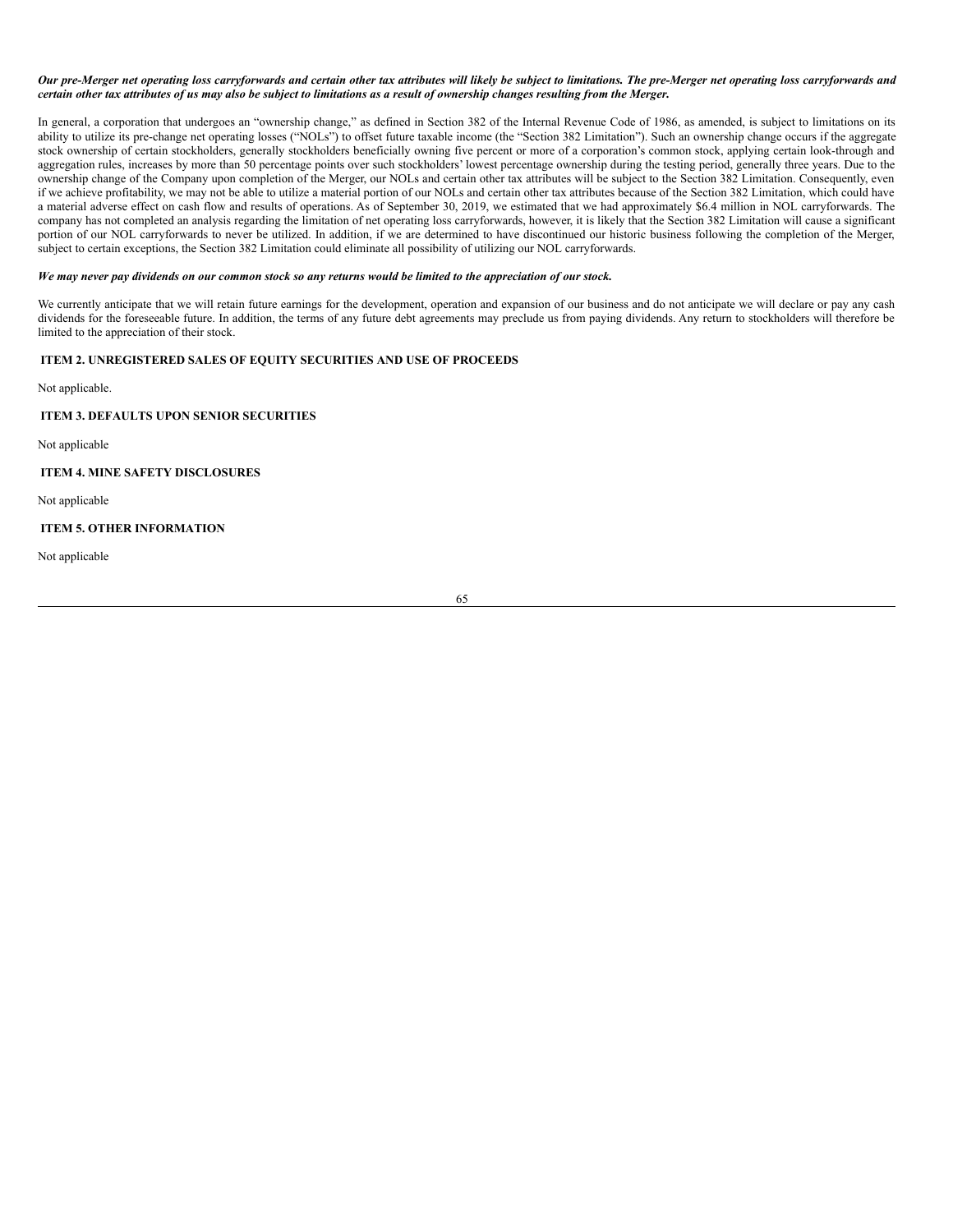# **ITEM 6. EXHIBITS**

|                          | <b>Description</b>                                                                                                                                                                                      | <b>Incorporated by Reference</b> |               |           |                |
|--------------------------|---------------------------------------------------------------------------------------------------------------------------------------------------------------------------------------------------------|----------------------------------|---------------|-----------|----------------|
| <b>Exhibit</b><br>Number |                                                                                                                                                                                                         |                                  | File          | Filing    |                |
|                          |                                                                                                                                                                                                         | Form                             | <b>Number</b> | Date      | <b>Exhibit</b> |
| $2.1 +$                  | Agreement and Plan of Merger and Reorganization, dated as of<br>January 2, 2019, by and among Ohr Pharmaceutical, Inc., Ohr<br>Acquisition Corp. and NeuBase Therapeutics, Inc.                         | $8-K$                            | 001-35963     | 1/3/2019  | 2.1            |
| 2.2                      | First Amendment to the Agreement and Plan of Merger and<br>Reorganization, dated as of June 27, 2019, by and among Ohr<br>Pharmaceutical, Inc., Ohr Acquisition Corp. and NeuBase<br>Therapeutics, Inc. | $8-K$                            | 001-35963     | 7/3/2019  | 2.1            |
| 3.1                      | Amended and Restated Certificate of Incorporation of the Company.                                                                                                                                       | $8-K$                            | 001-35963     | 7/12/2019 | 3.1            |
| 3.2                      | Amended and Restated Bylaws of the Company.                                                                                                                                                             | $8-K$                            | 001-35963     | 9/23/2019 | 3.1            |
| 4.1                      | Form of Consulting Warrants.                                                                                                                                                                            | $10-o$                           | 001-35963     | 8/15/2011 | 10.21          |
| 4.2                      | Form of Series A Warrant issued to investors pursuant to the Securities<br>Purchase Agreement, dated December 7, 2016, by and among Ohr<br>Pharmaceutical, Inc. and the purchasers listed therein.      | $8-K$                            | 001-35963     | 12/8/2016 | 4.1            |
| 4.3                      | Form of Warrant issued to investors pursuant to the Securities Purchase<br>Agreement, dated as of April 5, 2017, by and among Ohr<br>Pharmaceutical, Inc. and the purchasers listed therein.            | $8-K$                            | 001-35963     | 4/6/2017  | 4.1            |
| 4.4                      | Form of Common Stock Certificate.                                                                                                                                                                       | $S-8$                            | 333-233346    | 8/16/2019 | 4.17           |
| $31.1*$                  | Certification of Chief Executive Officer Pursuant to Section 302 of the<br>Sarbanes-Oxley Act of 2002.                                                                                                  |                                  |               |           |                |
| $31.2*$                  | Certification of Chief Financial Officer Pursuant to Section 302 of the<br>Sarbanes-Oxley Act of 2002.                                                                                                  |                                  |               |           |                |
| $32.1*$                  | Certification of Chief Executive Officer and Chief Financial Officer<br>Pursuant to 18 U.S.C Section 1350, As Adopted Pursuant to<br>Section 906 of the Sarbanes Oxley Act of 2002.                     |                                  |               |           |                |
| $101$ . INS*             | <b>XBRL</b> Instance Document.                                                                                                                                                                          |                                  |               |           |                |
| 101.SCH*                 | XBRL Taxonomy Extension Schema Document.                                                                                                                                                                |                                  |               |           |                |
| $101.CAL*$               | XBRL Taxonomy Extension Calculation Linkbase Document.                                                                                                                                                  |                                  |               |           |                |
| 101.DEF*                 | XBRL Taxonomy Extension Definition Linkbase Document.                                                                                                                                                   |                                  |               |           |                |
| $101.LAB*$               | XBRL Taxonomy Extension Label Linkbase Document.                                                                                                                                                        |                                  |               |           |                |
| 101.PRE*                 | XBRL Taxonomy Extension Presentation Linkbase Document.                                                                                                                                                 |                                  |               |           |                |

\* Filed herewith.<br>+ All schedules a + All schedules and exhibits to the agreement have been omitted pursuant to Item 601(b)(2) of Regulation S-K. A copy of any omitted schedule and/or exhibit will be furnished to the SEC upon request.

<u> 1980 - Johann Barbara, martxa amerikan personal (h. 1980).</u>

66

<u> 1980 - Johann Barn, mars ann an t-Amhain Aonaich an t-Aonaich an t-Aonaich ann an t-Aonaich ann an t-Aonaich</u>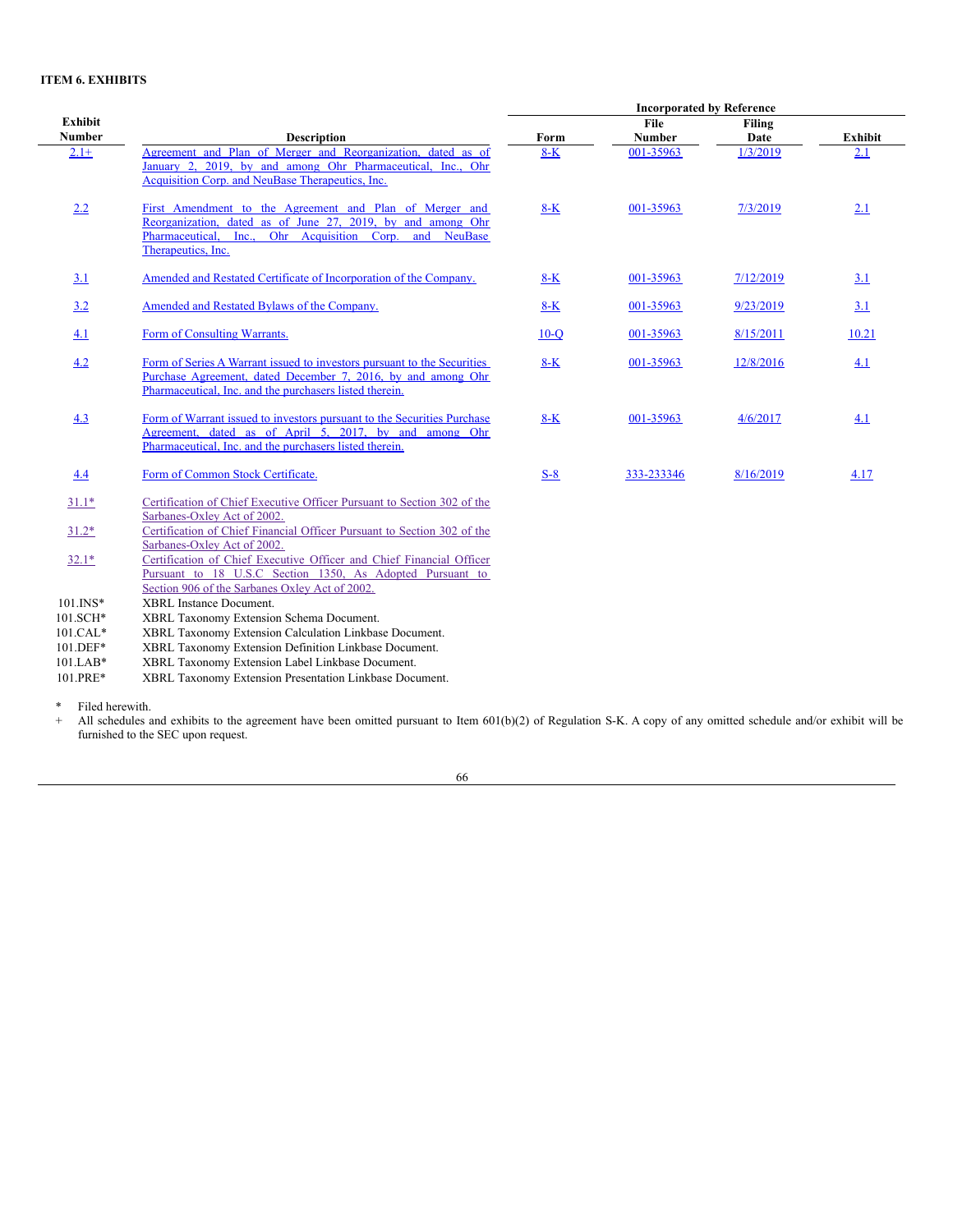# **SIGNATURES**

Pursuant to the requirements of the Securities Exchange Act of 1934, the registrant has duly caused this report to be signed on its behalf by the undersigned thereunto duly authorized.

Date: August 13, 2020 /s/ Sam Backenroth

NeuBase Therapeutics, Inc.

Sam Backenroth Chief Financial Officer *(Principal Financial and Accounting Of icer)*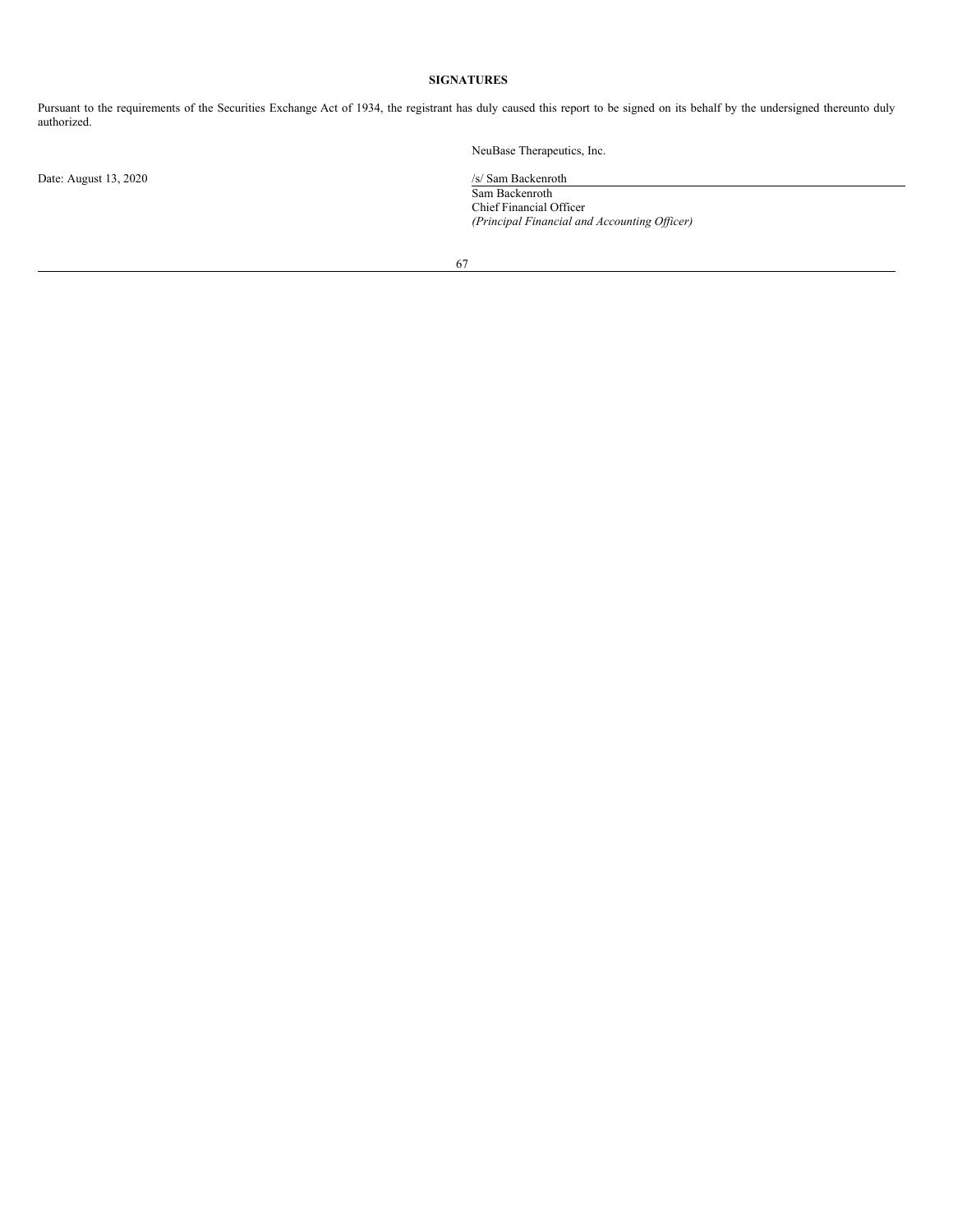#### **CERTIFICATION PURSUANT TO RULES 13a-14(a) AND 15d-14(a) UNDER THE SECURITIES EXCHANGE ACT OF 1934, AS ADOPTED PURSUANT TO SECTION 302 OF THE SARBANES-OXLEY ACT OF 2002**

<span id="page-70-0"></span>I, Dietrich Stephan, Ph.D., certify that:

- 1. I have reviewed this Quarterly Report on Form 10-Q of NeuBase Therapeutics, Inc.;
- 2. Based on my knowledge, this report does not contain any untrue statement of a material fact or omit to state a material fact necessary to make the statements made, in light of the circumstances under which such statements were made, not misleading with respect to the period covered by this report;
- 3. Based on my knowledge, the financial statements, and other financial information included in this report, fairly present in all material respects the financial condition, results of operations and cash flows of the registrant as of, and for, the periods presented in this report;
- 4. The registrant's other certifying officer(s) and I are responsible for establishing and maintaining disclosure controls and procedures (as defined in Exchange Act Rules 13a-15(e) and 15d-15(e)) and internal control over financial reporting (as defined in Exchange Act Rules 13a-15(f) and 15d-15(f)) for the registrant and have:
	- a. Designed such disclosure controls and procedures, or caused such disclosure controls and procedures to be designed under our supervision, to ensure that material information relating to the registrant, including its consolidated subsidiaries, is made known to us by others within those entities, particularly during the period in which this report is being prepared;
	- b. Designed such internal control over financial reporting, or caused such internal control over financial reporting to be designed under our supervision, to provide reasonable assurance regarding the reliability of financial reporting and the preparation of financial statements for external purposes in accordance with generally accepted accounting principles;
	- c. Evaluated the effectiveness of the registrant's disclosure controls and procedures and presented in this report our conclusions about the effectiveness of the disclosure controls and procedures, as of the end of the period covered by this report based on such evaluation; and
	- d. Disclosed in this report any change in the registrant's internal control over financial reporting that occurred during the registrant's most recent fiscal quarter (the registrant's fourth fiscal quarter in the case of an annual report) that has materially affected, or is reasonably likely to materially affect, the registrant's internal control over financial reporting; and
- 5. The registrant's other certifying officer(s) and I have disclosed, based on our most recent evaluation of internal control over financial reporting, to the registrant's auditors and the audit committee of the registrant's board of directors (or persons performing the equivalent functions):
	- a. All significant deficiencies and material weaknesses in the design or operation of internal control over financial reporting which are reasonably likely to adversely affect the registrant's ability to record, process, summarize and report financial information; and
	- b. Any fraud, whether or not material, that involves management or other employees who have a significant role in the registrant's internal control over financial reporting.

Date: August 13, 2020 <br>
By: /s/ Dietrich Stephan, Ph.D.

Dietrich Stephan, Ph.D. *President and Chief Executive Of icer* (Principal Executive Officer)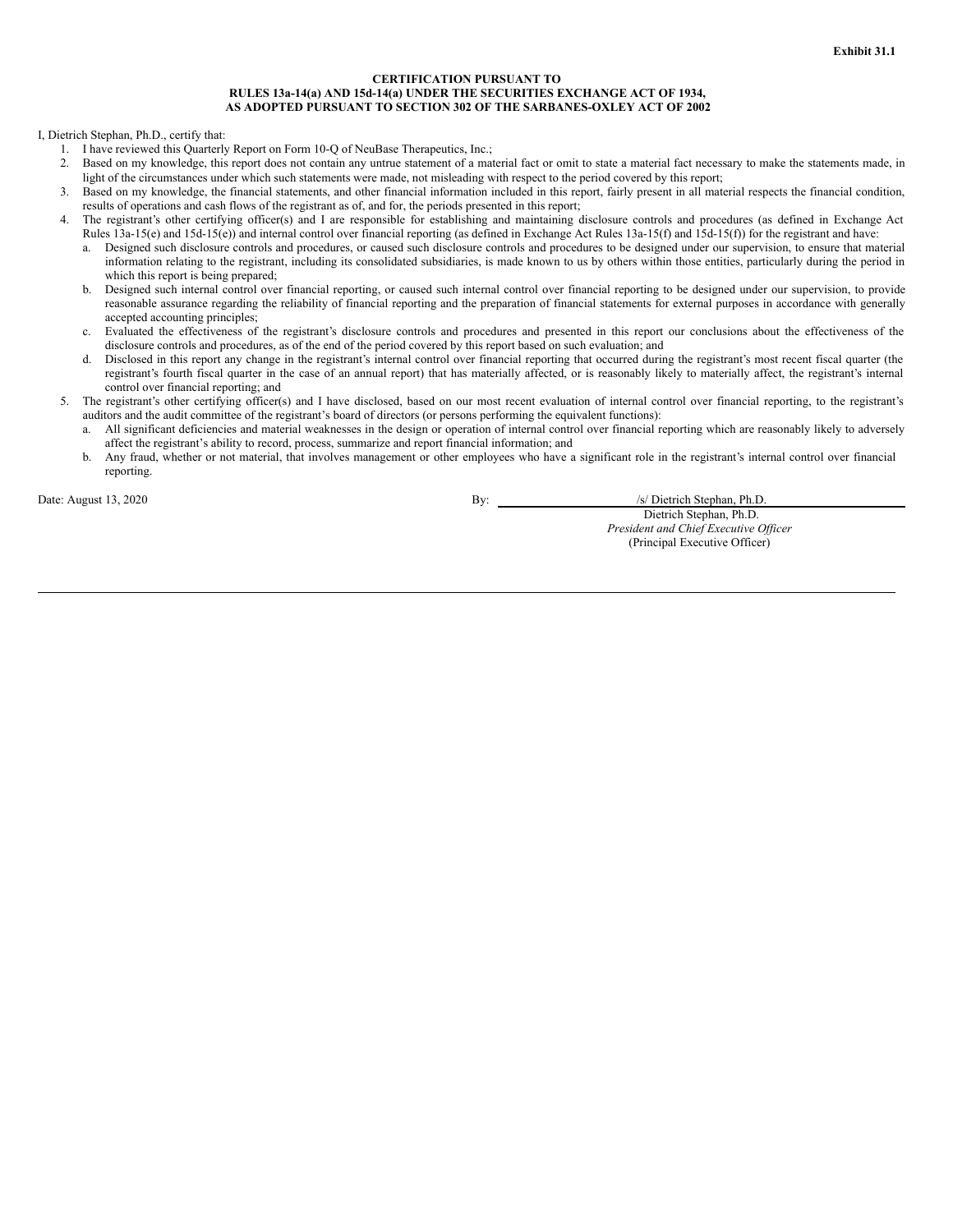#### **CERTIFICATION PURSUANT TO RULES 13a-14(a) AND 15d-14(a) UNDER THE SECURITIES EXCHANGE ACT OF 1934, AS ADOPTED PURSUANT TO SECTION 302 OF THE SARBANES-OXLEY ACT OF 2002**

<span id="page-71-0"></span>I, Sam Backenroth, certify that:

- 1. I have reviewed this Quarterly Report on Form 10-Q of NeuBase Therapeutics, Inc.;
- 2. Based on my knowledge, this report does not contain any untrue statement of a material fact or omit to state a material fact necessary to make the statements made, in light of the circumstances under which such statements were made, not misleading with respect to the period covered by this report;
- 3. Based on my knowledge, the financial statements, and other financial information included in this report, fairly present in all material respects the financial condition, results of operations and cash flows of the registrant as of, and for, the periods presented in this report;
- 4. The registrant's other certifying officer(s) and I are responsible for establishing and maintaining disclosure controls and procedures (as defined in Exchange Act Rules 13a-15(e) and 15d-15(e)) and internal control over financial reporting (as defined in Exchange Act Rules 13a-15(f) and 15d-15(f)) for the registrant and have:
	- a. Designed such disclosure controls and procedures, or caused such disclosure controls and procedures to be designed under our supervision, to ensure that material information relating to the registrant, including its consolidated subsidiaries, is made known to us by others within those entities, particularly during the period in which this report is being prepared;
	- b. Designed such internal control over financial reporting, or caused such internal control over financial reporting to be designed under our supervision, to provide reasonable assurance regarding the reliability of financial reporting and the preparation of financial statements for external purposes in accordance with generally accepted accounting principles;
	- c. Evaluated the effectiveness of the registrant's disclosure controls and procedures and presented in this report our conclusions about the effectiveness of the disclosure controls and procedures, as of the end of the period covered by this report based on such evaluation; and
	- d. Disclosed in this report any change in the registrant's internal control over financial reporting that occurred during the registrant's most recent fiscal quarter (the registrant's fourth fiscal quarter in the case of an annual report) that has materially affected, or is reasonably likely to materially affect, the registrant's internal control over financial reporting; and
- 5. The registrant's other certifying officer(s) and I have disclosed, based on our most recent evaluation of internal control over financial reporting, to the registrant's auditors and the audit committee of the registrant's board of directors (or persons performing the equivalent functions):
	- a. All significant deficiencies and material weaknesses in the design or operation of internal control over financial reporting which are reasonably likely to adversely affect the registrant's ability to record, process, summarize and report financial information; and
	- b. Any fraud, whether or not material, that involves management or other employees who have a significant role in the registrant's internal control over financial reporting.

Date: August 13, 2020

By:

/s/ Sam Backenroth

Sam Backenroth *Chief Financial Of icer* (Principal Financial Officer)